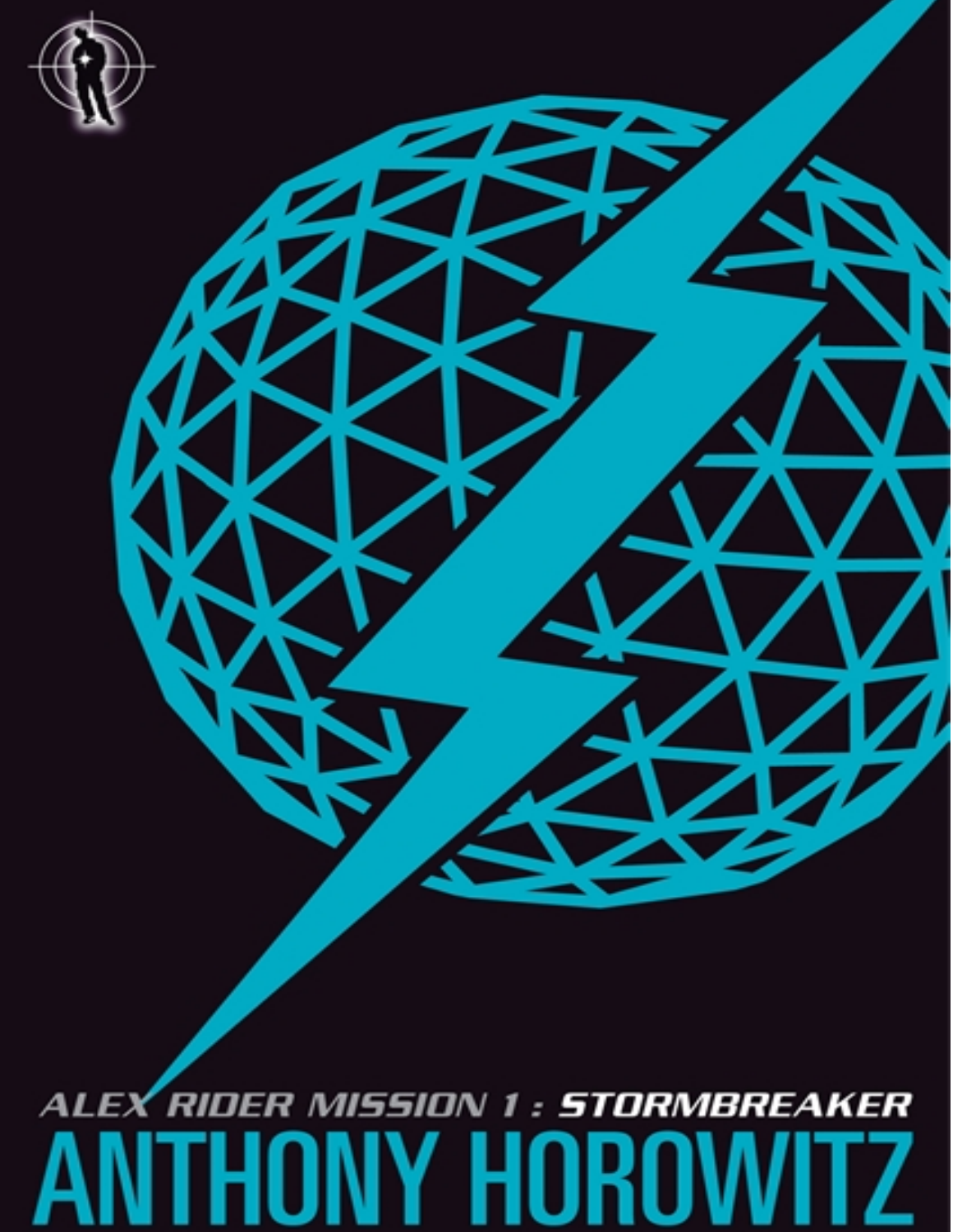# **Table of Contents**

[FUNERAL VOICES](#page-2-0)

[HEAVEN FOR CARS](#page-11-0)

[ROYAL & GENERAL](#page-21-0)

["SO WHAT DO YOU SAY?"](#page-30-0)

[DOUBLE 0 NOTHING](#page-44-0)

[TOYS AREN"T US](#page-56-0)

[PHYSALIA PHYSALIA](#page-68-0)

[LOOKING FOR TROUBLE](#page-78-0)

[NIGHT VISITORS](#page-87-0)

[DEATH IN THE LONG GRASS](#page-102-0)

[DOZMARY MINE](#page-112-0)

[BEHIND THE DOOR](#page-126-0)

[THE SCHOOL BULLY](#page-137-0)

[DEEP WATER](#page-145-0)

[ELEVEN O"CLOCK](#page-155-0)

[TWELVE O"CLOCK](#page-161-0)

[YASSEN](#page-171-0)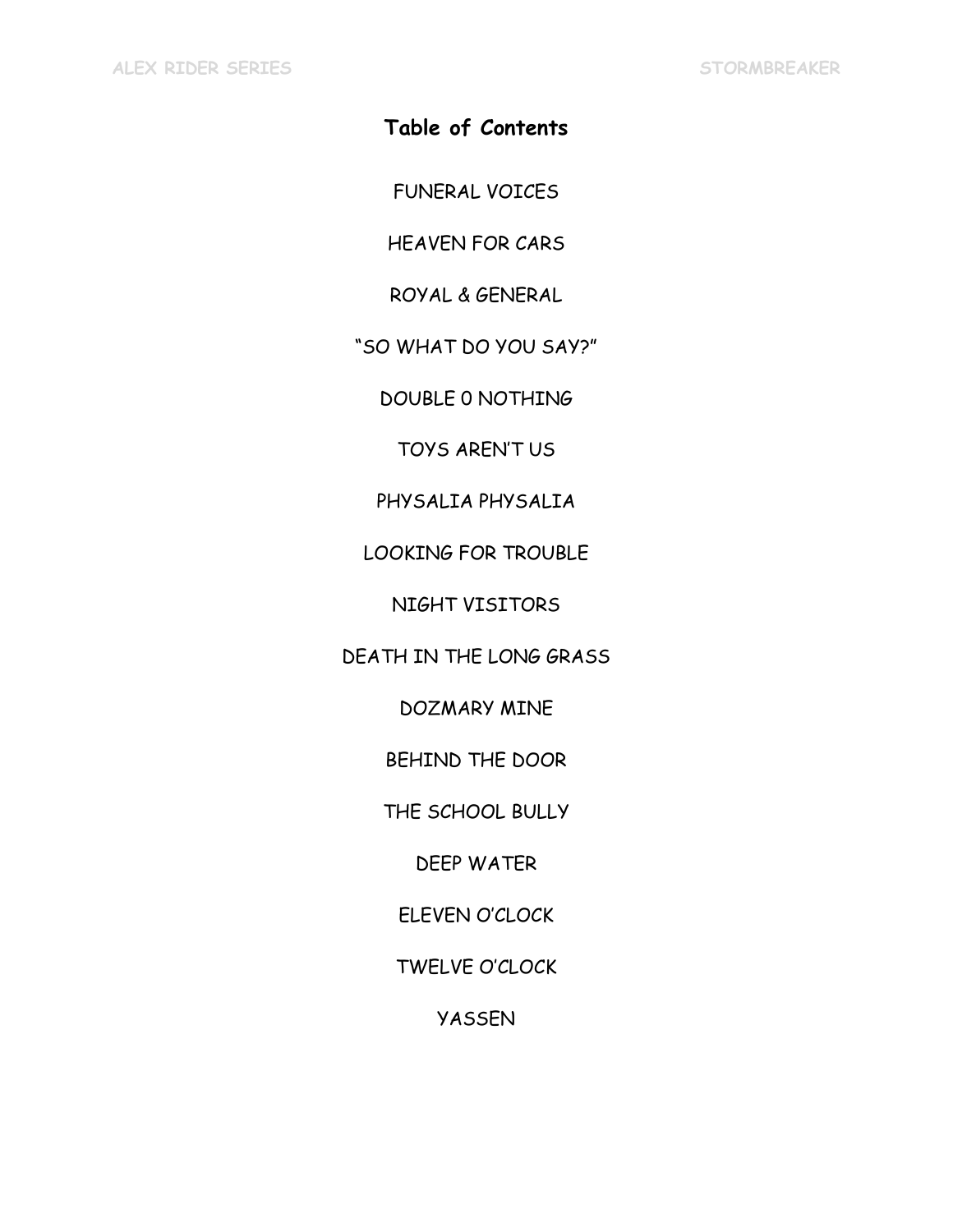# **FUNERAL VOICES**

<span id="page-2-0"></span>WHEN THE DOORBELL rings at three in the morning, it's never good news.

Alex Rider was woken by the first chime. His eyes flickered open, but for a moment he stayed completely still in his bed, lying on his back with his head resting on the pillow. He heard a bedroom door open and a creak of wood as somebody went downstairs. The bell rang a second time, and he looked at the alarm clock glowing beside him. There was a rattle as someone slid the security chain off the front door.

He rolled out of bed and walked over to the open window, his bare feet pressing down the carpet pile. The moonlight spilled onto his chest and shoulders. Alex was fourteen, already well built, with the body of an athlete. His hair, cut short apart from two thick strands hanging over his forehead, was fair. His eyes were brown and serious. For a moment he stood silently, half hidden in the shadow, looking out. There was a police car parked outside. From his second-floor window Alex could see the black ID number on the roof and the caps of the two men who were standing in front of the door. The porch light went on and, at the same time, the door opened.

"Mrs. Rider?"

"No. I"m the housekeeper. What is it? What"s happened?"

"This is the home of Mr. Ian Rider?"

"Yes."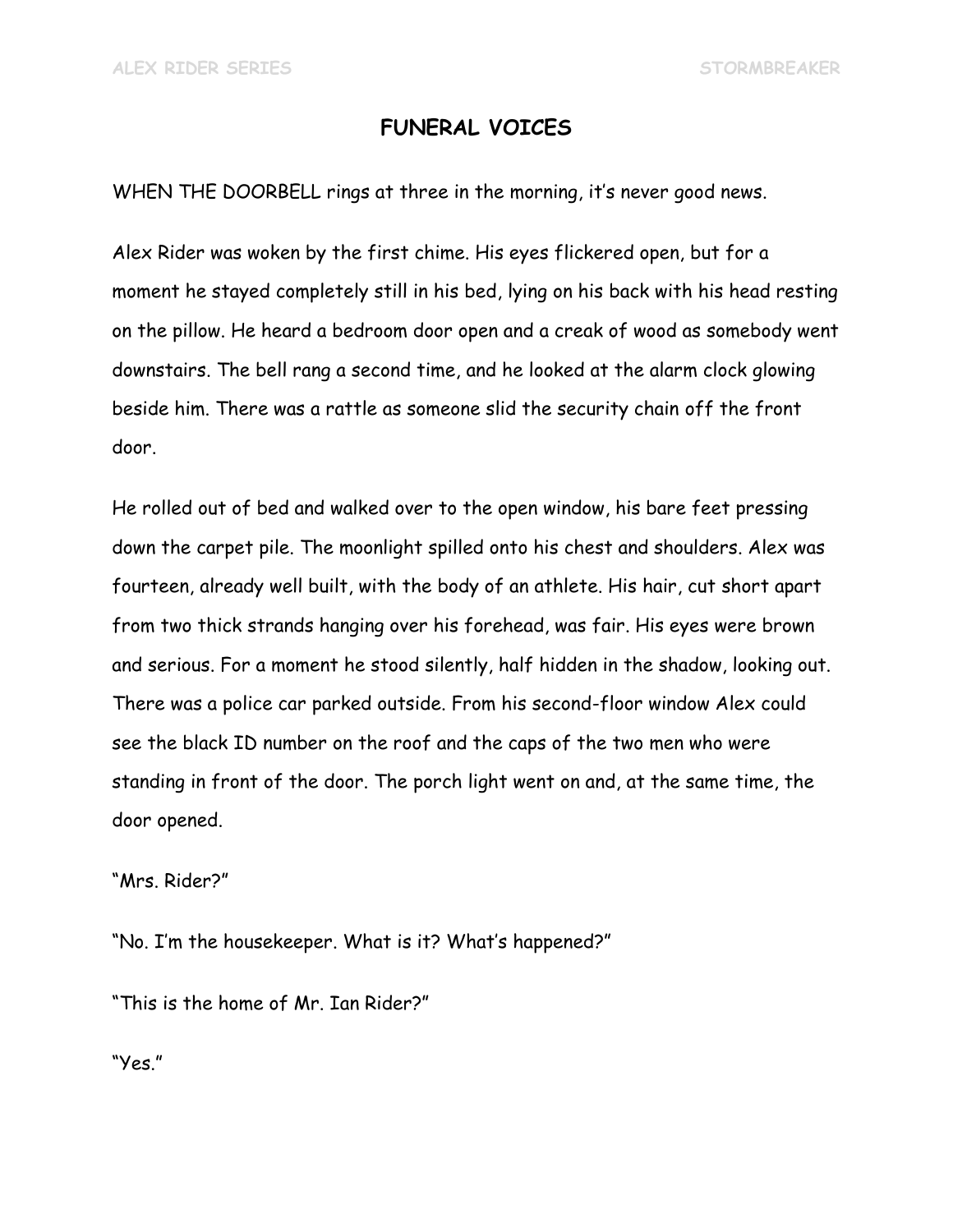"I wonder if we could come in…"

And Alex already knew. He knew from the way the police stood there, awkward and unhappy. But he also knew from the tone of their voices. Funeral voices … that was how he would describe them later. The sort of voices people use when they come to tell you that someone close to you has died.

He went to his door and opened it. He could hear the two policemen talking down in the hall, but only some of the words reached him.

"… a car accident … called the ambulance … intensive care … nothing anyone could do … so sorry."

It was only hours later, sitting in the kitchen, watching as the gray light of morning bled slowly through the West London streets, that Alex could try to make sense of what had happened. His uncle—Ian Rider—was dead. Driving home, his car had been hit by a truck at Old Street roundabout and he had been killed almost instantly. He hadn"t been wearing a seat belt, the police said. Otherwise, he might have had a chance.

Alex thought of the man who had been his only relation for as long as he could remember. He had never known his own parents. They had both died in another accident, this one a plane crash, a few weeks after he had been born. He had been brought up by his father"s brother (never "uncle"—Ian Rider had hated that word) and had spent fourteen years in the same terraced house in Chelsea, London, between the King"s Road and the river. The two of them had always been close.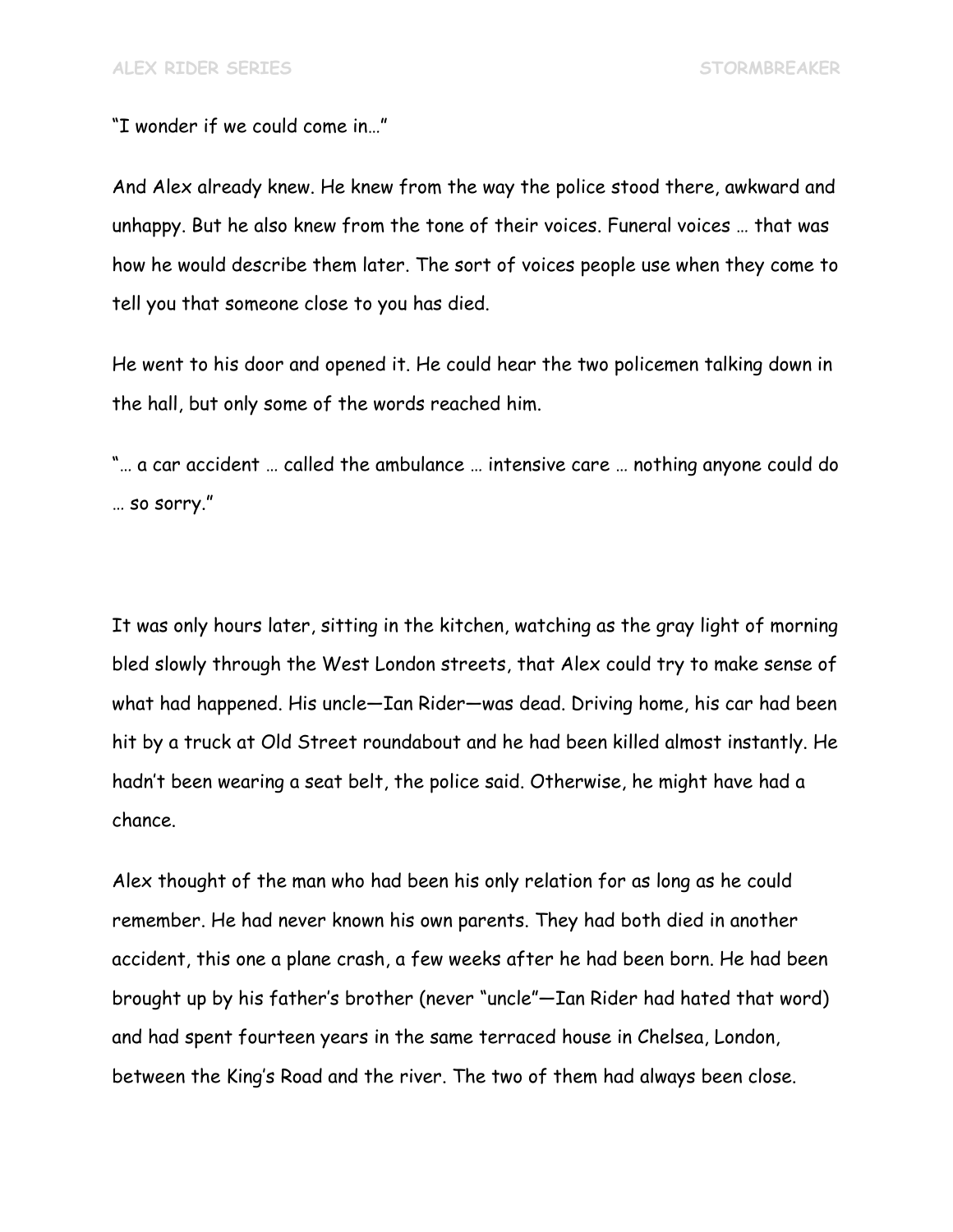Alex remembered the vacations they"d taken together, the many sports they"d played, the movies they"d seen. They hadn"t just been relations, they"d been friends. It was almost impossible to imagine that he would never again see the man, hear his laughter, or twist his arm to get help with his science homework.

Alex sighed, fighting against the sense of grief that was suddenly overwhelming. But what saddened him the most was the realization—too late now—that despite everything, he had hardly known his uncle at all.

He was a banker. People said Alex looked a little like him. Ian Rider was always traveling. A quiet, private man who liked good wine, classical music, and books. Who didn"t seem to have any girlfriends … in fact, he didn"t have any friends at all. He had kept himself fit, had never smoked, and had dressed expensively. But that wasn't enough. It wasn't a picture of a life. It was only a thumbnail sketch.

"Are you all right, Alex?" A young woman had come into the room. She was in her late twenties with a sprawl of red hair and a round, boyish face. Jack Starbright was American. She had come to London as a student seven years ago, rented a room in the house in return for light housework and baby-sitting duties and had stayed on to become housekeeper and one of Alex"s closest companions. Sometimes he wondered what the Jack was short for. Jackie? Jacqueline? Neither of them suited her and although he had once asked, she had never said.

Alex nodded. "What do you think will happen?" he asked.

"What do you mean?

"To the house. To me. To you."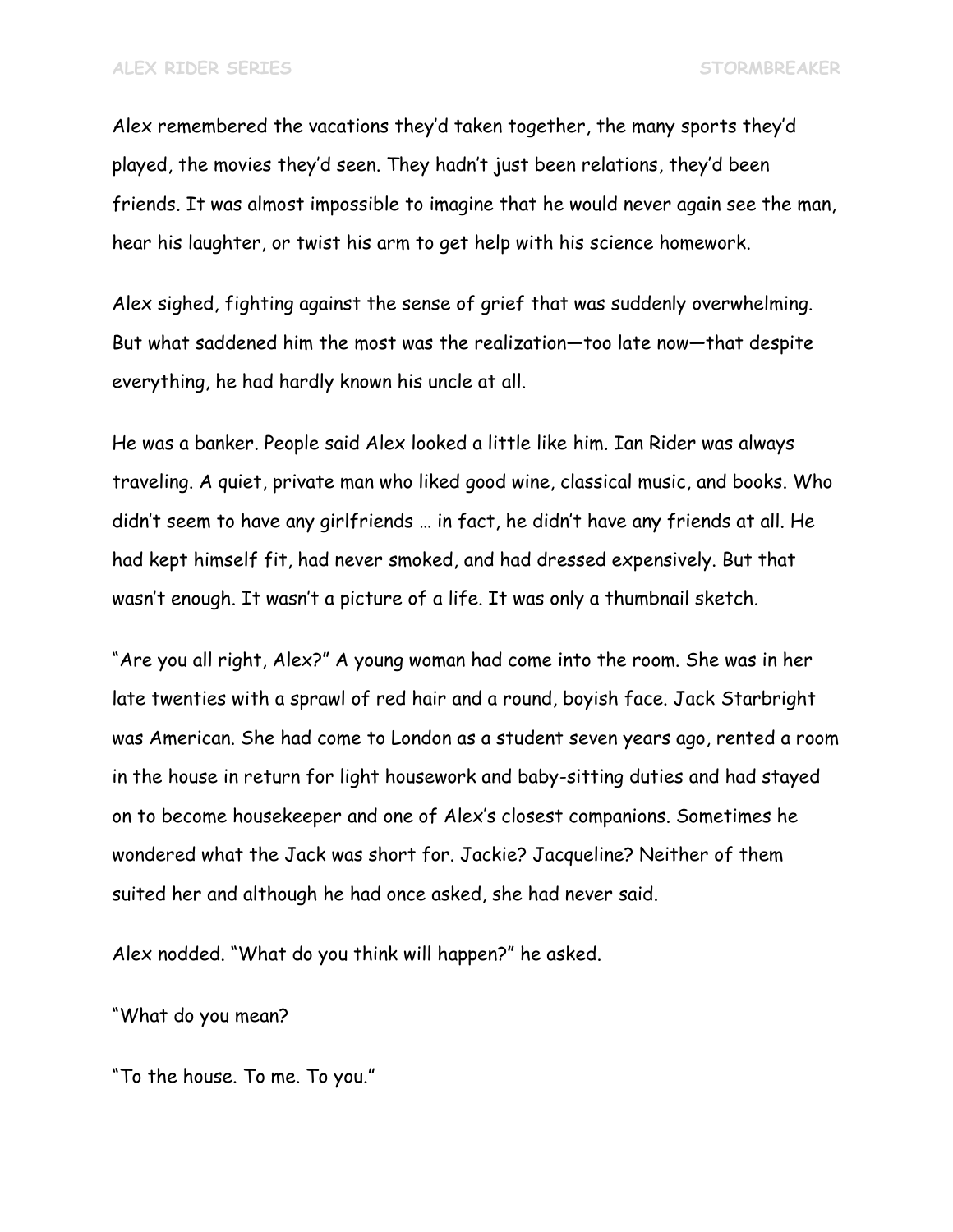"I don"t know." She shrugged. "I guess Ian would have made a will," she said. "He"ll have left instructions."

"Maybe we should look in his office."

"Yeah. But not today, Alex. Let"s take it one step at a time."

Ian"s office was a room running the full length of the house, high up on the top—It was the only room that was always locked—Alex had only been in there three or four times, and never on his own. When he was younger, he had fantasized that there might be something strange up there … a time machine or a UFO. But it was merely an office with a desk, a couple of filing cabinets, shelves full of papers and books. Bank stuff—that"s what Ian said. Even so, Alex wanted to go up there now.

"The police said he wasn"t wearing his seat belt." Alex turned to look at Jack.

She nodded. "Yeah. That"s what they said."

"Doesn"t that seem strange to you? You know how careful he was. He always wore his seat belt. He wouldn"t even drive me around the corner without making me put mine on."

Jack thought for a moment, then shrugged. "Yeah, it is strange," she said. "But that must have been the way it was. Why would the police have lied?"

The day dragged on. Alex hadn"t gone to school even though, secretly, he wanted to. He would have preferred to escape back into normal life, the clang of the bell, the crowds of familiar faces, instead of sitting here, trapped inside the house. But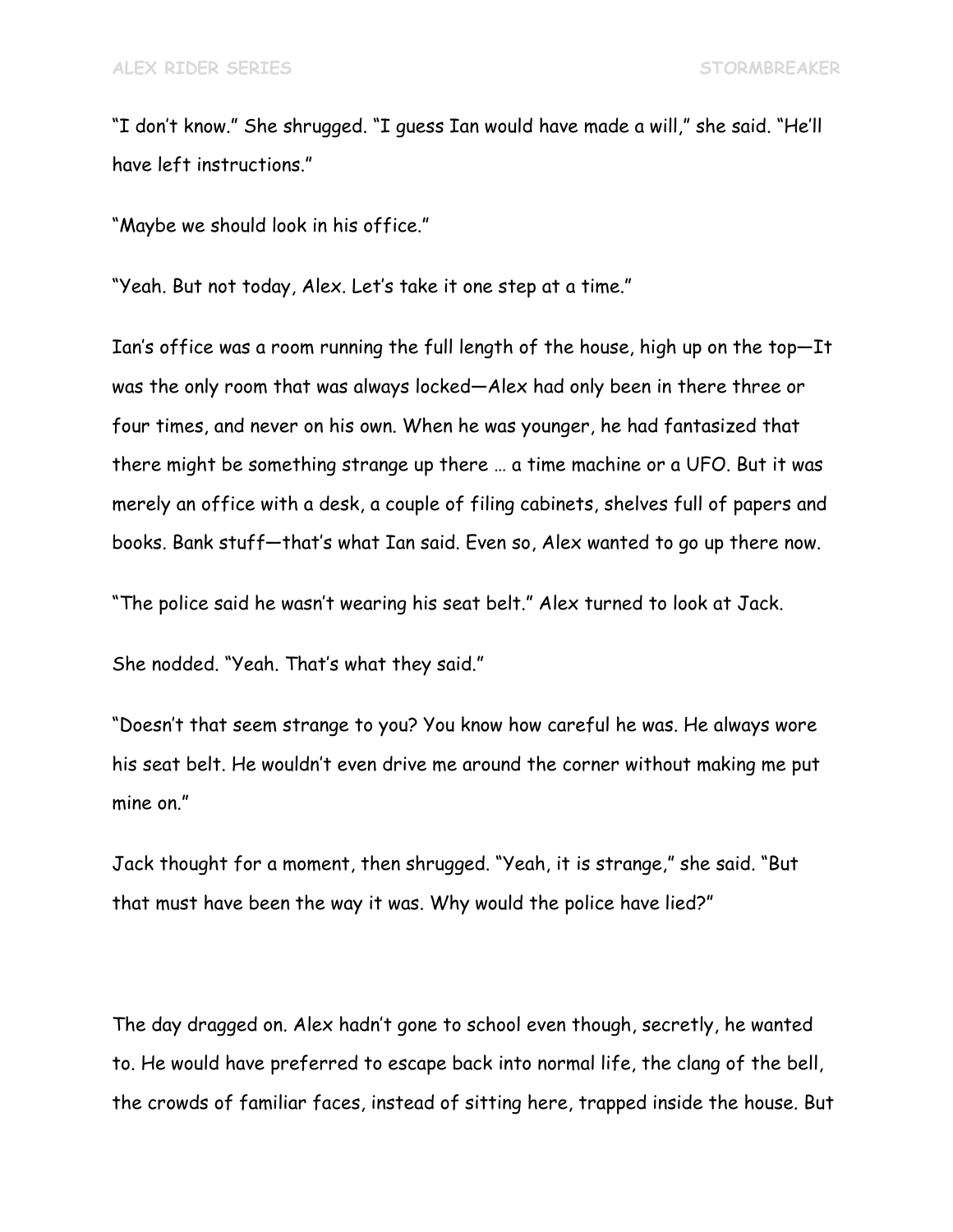he had to be there for the visitors who came throughout the morning and the rest of the afternoon.

There were five of them. A lawyer who knew nothing about any will but seemed to have been charged with organizing the funeral. A funeral director who had been recommended by the lawyer. A vicar—tall, elderly—who seemed disappointed that Alex refused to cry. A neighbor from across the road—how did she even know that anyone had died? And finally a man from the bank.

"All of us at the Royal and General are deeply shocked," he said. He looked about thirty, wearing a polyester suit with a Marks & Spencer tie. He had the sort of face you forget even while you"re looking at it and had introduced himself as Crawley, from personnel. "But if there"s anything we can do…"

"What will happen?" Alex asked for the second time that day.

"You don"t have to worry," Crawley said. "The bank will take care of everything. That"s my job. You leave everything to me."

The day passed. Alex killed a couple of hours knocking a few balls around on his uncle"s snooker table and then felt vaguely guilty when Jack caught him at it. But what else was he to do? Later on she took him to a Burger King. He was glad to get out of the house, but the two of them barely spoke. Alex assumed Jack would have to go back to America. She certainly couldn"t stay in London forever. So who would look after him? At fourteen, he was still too young to look after himself. His whole future looked so uncertain that he preferred not to talk about it. He preferred not to talk at all.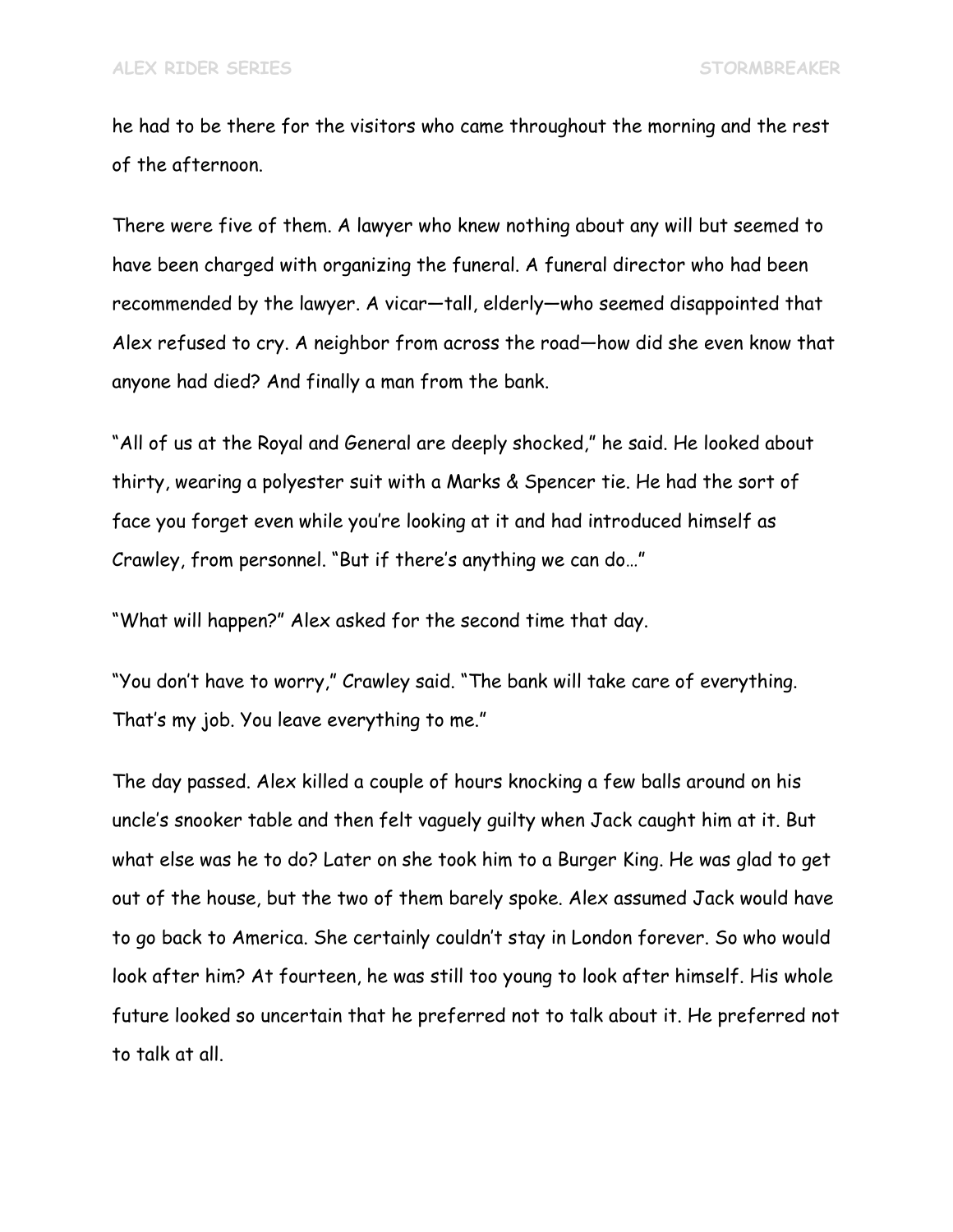And then the day of the funeral arrived and Alex found himself dressed in a dark jacket and cords, preparing to leave in a black car that had come from nowhere surrounded by people he had never met. Ian Rider was buried in Brompton Cemetery on the Fulham Road, just in the shadow of the Chelsea soccer field, and Alex knew where he would have preferred to be on that warm Wednesday afternoon. About thirty people had turned up, but he hardly recognized any of them. A grave had been dug close to the lane that ran the length of the cemetery, and as the service began, a black Rolls-Royce drew up, the back door opened, and a man got out. Alex watched him as he walked forward and stopped. Alex shivered. There was something about the new arrival that made his skin crawl.

And yet the man was ordinary to look at. Gray suit, gray hair, gray lips, and gray eyes. His face was expressionless, the eyes behind the square, gunmetal spectacles, completely empty. Perhaps that was what had disturbed Alex. Whoever this man was, he seemed to have less life than anyone in the cemetery. Above or below ground.

Someone tapped Alex on the shoulder and he turned around to see Mr. Crawley leaning over him. "That"s Mr. Blunt," the personnel manager whispered. "He"s the chairman of the bank."

Alex"s eyes traveled past Blunt and over to the Rolls-Royce. Two more men had come with him, one of them driving. They were wearing identical suits and, although it wasn"t a particularly bright day, sunglasses. Both of them were watching the funeral with the same grim faces. Alex looked from them to Blunt and then to the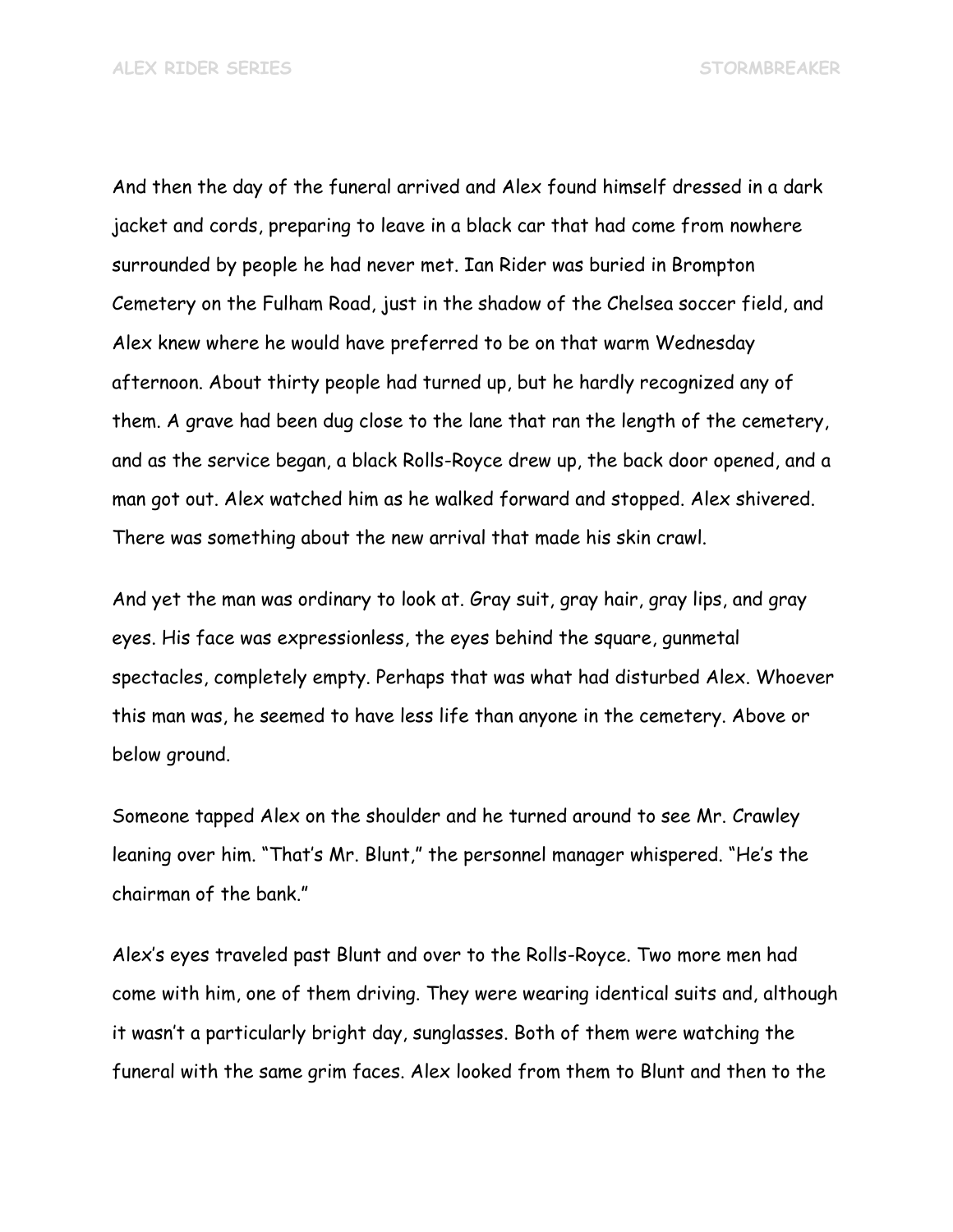other people who had come to the cemetery. Had they really known Ian Rider? Why had he never met any of them before? And why did he find it so difficult to believe that they really worked for a bank?

"He is a good man, a patriotic man. He will be missed."

The vicar had finished his graveside address. His choice of words struck Alex as odd. Patriotic? That meant he loved his country. But as far as Alex knew, Ian Rider had barely spent any time in it. Certainly he had never been one for waving the Union Jack. He looked around, hoping to find Jack, but saw instead that Blunt was making his way toward him, stepping carefully around the grave.

"You must be Alex." The chairman was only a little taller than him. Up close, his skin was strangely unreal. It could have been made of plastic. "My name is Alan Blunt," he said. "Your uncle often spoke about you."

"That"s funny," Alex said. "He never mentioned YOU."

The gray lips twitched briefly. "We"ll miss him. He was a good man."

"What was he good at?" Alex asked. "He never talked about his work."

Suddenly Crawley was there. "Your uncle was overseas finance manager, Alex," he said. "He was responsible for our foreign branches. You must have known that."

"I know he traveled a lot," Alex said. "And I know he was very careful. About things like seat belts."

"Well, sadly, he wasn't careful enough." Blunt's eyes, magnified by the thick lenses of his spectacles, lasered into his own, and for a moment, Alex felt himself pinned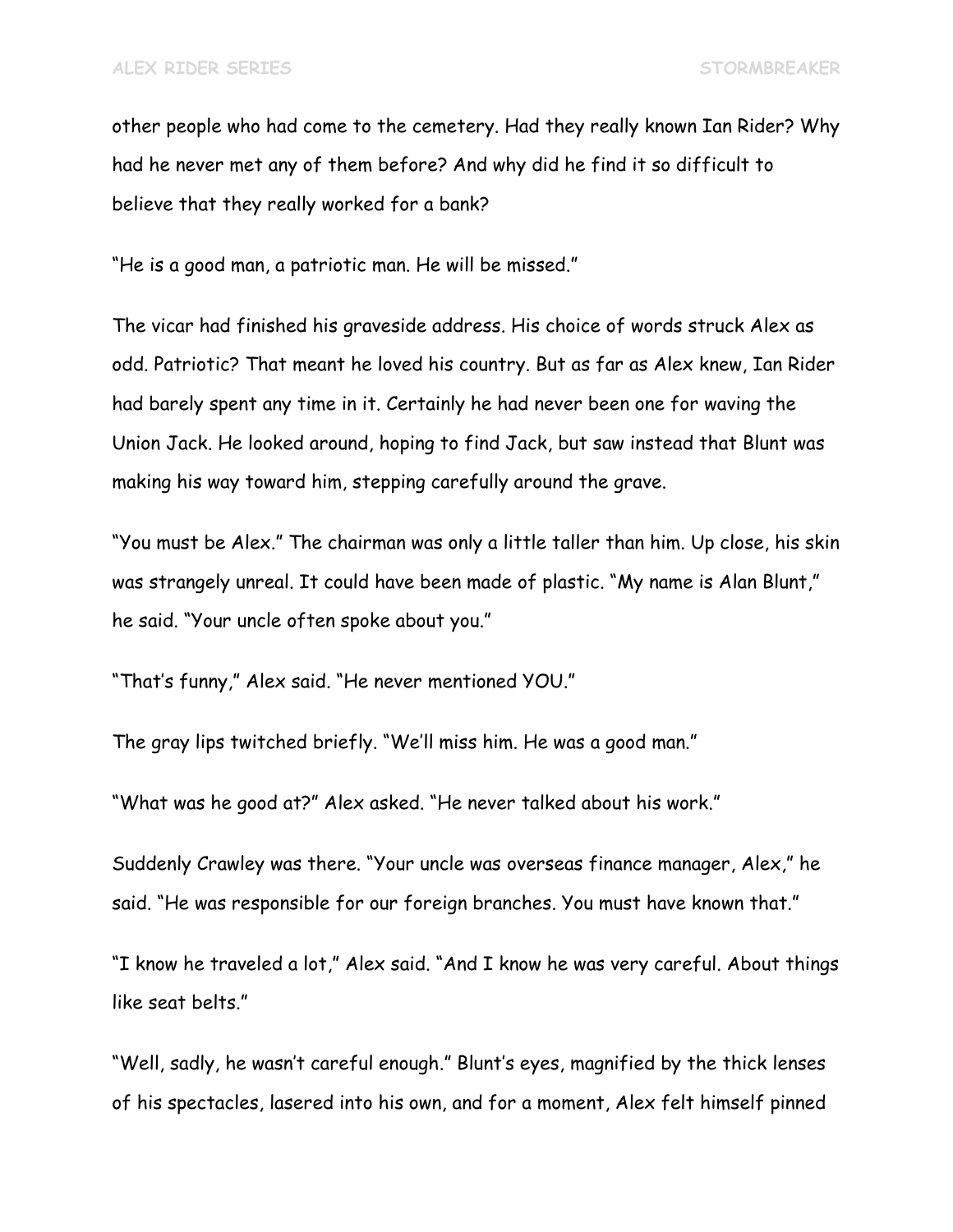down, like an insect under a microscope. "I hope we"ll meet again," Blunt went on. He tapped the side of his face with a single gray finger. "Yes …" Then he turned and went back to his car.

That was when it happened. As Blunt was getting into the Rolls-Royce, the driver leaned down to open the back door and his jacket fell open, revealing a stark white shirt underneath. There was a black shape lying against it and that was what caught Alex"s eye. The man was wearing a leather holster with an automatic pistol strapped inside. Realizing what had happened, the driver quickly straightened up and pulled the jacket across. Blunt had seen it too. He turned back and looked again at Alex. Something very close to an emotion slithered over his face. Then he got into the car, the door closed, and he was gone.

A gun at a funeral, Alex thought. Why? Why should bank managers carry guns?

"Let"s get out of here." Suddenly Jack was at his side. "Cemeteries give me the creeps."

"Yes. And quite a few creeps have turned up," Alex muttered.

They slipped away quietly and went home. The car that had taken them to the funeral was still waiting, but they preferred the open air. The walk took them fifteen minutes and as they turned the corner onto their street, Alex noticed a moving van parked in front of the house, the words STRYKER & SON painted on its side.

"What"s that doing …?" he began.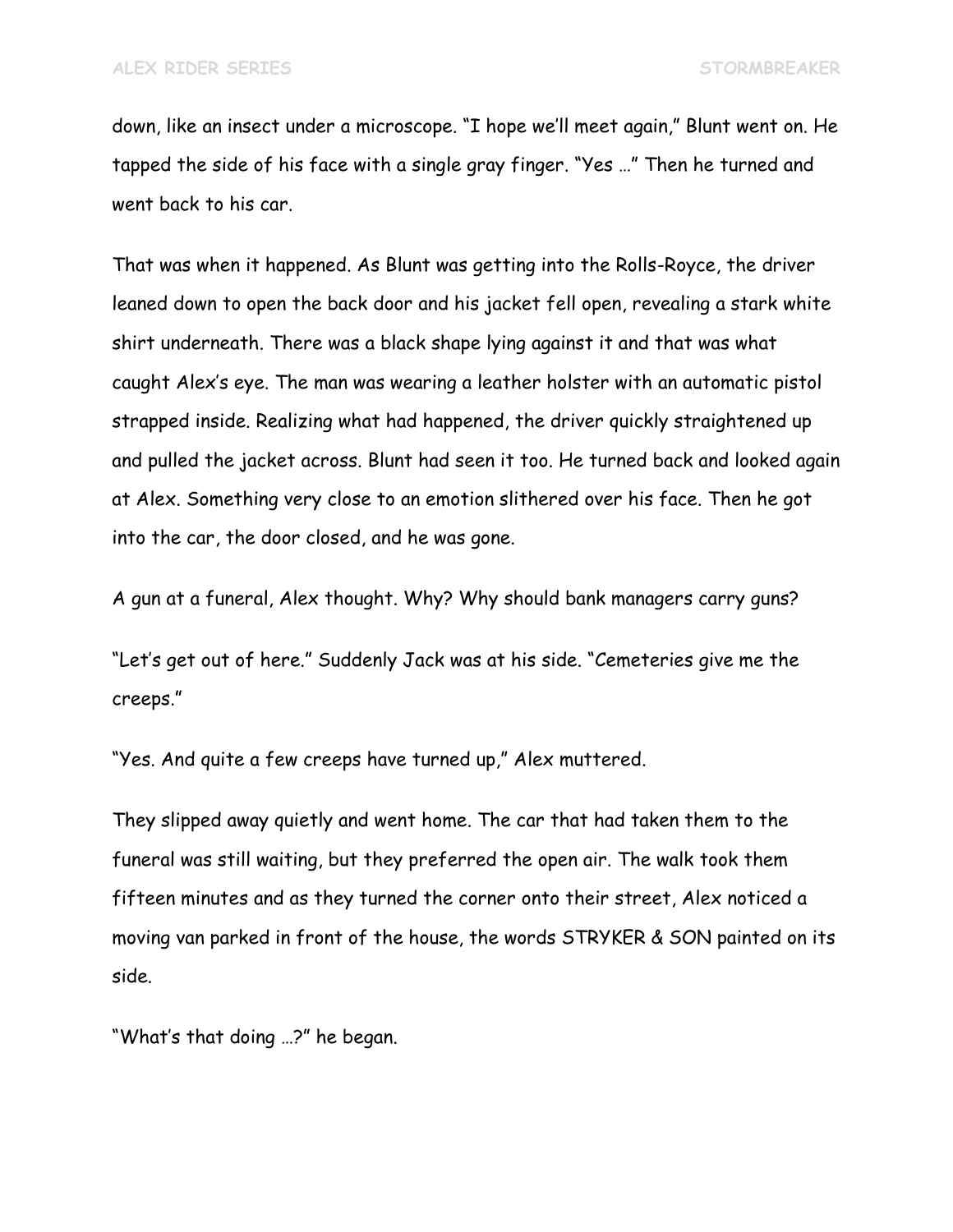At the same moment, the van shot off, the wheels skidding over the surface of the road.

Alex said nothing as Jack unlocked the door and let them in, but while she went into the kitchen to make some tea, he quickly looked around the house. A letter that had been on the hall table now lay on the carpet. A door that had been half open was now closed. Tiny details, but Alex"s eyes missed nothing. Somebody had been in the house. He was almost sure of it.

But he wasn't certain until he got to the top floor. The door to the office, which had always, always been locked, was now unlocked. Alex opened it and went in. The room was empty. Ian Rider had gone and so had everything else. The desk drawers, the closets, the shelves … anything connected to the dead man"s work had been taken. Whatever the truth was about his uncle"s past, someone had just wiped it out.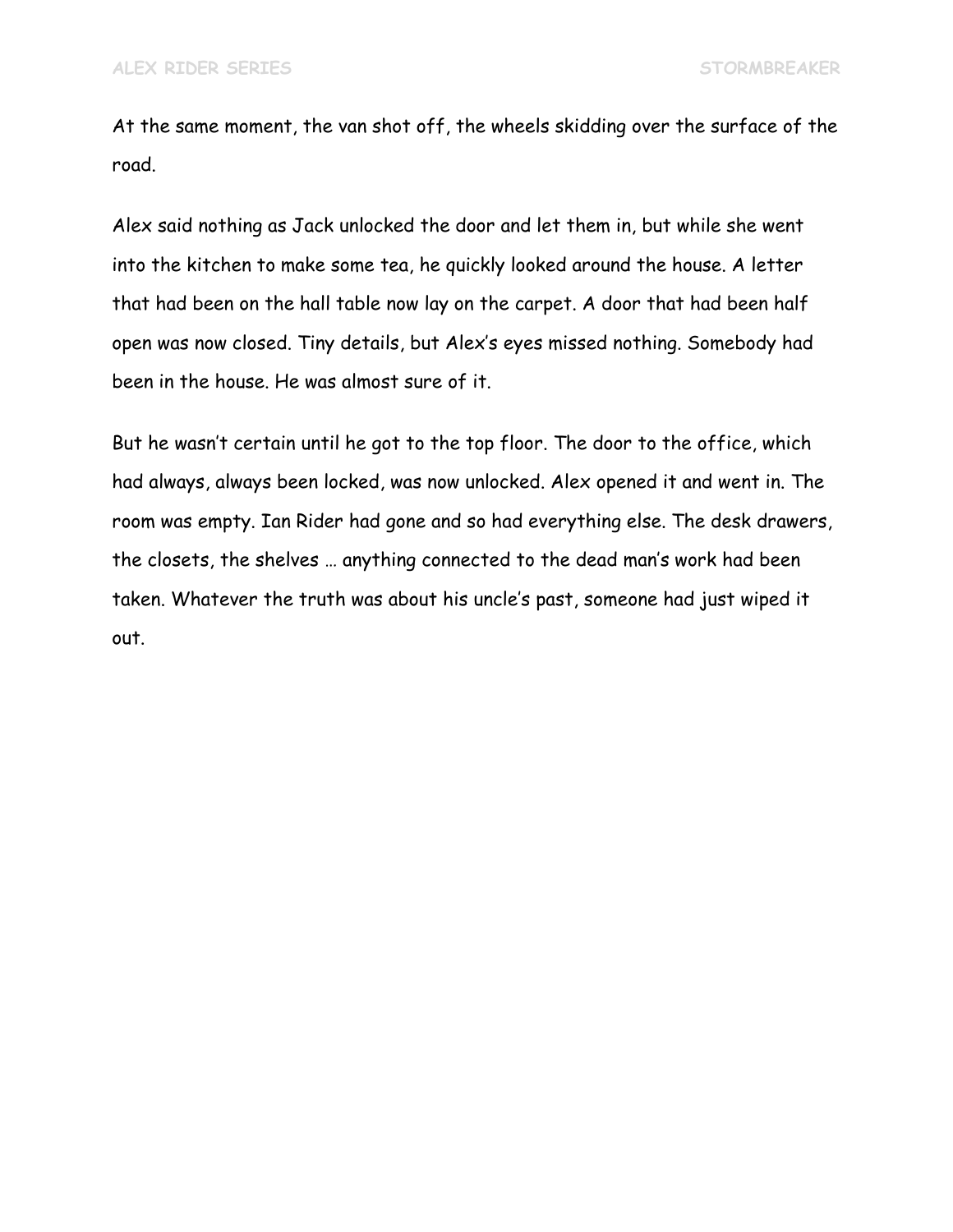## **HEAVEN FOR CARS**

<span id="page-11-0"></span>WITH HAMMERSMITH BRIDGE just ahead of him, Alex left the river and swung his bike through the lights and down the hill toward Brookland School. The bike was a Condor Junior Roadracer, custom built for him on his twelfth birthday. It was a teenager"s bike, with a cut down Reynolds 531 frame, but the wheels were fullsize so he could ride at speed with hardly any rolling resistance. He spun past a delivery van and passed through the school gates. He would be sorry when he grew out of the bike. For two years now it had almost been part of him.

He double locked it in the shed and went into the yard. Brookland was a modern school, all redbrick and, to Alex"s eye, rather ugly. He could have gone to any of the exclusive private schools around Chelsea, but Ian Rider had decided to send him here. He had said it would be more of a challenge.

The first period of the day was algebra. When Alex came into the classroom, the teacher, Mr. Donovan, was already chalking up a complicated equation on the board. It was hot in the room, the sun streaming in through the floor-to-ceiling windows, put in by architects who should have known better. As Alex took his place near the back, he wondered how he was going to get through the lesson. How could he possibly think about algebra when there were so many other questions churning through his mind?

The gun at the funeral. The way Blunt had looked at him. The van with STRYKER & SON written on the side. The empty office. And the biggest mystery of all, the one detail that refused to go away. The seat belt. Ian Rider hadn"t been wearing a seat belt.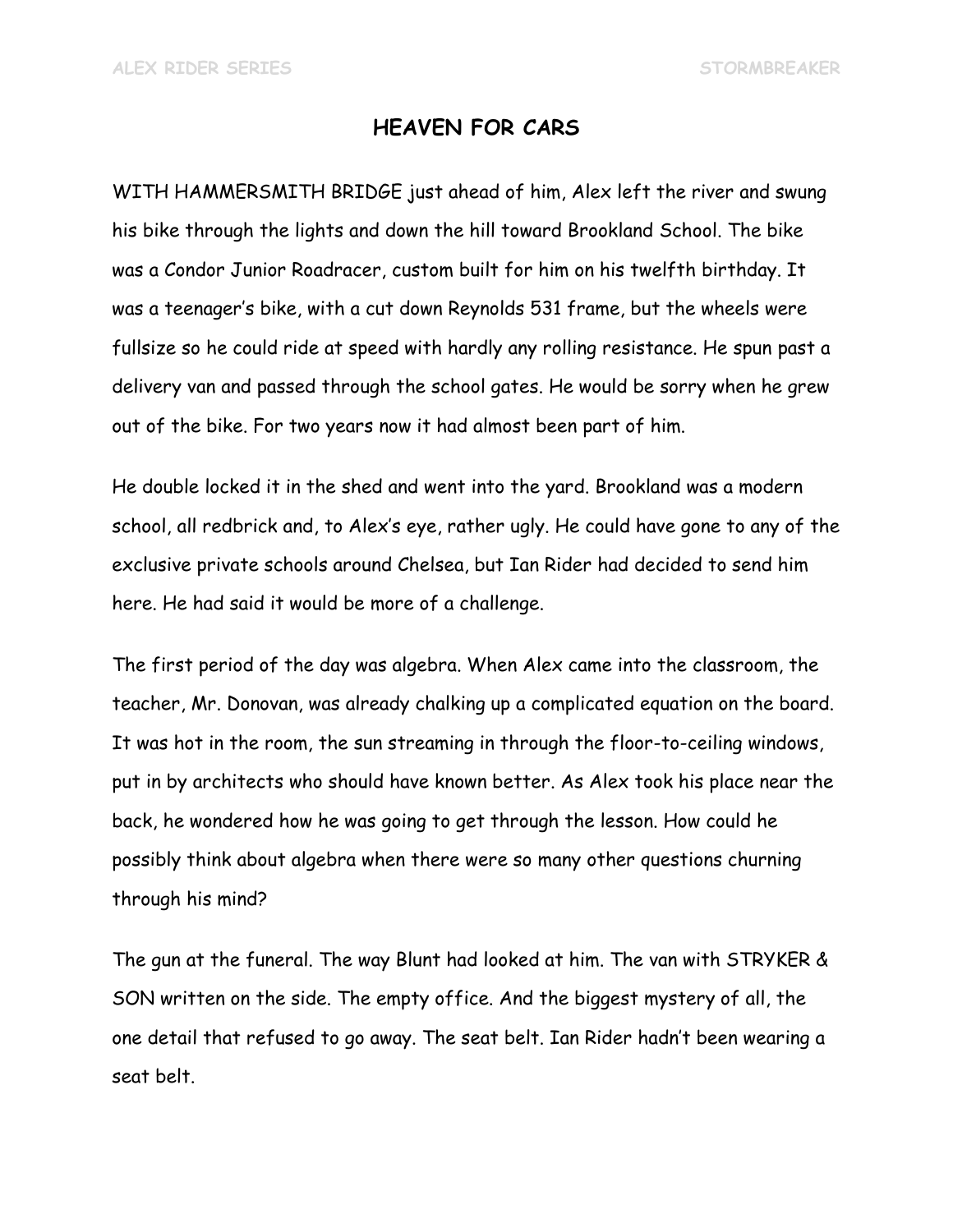But of course he had. Ian Rider had never been one to give lectures. He had always said Alex should make up his own mind about things. But he"d had this thing about seat belts. The more Alex thought about it, the less he believed it. A collision in the middle of the city. Suddenly he wished he could see the car. At least the wreckage would tell him that the accident had really happened, that Ian Rider had really died that way.

#### "Alex?"

Alex looked up and realized that everyone was staring at him. Mr. Donovan had just asked him something. He quickly scanned the blackboard, taking in the figures. "Yes, Sir," he said. "X equals seven and Y is fifteen."

The math teacher sighed. "Yes, Alex. You"re absolutely right. But actually I was just asking you to open the window…"

Somehow he managed to get through the rest of the day, but by the time the final bell rang, his mind was made up. While everyone else streamed out, he made his way to the secretary"s office and borrowed a copy of the Yellow Pages.

"What are you looking for?" the secretary asked. Miss Bedfordshire had always had a soft spot for Alex.

"Auto junkyards…" Alex flicked through the pages. "If a car got smashed up near Old Street, they'd take it somewhere near, wouldn't they?"

"I suppose so."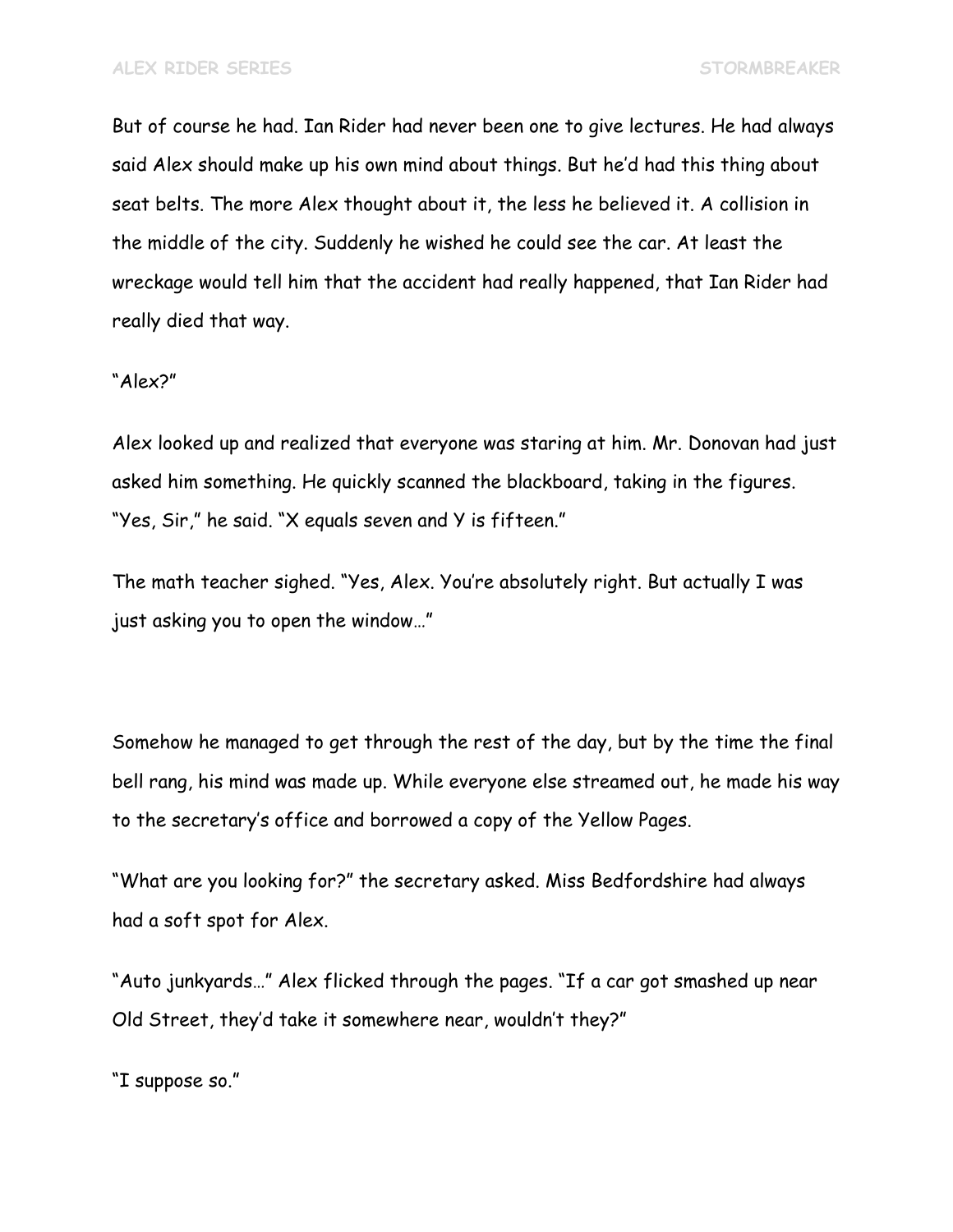"Here…" Alex had found the yards listed under "Auto Wreckers." But there were dozens of them fighting for attention over four pages.

"Is this for a school project?" the secretary asked. She knew Alex had lost a relative, but not how.

"Sort of…" Alex was reading the addresses, but they told him nothing.

"This one's quite near Old Street." Miss Bedfordshire pointed at the corner of the page.

"Wait!" Alex tugged the book toward him and looked at the entry underneath the one the secretary had chosen:

J. B. STRYKER. AUTO WRECKERS

Heaven for Cars

#### CALL US TODAY

"That"s in Vauxhall," Miss Bedfordshire said. "Not too far from here."

"I know." But Alex had recognized the name. J. B. Stryker. He thought back to the van he had seen outside his house on the day of the funeral. Stryker & Son. Of course it might just be a coincidence, but it was still somewhere to start. He closed the book. "I"ll see you, Miss Bedfordshire."

"Be careful." The secretary watched Alex leave, wondering why she had said that. Maybe it was his eyes. Dark and serious, there was something dangerous there. Then the telephone rang and she forgot him as she went back to work.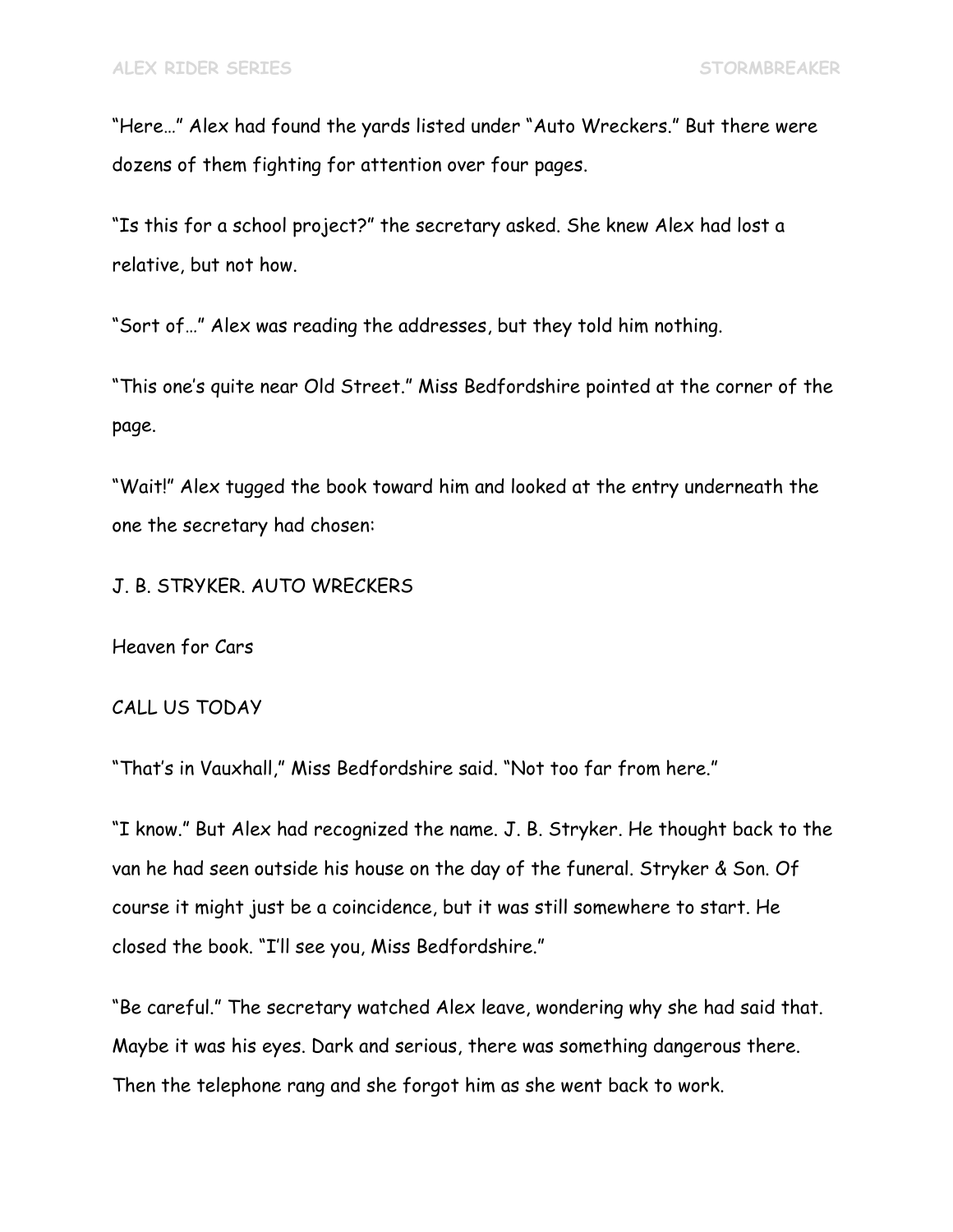J. B. Stryker"s was a square of wasteland behind the railway tracks running out of Waterloo Station. The area was enclosed by a high brick wall topped with broken glass and razor wire. Two wooden gates hung open, and from the other side of the road, Alex could see a shed with a security window and beyond it the tottering piles of dead and broken cars. Everything of any value had been stripped away and only the rusting carcasses remained, heaped one on top of the other, waiting to be fed into the crusher.

There was a guard sitting in the shed, reading a newspaper. In the distance a bulldozer coughed into life, then roared down on a battered Ford Taurus, its metal claw smashing through the window to scoop up the vehicle and carry it away. A telephone rang somewhere in the shed and the guard turned around to answer it. That was enough for Alex. Holding his bike and wheeling it along beside him, he sprinted through the gates.

He found himself surrounded by dirt and debris. The smell of diesel was thick in the air and the roar of the engines was deafening. Alex watched as a crane swooped down on one of the cars, seized it in a metallic grip, and dropped it into a crusher. For a moment the car rested on a pair of shelves. Then the shelves lifted up, toppling the car over and down into a trough. The operator—sitting in a glass cabin at one end of the crusher pressed a button and there was a great belch of black smoke. The shelves closed in on the car like a monster insect folding in its wings. There was a grinding sound as the car was crushed until it was no bigger than a rolled-up carpet. Then the operator threw a gear and the car was squeezed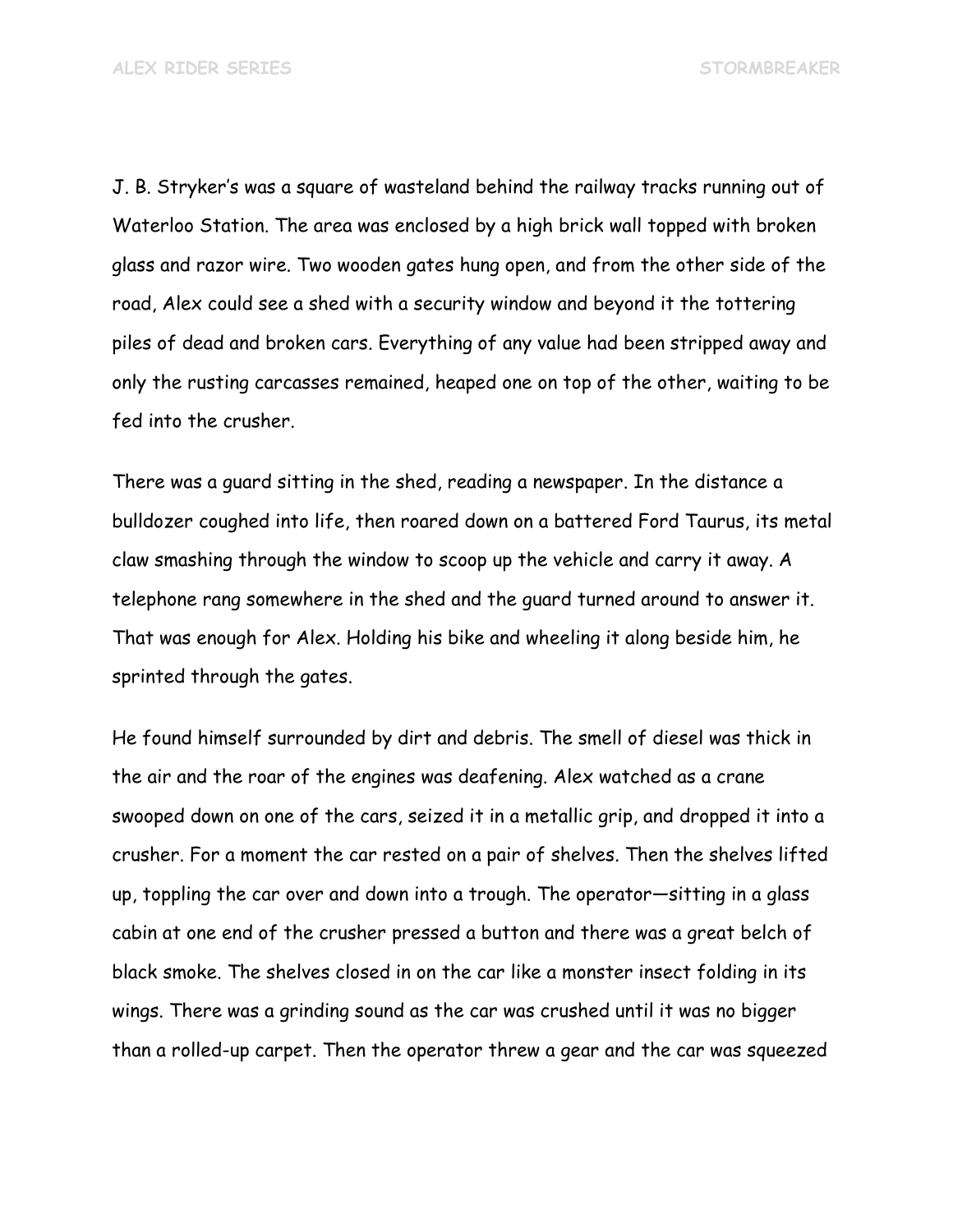out, metallic toothpaste being chopped up by a hidden blade. The slices tumbled to the ground.

Leaving his bike propped against the wall, Alex ran farther into the yard, crouching down behind the wrecks. With the din from the machines, there was no chance that anyone would hear him, but he was still afraid of being seen. He stopped to catch his breath, drawing a grimy hand across his face. His eyes were watering from the diesel fumes. The air was as filthy as the ground beneath him.

He was beginning to regret coming—but then he saw it. His uncle's BMW was parked a few yards away, separated from the other cars. At first glance it looked absolutely fine, the metallic silver bodywork not even scratched. Certainly there was no way that this car could have been involved in a fatal collision with a truck or with anything else. But it was definitely his uncle's car. Alex recognized the license plate. He hurried closer and it was now that he saw that the car was damaged after all. The windshield had been smashed, along with all the windows on the driver"s side. Alex made his way around to the other side. And froze.

Ian Rider hadn"t died in any accident. What had killed him was plain to see—even to someone who had never seen such a thing before. A spray of bullets had caught the car full on the driver"s side, shattering the front tire, smashing the windshield and side windows, and punching into the side panels. Alex ran his fingers over the holes. The metal felt cold against his flesh. He opened the door and looked inside. The front seats pale gray leather, were strewn with fragments of broken glass and stained with patches of dark brown. He didn"t need to ask what the stain was. He could see everything. The flash of the machine gun, the bullets ripping into the car, Ian Rider jerking in the driver"s seat …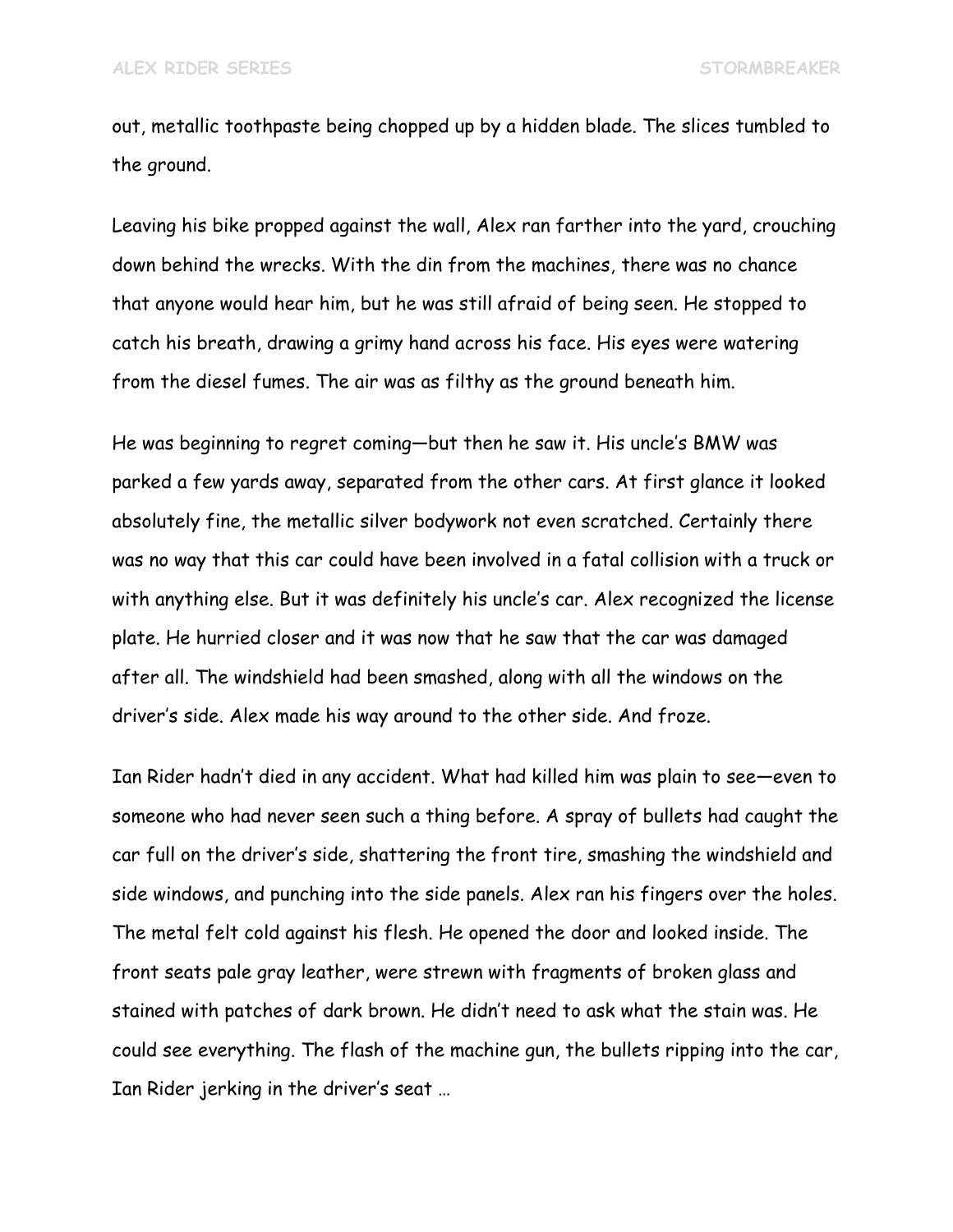But why? Why kill a bank manager? And why had the murder been covered up? It was the police who had delivered the news that night, so they must be part of it. Had they lied deliberately? None of it made sense.

"You should have gotten rid of it two days ago. Do it now…"

The machines must have stopped for a moment. If there hadn"t been a sudden lull, Alex would never have heard the men coming. Quickly he looked across the steering wheel and out the other side. There were two of them, both dressed in loose-fitting overalls. Alex had a feeling he"d seen them before. At the funeral. One of them was the driver, the man he had seen with the gun. He was sure of it.

Whoever they were, they were only a few paces away from the car, talking in low voices. Another few steps and they would be there. Without thinking, Alex threw himself into the only hiding place available: inside the car itself. Using his foot, he hooked the door and closed it. At the same time, he became aware that the machines had started again and he could no longer hear the men. He didn"t dare look up. A shadow fell across the window as the two men passed. But then they were gone. He was safe.

And then something hit the BMW with such force that Alex cried out, his whole body caught in a massive shock wave that tore him away from the steering wheel and threw him helplessly into the back. The roof buckled and three huge metal fingers tore through the skin of the car like a fork through an eggshell, trailing dust and sunlight. One of the fingers grazed the side of his head … any closer and it would have cracked his skull. Alex yelled as blood trickled over his eye. He tried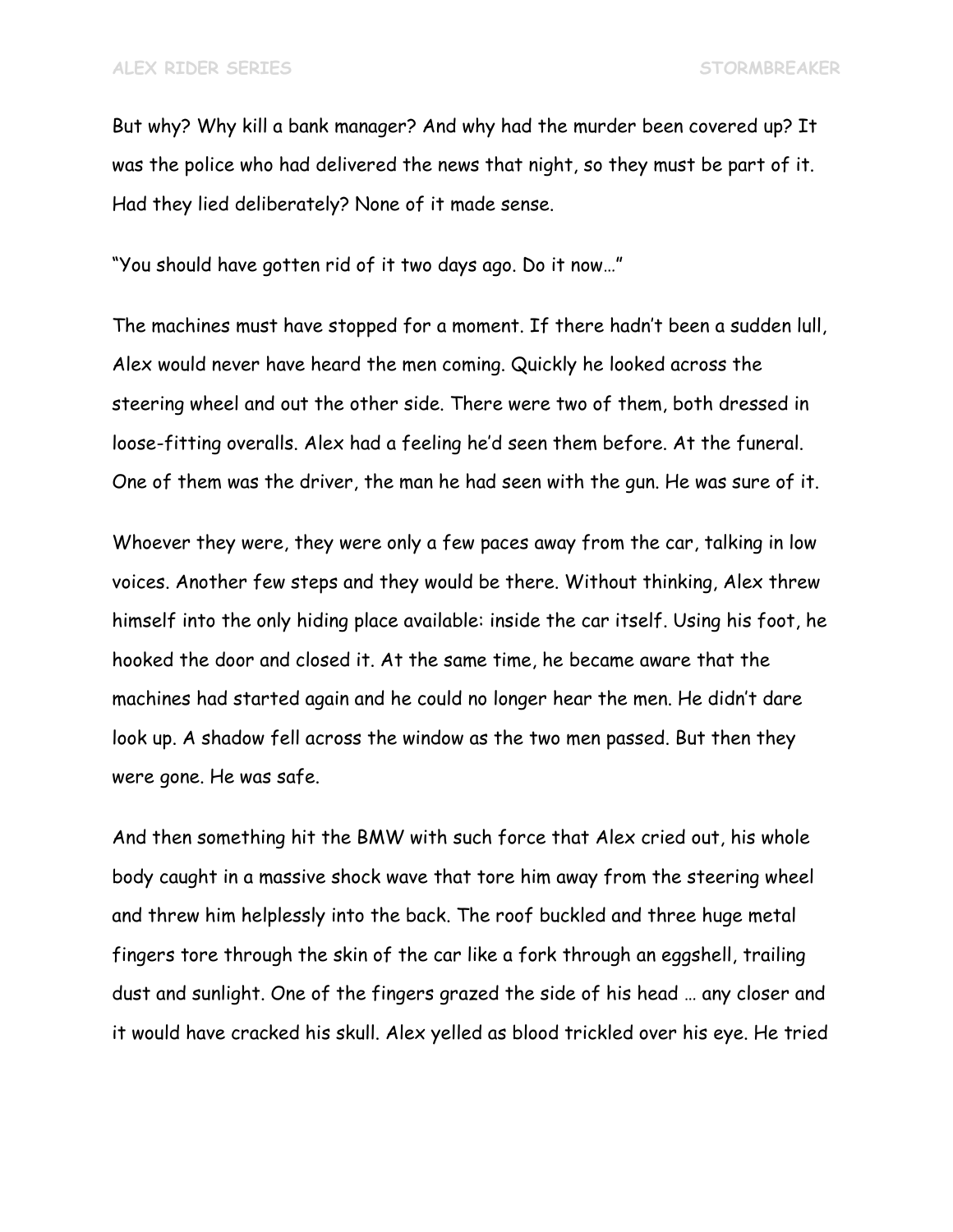to move, then was jerked back a second time as the car was yanked off the ground and tilted high up in the air.

He couldn"t see. He couldn"t move. But his stomach lurched as the car swung in an arc, the metal grinding and the light spinning. The BMW had been picked up by the crane. It was going to be put inside the crusher. With him inside.

He tried to raise himself up, to wave through the windows. But the claw of the crane had already flattened the roof, pinning his left leg, perhaps even breaking it. He could feel nothing. He lifted a hand and managed to pound on the back window, but he couldn"t break the glass. Even if the workmen were staring at the BMW, they would never see anything moving inside.

His short flight across the junkyard ended with a bone-shattering crash as the crane deposited the car on the iron shelves of the crusher. Alex tried to fight back his sickness and despair and think of what to do. Any moment now the operator would send the car tipping into the coffin-shaped trough. The machine was a Lefort Shear, a slow-motion guillotine. At the press of a button, the two wings would close on the car with a joint pressure of five hundred tons. The car, with Alex inside it, would be crushed beyond recognition. And the broken metal and flesh—would then be chopped into sections. Nobody would ever know what had happened.

He tried with all his strength to free himself. But the roof was too low. His leg was trapped. Then his whole world tilted and he felt himself falling into darkness. The shelves had lifted. The BMW slid to one side and fell the few yards into the trough. Alex felt the metalwork collapsing all around him. The back window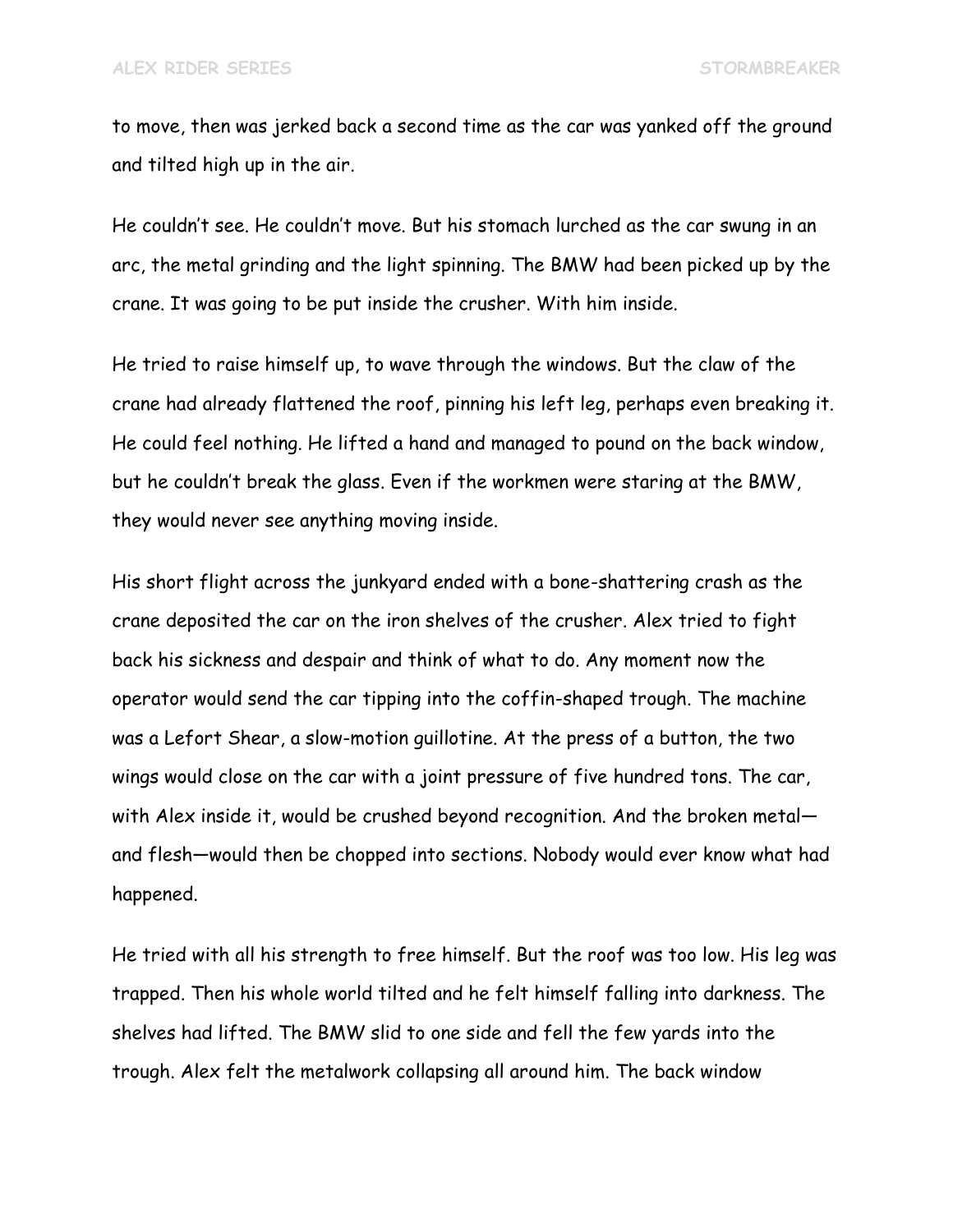exploded and glass showered around his head, dust and diesel fumes punching into his nose and eyes. There was hardly any daylight now, but looking out of the back, he could see the huge steel head of the piston that would push what was left of the car through the exit hole on the other side.

The engine tone of the Lefort Shear changed as it prepared for the final act. The metal wings shuddered. In a few seconds" time the two of them would meet, crumpling the BMW like a paper bag.

Alex pulled with all his strength and was astonished when his leg came free. It took him perhaps a second—one precious second—to work out what had happened. When the car had fallen into the trough, it had landed on its side. The roof had buckled again just enough to free him. His hand scrabbled for the door—but, of course, that was useless. The doors were too bent. They would never open. The back window! With the glass gone, he could crawl through the frame, but only if he moved fast.

The wings began to move. The BMW screamed as two walls of solid steel relentlessly crushed it. More glass shattered. One of the wheel axles snapped with the sound of a thunderbolt. Darkness began to close in.

Alex grabbed hold of what was left of the backseat. Ahead of him he could see a single triangle of light, shrinking faster and faster. He could feel the weight of the two walls pressing down on him. The car was no longer a car but the fist of some hideous monster snatching at the insect that Alex had become.

With all his strength, he surged forward. His shoulders passed through the triangle, out into the light. Next came his legs, but at the last moment his shoe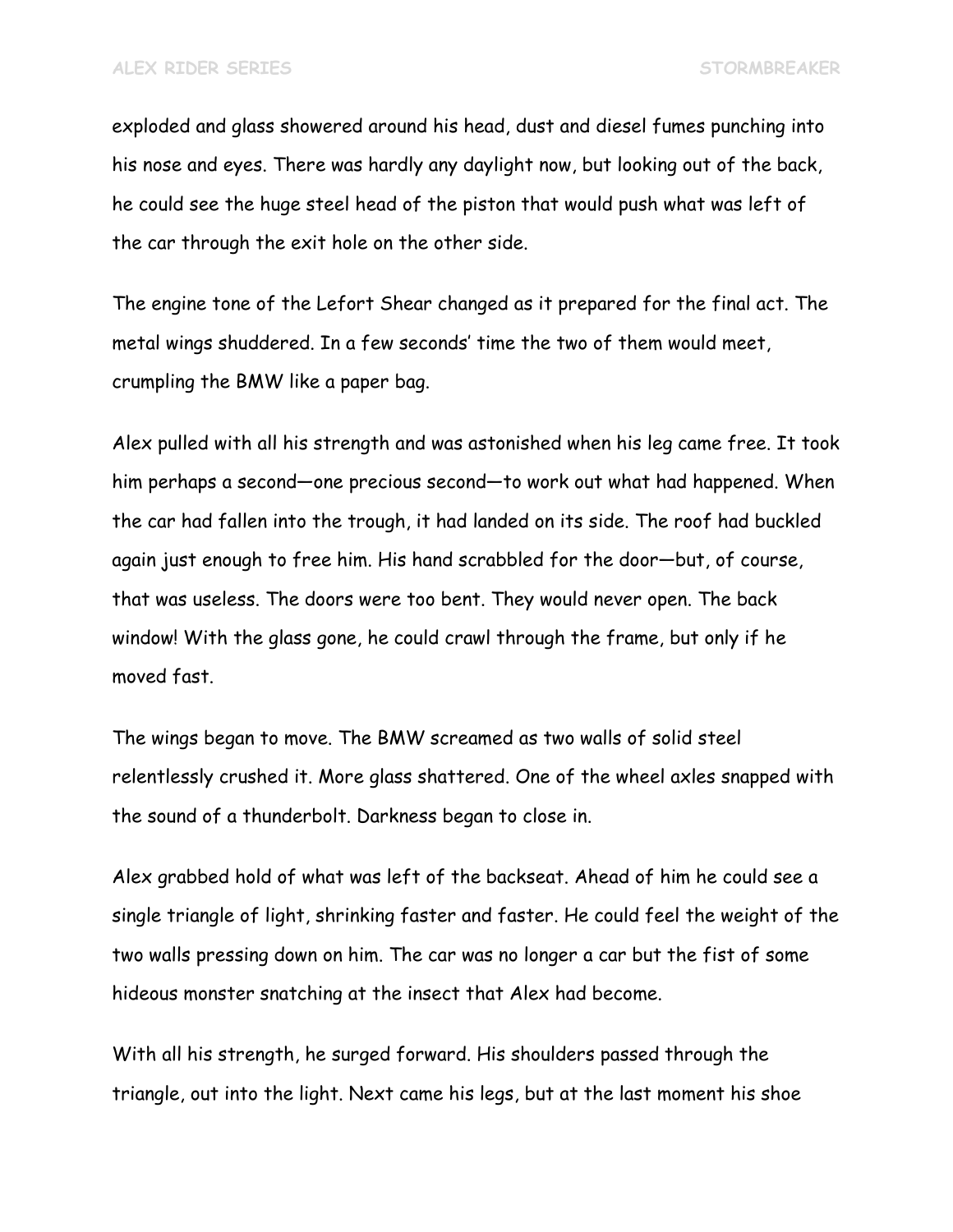caught on a piece of jagged metal. He jerked and the shoe was pulled off, falling back into the car. Alex heard the sound of the leather being squashed. Finally, clinging to the black, oily surface of the observation platform at the back of the crusher, he dragged himself clear and managed to stand up.

He found himself face-to-face with a man so fat that he could barely fit into the small cabin of the crusher. The man"s stomach was pressed against the glass, his shoulders squeezed into the corners. A cigarette dangled on his lower lip as his mouth fell open and his eyes stared. What he saw was a boy in the rags of what had once been a school uniform. A whole sleeve had been torn off and his arm, streaked with blood and oil, hung limply by his side. By the time the operator had taken this all in, come to his senses, and turned the machine off, the boy had gone.

Alex clambered down the side of the crusher, landing on the one foot that still had a shoe. He was aware now of the pieces of jagged metal lying everywhere. If he wasn"t careful, he would cut open the other foot. His bicycle was where he had left it, leaning against the wall, and gingerly, half hopping, he made for it. Behind him he heard the cabin of the crusher open and a man"s voice called out, raising the alarm. At the same time a second man ran forward, stopping between Alex and his bike. It was the driver, the man he had seen at the funeral. His face, twisted into a hostile frown, was curiously ugly: greasy hair, watery eyes, pale, lifeless skin.

"What do you think…" he began. His hand slid into his jacket. Alex remembered the gun and, instantly, without even thinking, swung into action.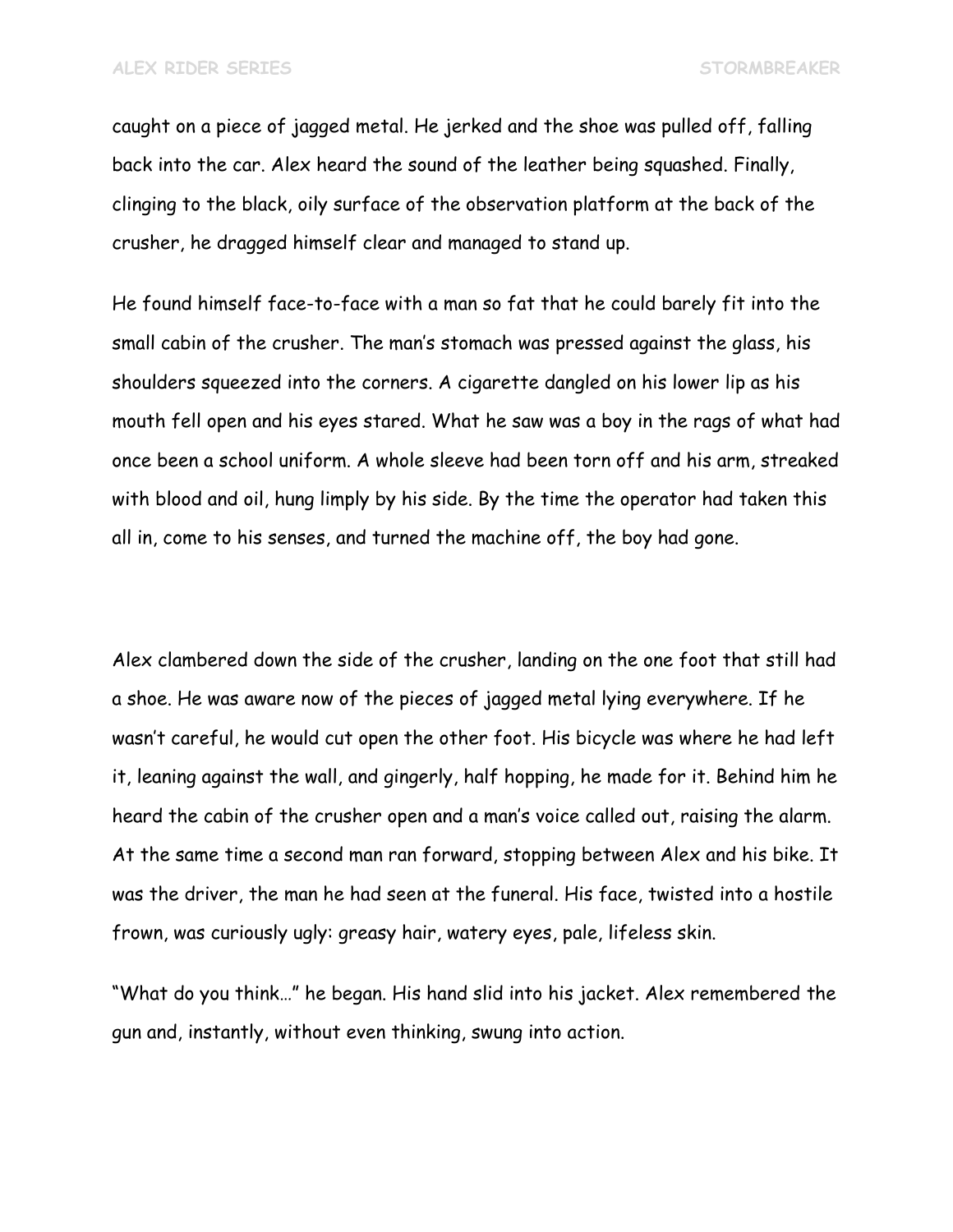He had started learning karate when he was six years old. One afternoon, with no explanation, Ian Rider had taken him to a local club for his first lesson and he had been going there, once a week, ever since. Over the years he had passed through the various Kyu-student grades. But it was only the year before that he had become a first-grade Dan, a black belt. When he had arrived at Brookland School, his gentle looks and accent had quickly brought him to the attention of the school bullies; three hulking sixteen-year-olds. They had cornered him once behind the bike shed. The encounter lasted less than a minute. The next day one of the bullies had left Brookland, and the other two had never troubled anyone again.

Now Alex brought up one leg, twisted his body around, and lashed out. The back kick—Ushiro-geri—is said to be the most lethal in karate. His foot powered into the man"s abdomen with such force that the man didn"t even have time to cry out. His eyes bulged and his mouth half opened in surprise. Then, with his hand still halfway into his jacket, he crumpled to the ground.

Alex jumped over him, snatched up his bike, and swung himself onto it. In the distance a third man was running toward him. He heard the single word "Stop!" called out. Then there was a crack and a bullet whipped past. Alex gripped the handlebars and pedaled as hard as he could. The bike shot forward, over the rubble and out through the gates. He took one look over his shoulder. Nobody had followed him.

With one shoe on and one shoe off, his clothes in rags, and his body streaked with oil, Alex knew he must look a strange sight. But then he thought back to his last seconds inside the crusher and sighed with relief. He could be looking a lot worse.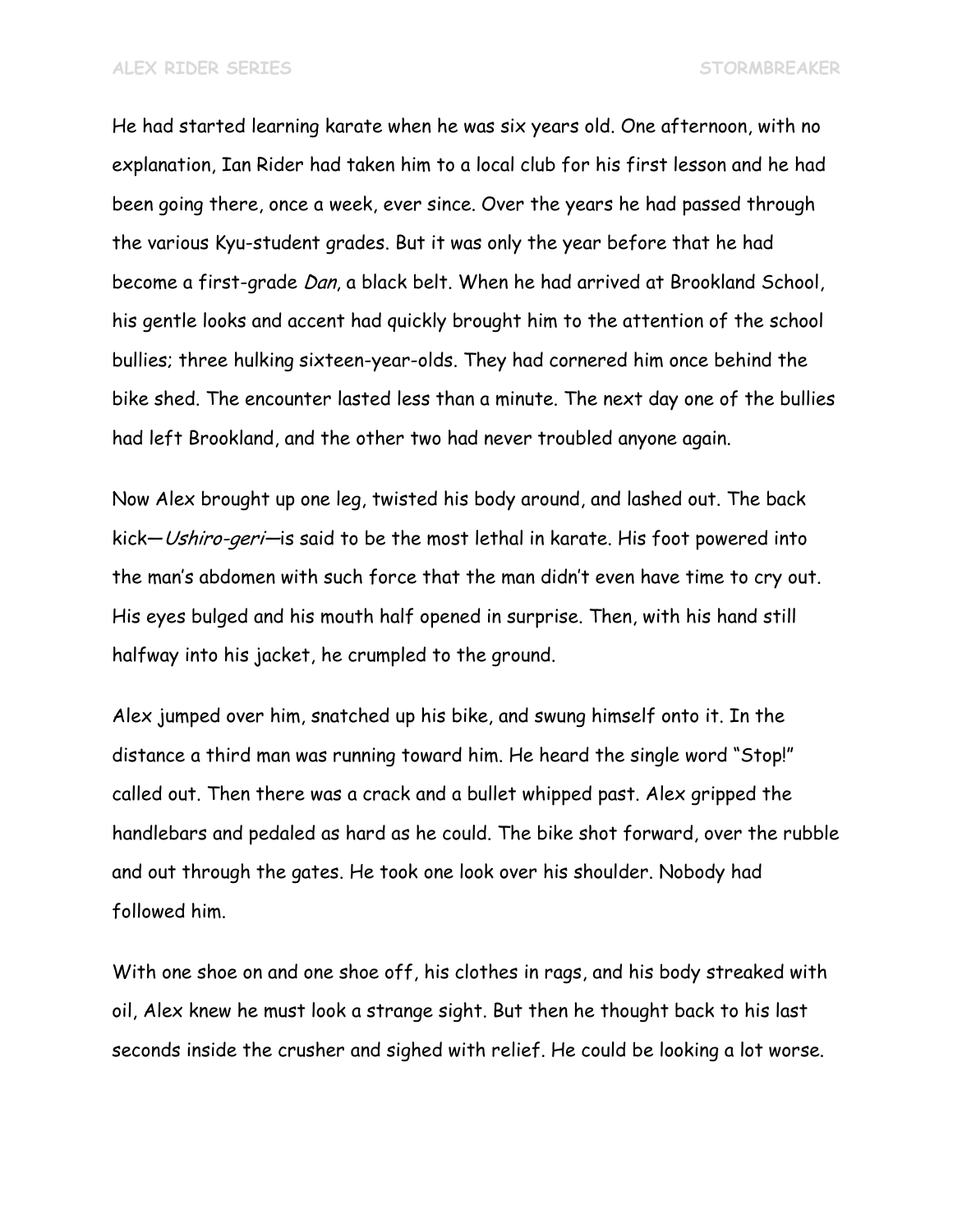# **ROYAL & GENERAL**

<span id="page-21-0"></span>THE BANK CALLED the following day.

"This is John Crawley. Do you remember me? Personnel manager at the Royal and General. We were wondering if you could come in."

"Come in?" Alex was half dressed, already late for school.

"This afternoon. We found some papers of your uncle's. We need to talk to you ... about your own position."

Was there something faintly threatening in the man's voice? "What time this afternoon?" Alex asked.

"Could you manage half past four? We"re on Liverpool Street. We can send a cab—"

"I"ll be there," Alex said. "And I"ll take the tube."

He hung up.

"Who was that?" Jack called out of the kitchen. She was cooking breakfast for the two of them, although how long she could remain with Alex was a growing worry. Her wages hadn"t been paid. She had only her own money to buy food and pay for the running of the house. Worse still, her visa was about to expire. Soon she wouldn"t even be allowed to stay in the country.

"That was the bank." Alex came into the room, wearing his spare uniform. He hadn"t told her what had happened at the junk yard. Jack had enough on her mind. "I"m going there this afternoon," he said.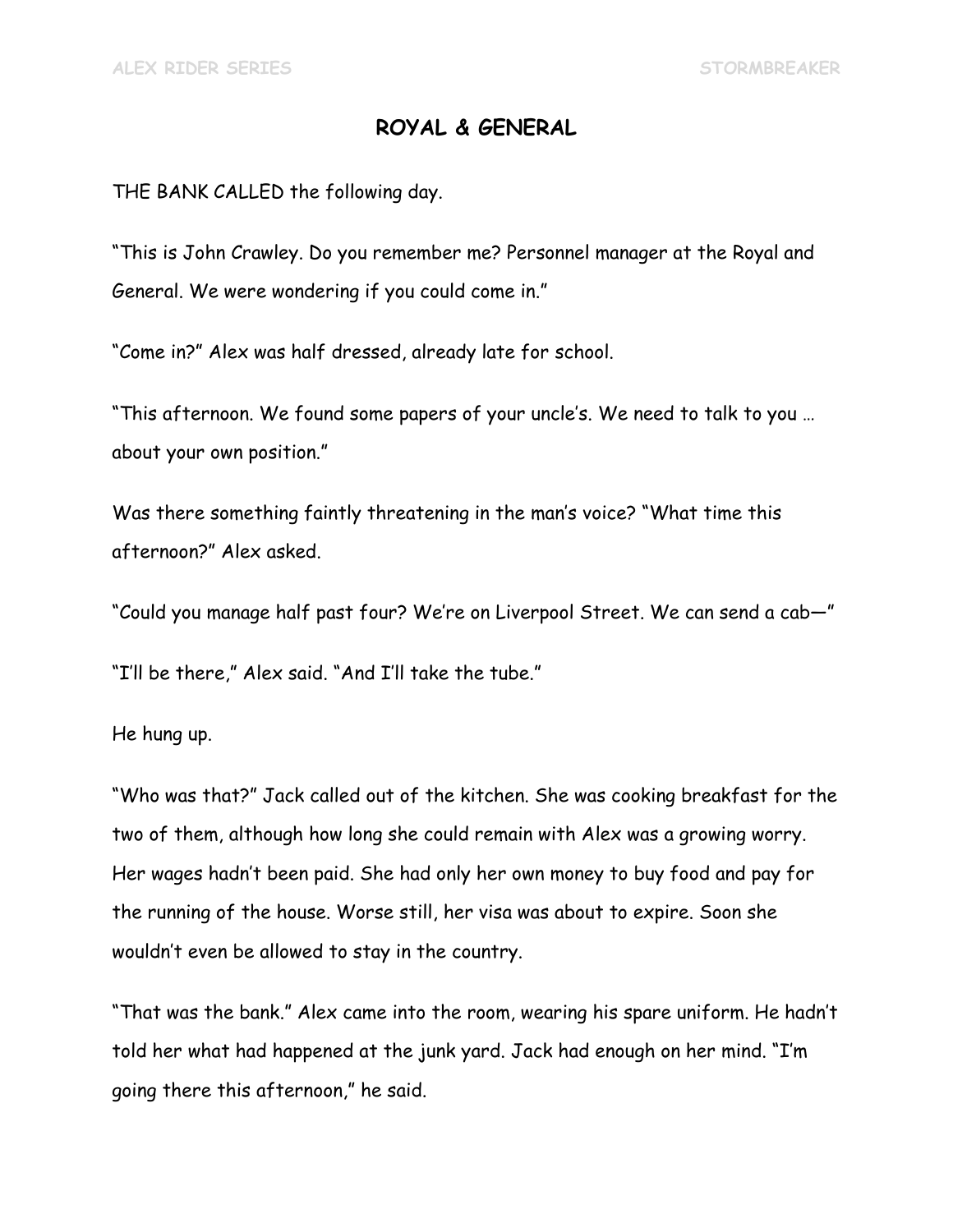"Do you want me to come?"

"No. I"ll be fine."

He came out of Liverpool Street tube station just after four-fifteen that afternoon, still wearing his school clothes: dark blue jacket, gray trousers, striped tie. He found the bank easily enough. The Royal & General occupied a tall, antiquelooking building with a Union Jack fluttering from a pole about fifteen floors up. There was a brass plaque with the name next to the main door and a security camera swiveling slowly over the pavement.

Alex stopped in front of it. For a moment he wondered if he was making a mistake, going in. If the bank had been responsible in some way for Ian Rider"s death, it was always possible they had asked him here to arrange his own. But why would anyone from the bank want to kill him? He didn"t even have an account there. He went inside.

And in an office on the seventeenth floor, the image on the television monitor flickered and changed as Street Camera #1 smoothly cut across to Reception cameras #2 and #3. Everything was dark and shadowy inside. A man sitting behind a desk saw Alex come in and pressed a button. Camera #2 zoomed in until Alex"s face filled the screen.

"So he came," the chairman of the bank muttered.

"That"s the boy?" The speaker was a middle-aged woman. She had a strange, potato-shaped head and her black hair looked as if it had been cut using a pair of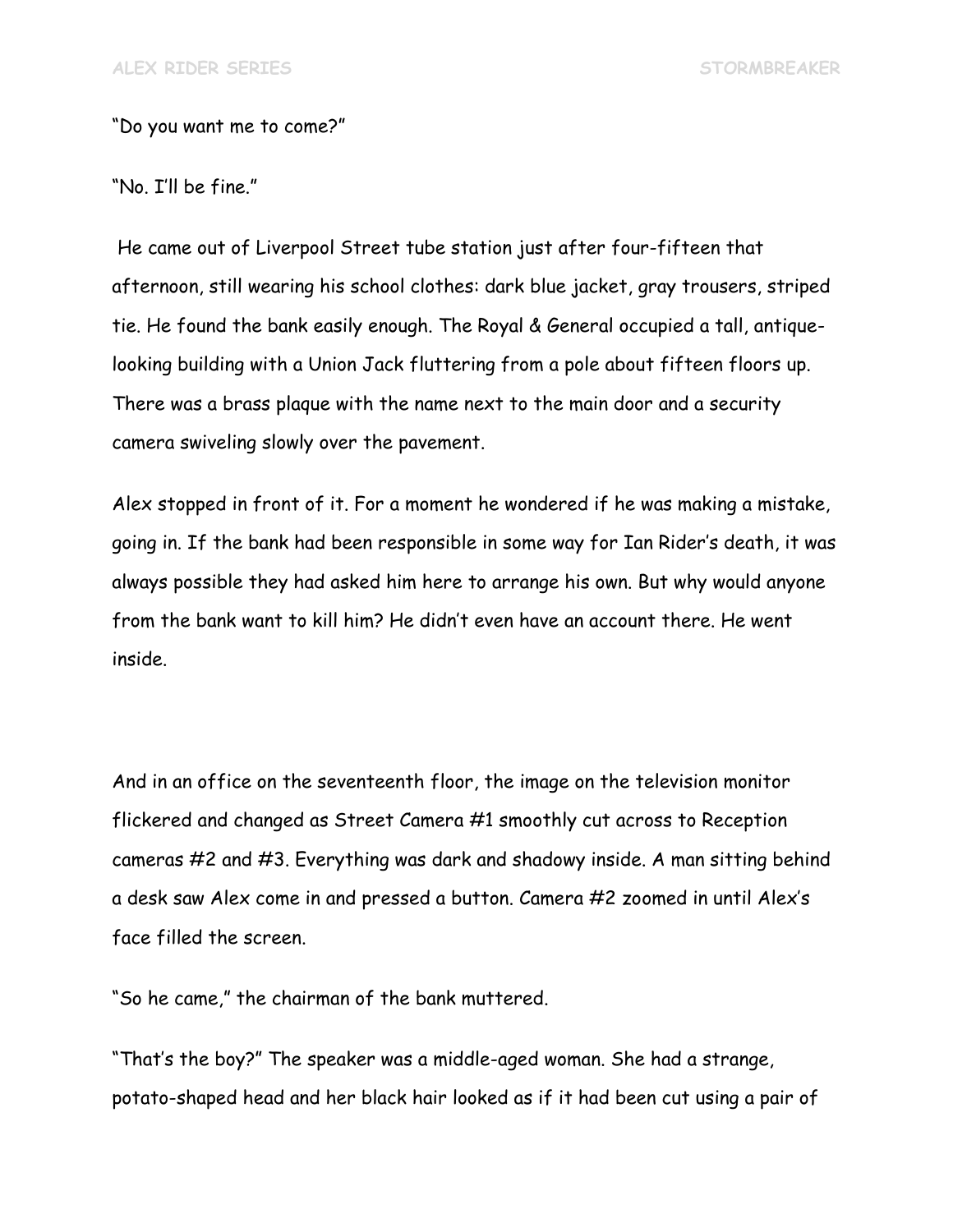blunt scissors and an upturned bowl. Her eyes were almost as black as her hair. She was dressed in a severe gray suit and was sucking a peppermint. "Are you sure about this, Alan?" she asked.

Alan Blunt nodded. "Oh yes. Quite sure. You know what to do?" This last question was addressed to his driver, who was also in the room.

The driver was standing uncomfortably, slightly hunched over. His face was a chalky white. He had been like that ever since he had tried to stop Alex in the auto junkyard. "Yes, sir," he said.

"Then do it," Blunt said. His eyes never left the screen.

In the lobby, Alex had asked for John Crawley and was sitting on a leather sofa, vaguely wondering why so few people were going in or out. The reception area was quiet and claustrophobic, with a brown marble floor, three elevators to one side, and above the desk, a row of clocks showing the time in every major world city. But it could have been the entrance to anywhere. A hospital. A concert hall. Even a cruise liner. The place had no identity of its own.

One of the elevators slid open and Crawley appeared in the same suit he had worn at the funeral but with a different tie. "I"m sorry to have kept you waiting, Alex," he said. "Have you come straight from school?"

Alex stood up but said nothing, allowing his uniform to answer the man's question.

"Let"s go up to my office," Crawley said. He gestured. "We"ll take the elevator."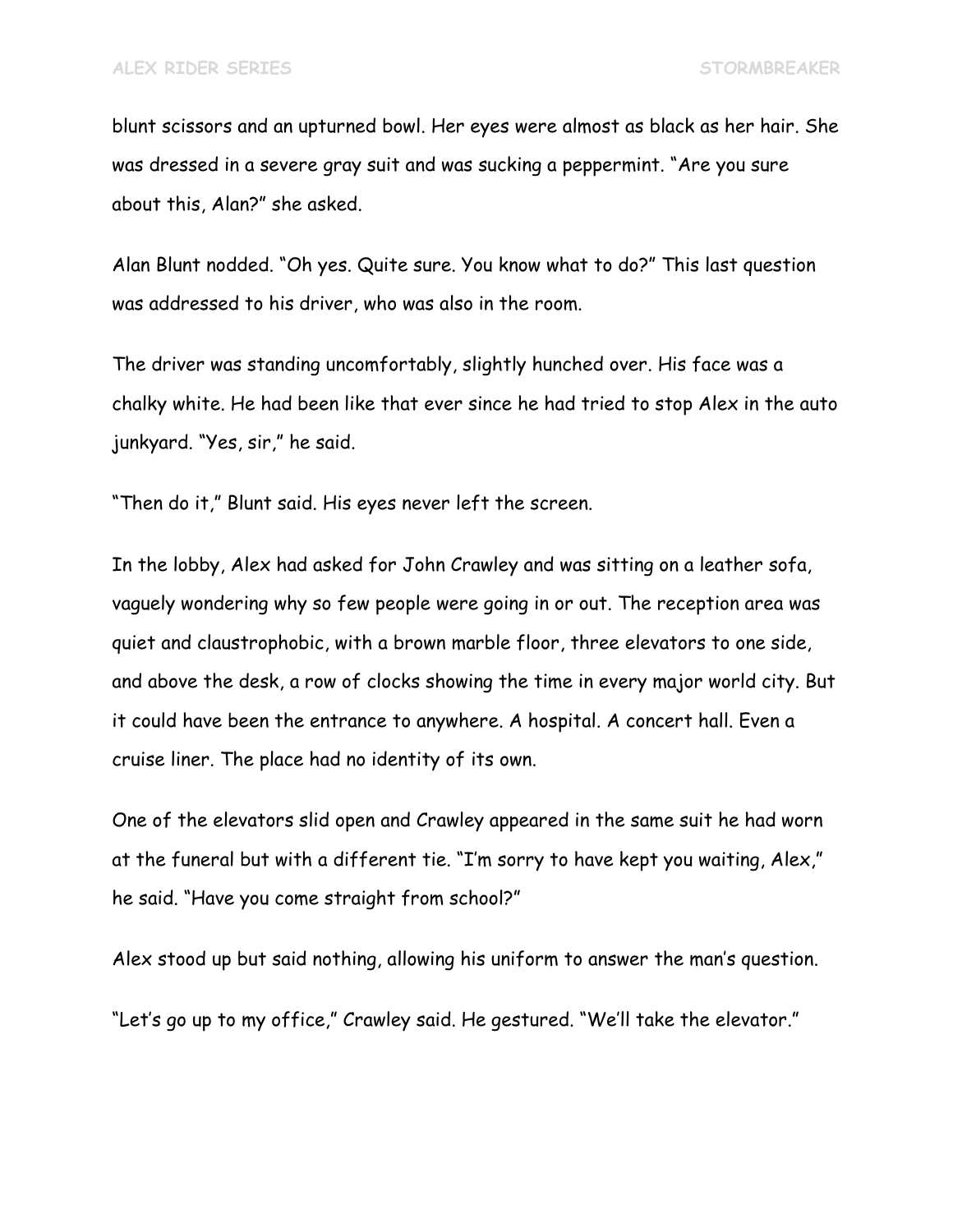Alex didn"t notice the fourth camera inside the elevator, but then, it was concealed on the other side of the oneway mirror that covered the back wall. Nor did he see the thermal intensifier next to the camera. But this second machine both looked at him and through him as he stood there, turning him into a pulsating mass of different colors, none of which translated into the cold steel of a hidden gun or knife. In less than the time it took Alex to blink, the machine had passed its information down to a computer that had instantly evaluated and then sent its own signal back to the circuits that controlled the elevator. It's OK. He's unarmed. Continue to the fifteenth floor.

"Here we are!" Crawley smiled and ushered Alex out into a long corridor, with an uncarpeted wooden floor and modern lighting. A series of doors were punctuated by brightly colored abstract paintings. "My office is just along here." Crawley pointed the way.

They had passed three doors when Alex stopped. Each door had a nameplate and this one he knew. 1504: Ian Rider. White letters on black plastic.

Crawley nodded sadly. "Yes. This was where your uncle worked. He"ll be much missed."

"Can I go inside?" Alex asked.

Crawley seemed surprised. "Why do you want to do that?"

"I"d be interested to see where he worked."

"I"m sorry." Crawley sighed. "The door will have been locked and I don"t have the key. Another time perhaps." He gestured again. He used his hands like a magician,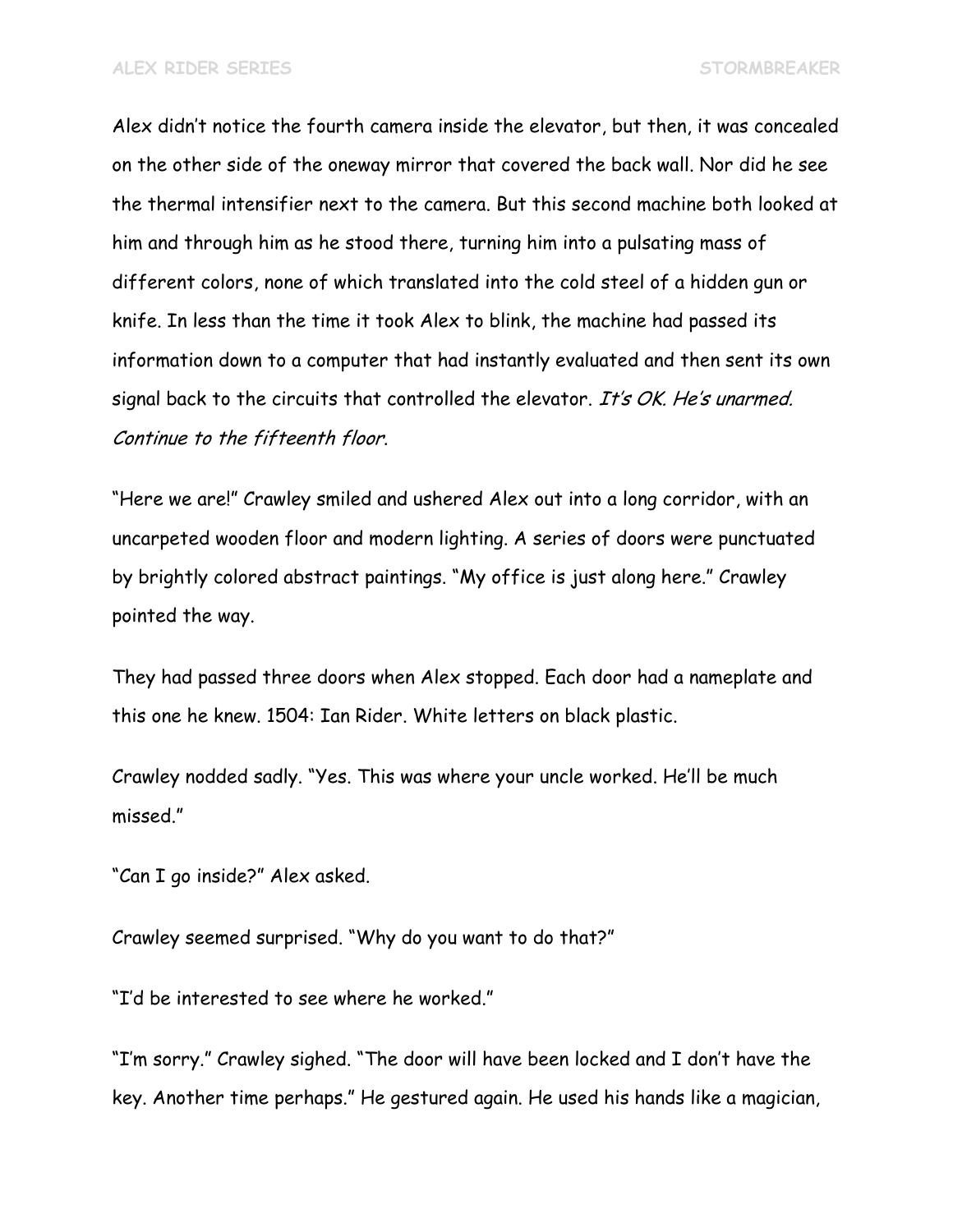as if he were about to produce a fan of cards. "I have the office next door. Just here…"

They went into 1505. It was a large, square room with three windows looking out over the station. There was a flutter of red and blue outside and Alex remembered the flag he had seen. The flagpole was right next to the office. Inside there was a desk and chair, a couple of sofas, in the corner a fridge, on the wall a couple of prints. A boring executive's office. Perfect for a boring executive.

"Please, Alex. Sit down," Crawley said. He went over to the fridge. "Can I get you a drink?"

"Do you have Coke?"

"Yes." Crawley opened a can and filled a glass, then handed it to Alex. "Ice?"

"No, thanks." Alex took a sip. It wasn"t Coke. It wasn"t even Pepsi. He recognized the oversweet, slightly cloying taste of supermarket cola and wished he"d asked for water. "So what do you want to talk to me about?"

"Your uncle"s will…

The telephone rang and with another hand sign, this one for "excuse me," Crawley answered it. He spoke for a few moments, then hung up again. "I"m very sorry, Alex. I have to go back down to the lobby. Do you mind?"

"Go ahead." Alex settled himself on the sofa.

"I"ll be about five minutes." With a final nod of apology, Crawley left.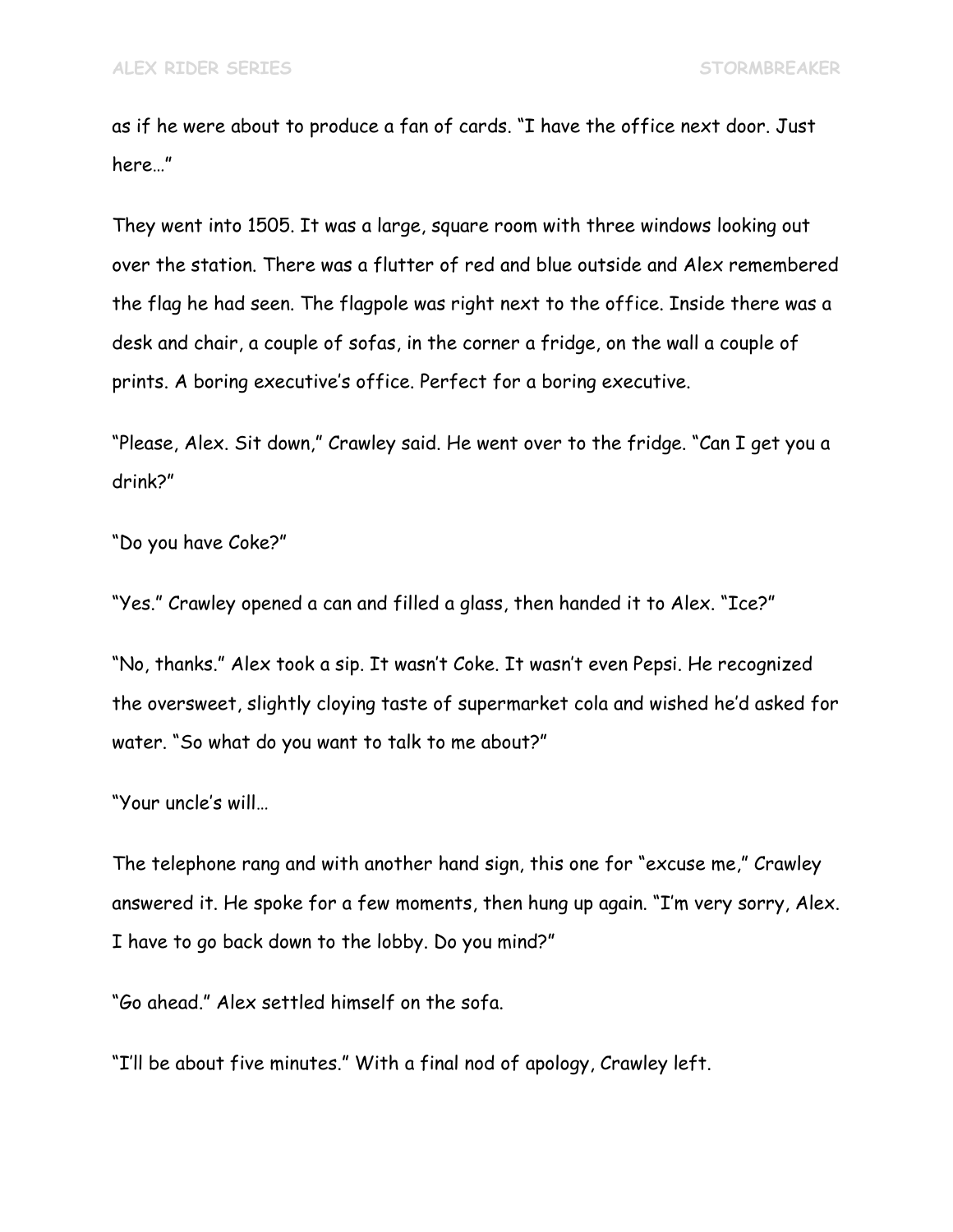Alex waited a few seconds. Then he poured the cola into a potted plant and stood up. He went over to the door and back into the corridor. At the far end a woman carrying a bunch of papers appeared and disappeared through a door. There was no sign of Crawley. Quickly, Alex moved back to the door of 1504 and tried the handle. But Crawley had been telling the truth. It was locked.

Alex went back into Crawley"s office. He would have given anything to spend a few minutes alone in Ian Rider"s office. Somebody thought the dead man"s work was important enough to keep hidden from him. They had broken into his house and cleaned out everything they"d found in the office there. Perhaps the office next door might tell him why. What exactly was Ian Rider involved in? And was it the reason why he had been killed?

The flag fluttered again and, seeing it, Alex went over to the window. The pole jutted out of the building exactly halfway between rooms 1504 and 1505. If he could somehow reach it, he should be able to jump onto the ledge that ran along the side of the building outside room 1504. Of course, he was fifteen floors up. If he jumped and missed, there would be a couple of hundred feet to fall. It was a stupid idea. It wasn"t even worth thinking about.

Alex opened the window and climbed out. It was better not to think about it at all. He would just do it. After all, if this was the ground floor, or a jungle gym in the school yard, it would be child"s play. It was only the sheer brick wall stretching down to the pavement, the cars and buses moving like toys so far below, and the blast of the wind against his face that made it terrifying. Don"t think about it. Do it.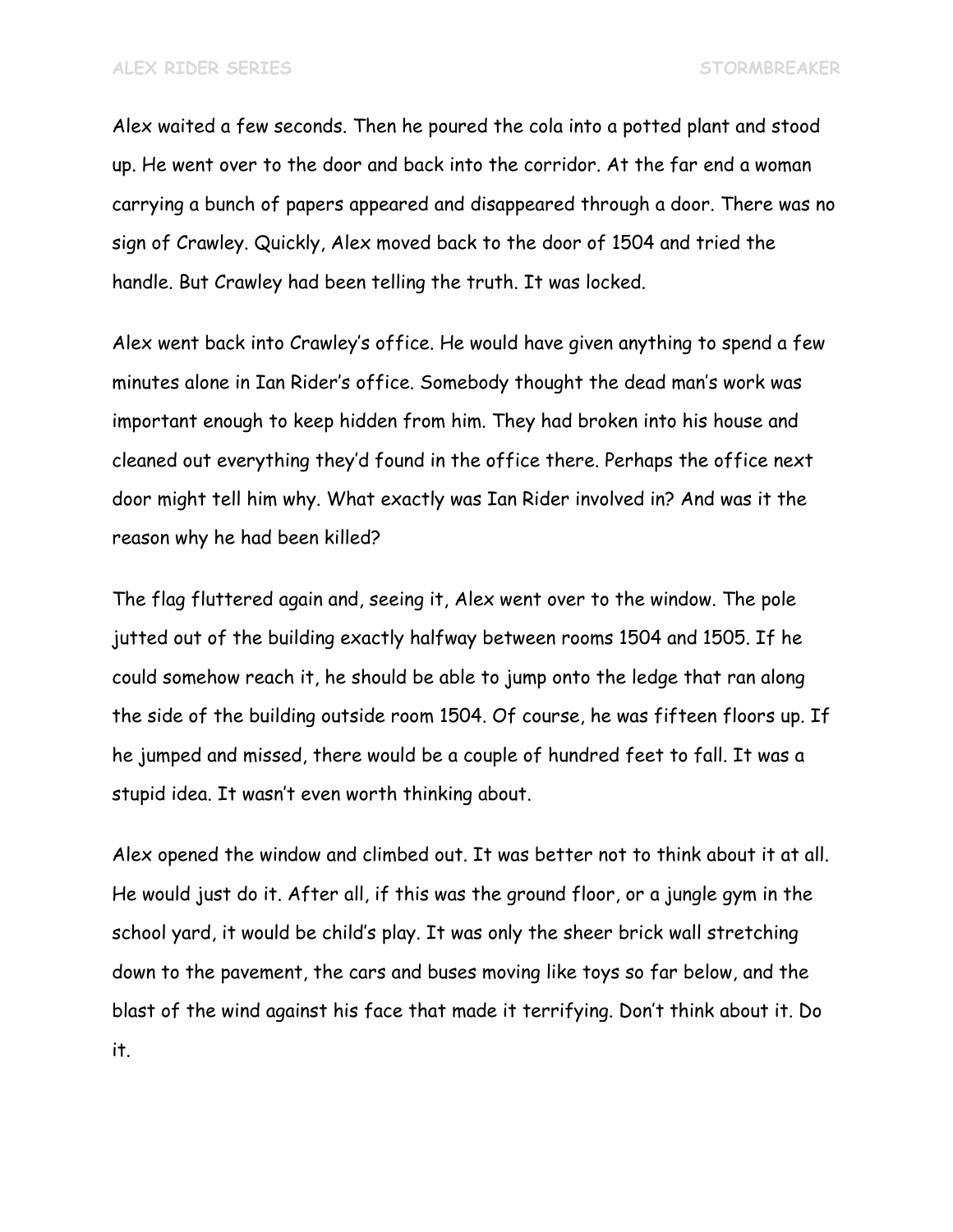Alex lowered himself onto the ledge outside Crawley"s office. His hands were behind him, clutching onto the windowsill. He took a deep breath. And jumped.

A camera in the office across the road caught Alex as he launched himself into space. Two floors above, Alan Blunt was still sitting in front of the screen. He chuckled. It was a humorless sound. "I told you," he said. "The boy"s extraordinary."

"The boy"s quite mad," the woman retorted.

"Well, maybe that's what we need."

"You"re just going to sit here and watch him kill himself?"

"I"m going to sit here and hope that he survives."

Alex had miscalculated the jump. He had missed the flagpole by an inch and would have plunged down to the pavement if his hands hadn"t caught hold of the Union Jack itself. He was hanging now with his feet in midair. Slowly, with huge effort, he pulled himself up, his fingers hooking into the material. Somehow he managed to climb back up onto the pole. He still didn"t look down. He just hoped that no passersby looked up.

It was easier after that. He squatted on the pole, then threw himself sideways and across to the ledge outside Ian Rider"s office. He had to be careful. Too far to the left and he would crash into the side of the building, but too far the other way and he would fall. In fact, he landed perfectly, grabbing hold of the ledge with both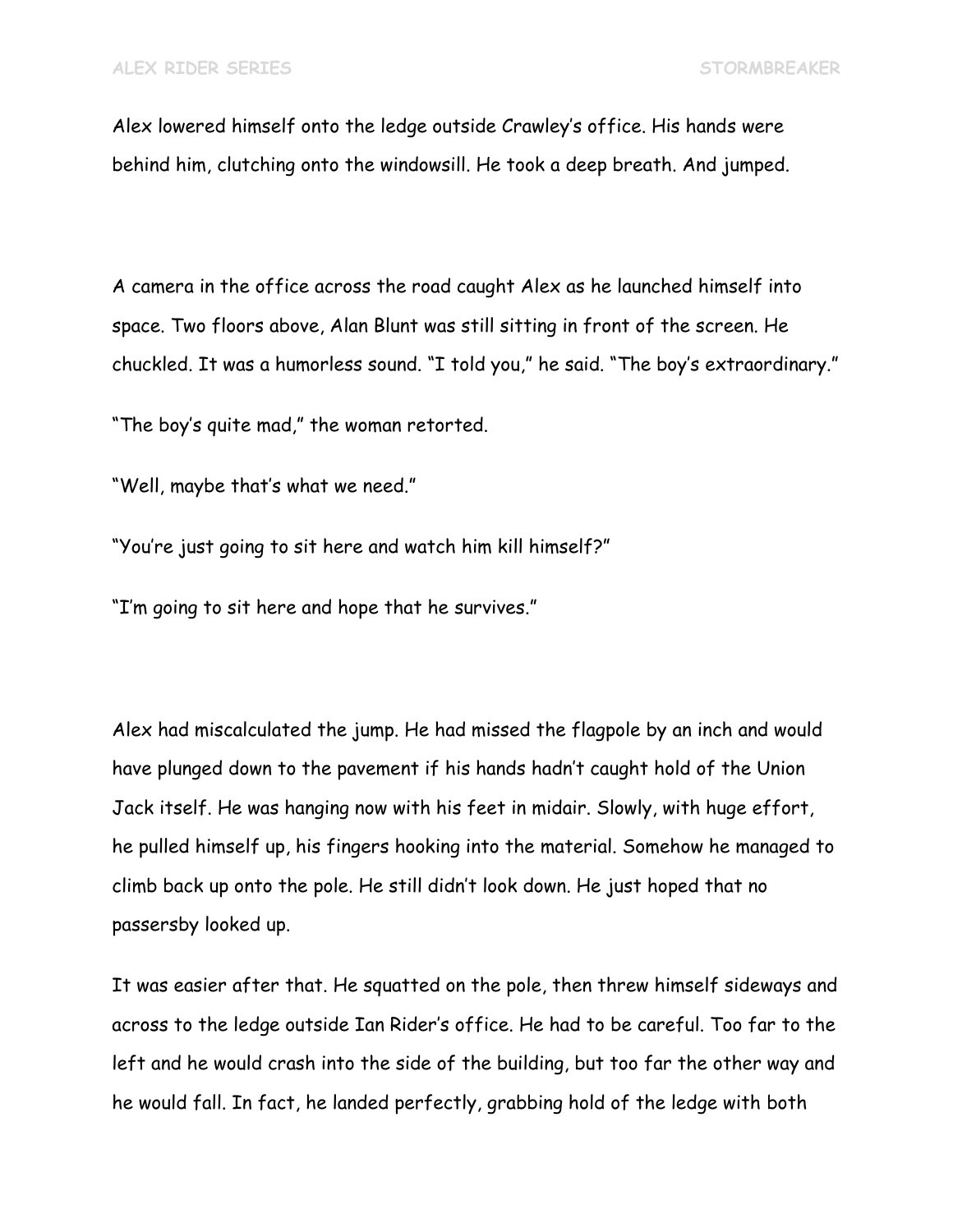hands and then pulling himself up until he was level with the window. It was only now that he wondered if the window would be locked. If so, he"d just have to go back.

It wasn't. Alex slid the window open and hoisted him self into the second office, which was in many ways a carbon copy of the first. It had the same furniture, the same carpet, even a similar painting on the wall. He went over to the desk and sat down. The first thing he saw was a photograph of himself, taken the summer before on the Caribbean island of Guadeloupe, where he had gone diving. There was a second picture tucked into the corner of the frame. Alex aged five or six. He was surprised and a little saddened by the photographs. Ian Rider had been more sentimental than he had pretended.

Alex glanced at his watch. About three minutes had passed since Crawley had left the office and he had said he would be back in five. If he was going to find anything here, he had to find it quickly. He pulled open a drawer in the desk. It contained four or five thick files. Alex took them and opened them. He saw at once that they had nothing to do with banking.

The first was marked: NERVE POISONS. NEW METHODS OF CONCEALMENT AND DISSEMINATION. Alex put it aside and looked at the second. ASSASSINATIONS: FOUR CASE STUDIES. Growing ever more puzzled, he quickly flicked through the rest of the files, which covered counterterrorism, the movement of uranium across Europe, and interrogation techniques. The last file was simply labeled: STORMBREAKER.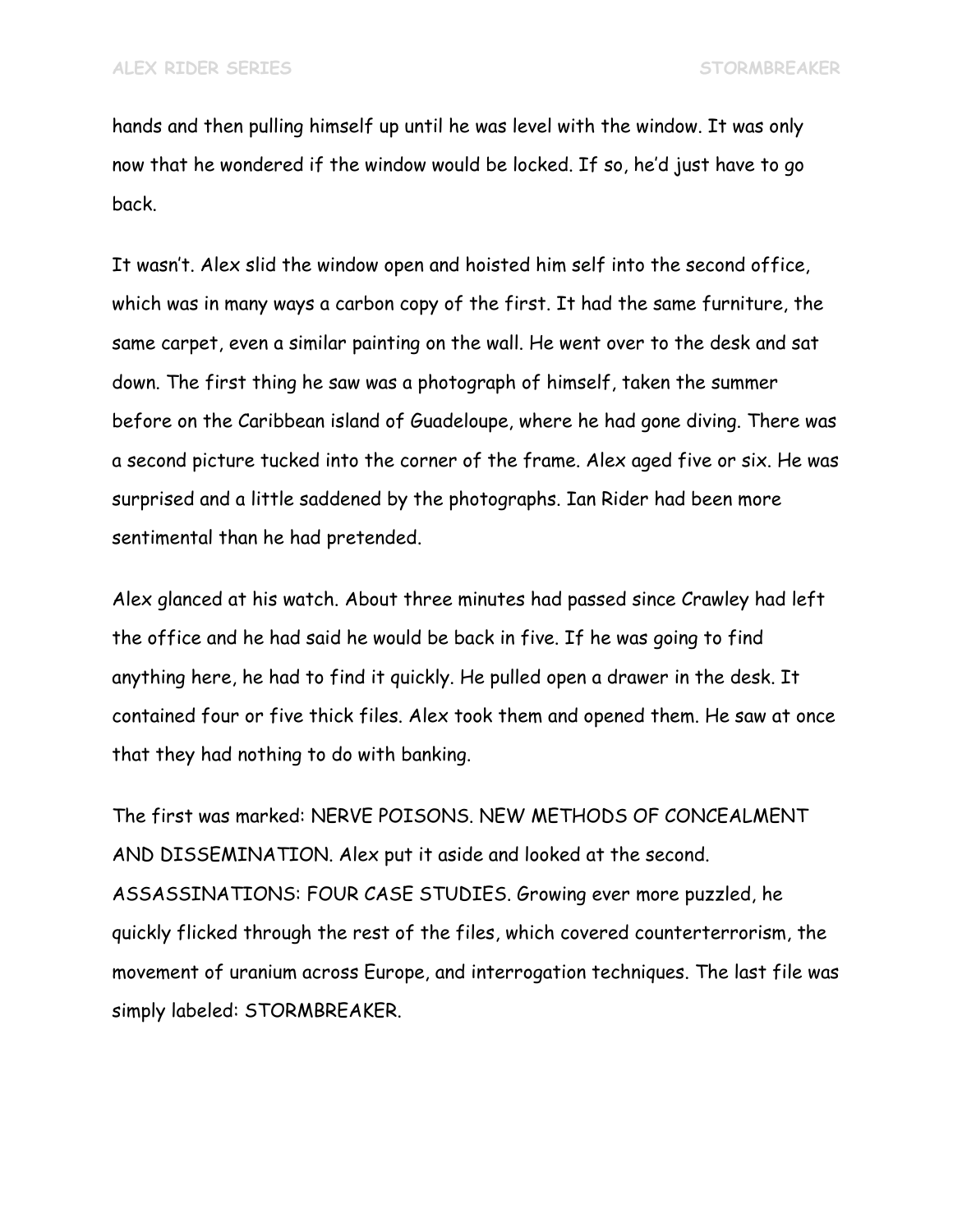Alex was about to read it when the door suddenly opened and two men walked in. One of them was Crawley. The other was the driver from the junkyard. Alex knew that there was no point trying to explain what he was doing. He was sitting behind the desk with the Stormbreaker file open in his hands. But at the same time he realized that the two men weren't surprised to see him there. From the way they had come into the room, they had expected to find him.

"This isn't a bank," Alex said. "Who are you? Was my uncle working for you? Did you kill him?"

"So many questions," Crawley muttered. "But I"m afraid we"re not authorized to give you the answers."

The second man lifted his hand and Alex saw that he was holding a gun. He stood up behind the desk, holding the file as if to protect himself. "No…" he began.

The man fired. There was no explosion. The gun spat at Alex and he felt something slam into his heart. His hand opened and the file tumbled to the ground. Then his legs buckled, the room twisted, and he fell back into nothing.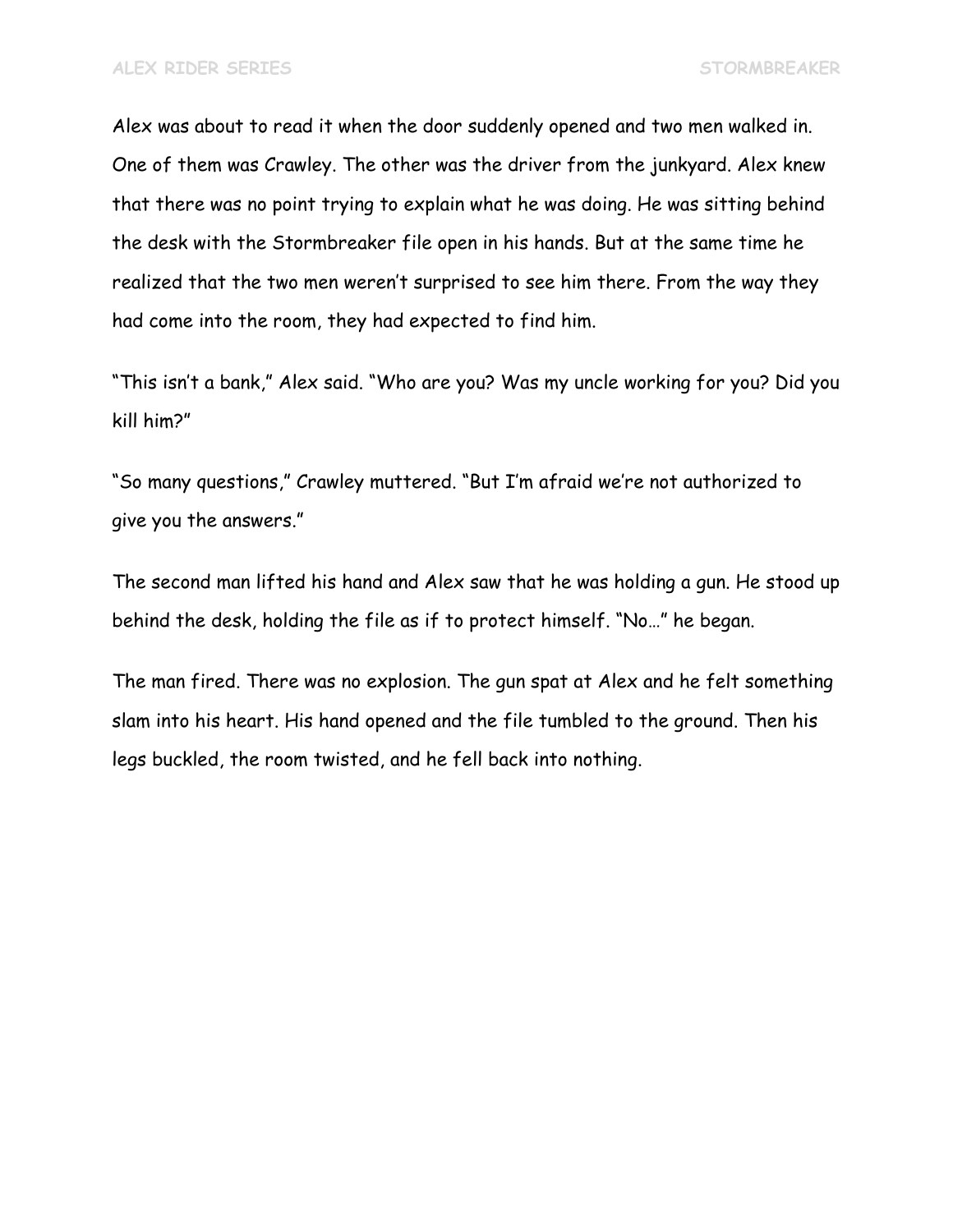## **"SO WHAT DO YOU SAY?"**

<span id="page-30-0"></span>ALEX OPENED HIS EYES. So he was still alive! That was a nice surprise.

He was lying on a bed in a large, comfortable room. The bed was modern, but the room was old with beams running across the ceiling, a stone fireplace, and narrow windows in an ornate wooden frame. He had seen rooms like this in books when he was studying Shakespeare. He would have said the building was Elizabethan. It had to be somewhere in the country. There was no sound of traffic. Outside he could see trees.

Someone had undressed him. His school uniform was gone. Instead he was wearing loose pajamas, silk from the feel of them. From the light outside he would have guessed it was midmorning. He found his watch lying on the table beside the bed and he reached out for it. The time was twelve o"clock. It had been around half past four when he had been shot with what must have been a drugged dart. He had lost a whole night and half a day.

There was a bathroom leading off from the bedroom—bright white tiles and a huge shower behind a cylinder of glass and chrome. Alex stripped off the pajamas and stood for five minutes under a jet of steaming water. He felt better after that.

He went back into the bedroom and opened the closet. Someone had been to his house in Chelsea. All his clothes were here, neatly hung up. He wondered what Crawley had told Jack. Presumably he would have made up some story to explain Alex"s sudden disappearance. He took out a pair of Gap combat trousers, Nike sweatshirt and sneakers, got dressed, then sat on the bed and waited.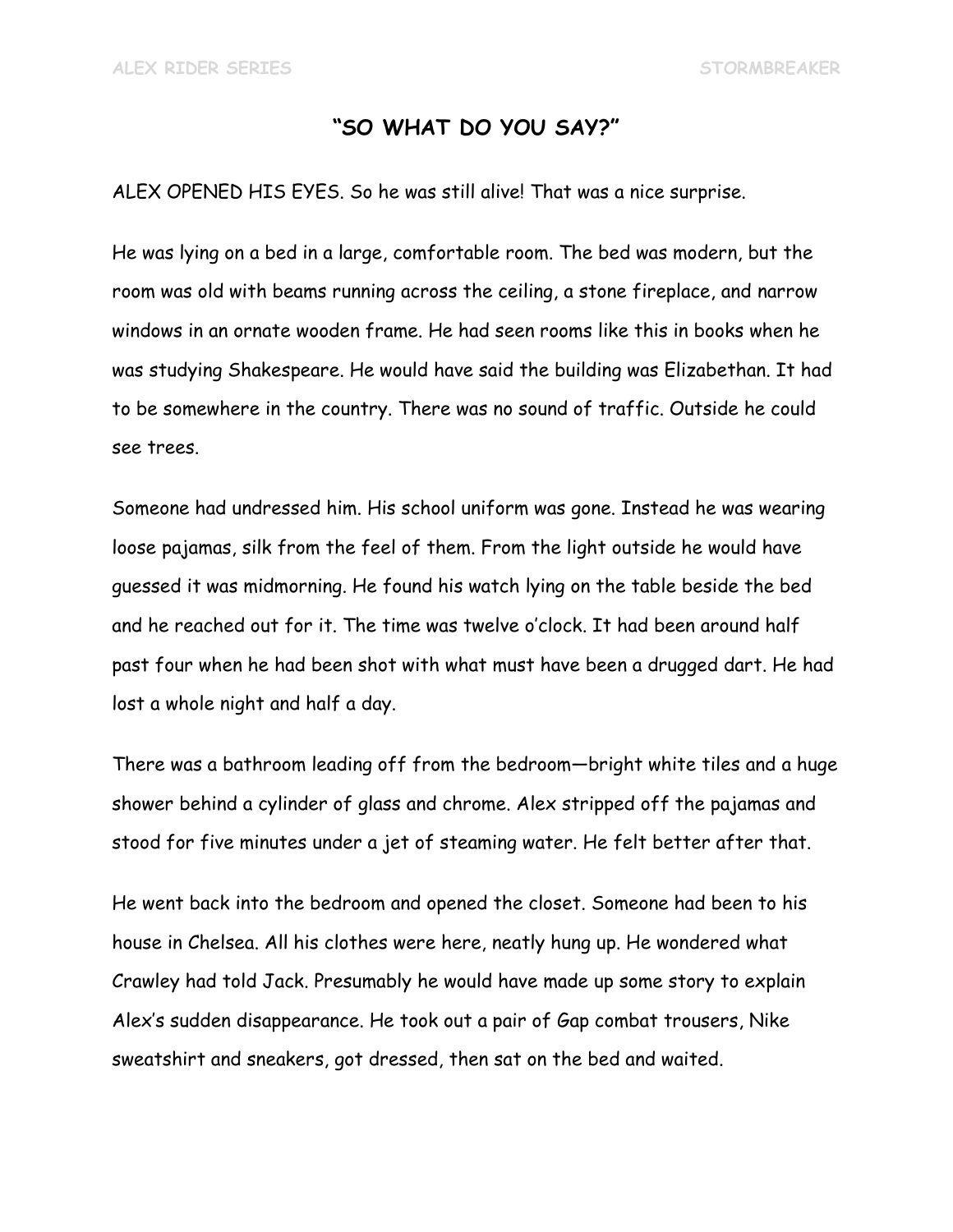About fifteen minutes later there was a knock and the door opened. A young Asian woman in a nurse"s uniform came in, beaming.

"Oh, you"re awake. And dressed. How are you feeling? Not too groggy, I hope. Please come this way. Mr. Blunt is expecting you for lunch."

Alex hadn"t spoken a word to her. He followed her out of the room, along a corridor and down a flight of stairs. The house was indeed Elizabethan, with wooden panels along the corridors, ornate chandeliers, and oil paintings of old bearded men in tunics and ruffs. The stairs led down into a tall galleried room with a rug spread out over flagstones and a fireplace big enough to park a car in. A long, polished wooden table had been set for three. Alan Blunt and a dark, rather masculine woman sucking a peppermint were already sitting down. Mrs. Blunt?

"Alex." Blunt smiled briefly as if it was something he didn"t enjoy doing. "It"s good of you to join us."

Alex sat down. "You didn"t give me a lot of choice."

"Yes. I don"t quite know what Crawley was thinking of, having you shot like that, but I suppose it was the easiest way. May I introduce my colleague, Mrs. Jones."

The woman nodded at Alex. Her eyes seemed to examine him minutely, but she said nothing.

"Who are you?" Alex asked. "What do you want with me?"

"I"m sure you have a great many questions. But first, let"s eat…" Blunt must have pressed a hidden button or else he was being overheard, for at that precise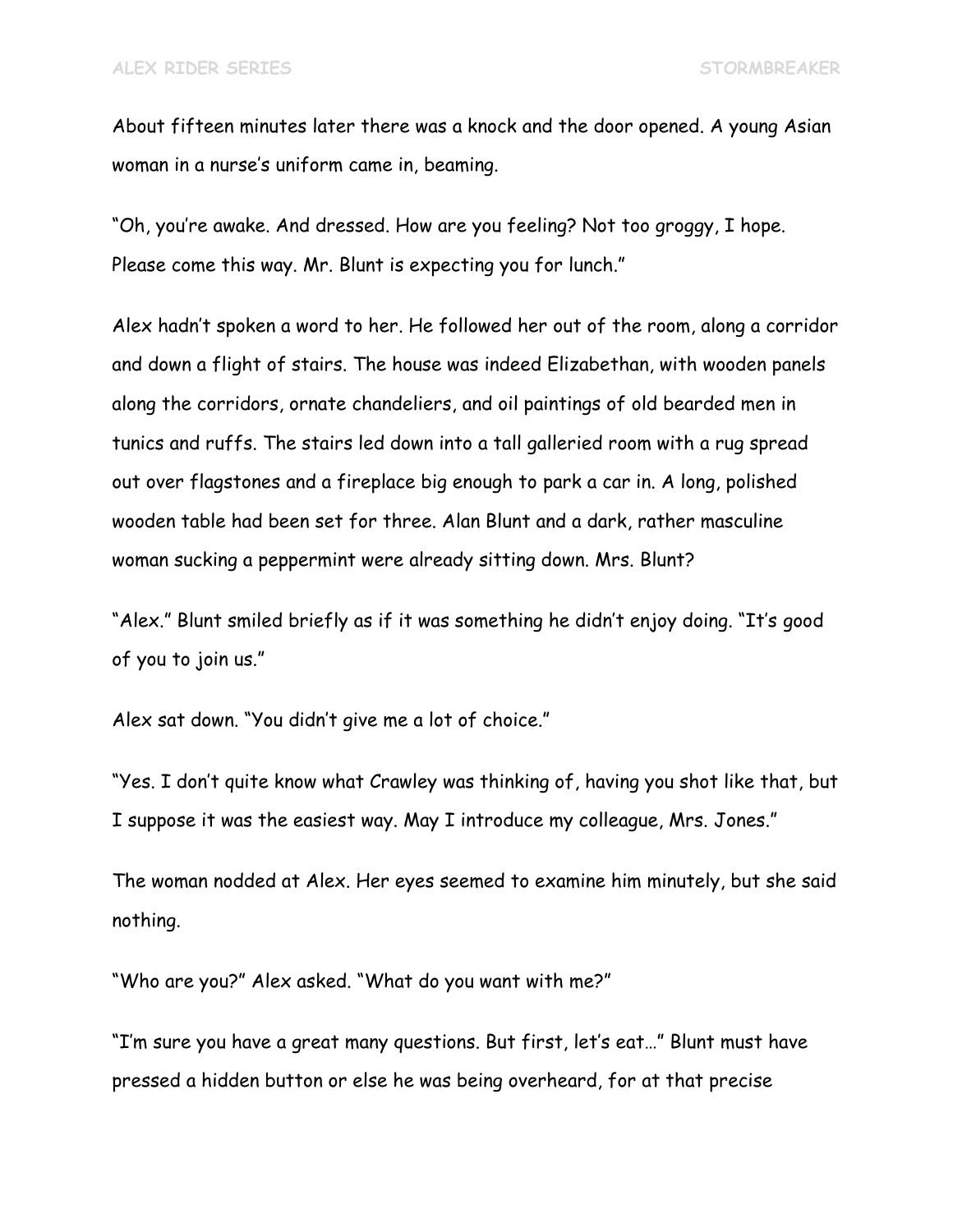moment a door opened and a waiter—in white jacket and black trousers—appeared carrying three plates. "I hope you like meat," Blunt continued. "Today it"s carre"d"agneu."

"You mean, roast lamb."

"The chef is French."

Alex waited until the food had been served. Blunt and Mrs. Jones drank red wine. He stuck to water. Finally, Blunt began.

"As I"m sure you"ve gathered," he said, "the Royal and General is not a bank. In fact, it doesn't exist ... it's nothing more than a cover. And it follows, of course, that your uncle had nothing to do with banking. He worked for me. My name, as I told you at the funeral, is Blunt. I am the chief executive of the Special Operations Division of MI6. And your uncle was, for want of a better word, a spy."

Alex couldn"t help smiling. "You mean … like James Bond?"

"Similar, although we don"t go in for numbers. Double 0 and all the rest of it. Your uncle was a field agent, highly trained and very courageous. He successfully completed assignments in Iran, Washington, Hong Kong, and Havana … to name but a few. I imagine this must come as a bit of a shock for you."

Alex thought about the dead man, what he had known of him. His privacy. His long absences abroad. And the times he had come home injured. A bandaged arm one time. A bruised face another. Little accidents, Alex had been told. But now it all made sense. "I"m not shocked," he said.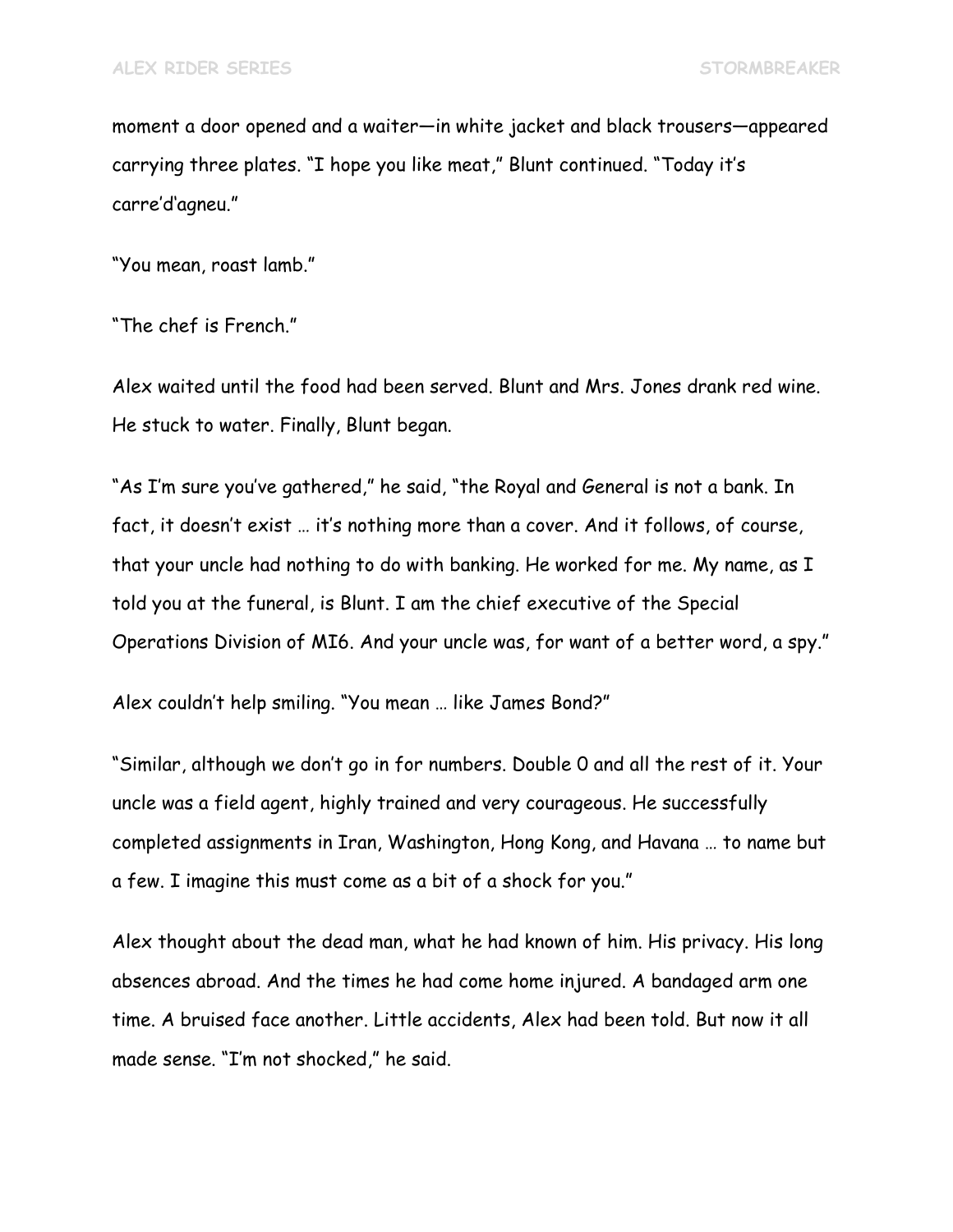Blunt cut a neat slice off his meat. "Ian Rider"s luck ran out on his last mission," he went on. "He had been working undercover here in England, in Cornwall, and was driving back to London to make a report when he was killed. You saw his car at the yard—"

"Stryker and Son," Alex muttered. "Who are they?"

"Just people we use. We have budget restraints. We have to contract some of our work out. We hired them to clean things up. Mrs. Jones here is our head of operations. It was she who gave your uncle his last assignment."

"We"re very sorry to have lost him, Alex." The woman spoke for the first time. She didn"t sound very sorry at all.

"Do you know who killed him?"

"Yes .

"Are you going to tell me?"

"No. Not now."

"Why not?"

"Because you don"t need to know. Not at this stage."

"All right." Alex considered what he did know. "My uncle was a spy. Thanks to you he"s dead. I found out too much so you knocked me out and brought me here. Where am I, by the way?"

"This is one of our training centers," Mrs. Jones said.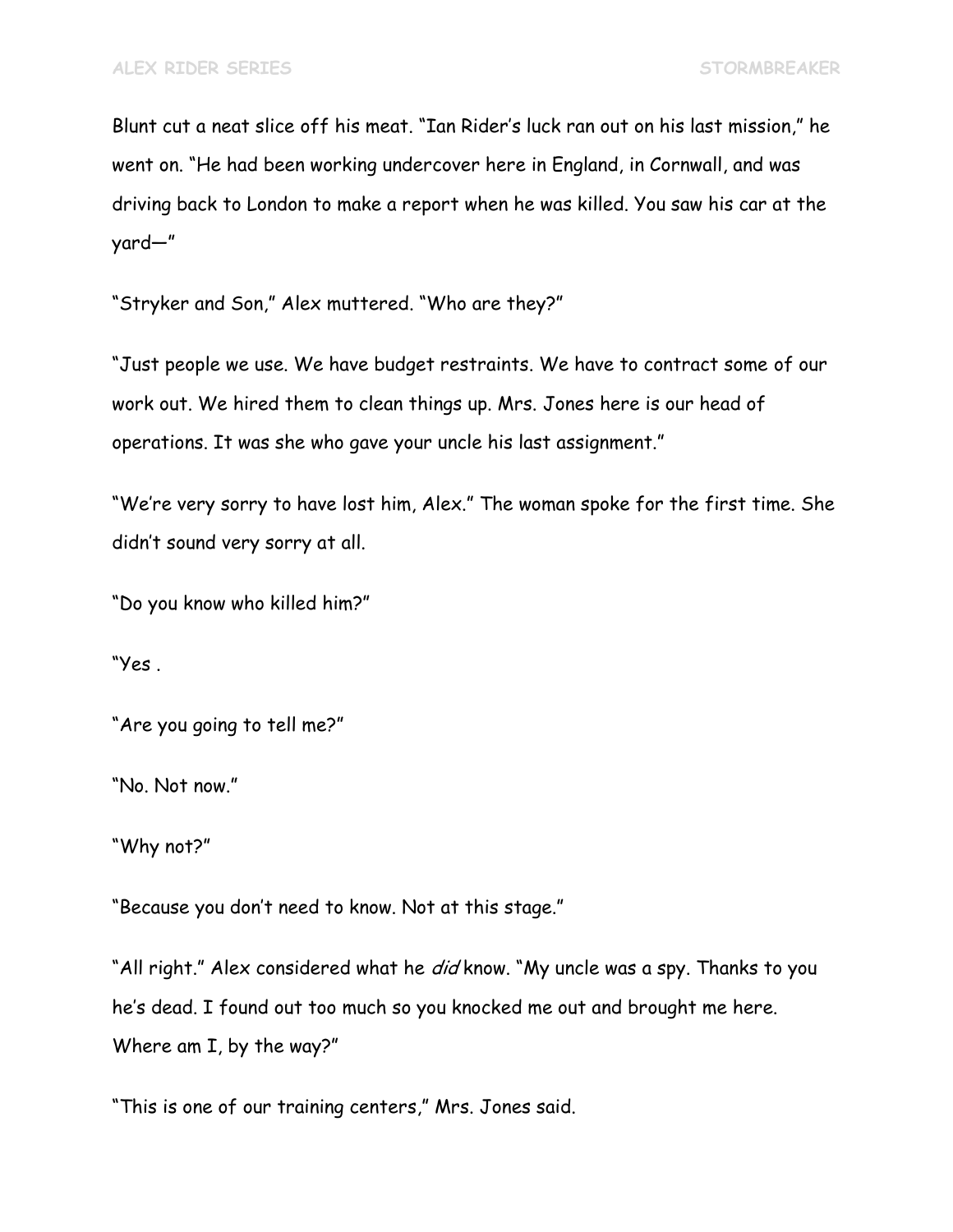"You"ve brought me here because you don"t want me to tell anyone what I know. Is that what this is all about? Because if it is, I"ll sign the Official Secrets Act or whatever it is you want me to do, but then I"d like to go home. This is all crazy, anyway. And I've had enough. I'm out of here."

Blunt coughed quietly. "It"s not quite as easy as that," he said.

"Why not?"

"It"s certainly true that you did draw attention to yourself both at the junkyard and then at our offices on Liverpool Street. And it"s also true that what you know and what I"m about to tell you must go no further. But the fact of the matter is, Alex, that we need your help."

## "My help?"

"Yes." He paused. "Have you heard of a man called Herod Sayle?"

Alex thought for a moment. "I"ve seen his name in the newspapers. He"s something to do with computers. And he owns racehorses. Doesn"t he come from somewhere in Egypt?"

"Yes. From Cairo." Blunt took a sip of wine. "Let me tell you his story, Alex. I"m sure you"ll find it of interest.

"Herod Sayle was born in complete poverty in the backstreets of Cairo. His father was a failed oral hygienist. His mother took in washing. He had nine brothers and four sisters, all living together in three small rooms along with the family goat.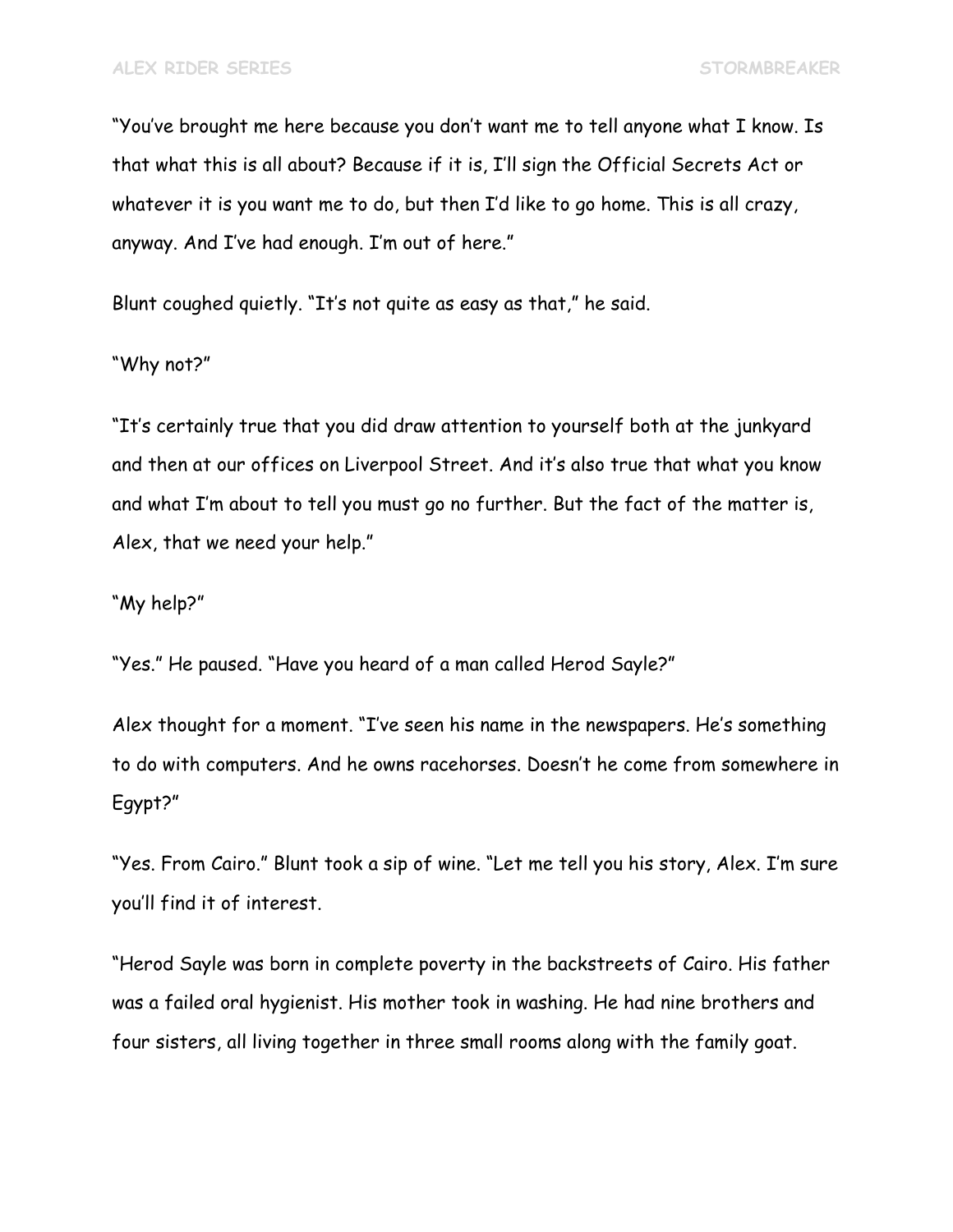Young Herod never went to school and he should have ended up unemployed, unable to read or write, like the rest of them.

"But when he was seven, something occurred that changed his life. He was walking down Fez Street—in the middle of Cairo—when he happened to see an upright piano fall out of a fourteenth-story window. Apparently it was being moved and it somehow overturned. Anyway, there were a couple of English tourists walking along the pavement underneath and they would both have been crushed—no doubt about it—except at the last minute Herod threw himself at them and pushed them out of the way. The piano missed them by an inch.

"Of course, the tourists were enormously grateful to the young Egyptian waif and it now turned out that they were very rich. They made inquiries about him and discovered how poor he was … the very clothes he was wearing had been passed down by all nine of his brothers. And so, out of gratitude, they more or less adopted him. Flew him out of Cairo and put him into a school over here, where he made astonishing progress. He got excellent exam results and—here's an amazing coincidence—at the age of fifteen he actually found himself sitting next to a boy who would grow up to become prime minister of Great Britain. Our present prime minister, in fact. The two of them were at school together.

"I"ll move quickly forward. After school, Sayle went to Cambridge, where he got a degree in economics. He then set out on a career that went from success to success. His own radio station, computer software … and, yes, he even found time to buy a string of racehorses, although I believe they seldom win. But what drew him to our attention was his most recent invention. A quite revolutionary computer that he calls the Stormbreaker."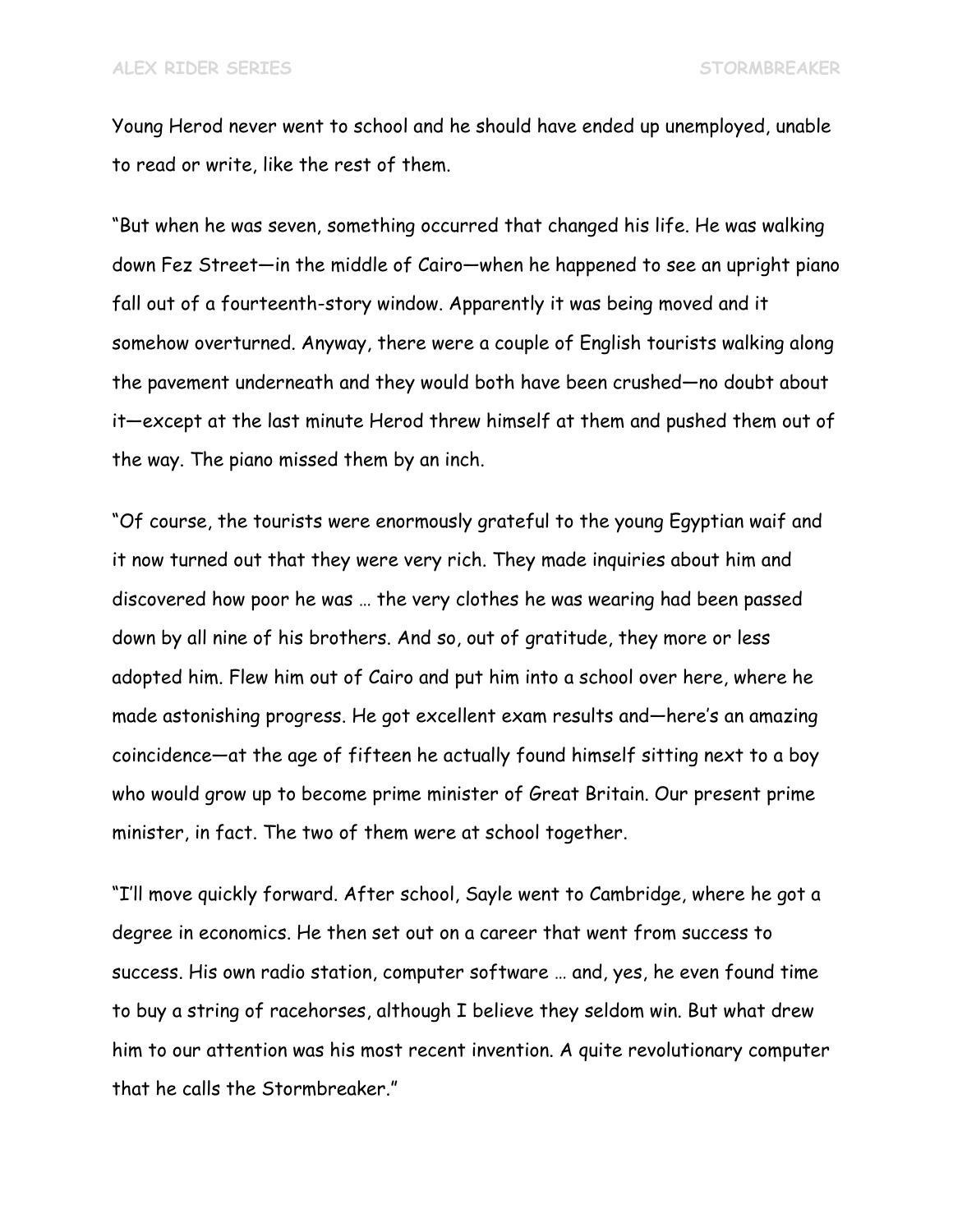Stormbreaker. Alex remembered the file he had found in Ian Rider"s office. Things were beginning to come together.

"The Stormbreaker is being manufactured by Sayle Enterprises," Mrs. Jones said. "There"s been a lot of talk about the design. It has a black keyboard and black casing."

"With a lightning bolt going down the side," Alex said. He had seen a picture of it in PC Review.

"It doesn't only look different," Blunt cut in. "It's based on a completely new technology. It uses something called the round processor. I don"t suppose that will mean anything to you."

"It"s an integrated circuit on a sphere of silicon about one millimeter in diameter," Alex said. "It's ninety percent cheaper to produce than an ordinary chip because the whole thing is sealed in so you don"t need clean rooms for production."

"Oh. Yes…" Blunt coughed. "I"m surprised you know so much about it."

"It must be my age," Alex said.

"Well," Blunt continued, "the point is, later today, Sayle Enterprises are going to make a quite remarkable announcement. They are planning to give away tens of thousands of these computers. In fact, it is their intention to ensure that every secondary school in England gets its own Stormbreaker. It"s an unparalleled act of generosity, Sayle's way of thanking the country that gave him a home."

"So the man"s a hero."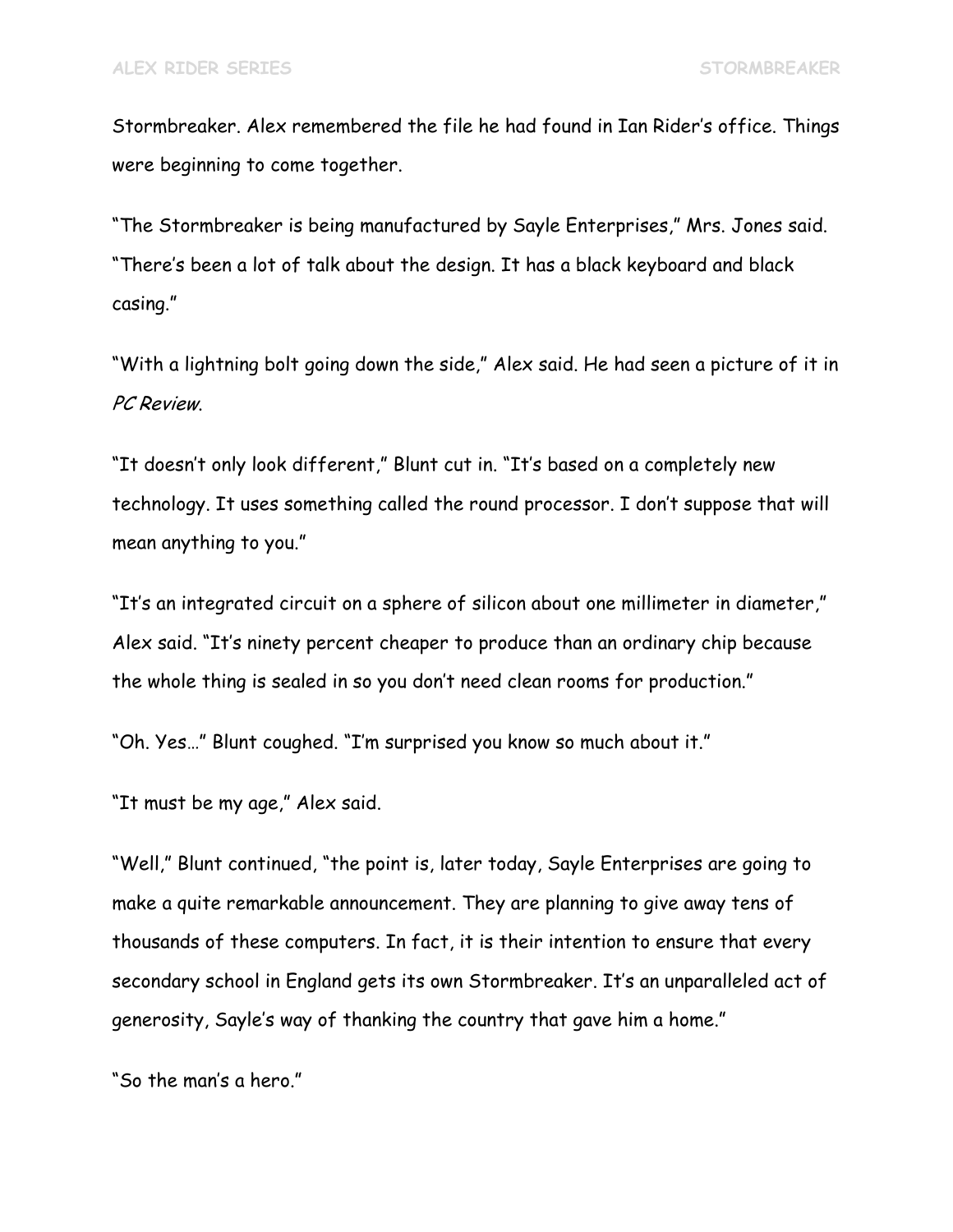"So it would seem. He wrote to Downing Street a few months ago: 'My *dear Prime* Minister. You may remember me from our school days together. For almost forty years I have lived in England and I wish to make a gesture, something that will never be forgotten, to express my true feelings toward your country.' The letter went on to describe the gift and was signed, 'Yours humbly,' by the man himself. Of course, the whole government was excited. The computers are being assembled at the Sayle plant down in Port Tallon, Cornwall. They"ll be shipped across the country at the end of this month, and on April first there"s to be a special ceremony at the Science Museum in London. The prime minister is going to press the button that will bring all the computers on-line … the whole lot of them. And—this is top secret, by the way—Mr. Sayle is to be rewarded with British citizenship, which is something he has apparently always wanted."

"Well, I"m very happy for him," Alex said. "But you still haven"t told me what this has got to do with me."

Blunt glanced at Mrs. Jones, who had finished her meal while he was talking. She unwrapped another peppermint and took over. "For some time now, this department—Special Operations—has been concerned about Mr. Sayle. The fact of the matter is, we've been wondering if he isn't too good to be true. I won't go into all the details, Alex, but we"ve been looking at his business dealings—he has contacts in China and the former Soviet Union, countries that have never been our friends. The government may think he"s a saint, but there"s a ruthless side to him too. And the security arrangements down at Port Tallon worry us. He"s more or less formed his own private army. He's acting as if he's got something to hide."

"Not that anyone will listen to us," Blunt muttered.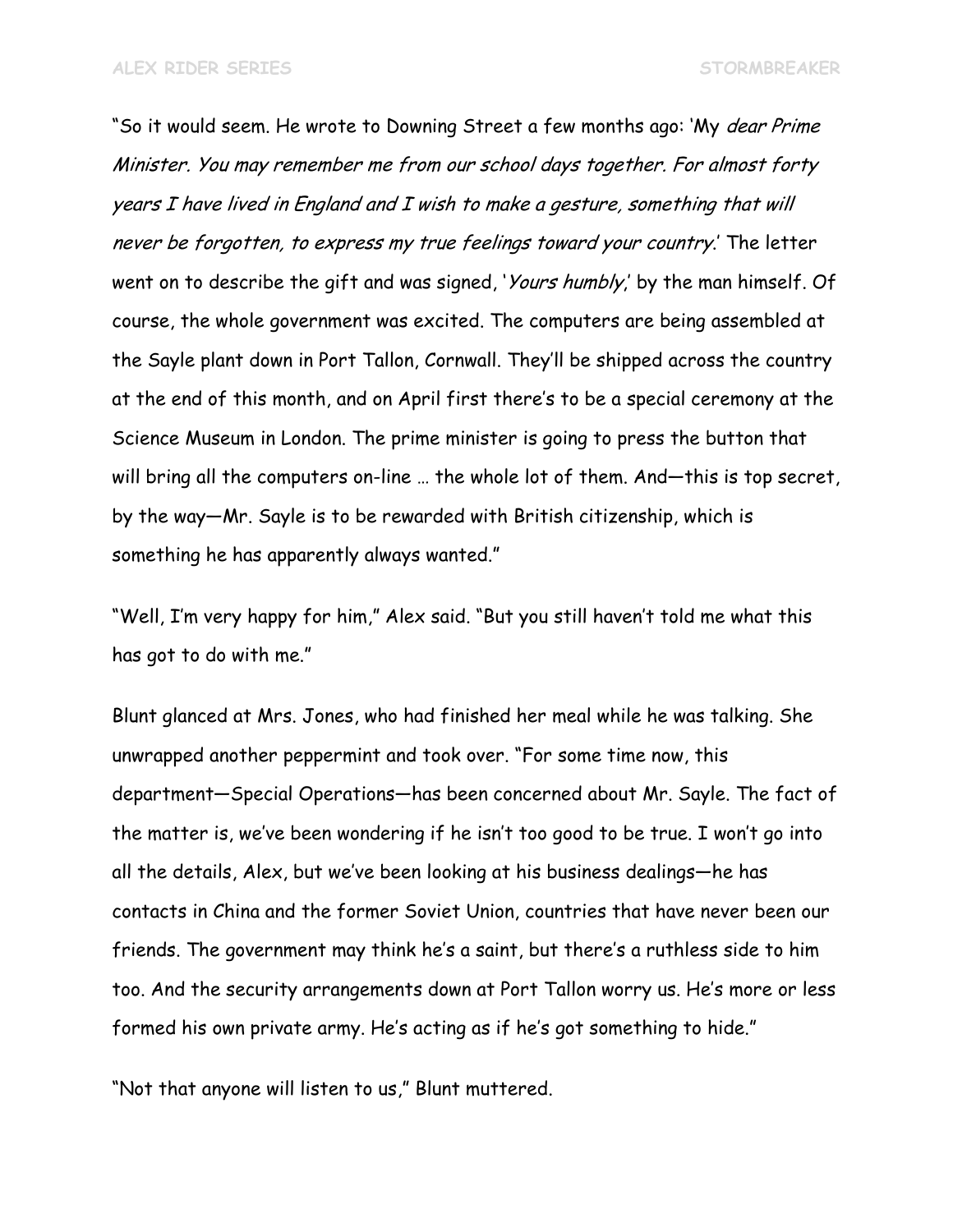"Exactly. The government"s too keen to get their hands on these computers to listen to us. That was why we decided to send our own man down to the plant. Supposedly to check on security. But, in fact, his job was to keep an eye on Herod Sayle."

"You"re talking about my uncle," Alex said. Ian Rider had told him that he was going to an insurance convention. Another lie in a life that had been nothing but lies.

"Yes. He was there for three weeks and, like us, he didn"t exactly take to Mr. Sayle. In his first reports he described him as short-tempered and unpleasant. But at the same time, he had to admit that everything seemed to be fine. Production was on schedule. The Stormbreakers were coming off the line. And everyone seemed to be happy.

"But then we got a message. Rider couldn"t say very much because it was an open line, but he told us that something had happened. He said he"d discovered something. That the Stormbreakers mustn"t leave the plant and that he was coming up to London at once. He left Port Tallon at four o"clock. He never even got to the freeway. He was ambushed in a quiet country lane. The local police found the car. We arranged for it to be brought up here."

Alex sat in silence. He could imagine it. A twisting lane with the trees just in blossom. The silver BMW gleaming as it raced past. And, around a corner, a second car waiting … "Why are you telling me all this?" he asked.

"It proves what we were saying," Blunt replied. "We have our doubts about Sayle so we send a man down. Our best man. He finds out something and he ends up dead. Maybe Rider discovered the truth—"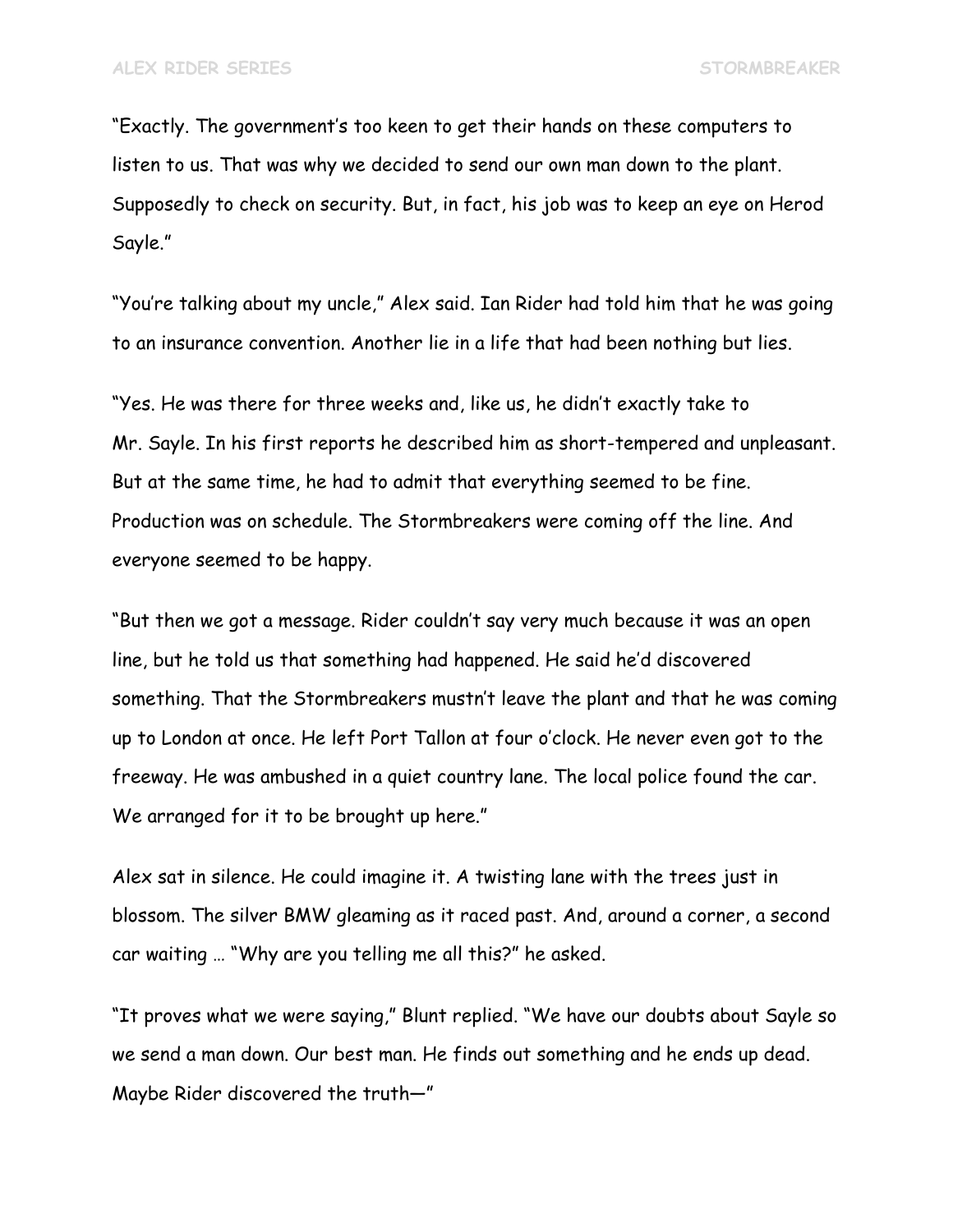"But I don"t understand!" Alex interrupted. "Sayle is giving away the computers. He"s not making any money out of them. In return, he"s getting a medal and British citizenship. Fine—what"s he got to hide?"

"We don"t know," Blunt said. "We just don"t know. But we want to find out. And soon. Before these computers leave the plant."

"They"re being shipped out on March thirty-first," Mrs. Jones added. "Only three weeks from now." She glanced at Blunt. He nodded. "That's why it's essential for us to send someone else to Port Tallon. Someone to continue where your uncle left off."

Alex smiled queasily. "I hope you"re not looking at me."

"We can"t just send in another agent," Mrs. Jones said. "The enemy has shown his hand. He's killed Rider. He'll be expecting a replacement. Somehow we have to trick him."

"We have to send someone in who won"t be noticed," Blunt continued. "Someone who can look around and report back without being seen. We were considering sending down a woman. She might be able to slip in as a cleaner or a kitchen helper. But then I had a better idea.

"A few months ago, one of these computer magazines ran a competition. 'Be the first boy or girl to use the Stormbreaker. Travel to Port Tallon and meet Herod Sayle himself That was the first prize—and it was won by some young chap who's apparently a bit of a whiz kid when it comes to computers. Name of Felix Lester.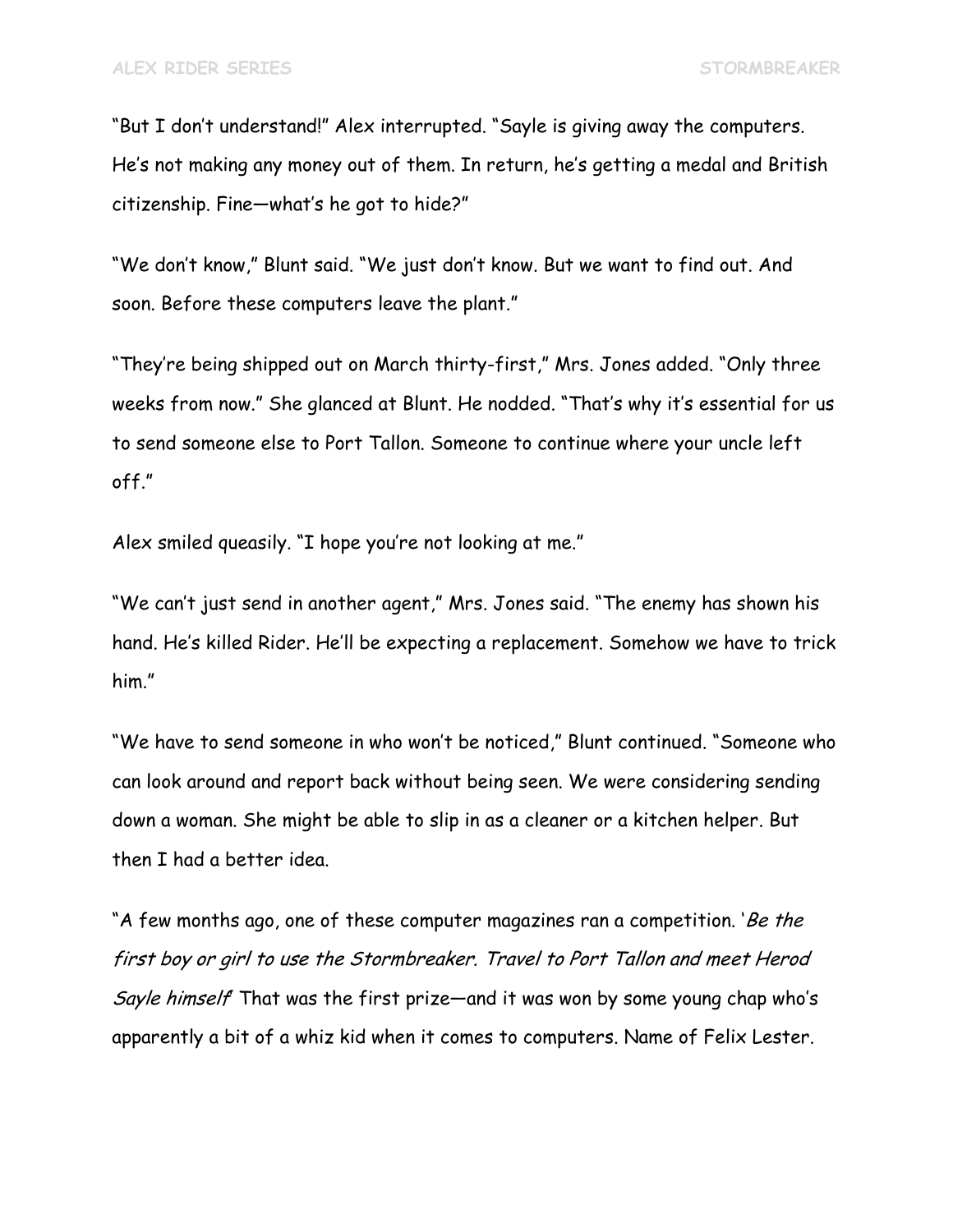Fourteen years old. The same age as yourself. He looks a bit like you too. He"s expected down at Port Tallon two weeks from now."

"Wait a minute—"

"You"ve already shown yourself to be extraordinarily brave and resourceful," Blunt said. "First at the junkyard … that was a karate kick, wasn"t it? How long have you been learning karate?" Alex didn"t answer so Blunt went on. "And then there was that little test we arranged for you at the bank. Any boy who would climb out of a fifteenth floor window just to satisfy his own curiosity has to be rather special, and it seems to me that you are very special indeed."

"What we're suggesting is that you come and work for us," Mrs. Jones said. "We have enough time to give you some basic training—not that you"ll probably need it and we can equip you with a few items that may help you with what we have in mind. Then we"ll arrange for you to take the place of this other boy. We"ll pack him off to Florida or somewhere … give him a holiday as a consolation prize. You"ll go to Sayle Enterprises on March twenty-ninth. That"s when the Lester boy is expected. You"ll stay there until April first, which is the day of the ceremony. The timing couldn"t be better. You"ll be able to meet Herod Sayle, keep an eye on him, tell us what you think. Perhaps you"ll also find out what it was that your uncle discovered and why he had to die for it. You shouldn"t be in any danger. After all, who would suspect a fourteen-year-old boy of being a spy?"

"All we"re asking you to do is to report back to us," Blunt said. "April first is just three weeks from now. That"s all we"re asking. Three weeks of your time. A chance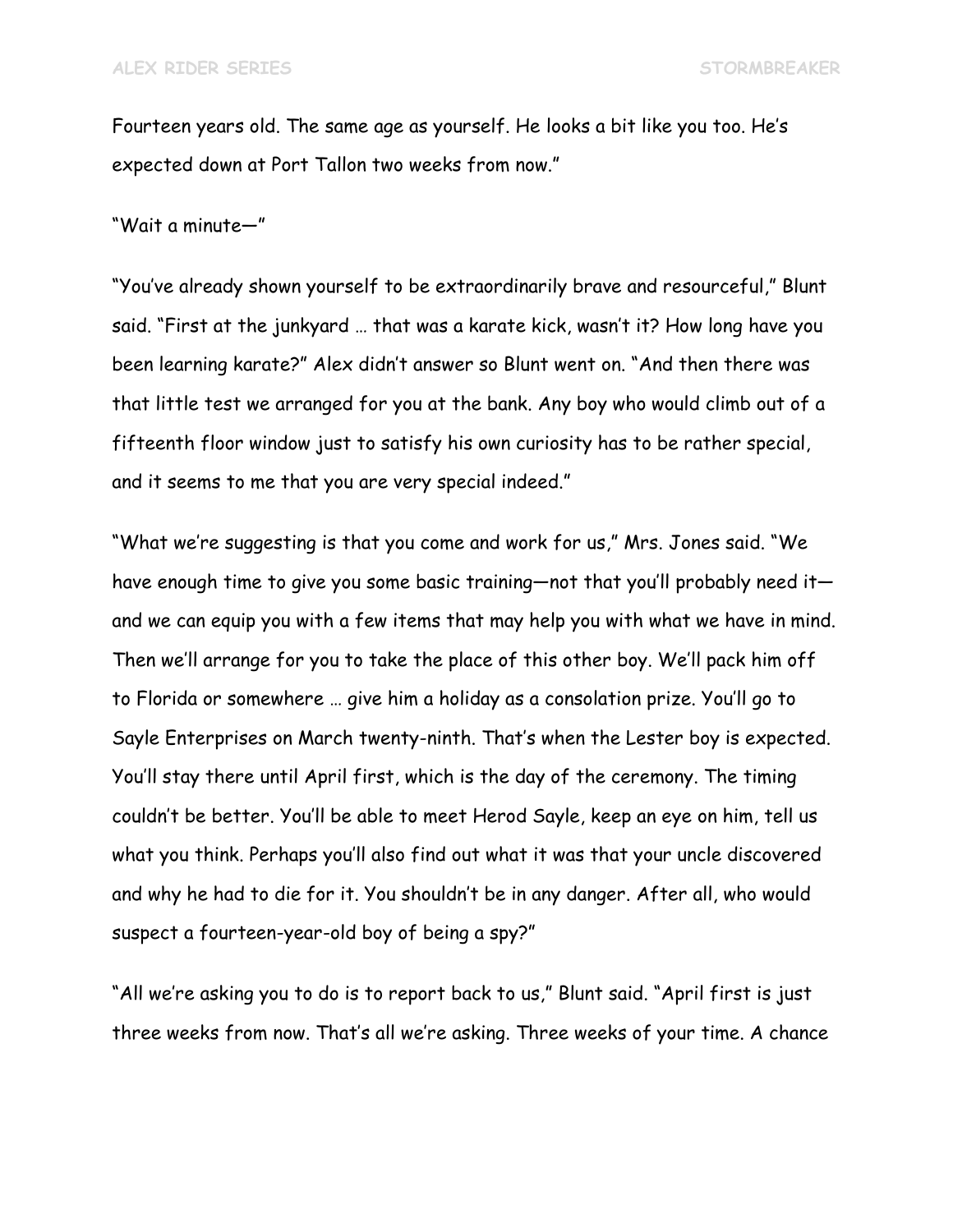to make sure these computers are everything they"re cracked up to be. A chance to serve your country."

Blunt had finished his lunch. His plate was completely clean, as if there had never been any food on it at all. He put down his knife and fork, laying them precisely side by side. "All right, Alex," he said. "So what do you say?"

There was a long pause.

Alex put down his own knife and fork. He hadn"t eaten anything. Blunt was watching him with polite interest. Mrs. Jones was unwrapping yet another peppermint, her black eyes seemingly fixed on the twist of paper in her hands.

"No," Alex said.

"I"m sorry?"

"It"s a dumb idea. I don"t want to be a spy. I want to play soccer. Anyway, I have a life of my own." He found it difficult to choose the right words. The whole thing was so preposterous he almost wanted to laugh. "Why don"t you ask this Felix Lester to snoop around for you?"

"We don"t believe he"d be as resourceful as you," Blunt said.

"He"s probably better at computer games." Alex shook his head. "I"m sorry. I"m just not interested. I don"t want to get involved."

"That"s a pity," Blunt said. His tone of voice hadn"t changed, but there was a heavy, dead quality to the words. And there was something different about him. Throughout the meal he had been polite—not friendly but at least human. In an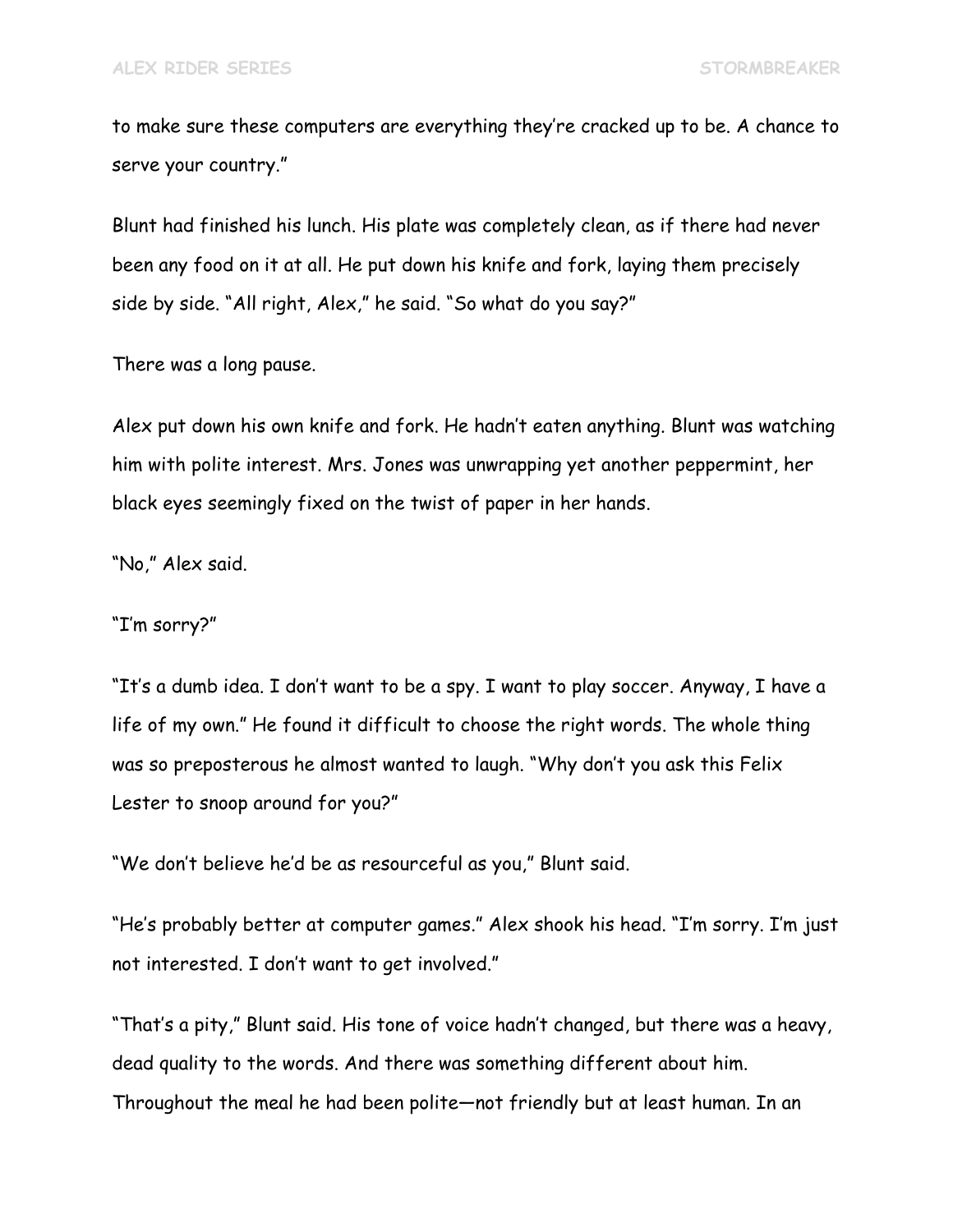instant that had disappeared. Alex thought of a toilet chain being pulled. The human part of him had just been flushed away.

"We"d better move on then to discuss your future," he continued. "Like it or not, Alex, the Royal and General is now your legal guardian."

"I thought you said the Royal and General didn"t exist."

Blunt ignored him. "Ian Rider has, of course, left the house and all his money to you. However, he left it in trust until you are twenty-one. And we control that trust. So there will, I"m afraid, have to be some changes. The American girl who lives with you—"

## "Jack?"

"Miss Starbright. Her visa has expired. She"ll be returned to America. We propose to put the house on the market. Unfortunately, you have no relatives who would be prepared to look after you, so I"m afraid that also means you"ll have to leave Brookland. You"ll be sent to an institution. There"s one I know just outside Birmingham. The Saint Elizabeth in Sourbridge. Not a very pleasant place, but I"m afraid there"s no alternative."

"You"re blackmailing me!" Alex exclaimed.

"Not at all."

"But if I agreed to do what you asked …?"

Blunt glanced at Mrs. Jones. "Help us and we"ll help you," she said.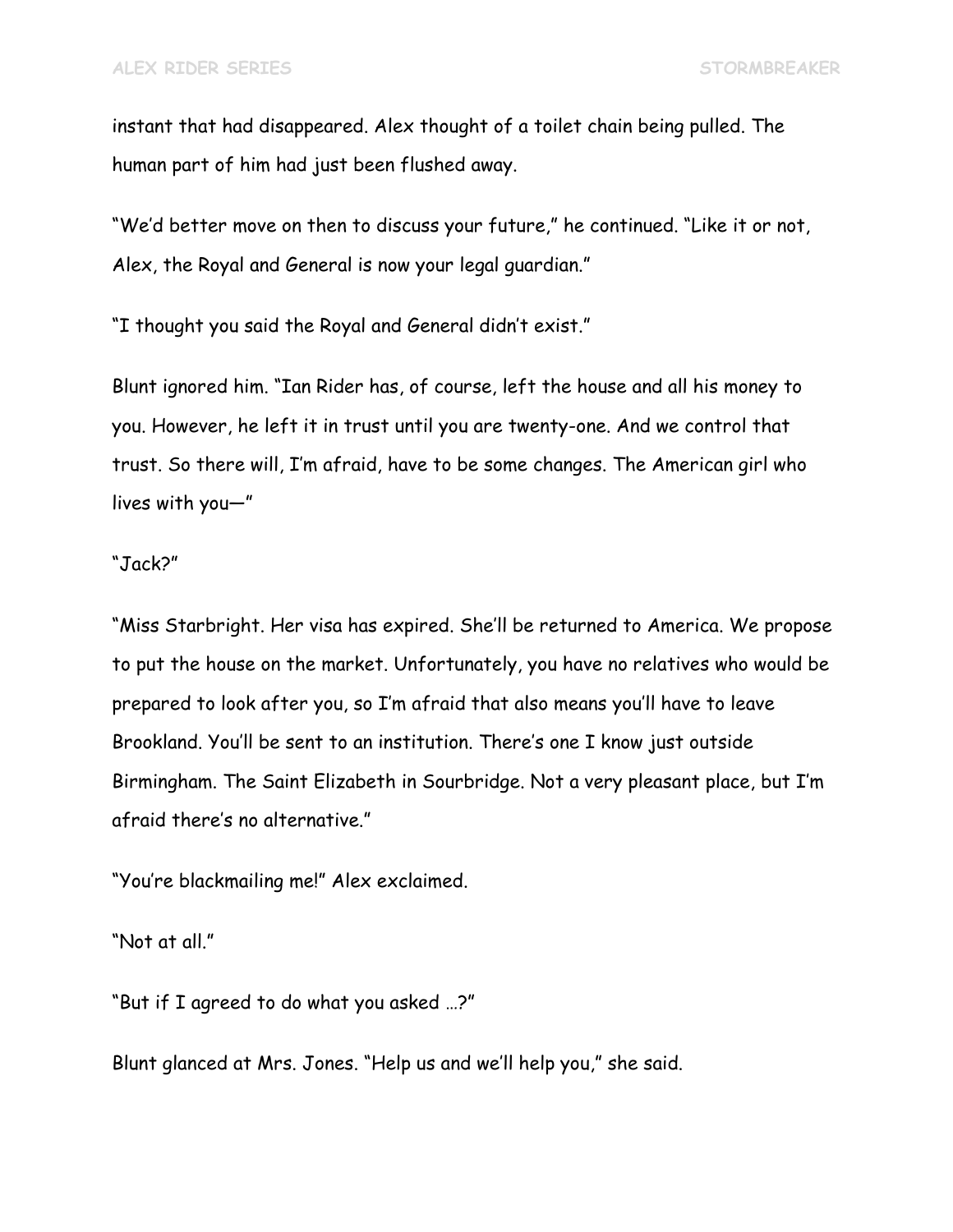Alex considered, but not for very long. He had no choice and he knew it. Not when these people controlled his money, his present life, his entire future. "You talked about training," he said.

Mrs. Jones nodded. "Felix Lester is expected at Port Tallon in two weeks," she said. "That doesn't give us very much time. But it's also why we brought you here, Alex. This is a training center. If you agree to what we want, we can start at once."

"Start at once." Alex spoke the three words without liking the sound of them. Blunt and Mrs. Jones were waiting for his answer. He sighed. "Yeah. All right. It doesn"t look like I've got very much choice."

He glanced at the slices of cold lamb on his plate. Dead meat. Suddenly he knew how it felt.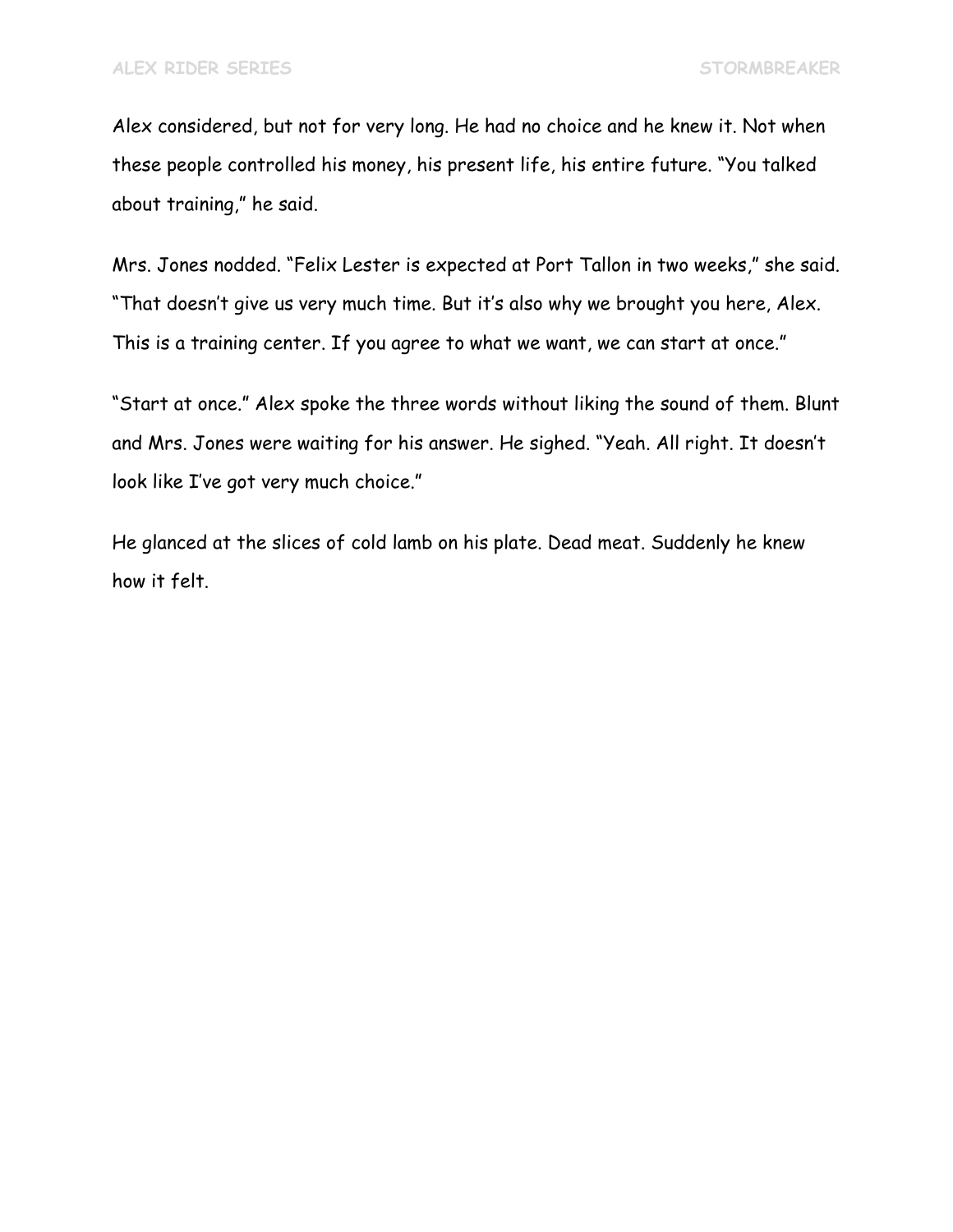## **DOUBLE 0 NOTHING**

FOR THE HUNDREDTH time, Alex cursed Alan Blunt, using language he hadn"t even realized he knew. It was almost five o"clock in the evening, although it could have been five o"clock in the morning; the sky had barely changed at all throughout the day. It was gray, cold, unforgiving. The rain was still falling, a thin drizzle that traveled horizontally in the wind, soaking through his supposedly waterproof clothing, mixing with his sweat and his dirt, chilling him to the bone.

He unfolded his map and checked his position once again. He had to be close to the last RV of the day—the last rendezvous point—but he could see nothing. He was standing on a narrow track made up of loose gray pebbles that crunched under his combat boots when he walked. The track snaked around the side of a mountain with a sheer drop to the right. He was somewhere in the Brecon Beacons and there should have been a view, but it had been wiped out by the rain and the fading light. A few trees twisted out of the side of the hill with leaves as hard as thorns. Behind him, below him, ahead of him, it was all the same. Nowhere Land.

Alex hurt. The 22-pound bergen backpack that he had been forced to wear cut into his shoulders and had rubbed blisters into his back. His right knee, where he had fallen earlier in the day, was no longer bleeding but still stung. His shoulder was bruised and there was a gash along the side of his neck. His camouflage outfit—he had swapped his Gap combat trousers for the real thing—fitted him badly, cutting in between his legs and under his arms but hanging loose everywhere else. He was close to exhaustion, he knew, almost too tired to know how much pain he was in. But for the glucose and caffeine tablets in his survival pack, he would have ground to a halt hours ago. He knew that if he didn"t find the RV soon, he would be physically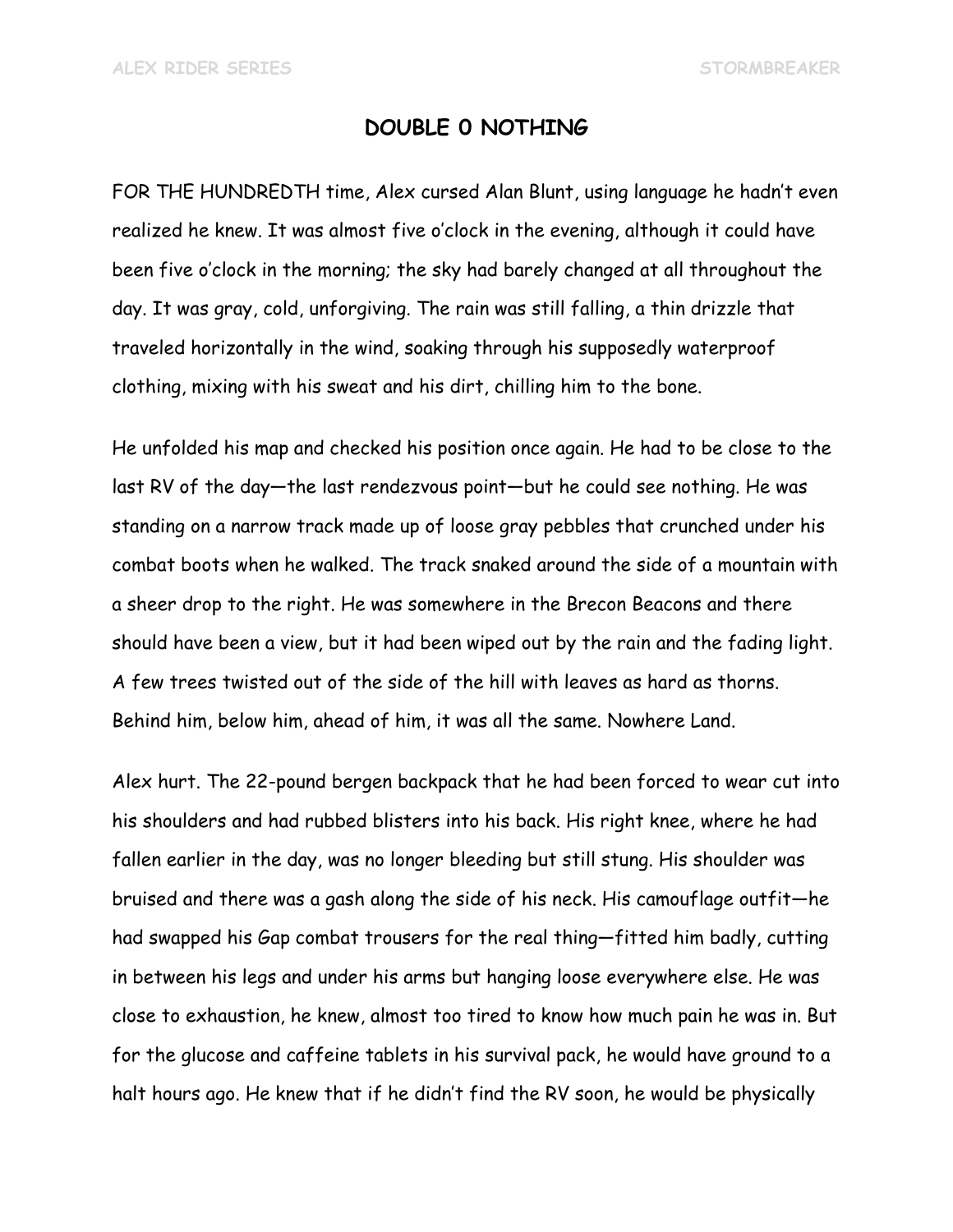unable to continue. Then he would be thrown off the course. "Binned" as they called it. They would like that. Swallowing down the taste of defeat, Alex folded the map and forced himself on.

It was his ninth—or maybe his tenth—day of training. Time had begun to dissolve into itself, as shapeless as the rain. After his lunch with Alan Blunt and Mrs. Jones, he had been moved out of the manor house and into a crude wooden hut a few miles away. There were nine huts in total, each equipped with four metal beds and four metal lockers. A fifth had been squeezed into one of them to accommodate Alex. Two more huts, painted a different color, stood side by side. One of these was a kitchen and mess hall. The other contained toilets, sinks, and showers—with not a single hot faucet in sight.

On his first day there, Alex had been introduced to his training officer, an incredibly fit black sergeant. He was the sort of man who thought he"d seen everything. Until he saw Alex. And he had examined the new arrival for a long minute before he had spoken.

"It"s not my job to ask questions," he had said. "But if it was, I"d want to know what they"re thinking of, sending me children. Do you have any idea where you are, boy? This isn't a holiday camp. This isn't Disneyland." He cut the word into its three syllables and spat them out. "I have you for twelve days and they expect me to give you the sort of training that should take fourteen weeks. That"s not just mad. That"s suicidal."

"I didn"t ask to be here," Alex said.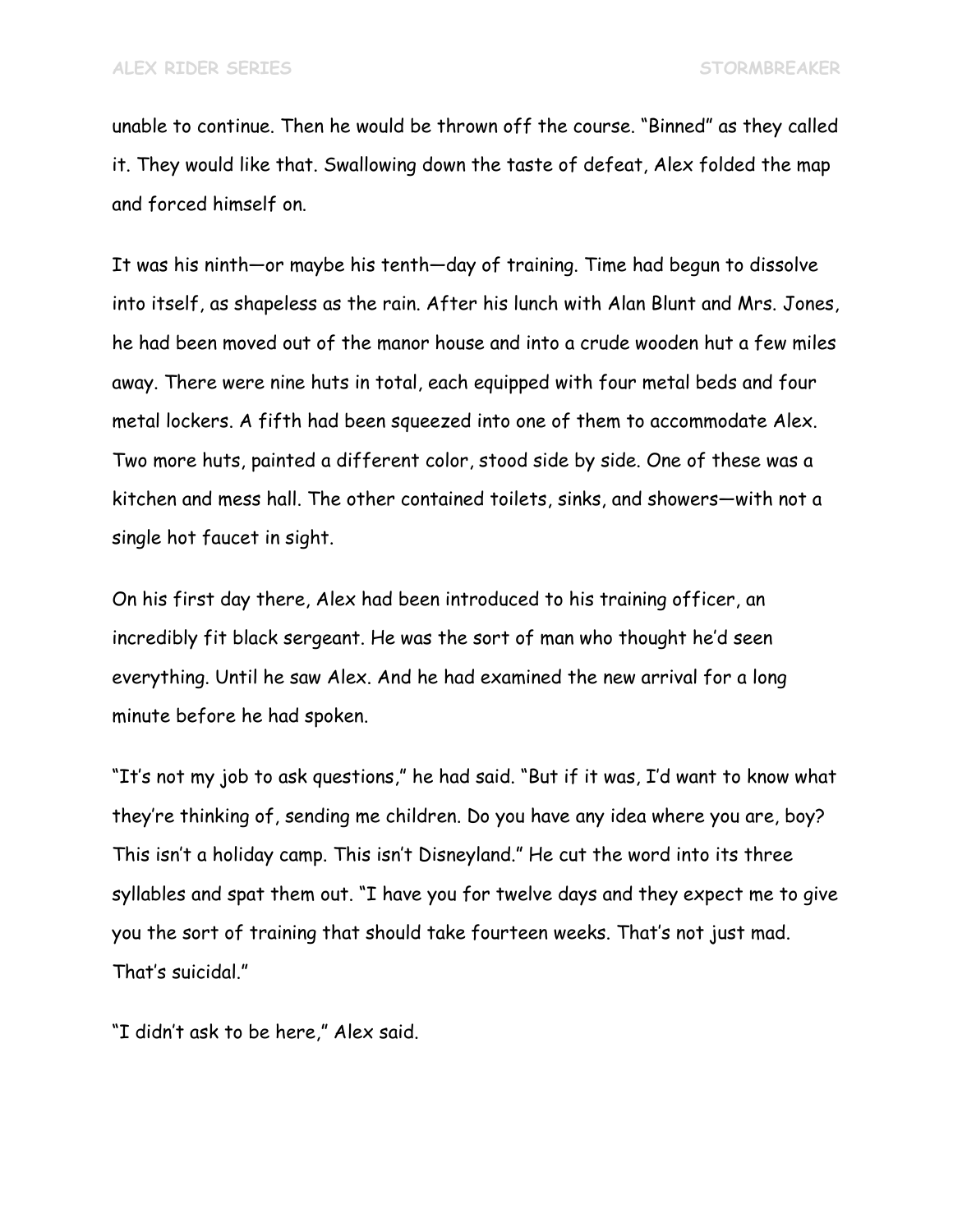Suddenly the sergeant was furious. "You don"t speak to me unless I give you permission," he shouted. "And when you speak to me, you address me as "sir." Do you understand?"

"Yes, sir." Alex had already decided that the man was even worse than his geography teacher.

"There are five units operational here at the moment," the officer went on. "You"ll join K Unit. We don"t use names. I have no name. You have no name. If anyone asks you what you"re doing, you tell them nothing. Some of the men may be hard on you. Some of them may resent you being here. That"s too bad. You"ll just have to live with it. And there's something else you need to know. I can make allowances for you. You"re a boy, not a man. But if you complain, you"ll be binned. If you cry, you"ll be binned. If you can"t keep up, you"ll be binned. Between you and me, boy, this is a mistake and I want to bin you."

After that, Alex joined K Unit. As the sergeant had predicted, they weren"t exactly overjoyed to see him.

There were four of them. As Alex was soon to discover, the Special Operations Division of M16 sent its agents to the same training center used by the Special Air Service—the SAS. Much of the training was based on SAS methods and this included the numbers and makeup of each team. So there were four men, each with their own special skills. And one boy, seemingly with none.

They were all in their mid-twenties, spread out over the bunks in companionable silence. Two of them were smoking. One was dismantling and reassembling his gun a 9mm Browning High Power pistol. Each of them had been given a code name: Wolf,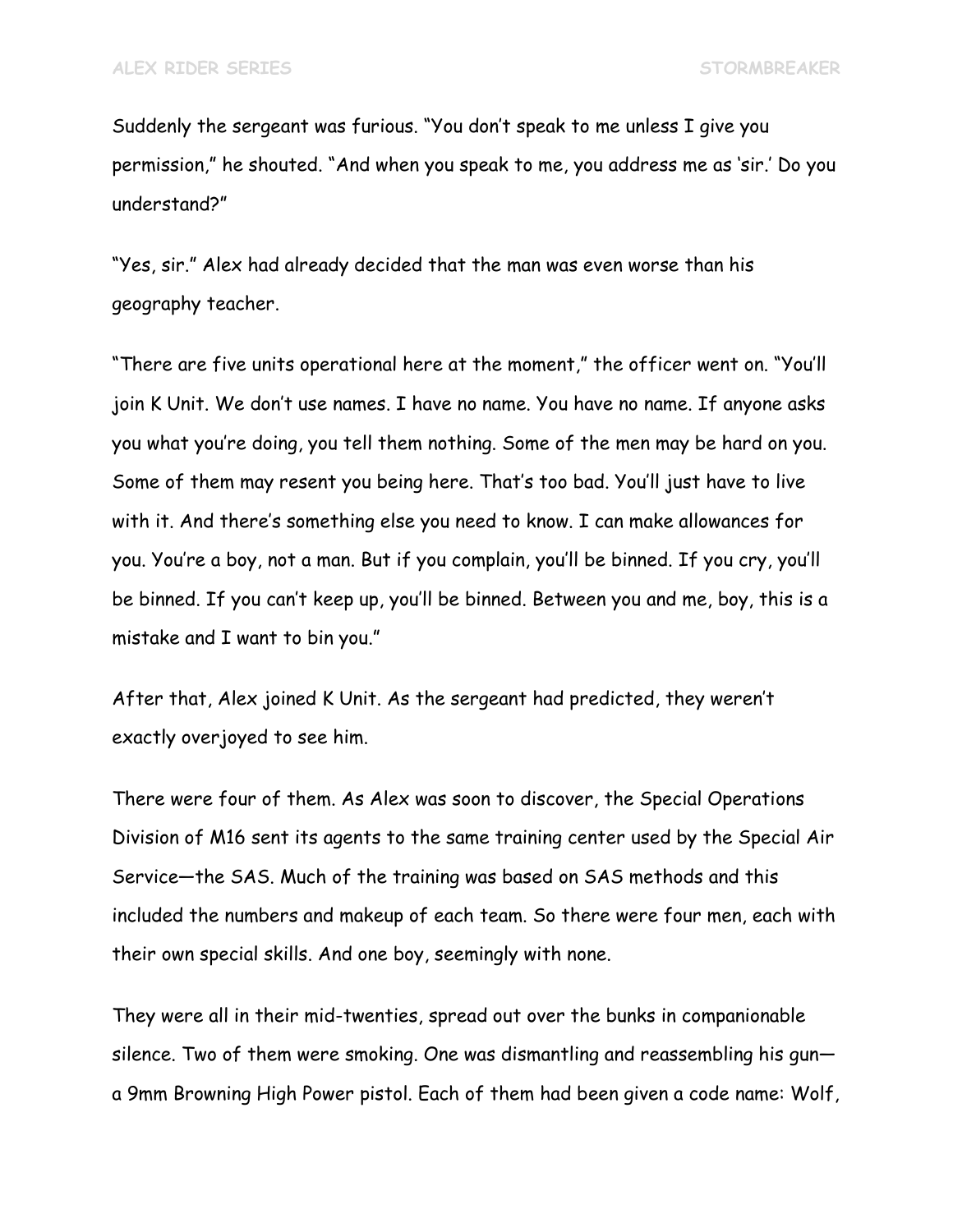Fox, Eagle, and Snake. From now on, Alex would be known as Cub. The leader, Wolf, was the one with the gun. He was short and muscular with square shoulders and black, close-cropped hair. He had a handsome face, made slightly uneven by his nose, which had been broken at some time in the past.

He was the first to speak. Putting the gun down, he examined Alex with cold dark brown eyes. "So who the hell do you think you are?" he demanded.

"Cub," Alex replied.

"A bloody schoolboy!" Wolf spoke with a strange, slightly foreign accent. "I don"t believe it. Are you with Special Operations?"

"I"m not allowed to tell you that." Alex went over to his bunk and sat down. The mattress felt as solid as the frame. Despite the cold, there was only one blanket.

Wolf shook his head and smiled humorlessly. "Look what they've sent us," he muttered. "Double 0 Seven? Double 0 Nothing"s more like it."

After that, the name stuck. Double 0 Nothing was what they called him.

In the days that followed, Alex shadowed the group, not quite part of it but never far away. Almost everything they did, he did. He learned map reading, radio communication, and first aid. He took part in an unarmed combat class and was knocked to the ground so often that it took all his nerve to persuade himself to get up again.

And then there was the assault course. Five times he was shouted and bullied across the nightmare of nets and ladders, tunnels and ditches, towering walls and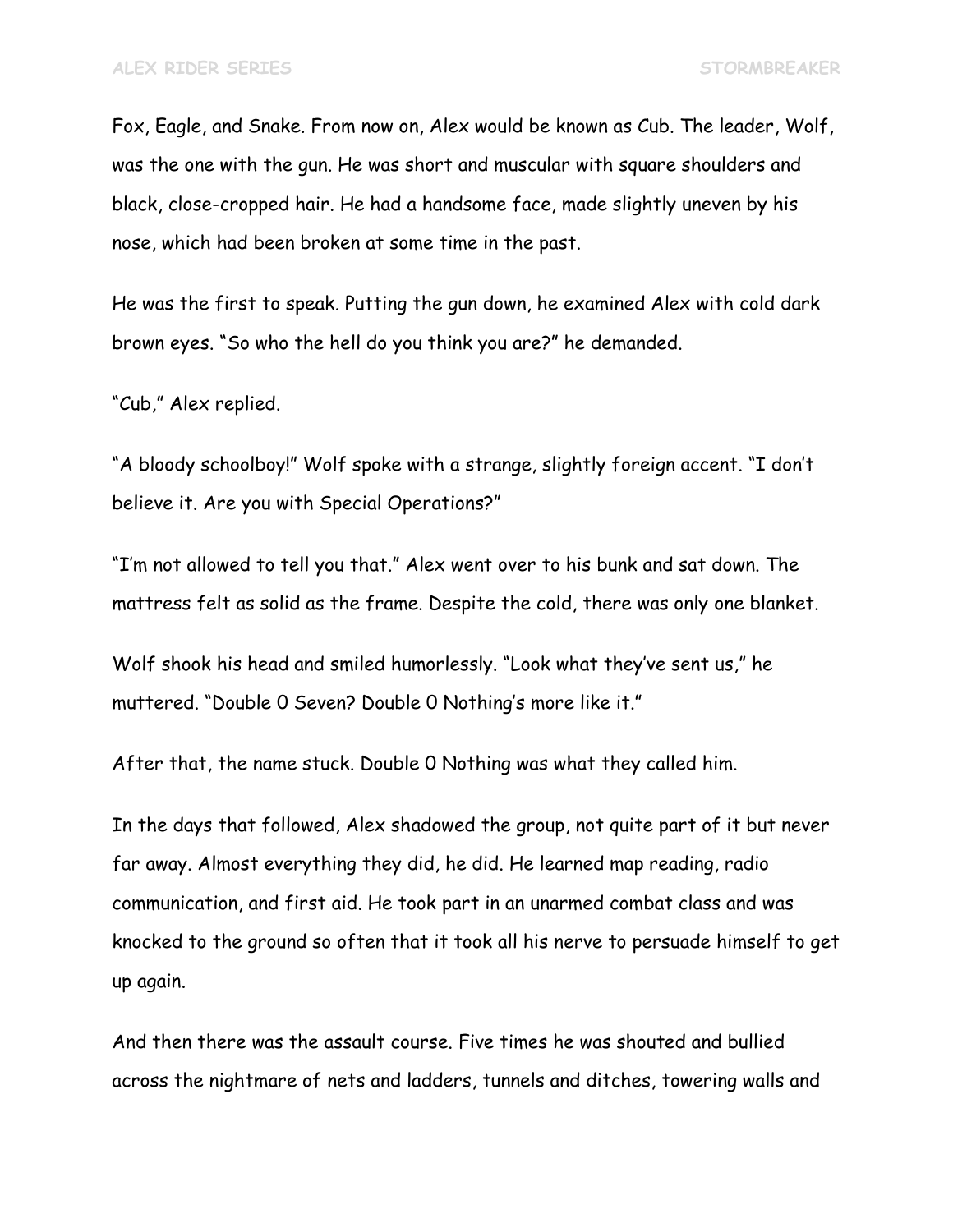swinging tightropes that stretched out for almost a quarter of a mile in, and over, the woodland beside the huts. Alex thought of it as the adventure playground from hell. The first time he tried it, he fell off a rope and into a pit filled with freezing slime. Half drowned and filthy, he had been sent back to the start by the sergeant. Alex thought he would never get to the end, but the second time he finished it in twenty-five minutes, which he had cut to seventeen minutes by the end of the week. Bruised and exhausted though he was, he was quietly pleased with himself. Even Wolf only managed it in twelve.

Wolf remained actively hostile toward Alex. The other three men simply ignored him, but Wolf did everything to taunt or humiliate him. It was as if Alex had somehow insulted him by being placed in the group. Once, crawling under the nets, Wolf lashed out with his foot, missing Alex"s face by an inch. Of course he would have said it was an accident if the boot had connected. Another time he was more successful, tripping Alex up in the mess hall and sending him flying, along with his tray, cutlery, and steaming plate of stew. And every time he spoke to Alex, he used the same sneering tone of voice.

"Good night, Double 0 Nothing. Don"t wet the bed."

Alex bit his lip and said nothing. But he was glad when the four men were sent off for a day"s jungle survival course—this wasn"t part of his own training. Even though the sergeant worked him twice as hard once they were gone, Alex preferred to be on his own.

But on the tenth day, Wolf did come close to finishing him altogether. It happened in the Killing House.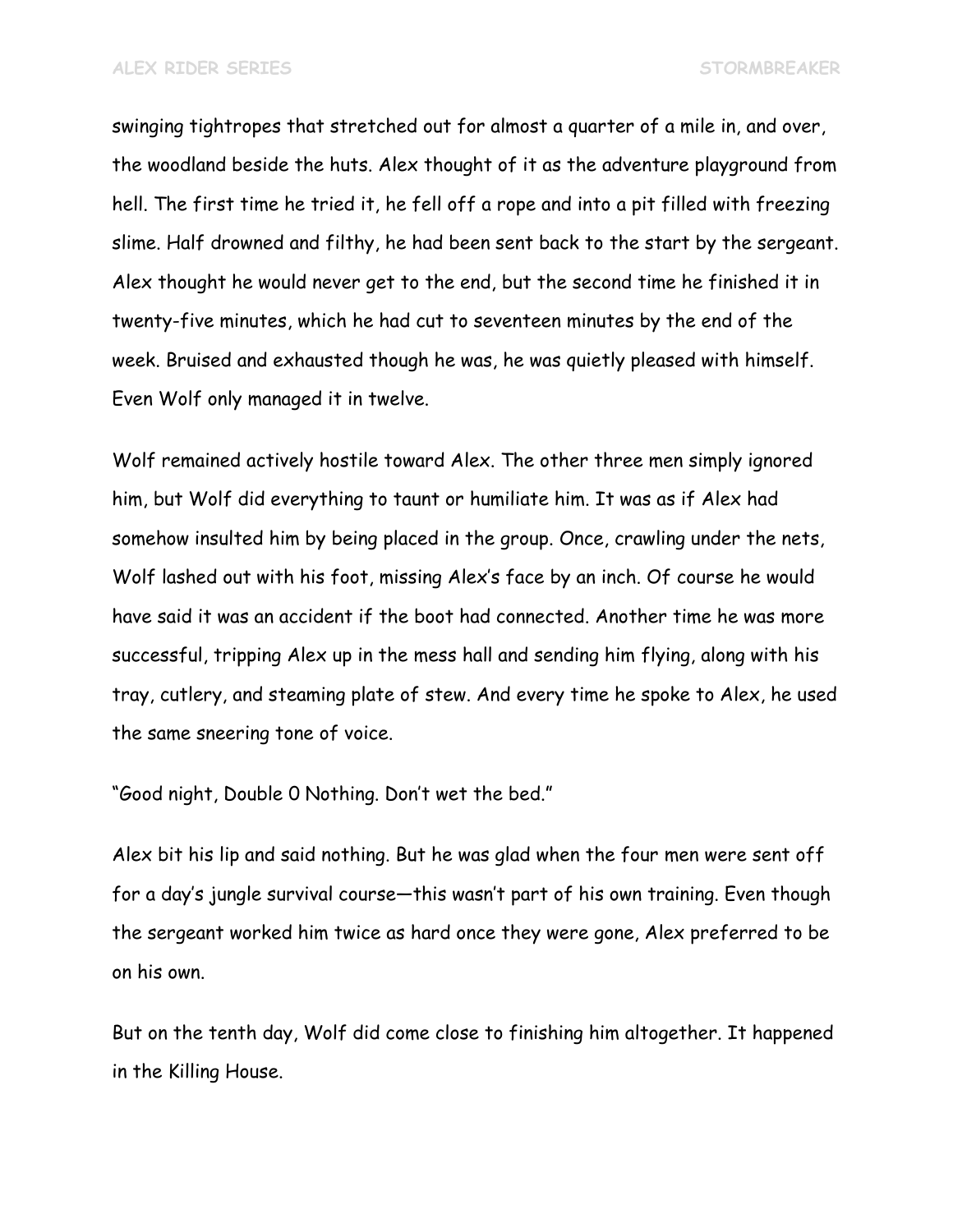The Killing House was a fake—a mock-up of an embassy used to train the SAS in the art of hostage release. Alex had twice watched K Unit go into the house, the first time swinging down from the roof, and had followed their progress on closedcircuit TV. All four men were armed. Alex himself didn"t take part because someone somewhere had decided he shouldn"t carry a gun. Inside the Killing House, mannequins had been arranged as terrorists and hostages. Smashing down the doors and using stun grenades to clear the rooms with deafening, multiple blasts, Wolf, Fox, Eagle, and Snake had successfully completed their mission both times.

This time Alex had joined them. The Killing House had been booby-trapped. They weren"t told how. All five of them were unarmed. Their job was simply to get from one end of the house to the other without being "killed."

They almost made it. In the first room, made up to look like a huge dining room, they found the pressure pads under the carpet and the infrared beams across the doors. For Alex it was an eerie experience, tiptoeing behind the other four men, watching as they dismantled the two devices, using cigarette smoke to expose the otherwise invisible beam. It was strange to be afraid of everything and yet to see nothing. In the hallway there was a motion detector, which would have activated a machine gun (Alex assumed it was loaded with blanks) behind a Japanese screen. The third room was empty. The fourth was a living room with the exit, a pair of French windows, on the other side. There was a trip wire, barely thicker than a human hair, running the entire width of the room, and the French windows were alarmed. While Snake dealt with the alarm, Fox and Eagle prepared to neutralize the trip wire, unclipping an electronic circuit board and a variety of tools from their belts.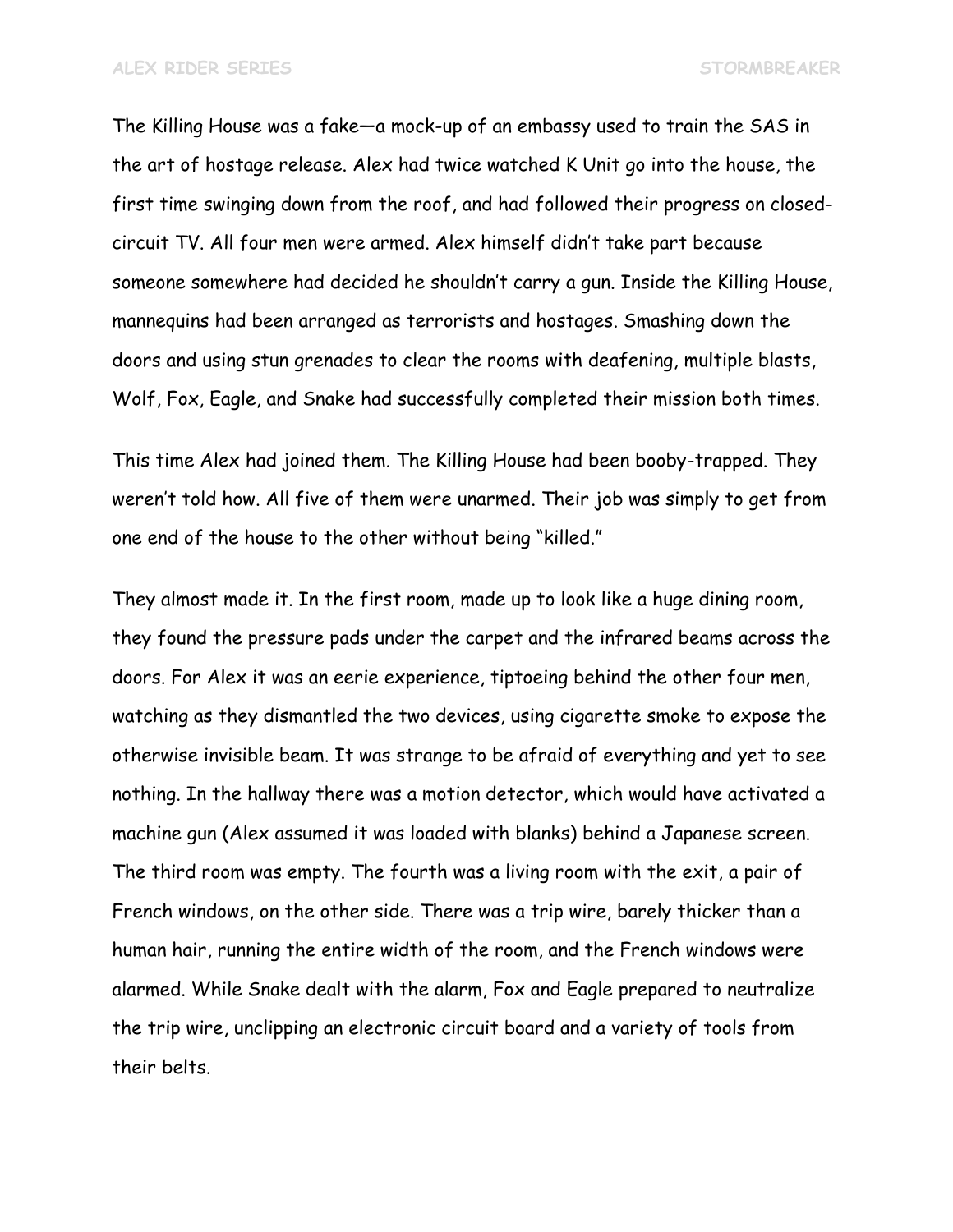Wolf stopped them. "Leave it. We"re out of here." At the same moment, Snake signaled. He had deactivated the alarm. The French windows were open.

Snake was the first out. Then Fox and Eagle. Alex would have been the last to leave the room, but just as he reached the exit, he found Wolf blocking his way.

"Tough luck, Double 0 Nothing," Wolf said. His voice was soft, almost kind.

The next thing Alex knew, the heel of Wolf"s palm had rammed into his chest, pushing him back with astonishing force. Taken by surprise, he lost his balance and fell, remembered the trip wire, and tried to twist his body to avoid it. But it was hopeless. His flailing left hand caught the wire. He actually felt it against his wrist. He hit the floor, pulling the wire with him.

The trip wire activated a stun grenade—a small device filled with a mixture of magnesium powder and mercury fulminate. The blast didn"t just deafen Alex, it shuddered right through him as if trying to rip out his heart. The light from the ignited mercury burned for a full five seconds. It was so blinding that even closing his eyes made no difference. Alex lay there with his face against the hard wooden floor, his hands scrabbling against his head, unable to move, waiting for it to end.

But even then it wasn't over. When the flare finally died down, it was as if all the light in the room had burned out with it. Alex stumbled to his feet, unable to see or hear, not even sure anymore where he was. He felt sick to his stomach. The room swayed around him. The heavy smell of chemicals hung in the air.

Ten minutes later he staggered out into the open. Wolf was waiting for him with the others, his face blank. He had slipped out before Alex hit the ground. The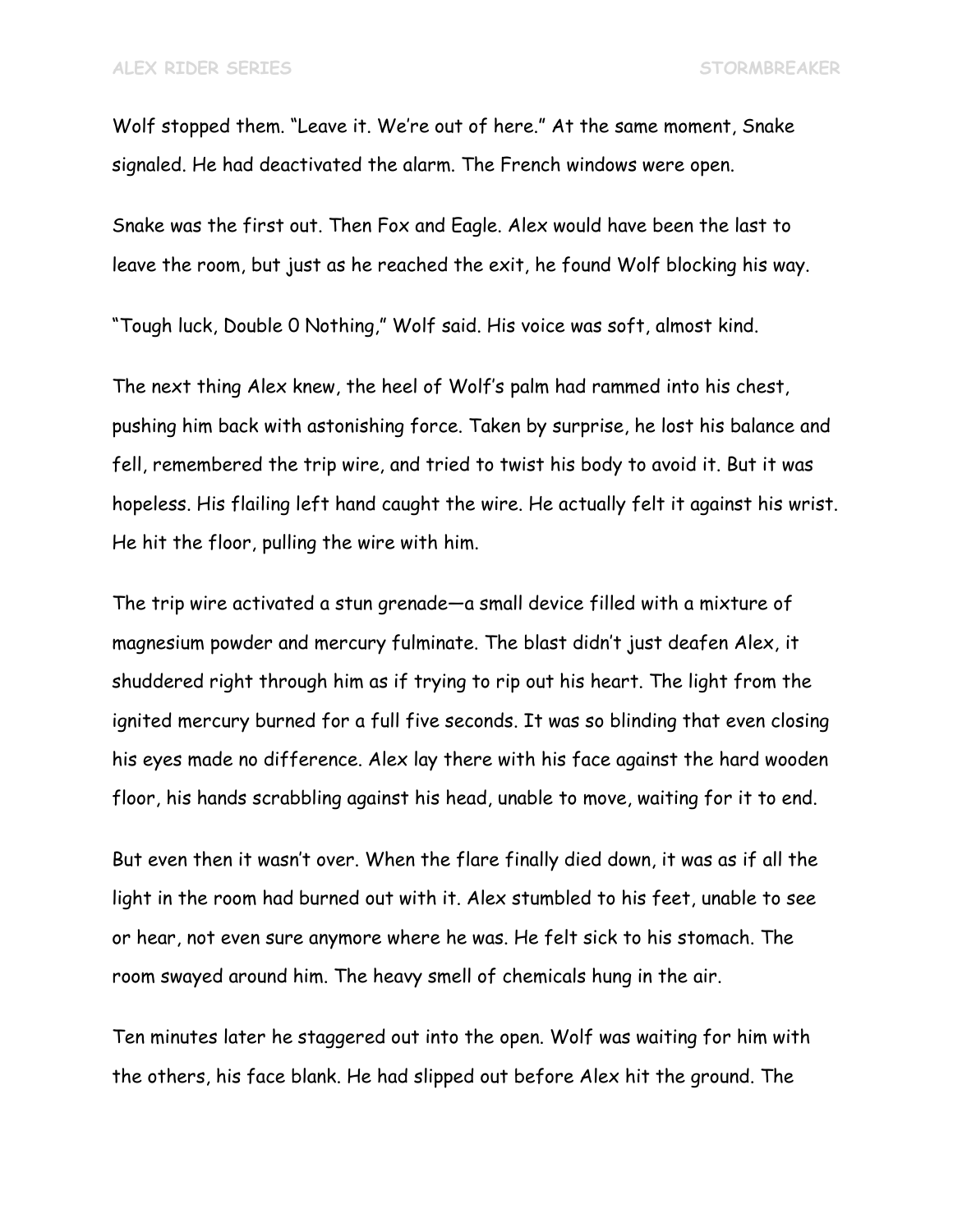unit"s training officer walked angrily over to him. Alex hadn"t expected to see a shred of concern in the man's face and he wasn't disappointed.

"Do you want to tell me what happened in there, Cub?" he demanded. When Alex didn"t answer, he went on. "You ruined the exercise. You fouled up. You could get the whole unit binned. So you"d better start telling me what went wrong."

Alex glanced at Wolf. Wolf looked the other way. What should he say? Should he even try to tell the truth?

"Well?" The sergeant was waiting.

"Nothing happened, sir," Alex said. "I just wasn"t looking where I was going. I stepped on something and there was an explosion."

"If that was real life, you"d be dead," the sergeant said. "What did I tell you? Sending me a child was a mistake. And a stupid, clumsy child who doesn"t look where he"s going … that"s even worse!"

Alex stood where he was. He knew he was blushing. Half of him wanted to answer back, but he bit his tongue. Out of the corner of his eye, he could see Wolf half smiling.

The sergeant had seen it too. "You think it"s so funny, Wolf? You can go clean up in there. And tonight you"d better get some rest. All of you. Because tomorrow you"ve got a thirty-mile hike. No rations. No lighters. No fire. This is a survival course. And if you do survive, then maybe you"ll have a reason to smile."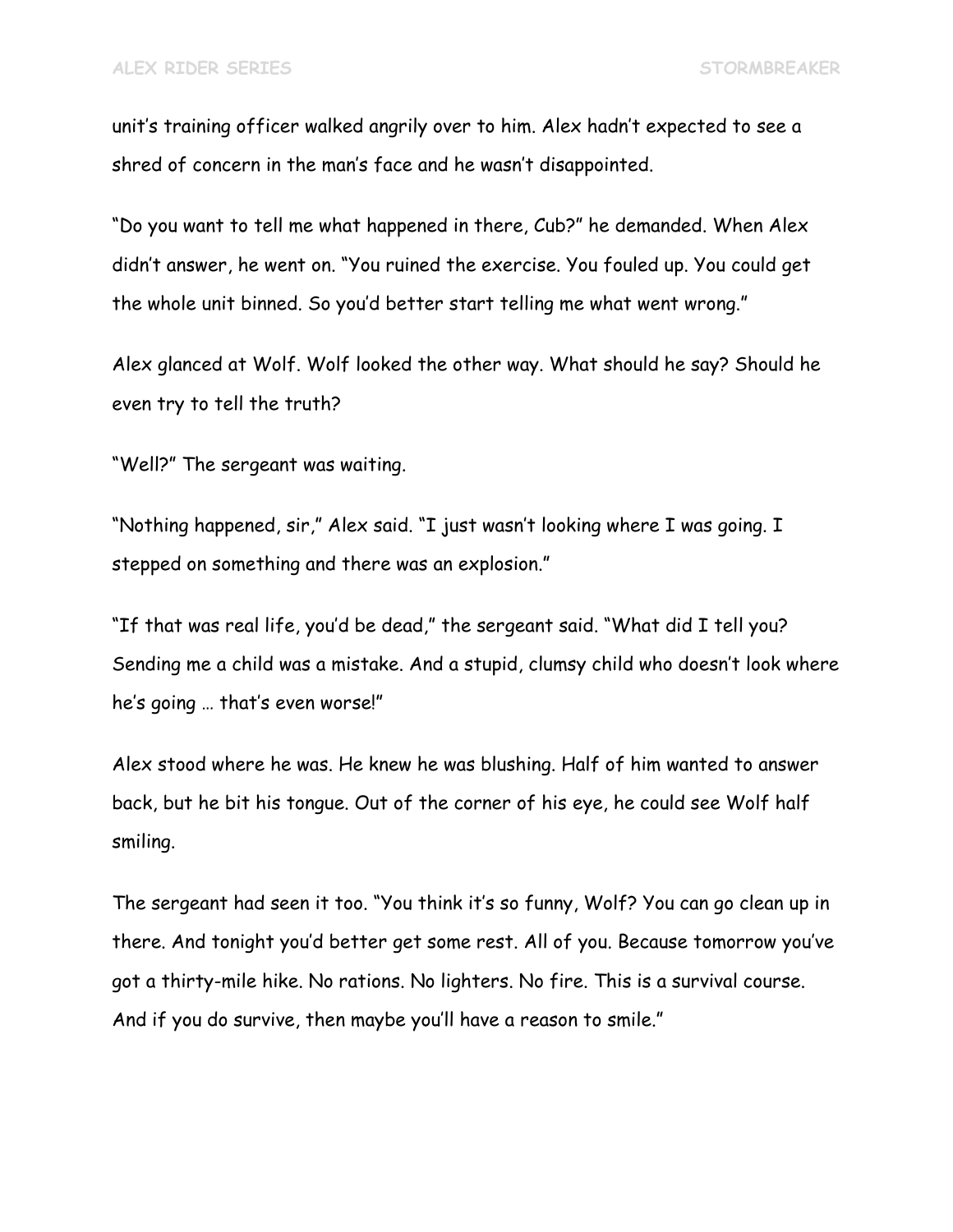Alex remembered the words now, exactly twenty-four hours later. He had spent the last eleven of them on his feet, following the trail that the sergeant had set out for him on the map. The exercise had begun at six o"clock in the morning after a gray-lit breakfast of sausages and beans. Wolf and the others had disappeared into the distance ahead of him a long time ago, even though they had been given 55-pound backpacks to carry. They had also been given only eight hours to complete the course. Allowing for his age, Alex had been given twelve.

He rounded a corner, his feet scrunching on the gravel. There was someone standing ahead of him. It was the sergeant. He had just lit a cigarette and Alex watched him slide the matches back into his pocket. Seeing him there brought back the shame and the anger of the day before and at the same time sapped the last of his strength. Suddenly, Alex had had enough of Blunt, Mrs. Jones, Wolf … the whole stupid thing. With a final effort he stumbled forward the last hundred yards and came to a halt. Rain and sweat trickled down the side of his face. His hair, dark now with grime, was glued across his forehead.

The sergeant looked at his watch. "Eleven hours, five minutes. That"s not bad, Cub. But the others were here three hours ago."

Bully for them, Alex thought. He didn"t say anything.

"Anyway, you should just make it to the first RV," the sergeant went on. "It"s up there."

He pointed to a wall. Not a sloping wall. A sheer one. Solid rock rising two or three hundred feet up without a handhold or a foothold in sight. Even looking at it, Alex felt his stomach shrink. Ian Rider had taken him climbing … in Scotland, in France,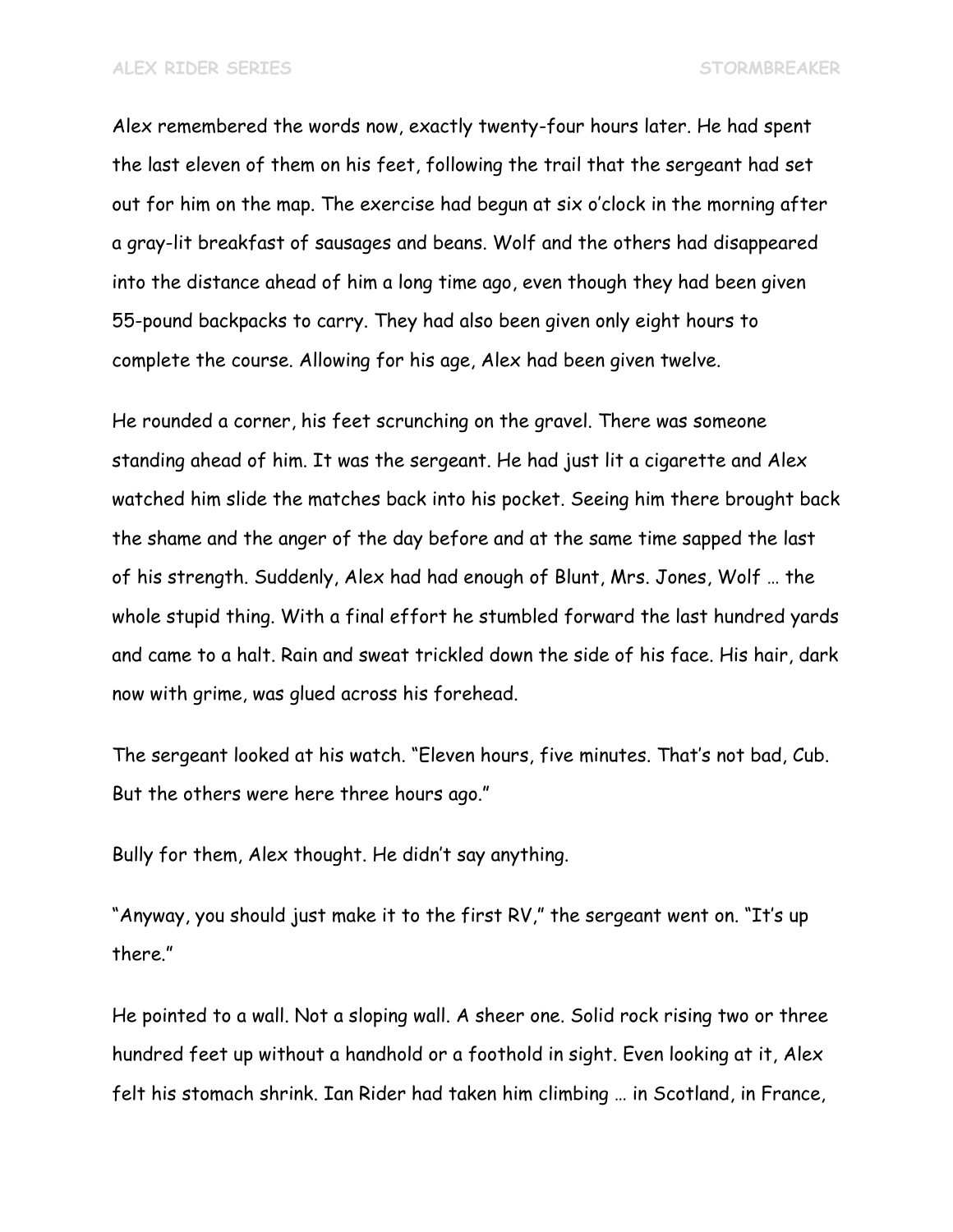all over Europe. But he had never attempted anything as difficult as this. Not on his own. Not when he was so tired.

"I can't," he said. In the end the two words came out easily.

"I didn"t hear that," the sergeant said.

"I said, I can"t do it, sir."

"Can"t isn"t a word we use around here."

"I don't care. I've had enough. I've just had ..."

Alex"s voice cracked. He didn"t trust himself to go on.

He stood there, cold and empty, waiting for the ax to fall.

But it didn"t. The sergeant gazed at him for a long minute. He nodded his head slowly. "Listen to me, Cub," he said. "I know what happened in the Killing House."

Alex glanced up.

"Wolf forgot about the closed-circuit TV. We've got it all on film."

"Then why—?" Alex began.

"Did you make a complaint against him, Cub?"

"No, sir."

"Do you want to make a complaint against him, Cub?"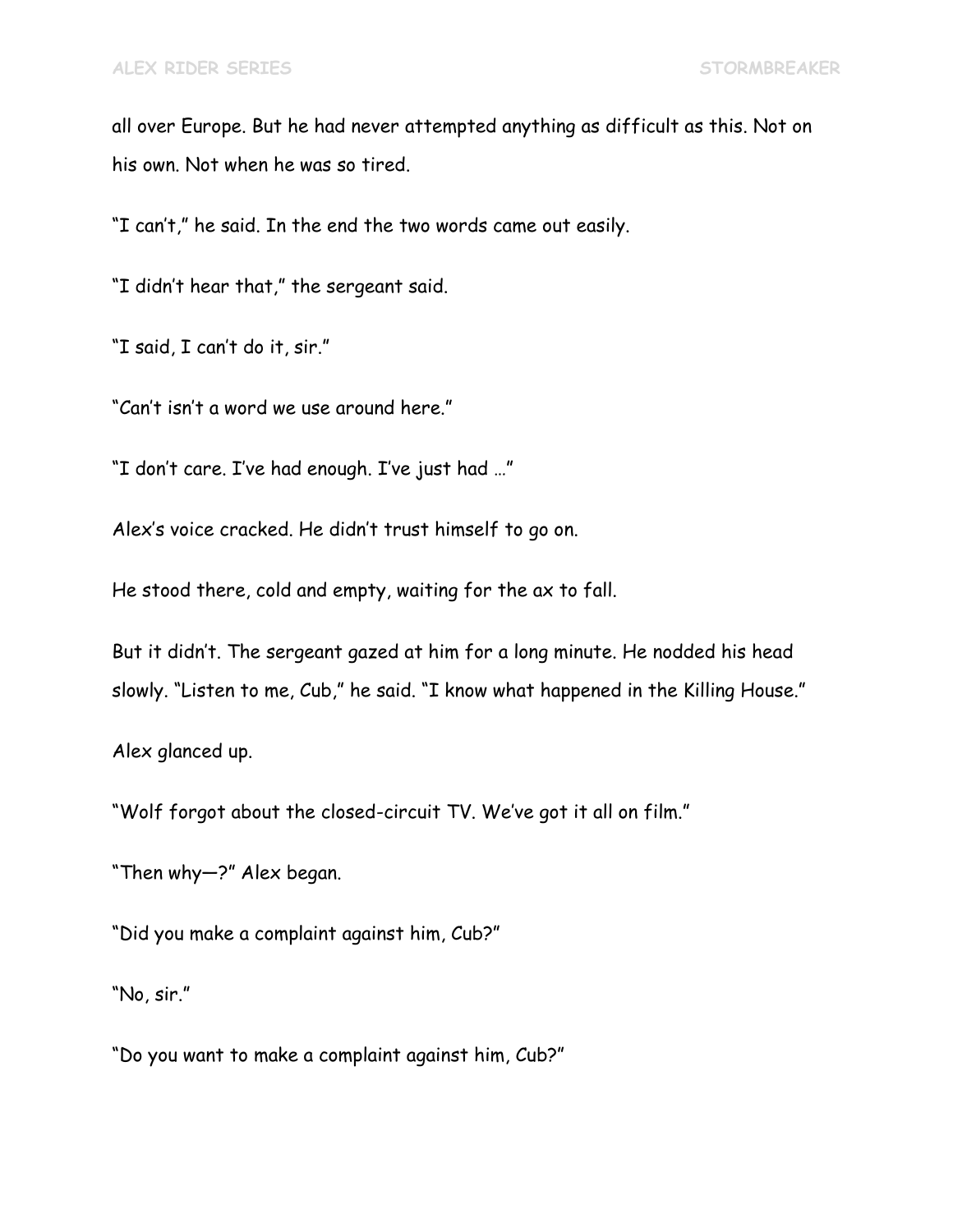A pause. Then… "No, sir."

"Good." The sergeant pointed at the rock face, suggesting a path up with his finger. "It"s not as difficult as it looks," he said. "And they"re waiting for you just over the top. You"ve got a nice cold dinner. Survival rations. You don"t want to miss that."

Alex drew a deep breath and started forward. As he passed the sergeant, he stumbled and put out a hand to steady himself, brushing against him. "Sorry, sir …" he said.

It took him twenty minutes to reach the top and sure enough K Unit was already there, crouching around three small tents that they must have pitched earlier in the afternoon. Two just large enough for sharing. One, the smallest, for Alex.

Snake, a thin, fair-haired man who spoke with a Scottish accent, looked up at Alex. He had a tin of cold stew in one hand, a teaspoon in the other. "I didn"t think you"d make it," he said. Alex couldn"t help but notice a certain warmth in the man"s voice. And for the first time he hadn"t called him Double 0 Nothing.

"Nor did I," Alex said.

Wolf was squatting over what he hoped would become a campfire, trying to get it started with two flint stones while Fox and Eagle watched. He was getting nowhere. The stones only produced the smallest of sparks and the scraps of newspaper and leaves that he had collected were already far too wet. Wolf struck at the stones again and again. The others watched, their faces glum.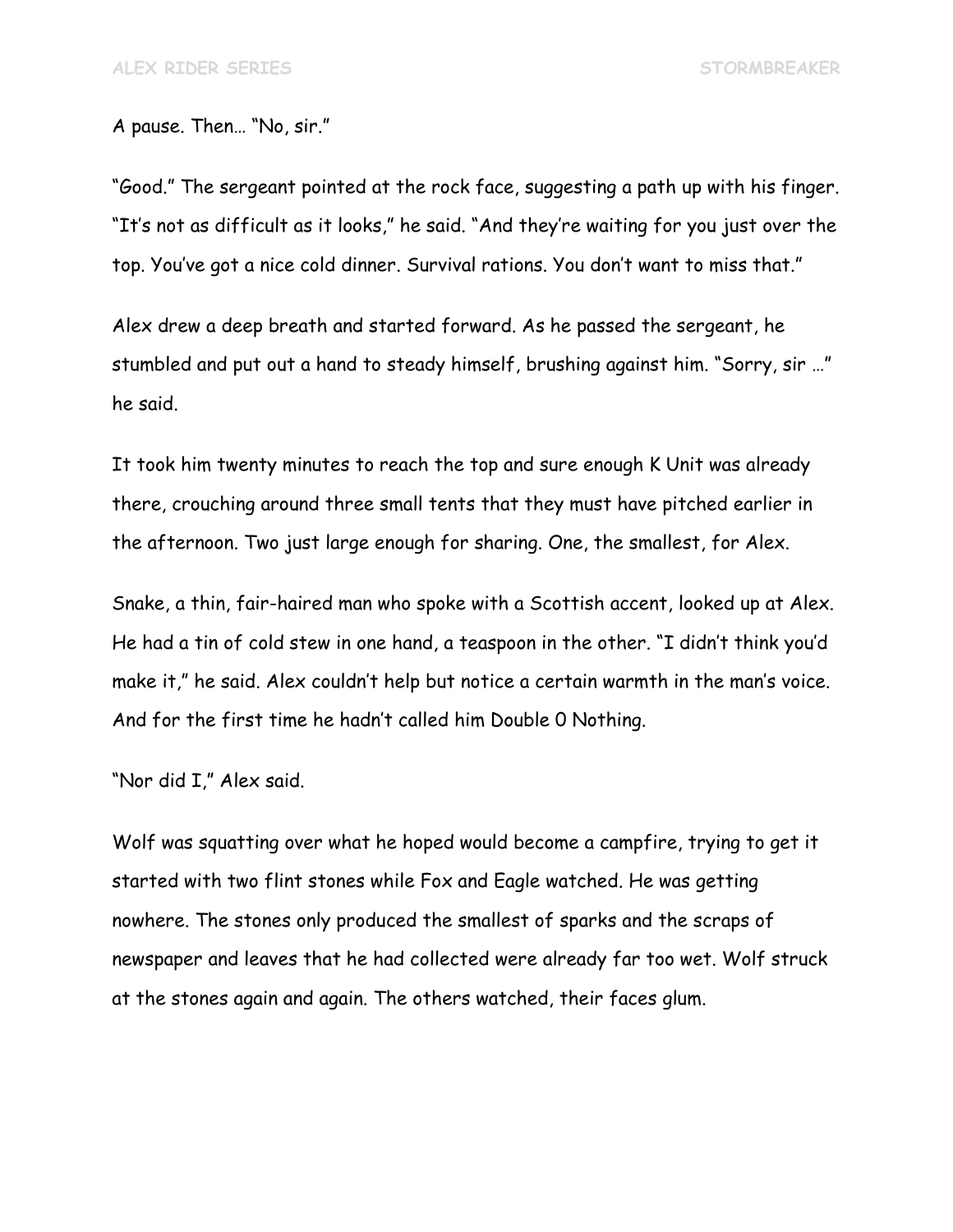Alex held out the box of matches that he had pickpocketed from the sergeant when he had pretended to stumble at the foot of the rock face. "These might help," he said.

He threw the matches down, then went into his tent.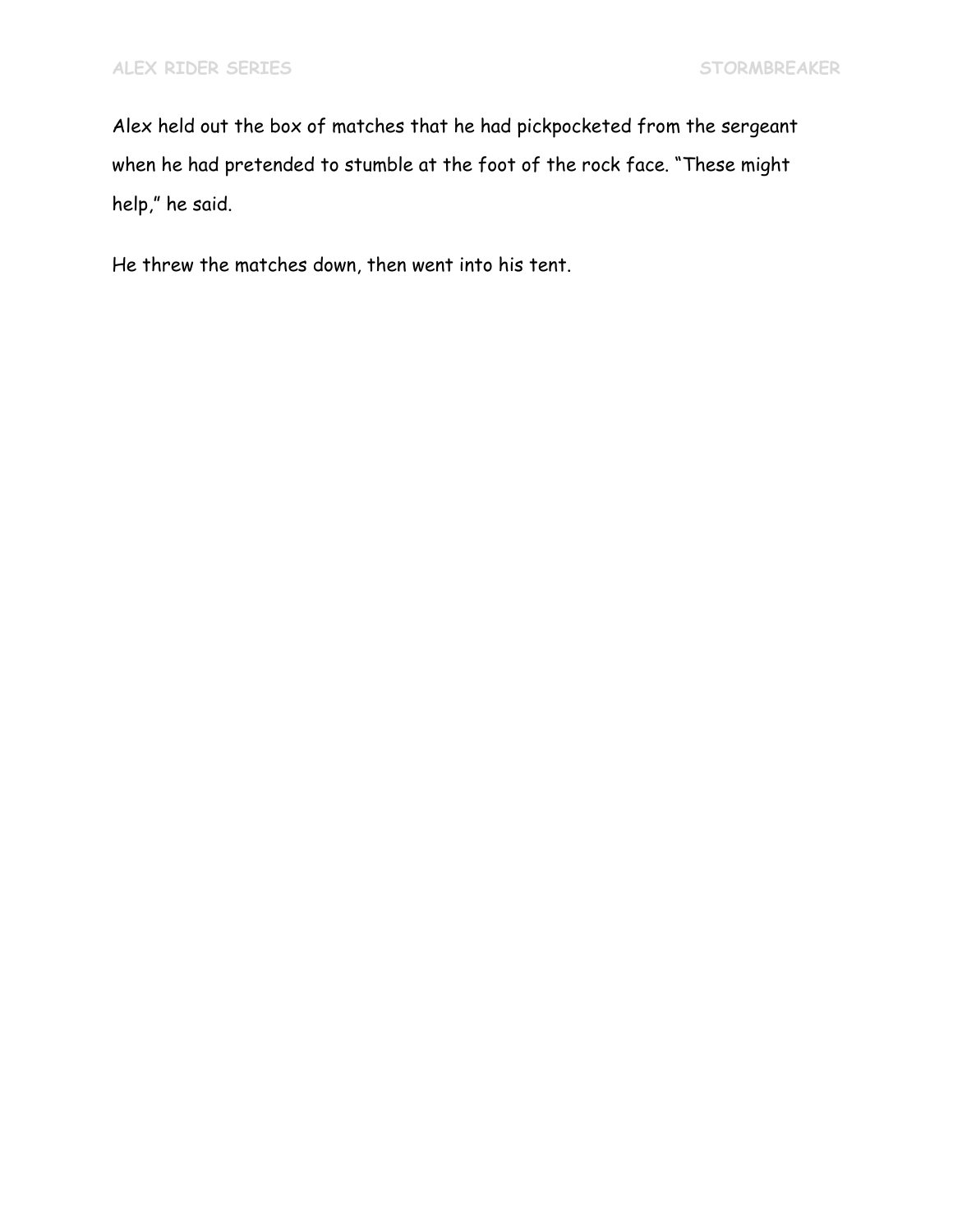# **TOYS AREN'T US**

IN THE LONDON OFFICE, Mrs. Jones sat waiting while Alan Blunt read the report. The sun was shining. A pigeon was strutting back and forth along the ledge outside as if it were keeping guard.

"He"s doing very well," Blunt said at last. "Remarkably well, in fact." He turned a page. "I see he missed target practice."

"Were you planning to give him a gun?" Mrs. Jones asked.

"No. I don't think that would be a good idea."

"Then why does he need target practice?"

Blunt raised an eyebrow. "We can"t give a teenager a gun," he said. "On the other hand, I don"t think we can send him to Port Tallon empty-handed. You"d better have a word with Smithers."

"I already have. He's working on it now."

Mrs. Jones stood up as if to leave. But at the door she hesitated. "I wonder if it"s occurred to you that Rider may have been preparing him for this all along?" she said.

"What do you mean?"

"Preparing Alex to replace him. Ever since the boy was old enough to walk, he"s been being trained for intelligence work … but without knowing it. I mean, he"s lived abroad so he now speaks French, German, and Spanish. He"s been mountain climbing,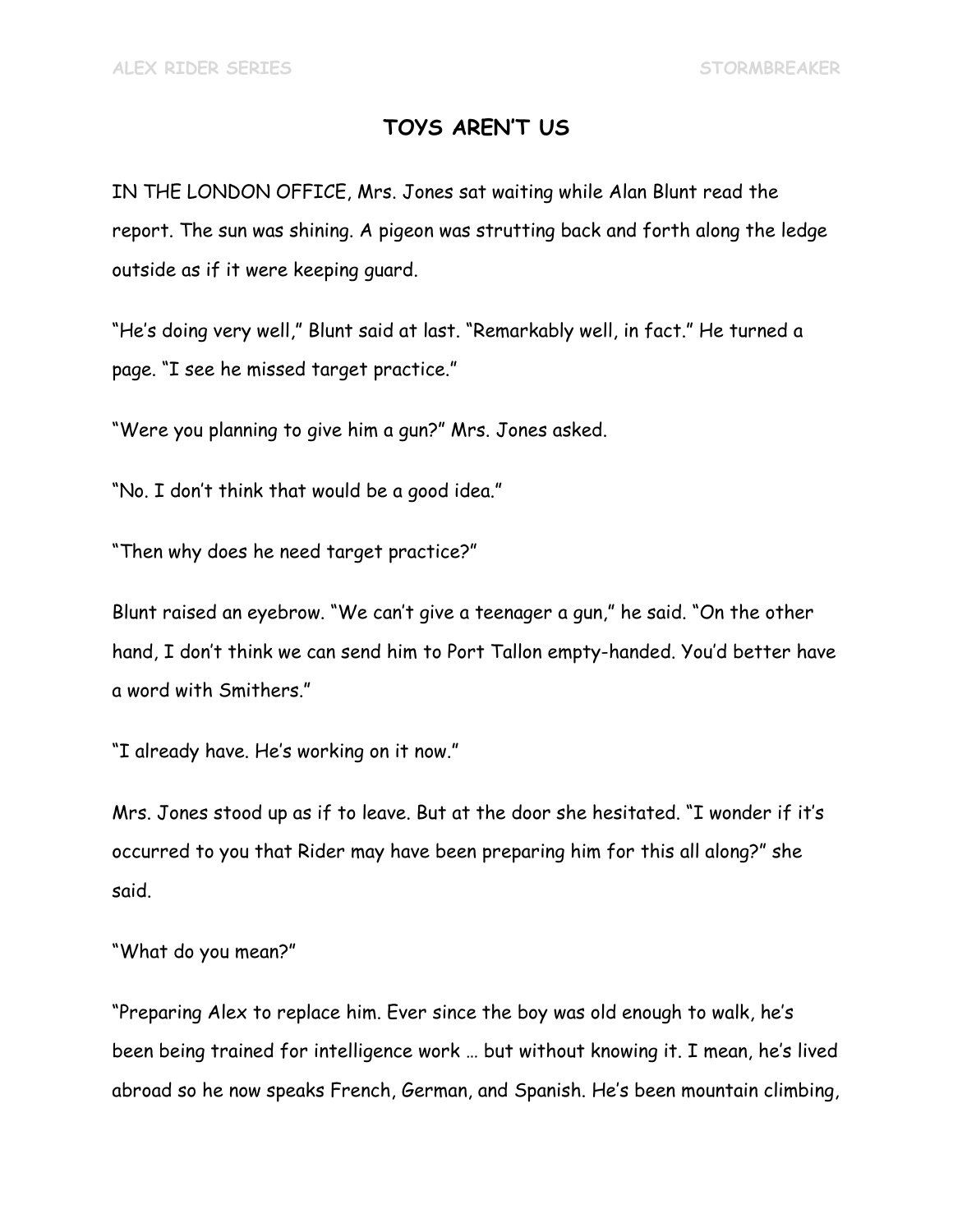diving, and skiing. He"s learned karate. Physically he"s in perfect shape." She shrugged. "I think Rider wanted Alex to become a spy."

"But not so soon," Blunt said.

"I agree. You know as well as I do, Alan—he"s not ready yet. If we send him into Sayle Enterprises, he's going to get himself killed."

"Perhaps." The single word was cold, matter-of-fact.

"He's fourteen years old! We can't do it."

"We have to." Blunt stood up and opened the window, letting in the air and the sound of the traffic. The pigeon hurled itself off the ledge, afraid of him. "This whole business worries me," he said. "The prime minister sees the Stormbreakers as a major coup … for himself and for his government. But there"s still something about Herod Sayle that I don"t like. Did you tell the boy about Yassen Gregorovich?"

"No." Mrs. Jones shook her head.

"Then it"s time you did. It was Yassen who killed his uncle. I"m sure of it. And if Yassen was working for Sayle…"

"What will you do if Yassen kills Alex Rider?"

"That"s not our problem, Mrs. Jones. If the boy gets himself killed, at least it will be the final proof that there is something wrong. At the very least it"ll allow me to postpone the Stormbreaker project and take a good hard look at what"s going on at Port Tallon. In a way, it would almost help us if he was killed."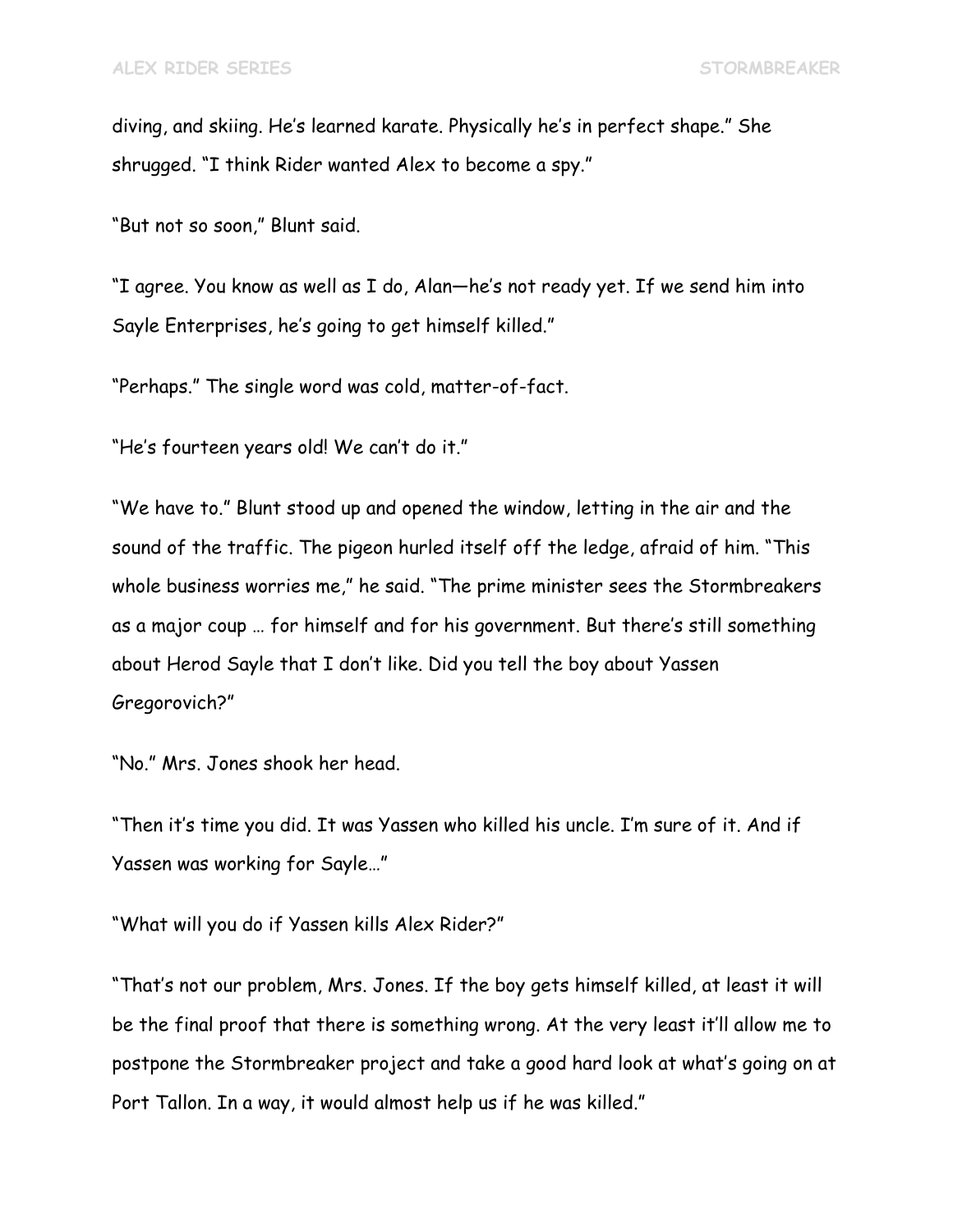"The boy"s not ready yet. He"ll make mistakes. It won"t take them long to find out who he is." Mrs. Jones sighed. "I don't think Alex has got much chance at all."

"I agree." Blunt turned back from the window. The sun slanted over his shoulder. A single shadow fell across his face. "But it"s too late to worry about that now," he said. "We have no more time. Stop the training now. Send him in."

Alex sat hunched up in the back of the low-flying C-130 military aircraft, his stomach churning behind his knees. There were eleven men sitting in two lines around him—his own unit and two others. For an hour now, the plane had been flying at just three hundred feet, following the Welsh valleys, dipping and swerving to avoid the mountain peaks. A single bulb glowed red behind a wire mesh, adding to the heat in the cramped cabin. Alex could feel the engines vibrating through him. It was like traveling in a spin dryer and microwave oven combined.

The thought of jumping out of a plane with an oversize silk umbrella would have made Alex sick with fear—but only that morning he"d been told that he wouldn"t in fact be jumping. A message from London. They couldn"t risk him breaking a leg, it said, and Alex guessed that the end of his training was near. Even so, he"d been taught how to pack a parachute, how to control it, how to exit a plane, and how to land. And at the end of the day the sergeant had instructed him to join the flight just for the experience. Now, close to the drop zone, Alex felt almost disappointed. He"d watch everyone else jump and then he"d be left alone.

"P minus five…"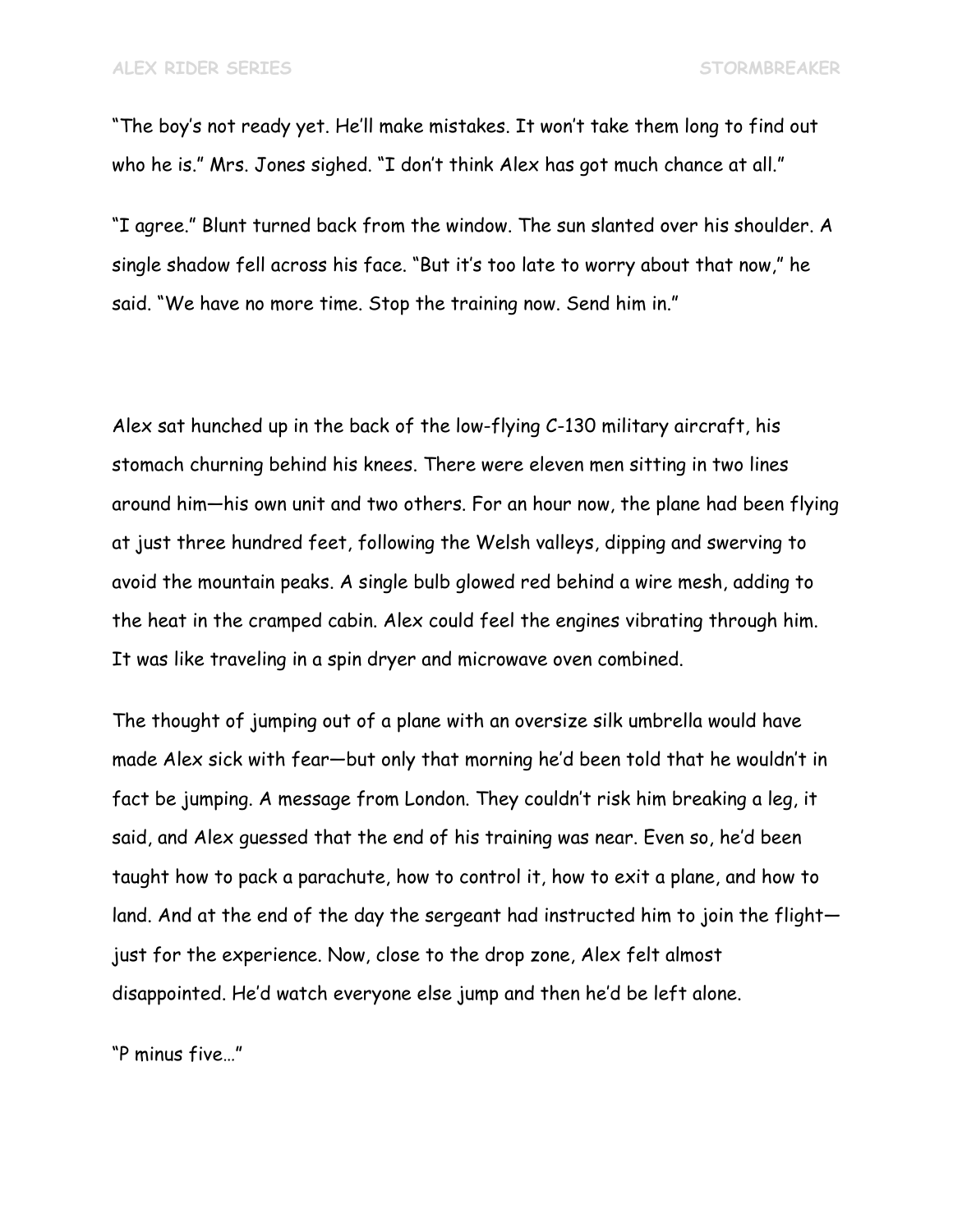The voice of the pilot came over the speaker system, distant and metallic. Alex gritted his teeth. Five minutes until the jump. He looked at the other men, shuffling into position, checking the cords that connected them to the static line. He was sitting next to Wolf. To his surprise, the man was completely quiet, unmoving. It was hard to tell in the half darkness, but the look on his face could almost have been fear.

There was a loud buzz and the red light turned green. The assistant pilot had climbed through from the cockpit. He reached for a handle and pulled open a door set in the back of the aircraft, allowing the cold air to rush in. Alex could see a single square of night. It was raining. The rain howled past.

The green light began to flash. The assistant pilot tapped the first pair on their shoulders and Alex watched them shuffle over to the side and then throw themselves out. For a moment they were there, frozen in the doorway. Then they were gone like a photograph crumpled and spun away by the wind. Two more men followed. Then another two. Wolf would be the last to leave—and with Alex not jumping he would be on his own.

It took less than a minute. Suddenly Alex was aware that only he and Wolf were left.

"Move it!" the assistant pilot shouted above the roar of the engines.

Wolf picked himself up. His eyes briefly met Alex"s and in that moment Alex knew. Wolf was a popular leader. He was tough and he was fast—completing a thirty-mile hike as if it were just a stroll in a park. But he had a weak spot. Somehow he"d allowed this para chute jump to get to him and he was too scared to move. It was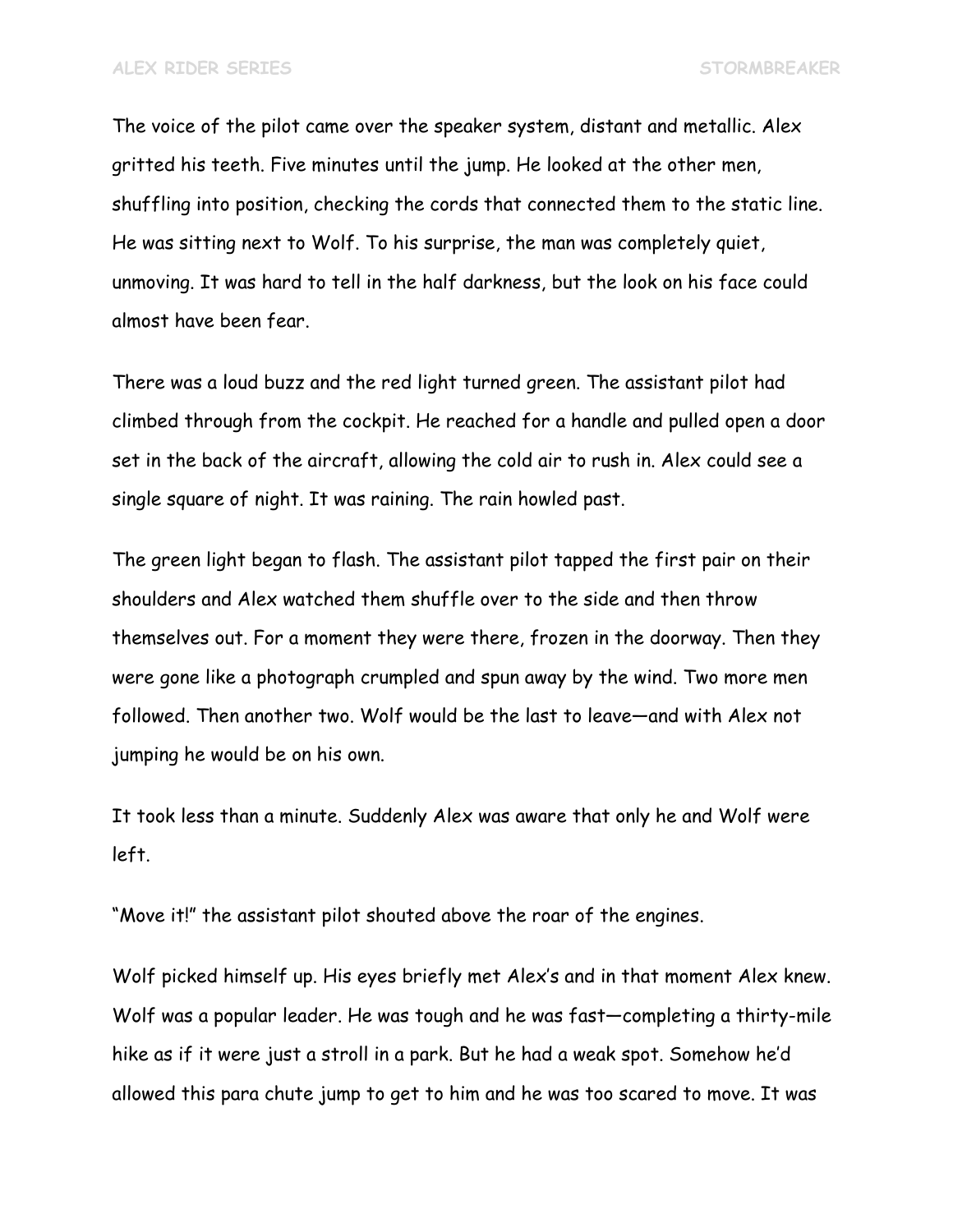hard to believe, but there he was, frozen in the doorway, his arms rigid, staring out. Alex glanced back. The assistant pilot was looking the other way. He hadn"t seen what was happening. And when he did? If Wolf failed to make the jump, it would be the end of his training and maybe even the end of his career. Even hesitating would be bad enough. He"d be binned.

Alex thought for a moment. Wolf hadn"t moved. Alex could see his shoulders rising and falling as he tried to summon up the courage to go. Ten seconds had passed. Maybe more. The assistant pilot was leaning down, stowing away a piece of equipment. Alex stood up. "Wolf…" he said.

Wolf didn"t hear him.

Alex took one last quick look at the assistant pilot, then kicked out with all his strength. His foot slammed into Wolf"s backside. He"d put all his strength behind it. Wolf was caught by surprise, his hands coming free as he plunged into the swirling night air.

The assistant pilot turned around and saw Alex. "What are you doing?" he shouted.

"Just stretching my legs," Alex shouted back.

The plane curved in the air and began the journey home.

Mrs. Jones was waiting for him when he walked into the hangar. She was sitting at a table, wearing a gray silk jacket and trousers with a black handkerchief flowing out of her top pocket. For a moment she didn"t recognize him. Alex was dressed in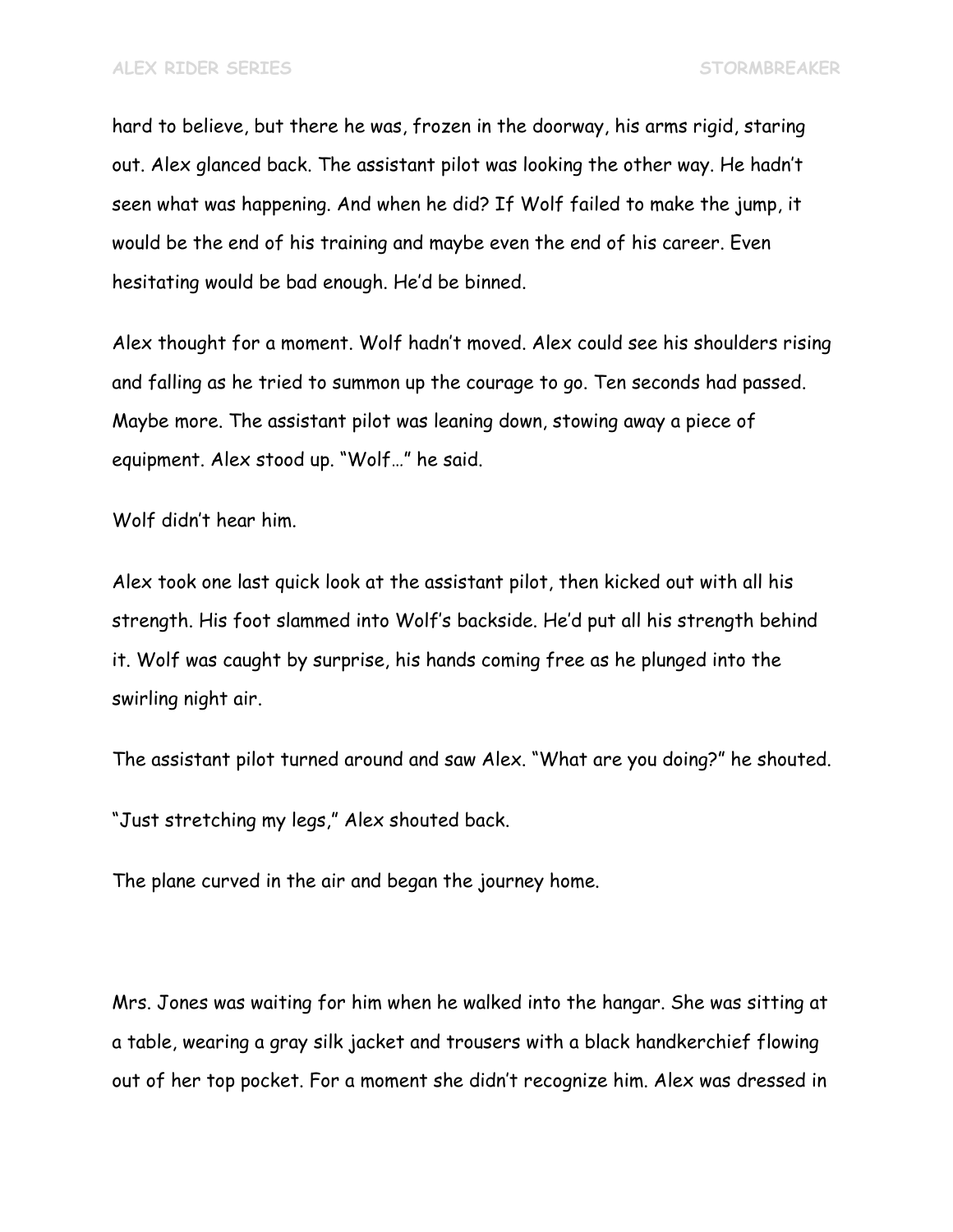a flying suit. His hair was damp from the rain. His face was pinched with tiredness, and he seemed to have grown older over the past two weeks. None of the men had arrived back yet. A truck had been sent to collect them from a field about two miles away.

"Alex…" she said.

Alex looked at her but said nothing.

"It was my decision to stop you from jumping," she said. "I hope you"re not disappointed. I just thought it was too much of a risk. Please. Sit down."

Alex sat down opposite her.

"I have something that might cheer you up," she went on. "I"ve brought you some toys."

"I"m too old for toys," Alex said.

"Not these toys."

She signaled and a man appeared, walking out of the shadows, carrying a tray of equipment that he set down on the table. The man was enormously fat. When he sat down, the metal chair disappeared beneath the spread of his buttocks, and Alex was surprised it could even take his weight. He was bald with a black mustache and several chins, each one melting into the next and finally into his neck and shoulders. He wore a pinstriped suit, which must have used enough material to make a tent.

"Smithers," he said, nodding at Alex. "Very nice to meet you, old chap."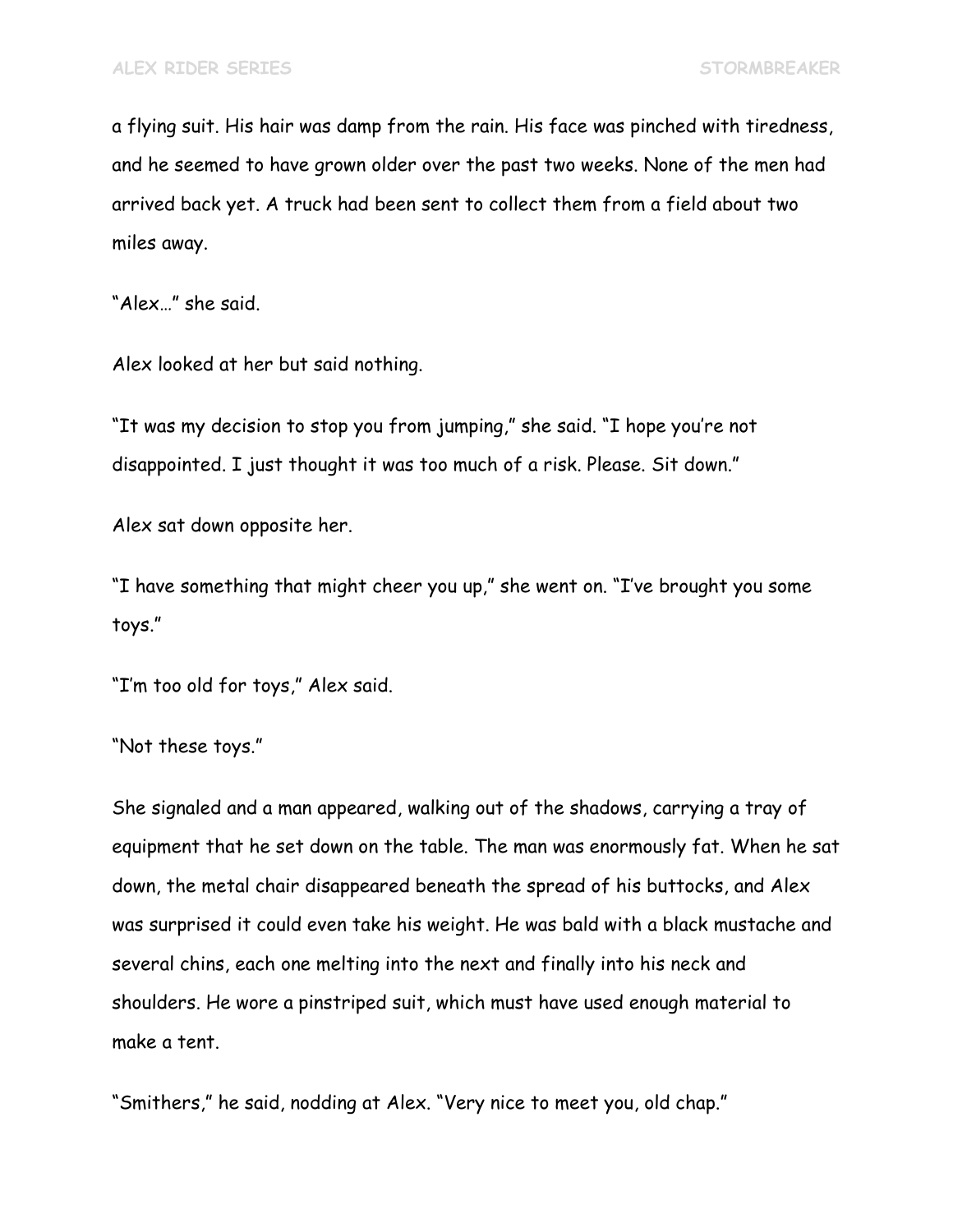"What have you got for him?" Mrs. Jones demanded.

"I"m afraid we haven"t had a great deal of time, Mrs. J," Smithers replied. "The challenge was to think what a fourteen-year-old might carry with him—and adapt it." He picked the first object off the tray. A yo-yo. It was slightly larger than normal, black plastic. "Let"s start with this," Smithers said.

Alex shook his head. He couldn"t believe any of this. "Don"t tell me," he exclaimed, "it"s some sort of secret weapon…"

"Not exactly. I was told you weren't to have weapons. You're too young."

"So it's not really a hand grenade? Pull the string and run like hell?"

"Certainly not. It"s a yo-yo." Smithers pulled out the string, holding it between a pudgy finger and thumb. "However, the string is a special sort of nylon. Very advanced. There"s thirty yards of it and it can lift weights of up to two hundred pounds. The actual yoyo is motorized and clips onto your belt. Very useful for climbing."

"Amazing." Alex was unimpressed.

"And then there's this." Mr. Smithers produced a small tube. Alex read the side: ZIT-CLEAN. FOR HEALTHIER SKIN. "Nothing personal," Smithers went on, apologetically. "But we thought it was something a boy of your age might carry. And it is rather remarkable." He opened the tube and squeezed some of the cream onto his finger. "Completely harmless when you touch it. But bring it into contact with metal and it"s quite another story." He wiped his finger, smearing the cream onto the surface of the table. For a moment nothing happened. Then a wisp of acrid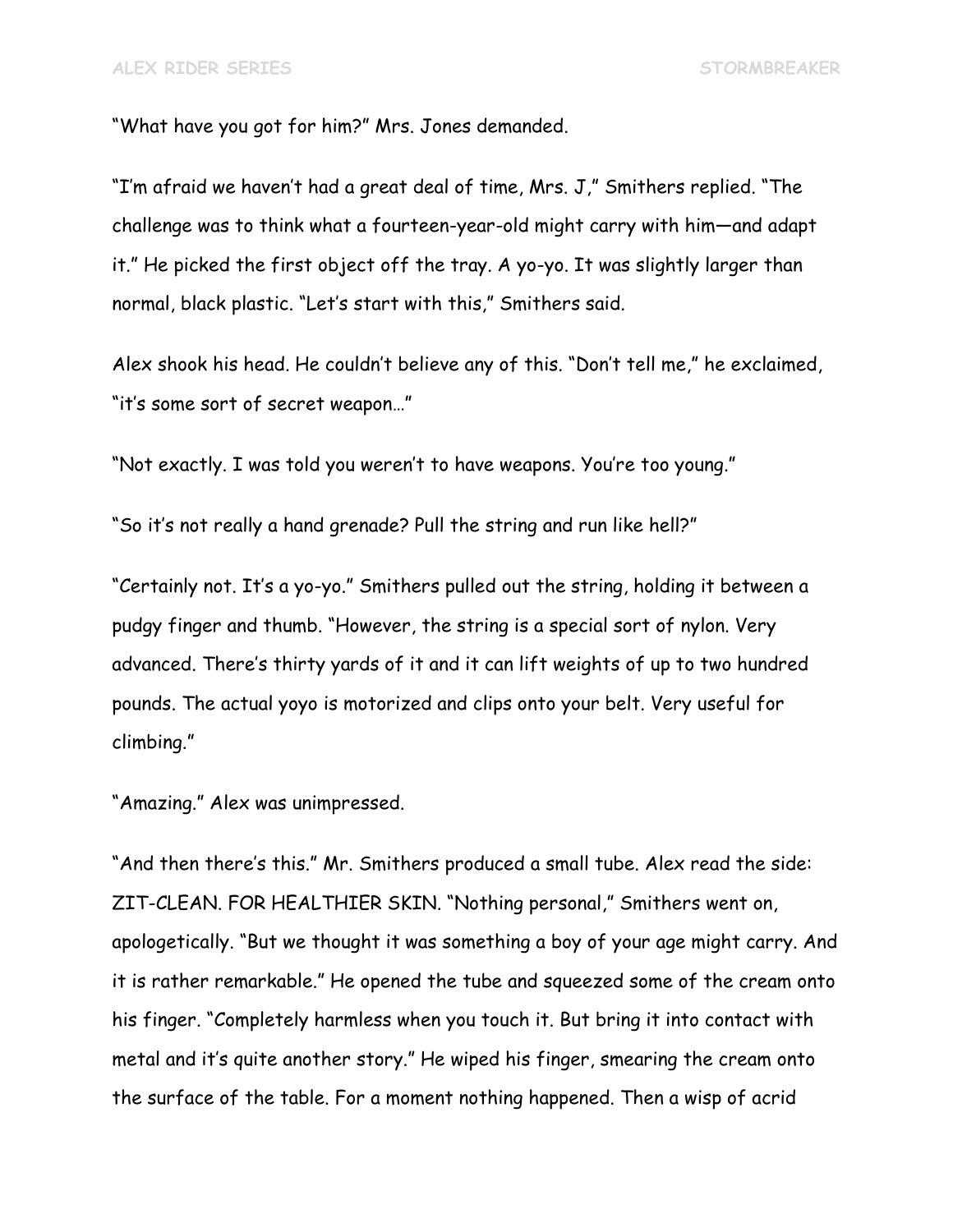smoke twisted upward in the air, the metal sizzled, and a jagged hole appeared. "It"ll do that to just about any metal," Smithers explained. "Very useful if you need to break through a lock." He took out a handkerchief and wiped his finger clean.

"Anything else?" Mrs. Jones asked.

"Oh yes, Mrs. J. You could say this is our *pièce de résistance*." He picked up a brightly colored box that Alex recognized at once as a Nintendo Color Game Boy. "What teenager would be complete without one of these?" he asked. "This one comes with four games. And the beauty of it is, each cartridge turns the computer into something quite different."

He showed Alex the first game. Nemesis. "If you insert this one, the computer becomes a fax/photocopier, which gives you direct contact with us and vice versa. Just pass the screen across any page you want to transmit and we"ll have it in seconds."

He produced a second game: Exocet. "This one turns the computer into an X-ray device. Place the machine against any solid surface less than two inches thick and watch the screen. It has an audio function too. You just have to plug in the earphones. Useful for eavesdropping. It's not as powerful as I'd like, but we're working on it."

The third game was called Speed Wars. "This one's a bug finder," Smithers explained. "You can use the computer to sweep a room and check if somebody"s trying to listen in on you. I suggest you use it the moment you arrive. And finally … my own favorite."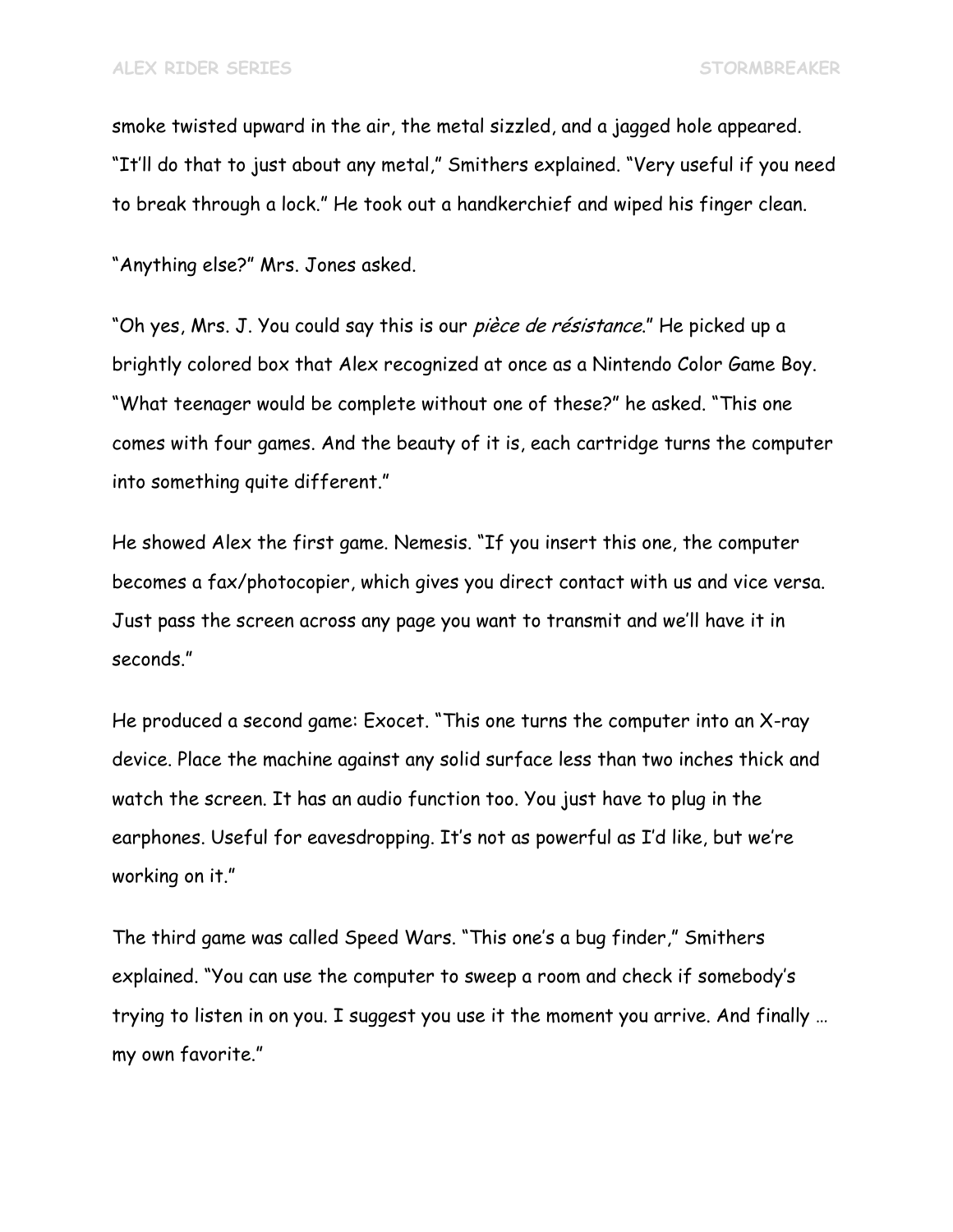Smithers held up a final cartridge. It was labeled BOMBER BOY.

"Do I get to play this one?" Alex asked.

"You can play all four of them. They all have a built in games function. But as the name might suggest, this is actually a smoke bomb. This time the cartridge doesn"t go into the machine. You leave it somewhere in a room and press START three times on the console, and the bomb will be set off by remote control. Useful camouflage if you need to escape in a hurry."

"Thank you, Smithers," Mrs. Jones said.

"My pleasure, Mrs. J." Smithers stood up, his legs straining to take the huge weight. "I"ll hope to see you again, Alex. I"ve never had to equip a boy before. I"m sure I"ll be able to think up a whole host of quite delightful ideas."

He waddled off and disappeared through a door that clanged shut behind him.

Mrs. Jones turned to Alex. "You leave tomorrow for Port Tallon," she said. "You"ll be going under the name of Felix Lester." She handed him an envelope. "The real Felix Lester left for Florida yesterday. You"ll find everything you need to know about him in here."

"I"ll read it in bed."

"Good." Suddenly she was serious and Alex found himself wondering if she was herself a mother. If so, she could well have a son his age. She took out a black-andwhite photograph and laid it on the table. It showed a man in a white T shirt and jeans. He was in his late twenties with light, close-cropped hair, a smooth face, the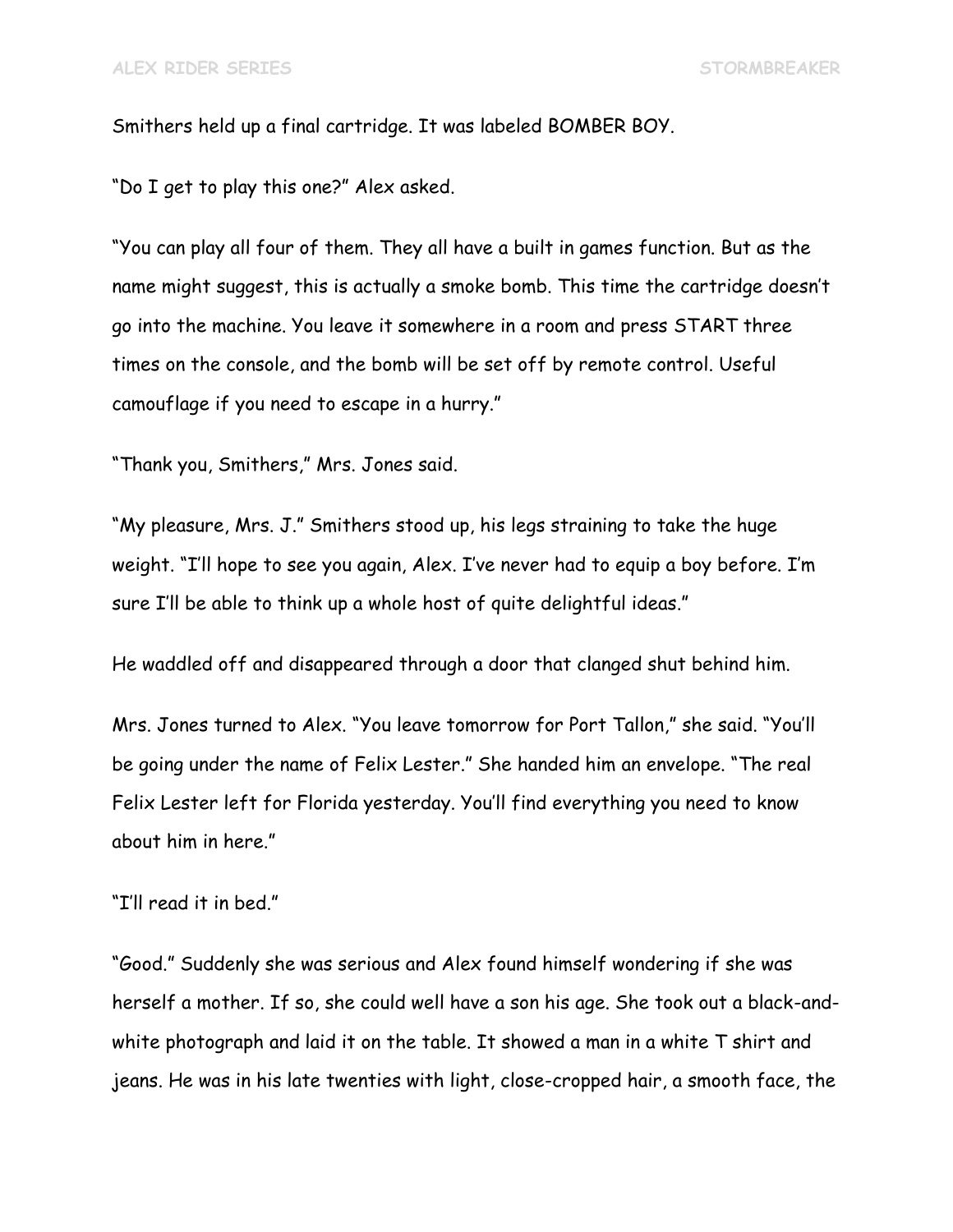body of a dance The photograph was slightly blurred. It had been taken from a distance, possibly with a hidden camera. "I want you to look at this," she said.

"I"m looking."

"His name is Yassen Gregorovich. He was born in Russia, but he now works for many countries. Iraq has employed him. Also Serbia, Libya, and China."

"What does he do?" Alex asked.

"He"s a contract killer, Alex. We believe it was he who killed Ian Rider."

There was a long pause. Alex had almost managed to persuade himself that this whole business was just some sort of crazy adventure … a game. But looking at the cold face with its blank, hooded eyes, he felt something stirring inside him and knew it was fear. He remembered his uncle"s car, shattered by bullets. A man like this, a contract killer, would do the same to him. He wouldn"t even blink.

"This photograph was taken six months ago, in Cuba," Mrs. Jones was saying. "It may have been a coincidence, but Herod Sayle was there at the same time. The two of them may have met. And there is something else." She paused. "Rider used a code in the last message he sent. A single letter. Y."

"Y for Yassen."

"He must have seen Yassen somewhere in Port Tallon. He wanted us to know…"

"Why are you telling me this now?" Alex asked. His mouth had gone dry.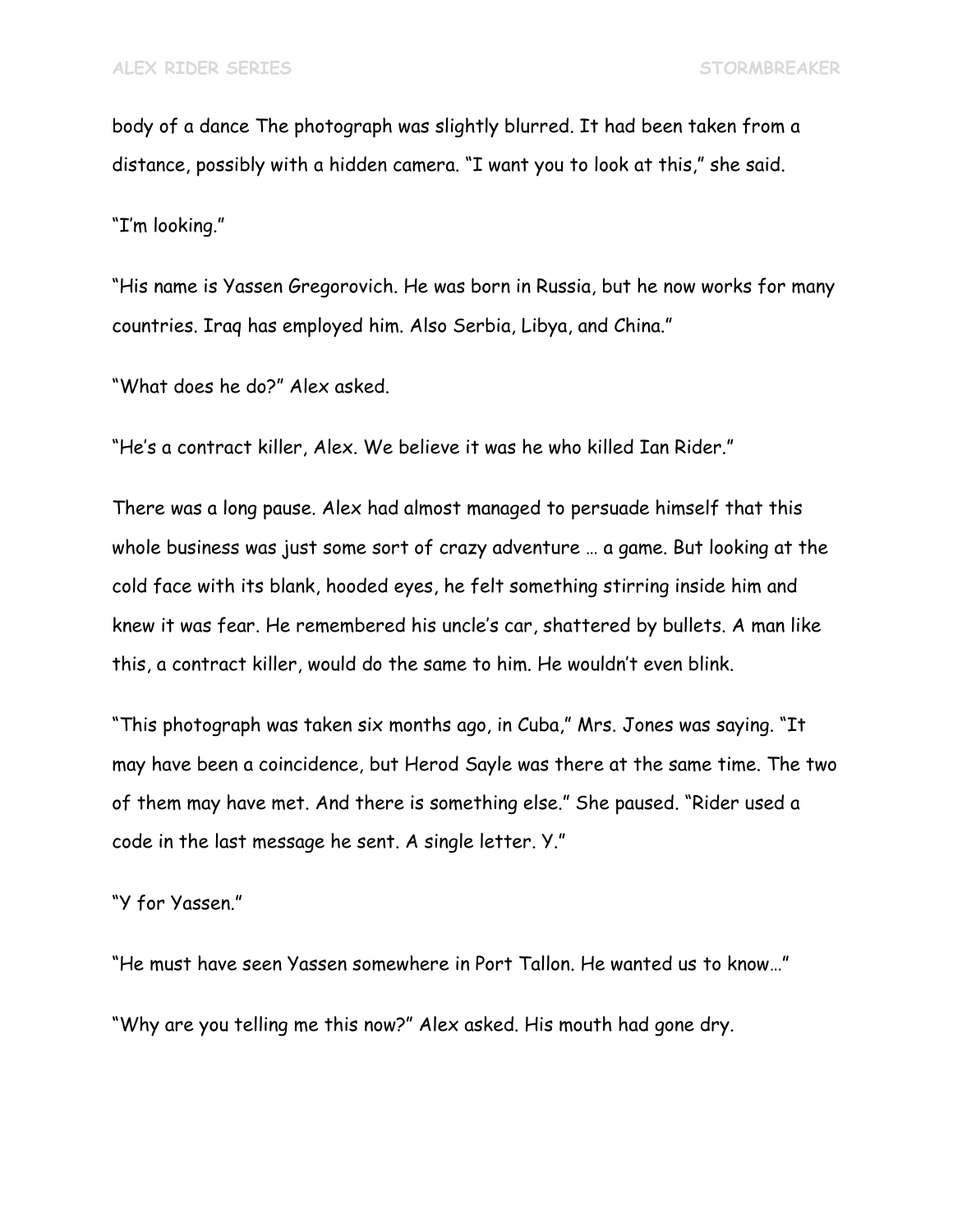"Because if you see him, if Yassen is anywhere near Sayle Enterprises, I want you to contact us at once."

"And then?"

"We"ll pull you out. It doesn"t matter how old you are, Alex. If Yassen finds out you"re working for us, he"ll kill you too."

She took the photograph back. Alex stood up.

"You"ll leave here tomorrow morning at eight o"clock," Mrs. Jones said. "Be careful, Alex. And good luck."

Alex walked across the hangar, his footsteps echoing. Behind him, Mrs. Jones unwrapped a peppermint and slipped it into her mouth. Her breath always smelled faintly of mint. As head of Special Operations, how many men had she sent to their deaths? Ian Rider and maybe dozens more. Perhaps it was easier for her if her breath was sweet.

There was a movement ahead of him and he saw that the parachutists had gotten back from their jump. They were walking toward him out of the darkness with Wolf and the other men from K Unit right at the front. Alex tried to step around them, but he found Wolf blocking his way.

"You"re leaving," Wolf said. Somehow he must have heard that Alex"s training was over.

"Yes."

There was a long pause. "What happened on the plane…" he began.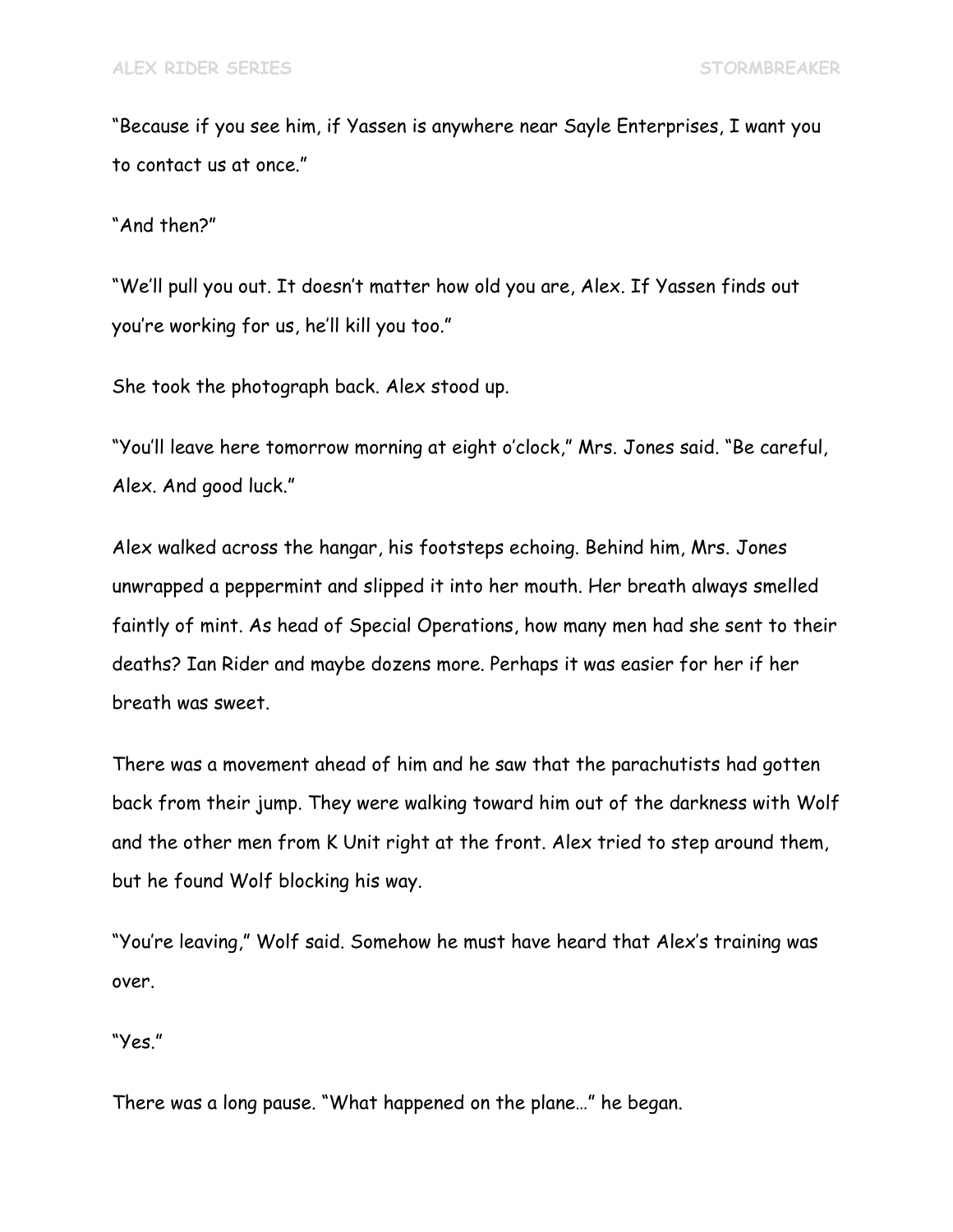"Forget it, Wolf," Alex said. "Nothing happened. You jumped and I didn"t. That"s all."

Wolf held out a hard. "I want you to know … I was wrong about you. You"re all right. And maybe … one day it would be good to work with you."

"You never know," Alex said.

They shook.

"Good luck, Cub."

"Good-bye, Wolf."

Alex walked out into the night.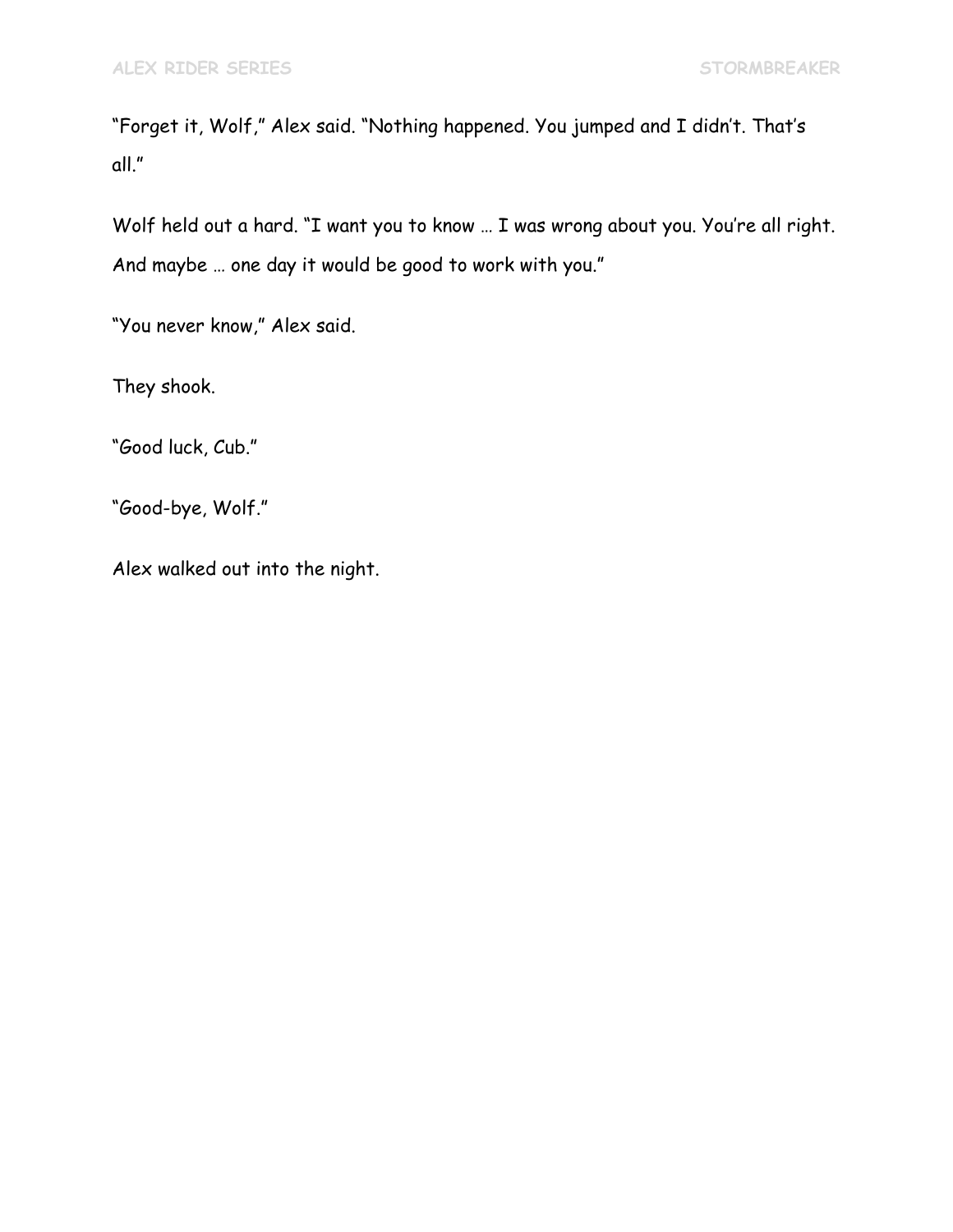## **PHYSALIA PHYSALIA**

THE SILVER GRAY Mercedes S600 cruised down the freeway, traveling south. Alex was sitting in the front passenger seat with so much soft leather around him that he could barely hear the 389 horsepower, 6-liter engine that was carrying him toward the Sayle complex near Port Tallon, Cornwall. At eighty miles per hour, the engine was only idling. But Alex could feel the power of the car. One hundred thousand pounds worth of German engineering. One touch from the unsmiling chauffeur and the Mercedes would leap forward. This was a car that sneered at speed limits.

Alex had been collected that morning from a converted church in Hampstead, North London. This was where Felix Lester lived. When the driver had arrived, Alex had been waiting with his luggage, and there was even a woman he had never met before—an M16 operative—kissing him, telling him to brush his teeth, waving goodbye. As far as the driver was concerned, Alex was Felix. That morning Alex had read through the file and knew that Lester went to a school called St. Anthony"s, had two sisters and a pet Labrador. His father was an architect. His mother designed jewelry. A happy family—his family if anybody asked.

"How far is it to Port Tallon?" he asked.

So far the driver had barely spoken a word. He answered Alex without looking at him. "A few hours. You want some music?"

"Got any John Lennon CDs?" That wasn"t his choice. According to the file, Felix Lester liked John Lennon.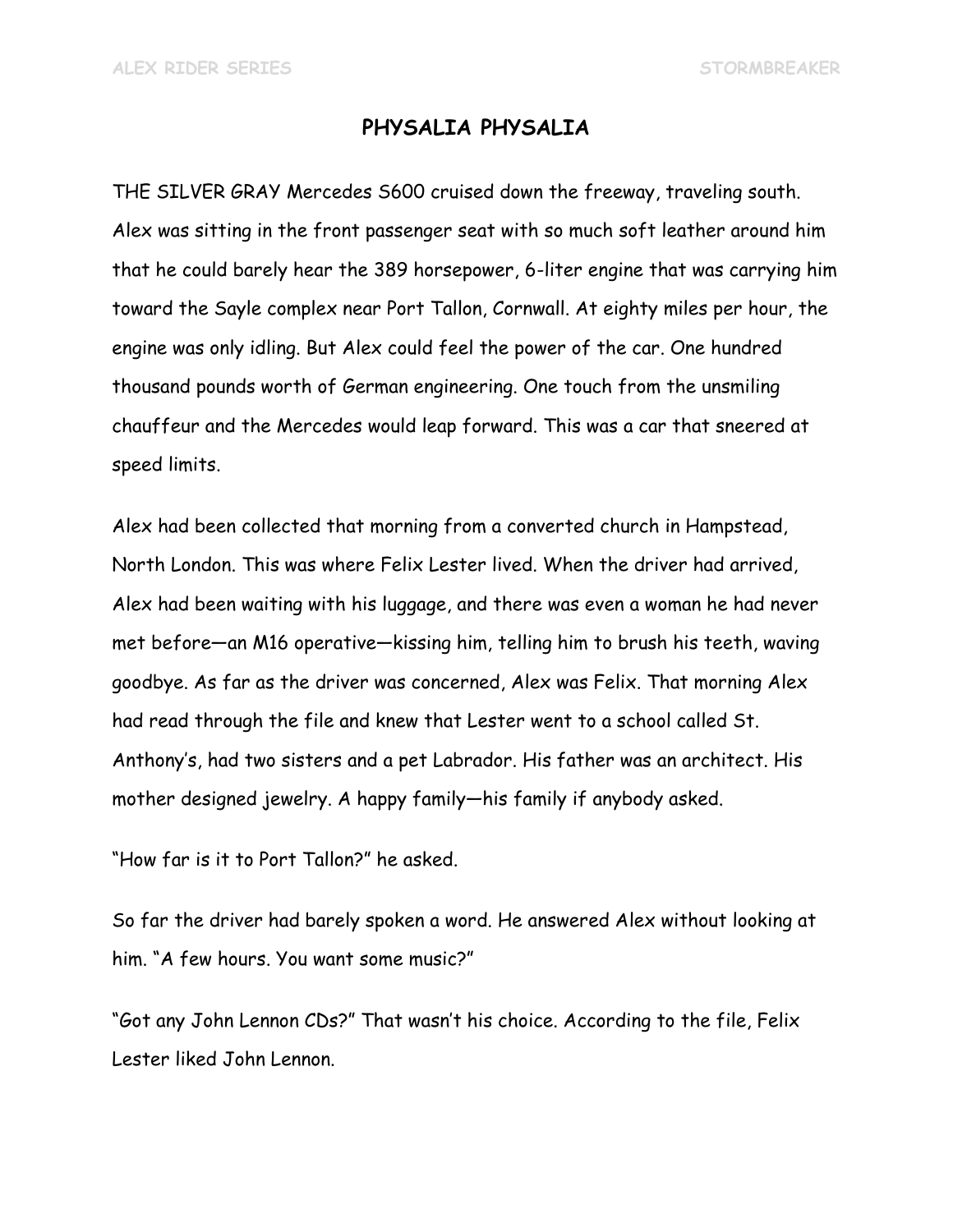"No."

"Forget it. I"ll get some sleep."

He needed the sleep. He was still exhausted from the training and wondered how he would explain all the halfhealed cuts and bruises if anyone saw under his shirt. Maybe he"d tell them he got bullied at school. He closed his eyes and allowed the leather to suck him into sleep.

It was the feeling of the car slowing down that awoke him. He opened his eyes and saw a fishing village, the blue sea beyond, a swath of rolling green hills, and a cloudless sky. It was a picture off a jigsaw puzzle, or perhaps a holiday brochure advertising a forgotten England. Seagulls swooped and cried overhead. An old tugboat—tangled nets, smoke, and flaking paint—pulled into the quay. A few locals, fishermen and their wives, stood around, watching. It was about five o"clock in the afternoon and the village was caught in the silvery light that comes at the end of a perfect spring day.

"Port Tallon," the driver said. He must have noticed Alex opening his eyes.

"It"s pretty."

"Not if you"re a fish."

They drove around the edge of the village and back inland, down a lane that twisted between strangely bumpy fields. Alex saw the ruins of buildings, half-crumbling chimneys, and rusting metal wheels and knew that he was looking at an old tin mine. They"d mined tin in Cornwall for three thousand years until one day the tin had run out. Now all that was left was the holes.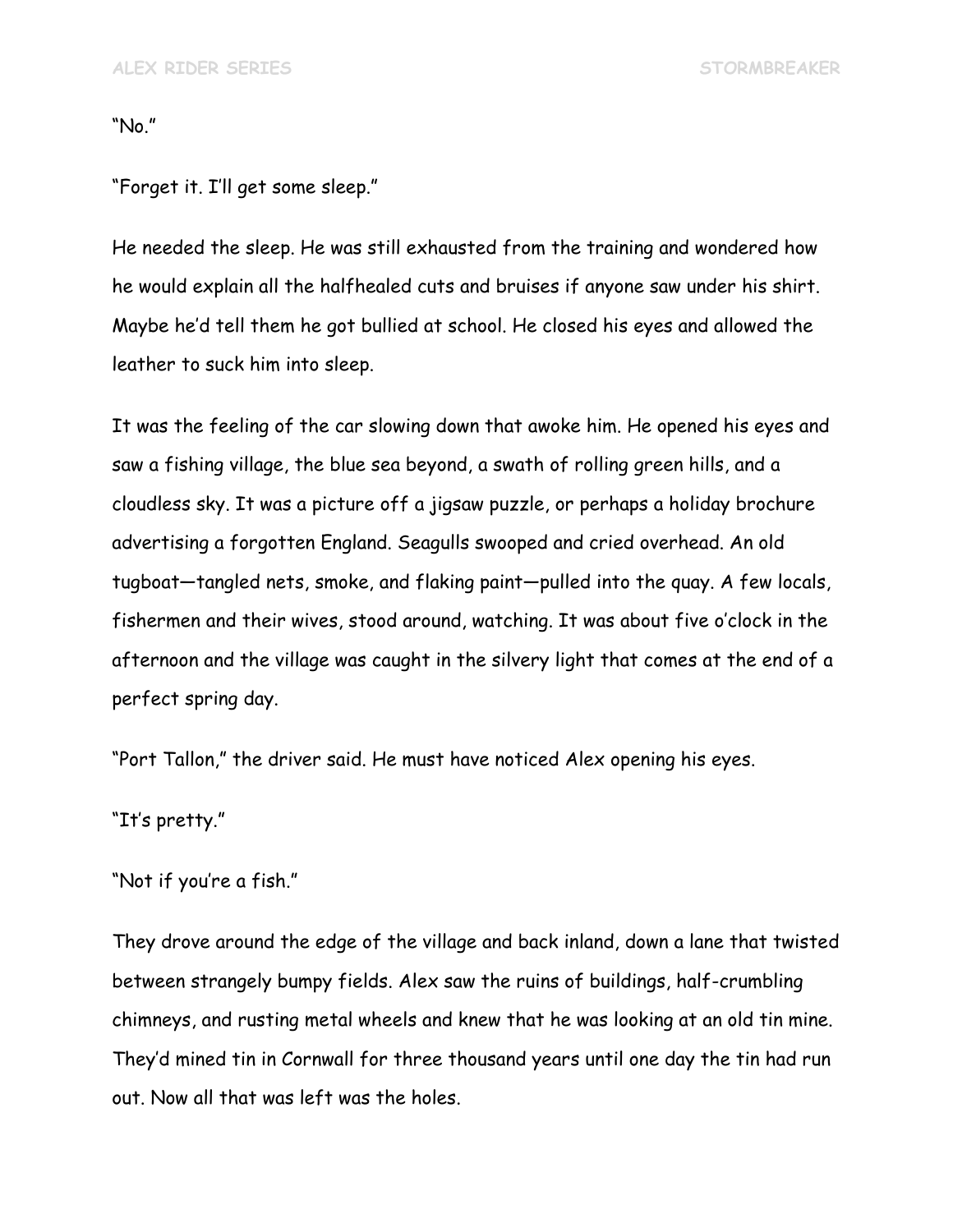About another mile down the lane a metal fence sprang up. It was brand-new, twenty feet high, topped with razor wire. Arc lamps on scaffolding towers stood at regular intervals and there were huge signs, red on white. You could have read them from the next county:

## SAYLE ENTERPRISES

## Strictly Private

"Trespassers will be shot," Alex muttered to himself. He remembered what Mrs. Jones had told him. "He's more or less formed his own private army. He's acting as if he's got something to hide." Well, that was certainly his own first impression. The whole complex was somehow shocking, alien to the sloping hills and fields.

The car reached the main gate, where there was a security cabin and an electronic barrier. A guard in a blue-and-gray uniform with SE printed on his jacket waved them through. The barrier lifted automatically. And then they were following a long, straight road over a stretch of land that had somehow been hammered flat with an airstrip on one side and a cluster of four high tech buildings on the other. The buildings were large, smoked glass and steel, each one joined to the next by a covered walkway. There were two aircraft next to the landing strip. A helicopter and a small cargo plane. Alex was impressed. The whole complex must have been a couple of miles square. It was quite an operation.

The Mercedes came to a roundabout with a fountain at the center, swept around it, and continued up toward a fantastic sprawling house. It was Victorian, redbrick topped with copper domes and spires that had long ago turned green. There must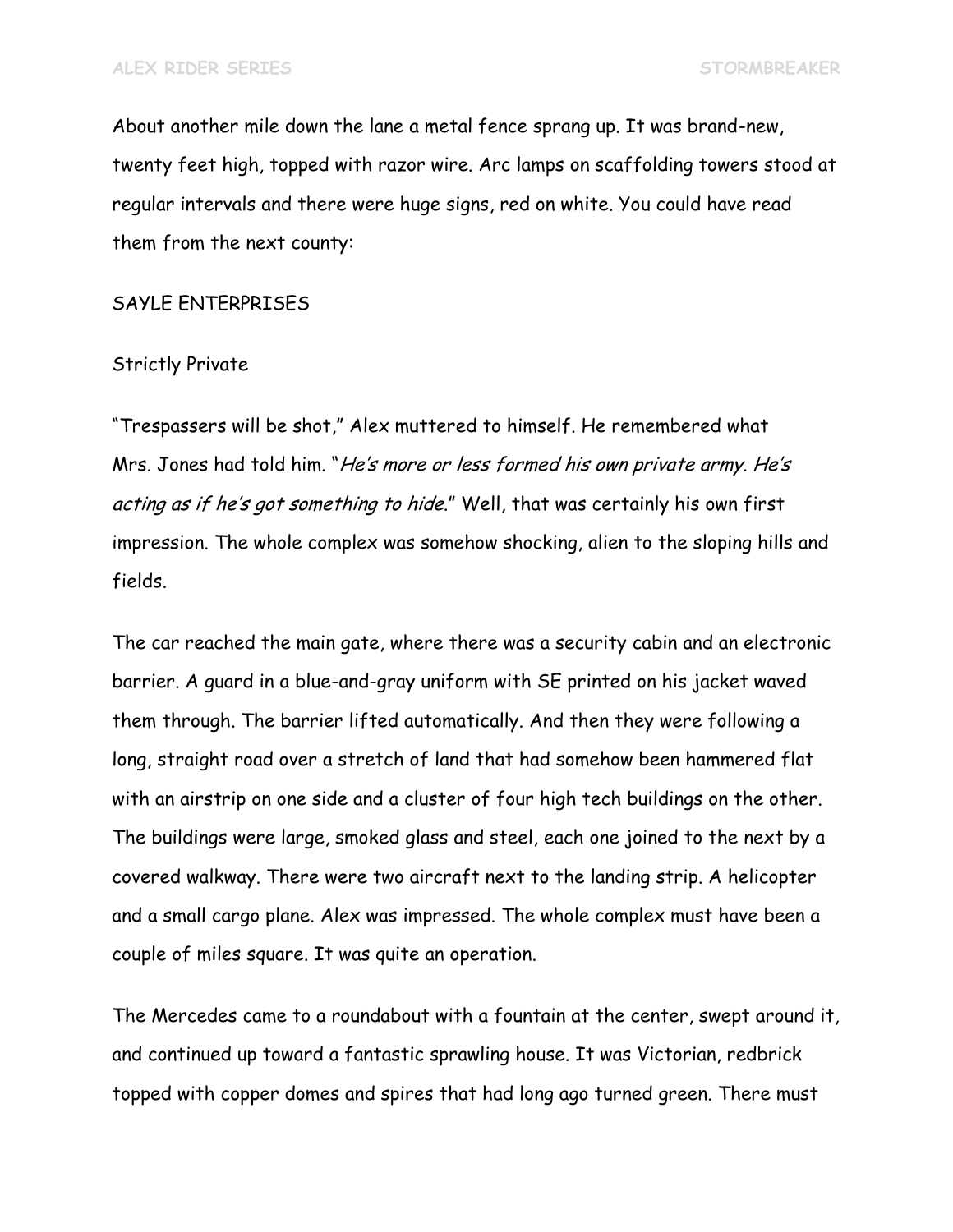have been at least a hundred windows on five floors facing the drive. It was a house that just didn"t know when to stop.

The Mercedes pulled up in the front and the driver got out. "Follow me."

"What about my luggage?" Alex asked.

"It"ll be brought."

Alex and the driver went through the front door and into a hall dominated by a huge canvas—Judgment Day, the end of the world painted four centuries ago as a swirling mass of doomed souls and demons. There were artworks everywhere. Watercolors and oils, prints, drawings, sculptures in stone and bronze, all crowded together with nowhere for the eye to rest. Alex followed the driver along a carpet so thick that he almost bounced. He was beginning to feel claustrophobic and he was relieved when they passed through a door and into a vast, cathedral-like room that was practically bare.

"Mr. Sayle will be here shortly," the driver said, and left.

Alex looked around him. This was a modern room with a curving steel desk near the center, carefully positioned halogen lights, and a spiral staircase leading down from a perfect circle cut in the ceiling about fifteen feet high. One entire wall was covered with a single sheet of glass, and walking over to it, Alex realized that he was looking at a gigantic aquarium. The sheer size of the thing drew him toward it. It was hard to imagine how many thousands of gallons of water the glass held back, but he was surprised to see that the tank was empty. There were no fish, although it was big enough to hold a shark.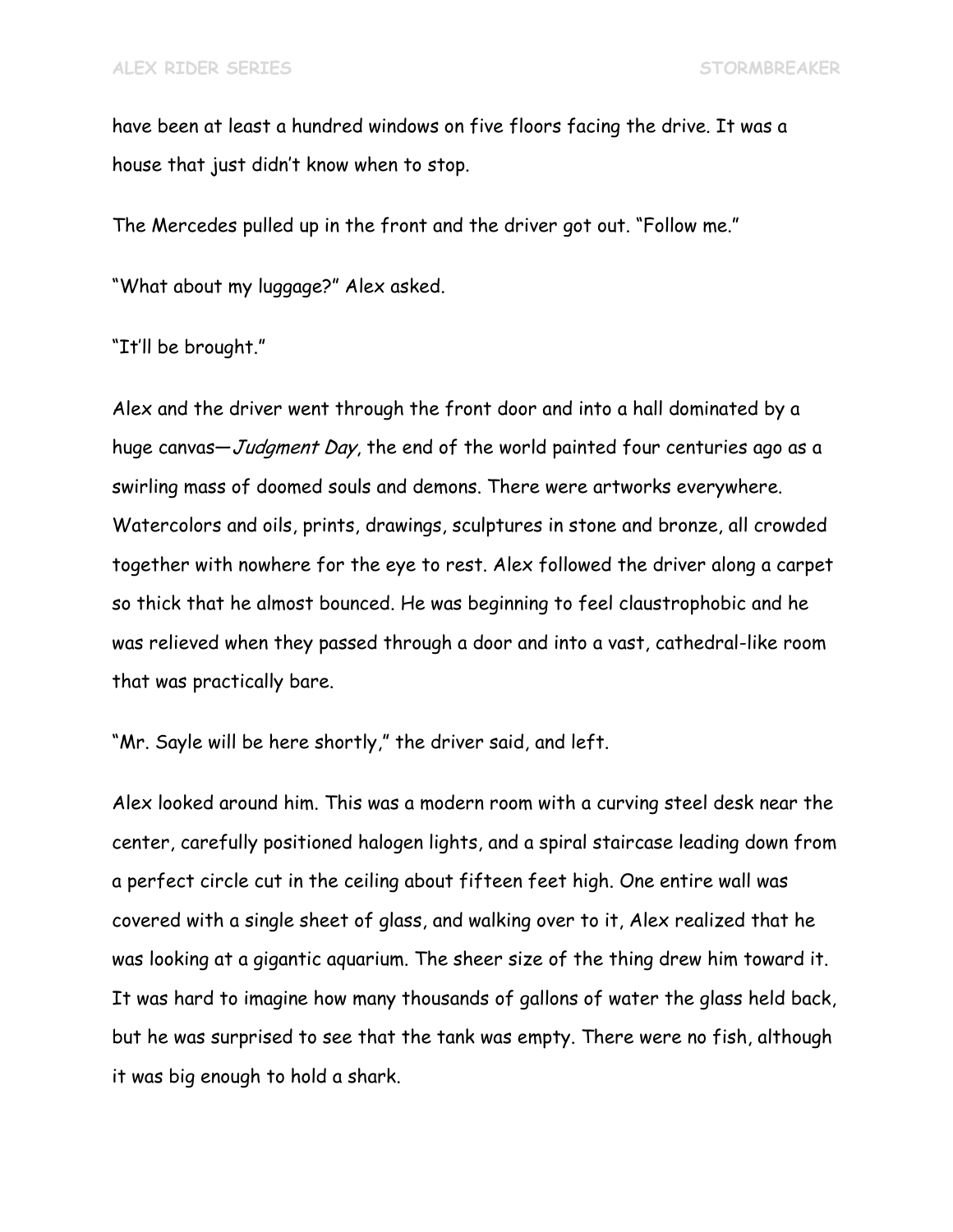And then something moved in the turquoise shadows and Alex gasped with a mixture of horror and wonderment as the biggest jellyfish he had ever seen drifted into view. The main body of the creature was a shimmering, pulsating mass of white and mauve, shaped roughly like a cone. Beneath it, a mass of tentacles covered with circular stingers twisted in the water, at least ten feet long. As the jellyfish moved, or drifted in the artificial current, its tentacles writhed against the glass so that it looked almost as if it was trying to break out. It was the single most awesome and repulsive thing Alex had ever seen.

"Physalia physalia." The voice came from behind him and Alex twisted around to see a man coming down the last of the stairs.

Herod Sayle was short. He was so short that Alex"s first impression was that he was looking at a reflection that had somehow been distorted. In his immaculate and expensive black suit with gold signet ring and brightly polished black shoes, he looked like a scaled-down model of a multimillionaire businessman. His skin was dark and his teeth flashed when he smiled. He had a round, bald head and very horrible eyes. The gray pupils were too small, surrounded on all sides by white. Alex was reminded of tadpoles before they hatch. When Sayle stood next to him, the eyes were at the same level as his and held less warmth than the jellyfish.

"The Portuguese man-of-war," Sayle continued. He had a heavy accent brought with him from the Cairo marketplace. "It's beautiful, don't you think?"

"I wouldn"t keep one as a pet," Alex said.

"I came upon this one when I was diving in the South China Sea." Sayle gestured at a glass display case and Alex noticed three harpoon guns and a collection of knives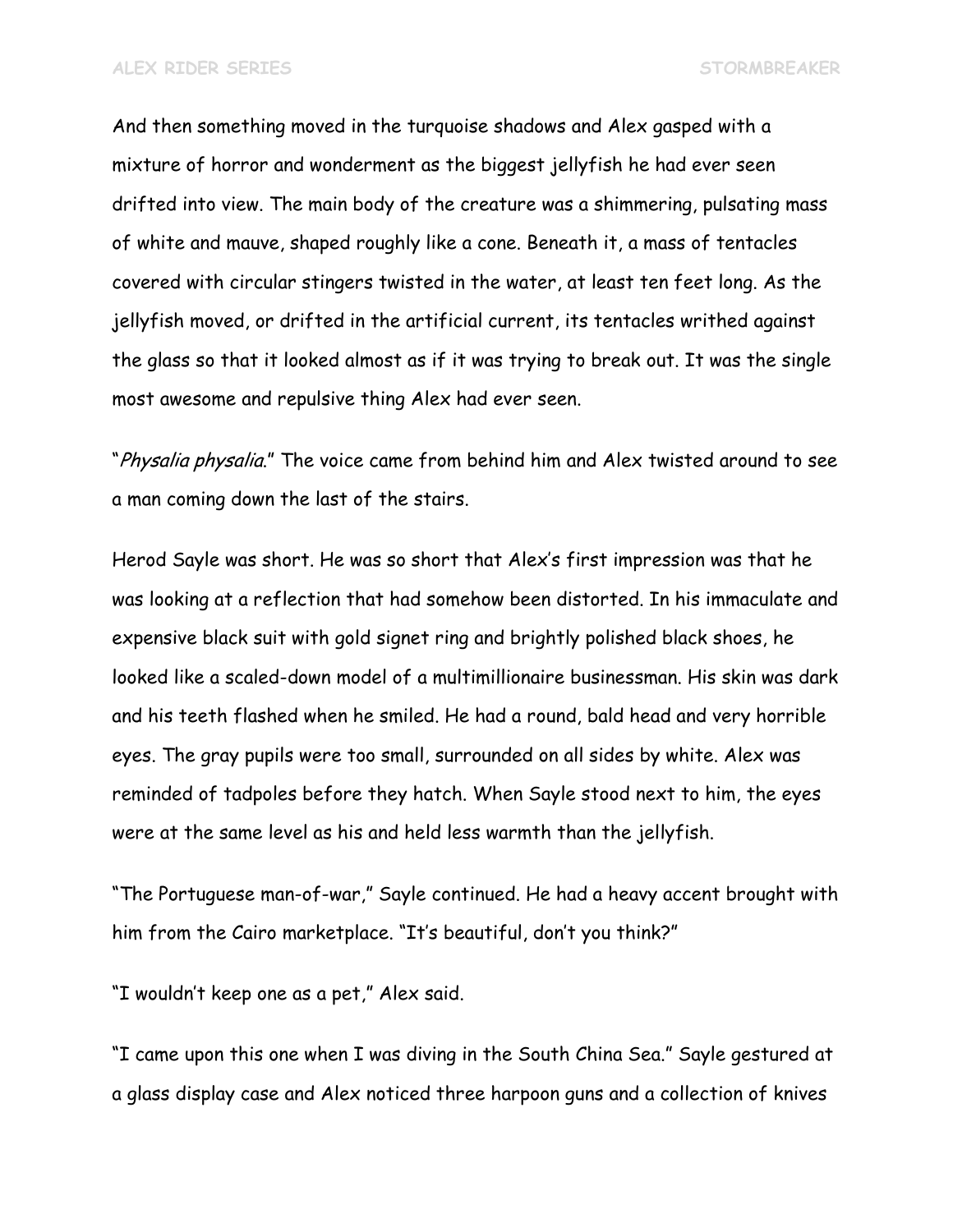resting in velvet slots. "I love to kill fish," Sayle went on. "But when I saw this specimen of *Physalia physalia*, I knew I had to capture it and keep it. You see, it reminds me of myself."

"It"s ninety-nine percent water. It has no brain, no guts, and no anus." Alex had dredged up the facts from somewhere and spoken them before he knew what he was doing.

Sayle glanced briefly at him, then turned back to the creature hovering over him in its tank. "It"s an outsider," he said. "It drifts on its own, ignored by the other fish. It is silent and yet it demands respect. You see the nematocysts, Mr. Lester? The stinging cells? If you were to find yourself wrapped in there, it would be an unforgettable death."

"Call me Alex," Alex said.

He"d meant to say Felix, but somehow it had slipped out. It was the most stupid, the most amateurish mistake he could have made. But he had been thrown by the way Sayle had appeared and by the slow, hypnotic dance of the jellyfish. The gray eyes squirmed. "I thought your name was Felix."

"My friends call me Alex."

"Why?"

"After Alex Ferguson. He's the manager of my favorite soccer team." It was the first thing Alex could think of. But he"d seen a soccer poster in Felix Lester"s bedroom and knew that at least he"d chosen the right team. "Manchester United," he added.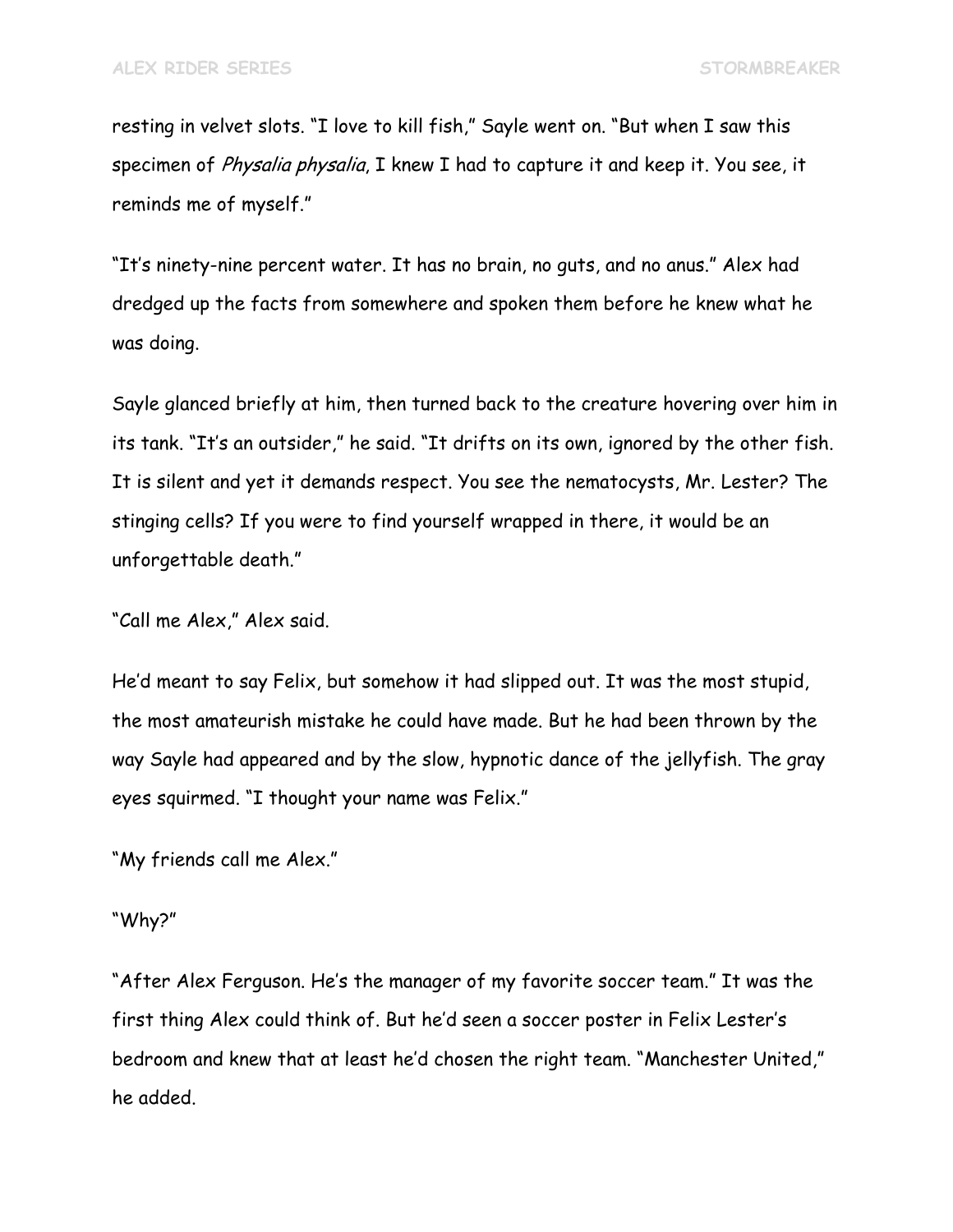Sayle smiled. "That"s most amusing. Alex it shall be. And I hope we will be friends, Alex. You are a very lucky boy. You won the competition and you are going to be the first teenager to try out my Stormbreaker. But this is also lucky, I think, for me. I want to know what you think of it! I want you to tell me what you like ... what you don"t." The eyes dipped away and suddenly he was businesslike. "We have only three days until the launch," he said. "We'd better get a *bliddy* move on, as my father used to say. I"ll have my man take you to our room and tomorrow morning, first thing, you must get to work. There's a math program you should try ... also languages. All the software was developed here at Sayle Enterprises. Of course we've talked to children. We've gone to teachers, to education experts. But you, my dear … Alex. You will be worth more to me than all of them put together."

As he had talked, Sayle had become more and more animated, carried away by his own enthusiasm. He had become a completely different man. Alex had to admit that he"d taken an immediate dislike to Herod Sayle. No wonder Blunt and the people at M16 had mistrusted him! But now he was forced to think again. He was standing opposite one of the richest men in England, a man who had decided out of the goodness of his heart to give a huge gift to English schools. Just because he as small and slimy, that didn"t necessarily make him an enemy. Perhaps Blunt was wrong after all.

"Ah! Here's my man now," Sayle said. "And about bliddy time!"

The door had opened and a man had come in, dressed in the black suit and tails of an old-fashioned butler. He was as tall and thin as his master was short and round, with a thatch of close-cropped ginger hair on top of a face that was so pale it was almost paper white From a distance it had looked as if he was smiling, but as he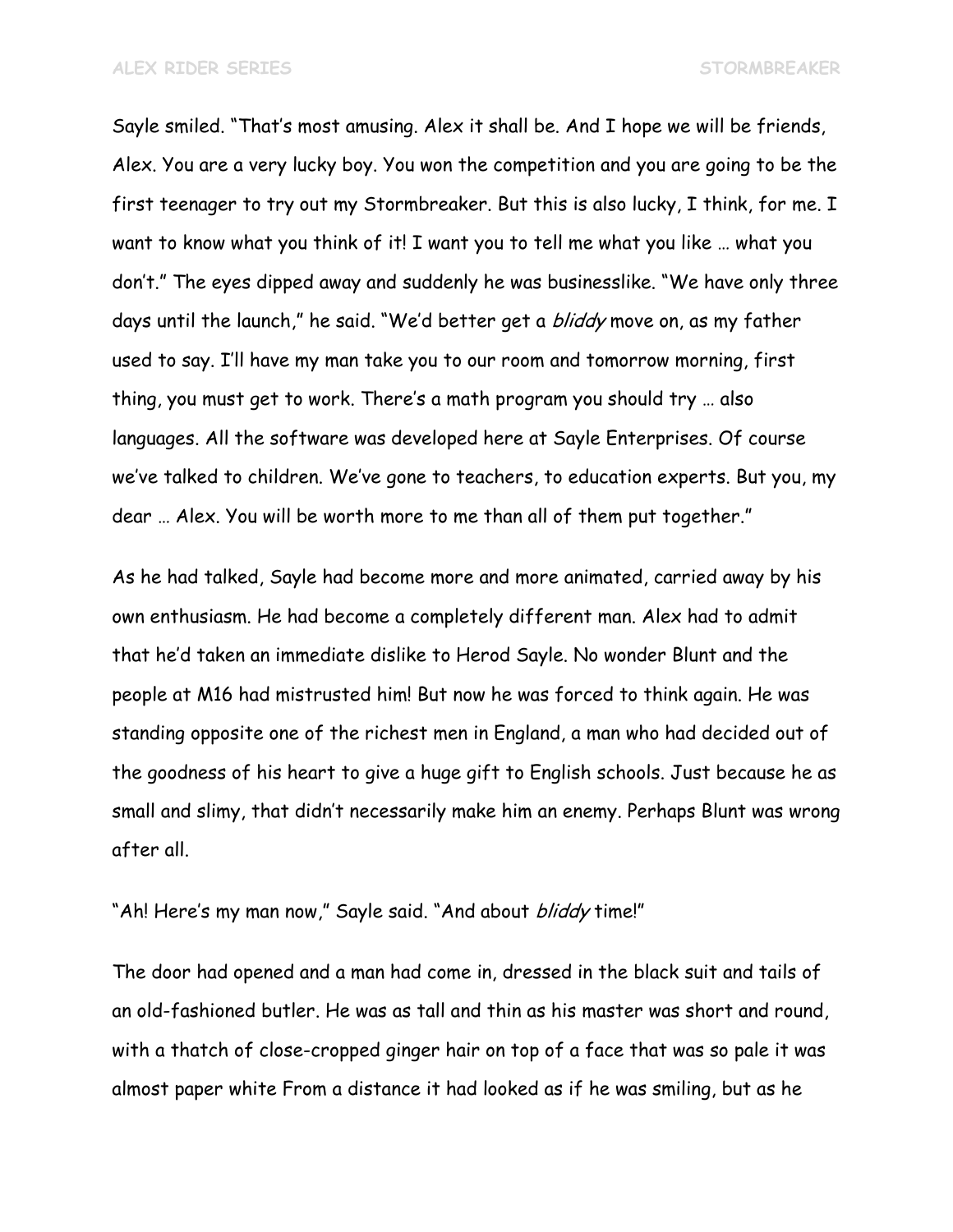drew closer, Alex gasped. The man had two horrendous scars, one on each side of his mouth, twisting up all the way to his ears. It was as if someone had at some time attempted to cut his face in half. The scars were a gruesome shade of mauve. There were smaller, fainter scars where at one time his cheeks had been stitched.

"This is Mr. Grin," Sayle said. "He changed his name after his accident."

"Accident?" Alex found it hard not to stare at the terrible wound.

"Mr. Grin used to work in a circus. It was a novelty knife-throwing act. For the climax he used to catch a spinning knife between his teeth. But then one night his elderly mother came to see the show. She waved to him from the front row and he got his timing wrong. He"s worked for me now for a dozen years and although his appearance may be displeasing, he is loyal and efficient. Don"t try to talk to him, by the way. He has no tongue."

"Eeeurgh!" Mr. Grin said.

"Nice to meet you," Alex muttered.

"Take him to the blue room," Sayle commanded. He turned to Alex. "You"re fortunate that one of our nicest rooms has come up free—here, in the house. We had a security man staying there. But he left us quite suddenly."

"Oh? Why was that?" Alex asked, casually.

"I have no idea. One moment he was here, the next he was gone." Sayle smiled again. "I hope you won"t do the same, Alex."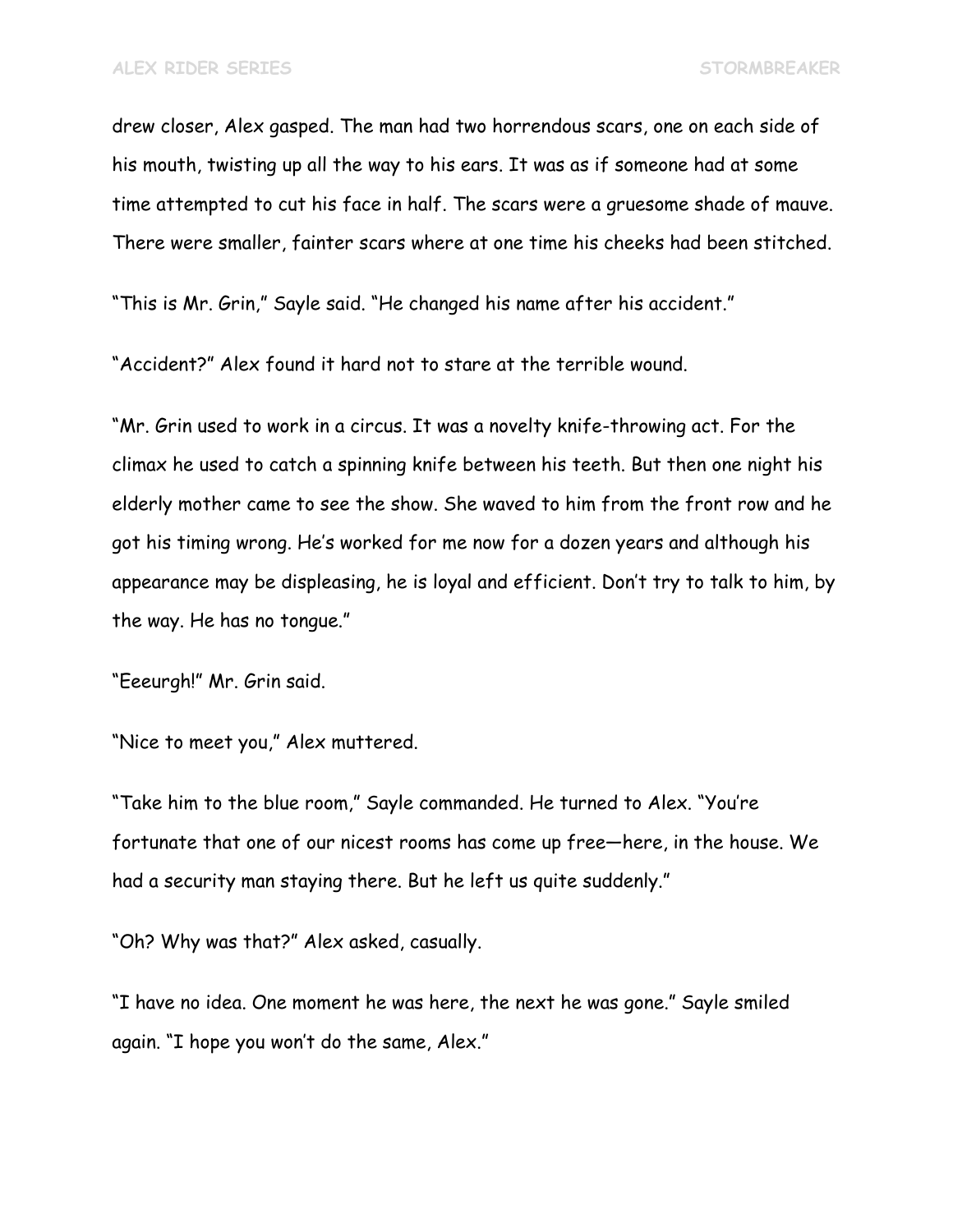"Thi … wurgh!" Mr. Grin gestured at the door, and leaving Herod Sayle standing in front of his huge captive, Alex left the room.

He was led back along a passage, past more works of art, up a staircase, and then along a wide corridor with thick wood-paneled doors and chandeliers. Alex assumed that the main house was used for entertaining. Sayle himself must live here. But the computers would be constructed in the modern buildings he had seen opposite the airstrip. Presumably he would be taken there tomorrow.

His room was at the far end. It was a large room with a four-poster bed and a window looking out onto the fountain. Darkness had fallen and the water, cascading ten feet into the air over a semi-naked statue that looked remarkably like Herod Sayle, was eerily illuminated by a dozen concealed lights. Next to the window was a table with an evening meal already laid out for him: ham, cheese, salad. His luggage was lying on the bed.

He went over to his case—a Nike sports bag—and examined it. When he had closed it up, he had inserted three hairs into the zip, trapping them in the metal teeth. They were no longer there. Alex opened the case and went through it. Everything was exactly as it had been when he had packed, but he was certain that the sports bag had been expertly and methodically searched.

He took out the Color Game Boy, inserted the Speed Wars cartridge, and pressed the start button. At once the screen lit up with a green rectangle, the same shape as the room. He lifted the Game Boy up and swung it around him, following the line of the walls. A red flashing dot suddenly appeared on the screen. He walked forward, holding the Game Boy in front of him.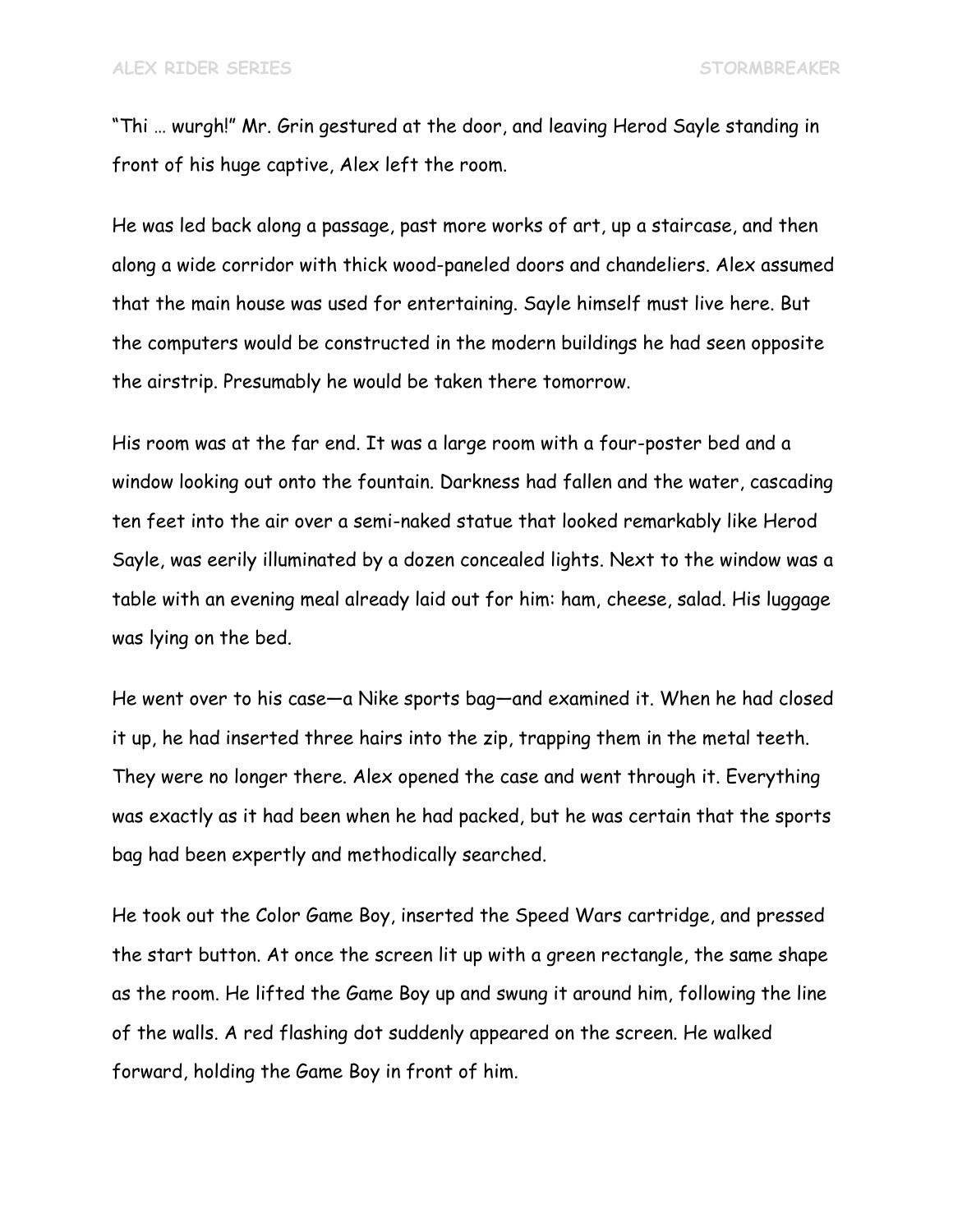The dot flashed faster, more intensely. He had reached a picture, hanging next to the bathroom, a squiggle of colors that looked suspiciously like a Picasso. He put the Game Boy down, and being careful not to make a sound, lifted the canvas off the wall. The bug was taped behind it, a black disk about the size of a dime. Alex looked at it for a minute wondering why it was there. Security? Or was Sayle such a control freak that he had to know what his guests were doing, every minute of the day and night?

Alex lifted the picture and gently lowered it back into place. There was only one bug in the room. The bathroom was clean.

He ate his dinner, showered, and went to bed. As he passed the window, he noticed activity in the grounds near the fountains. There were lights coming out of the modern buildings. Three men, all dressed in white overalls, were driving toward the house in an open-top jeep. Two more men walked past. These were security guards, dressed in the same uniforms as the men at the gate. They were both carrying semiautomatic machine guns. Not just a private army but a well-armed one.

He got into bed. The last person who had slept here had been his uncle, Ian Rider. Had he seen something, looking out of the window? Had he heard something? What could have happened that meant he had to die?

Sleep took a long time coming to the dead man"s bed.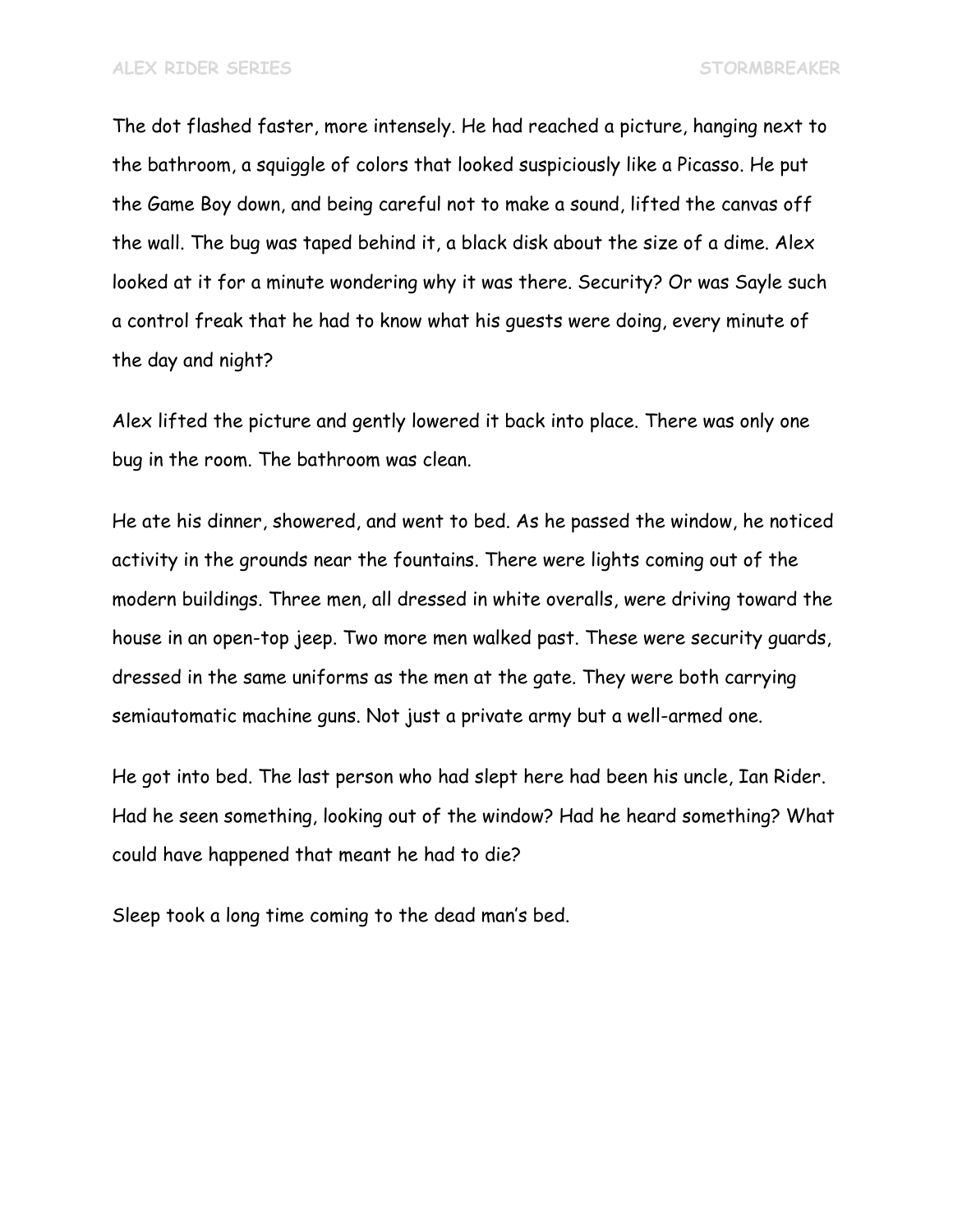# **LOOKING FOR TROUBLE**

ALEX SAW IT the moment he opened his eyes. It would have been obvious to anyone who slept in the bed, but, of course, nobody had slept there since Ian Rider had been killed. It was a triangle of white slipped into a fold in the canopy above the four-poster bed. You had to be lying on your back to see it—like Alex was now.

It was out of his reach. He had to balance a chair on the mattress and then stand on the chair to reach it. Wobbling, almost falling, he finally managed to trap it between his fingers and pull it out. It was a square of paper, folded twice. Someone had drawn on it, a strange design with what looked like a reference number beneath it:



There wasn"t very much of it, but Alex recognized Ian Rider"s handwriting. What did it mean? He pulled on some clothes, went over to the table, and took out a sheet of plain paper. Quickly, he wrote a brief message in block capitals:

FOUND THIS IN IAN RIDERS ROOM. CAN YOU MAKE ANY SENSE OF IT?

Then he found his Game Boy, inserted the Nemesis cartridge into the back, turned it on, and passed the screen over the two sheets of paper, scanning first his message and then the design. Instantaneously, he knew, a machine would have clicked on in Mrs. Jones"s office in London and a copy of the two pages would have scrolled out of the back. Maybe she could work it out. She was, after all, meant to work for Intelligence.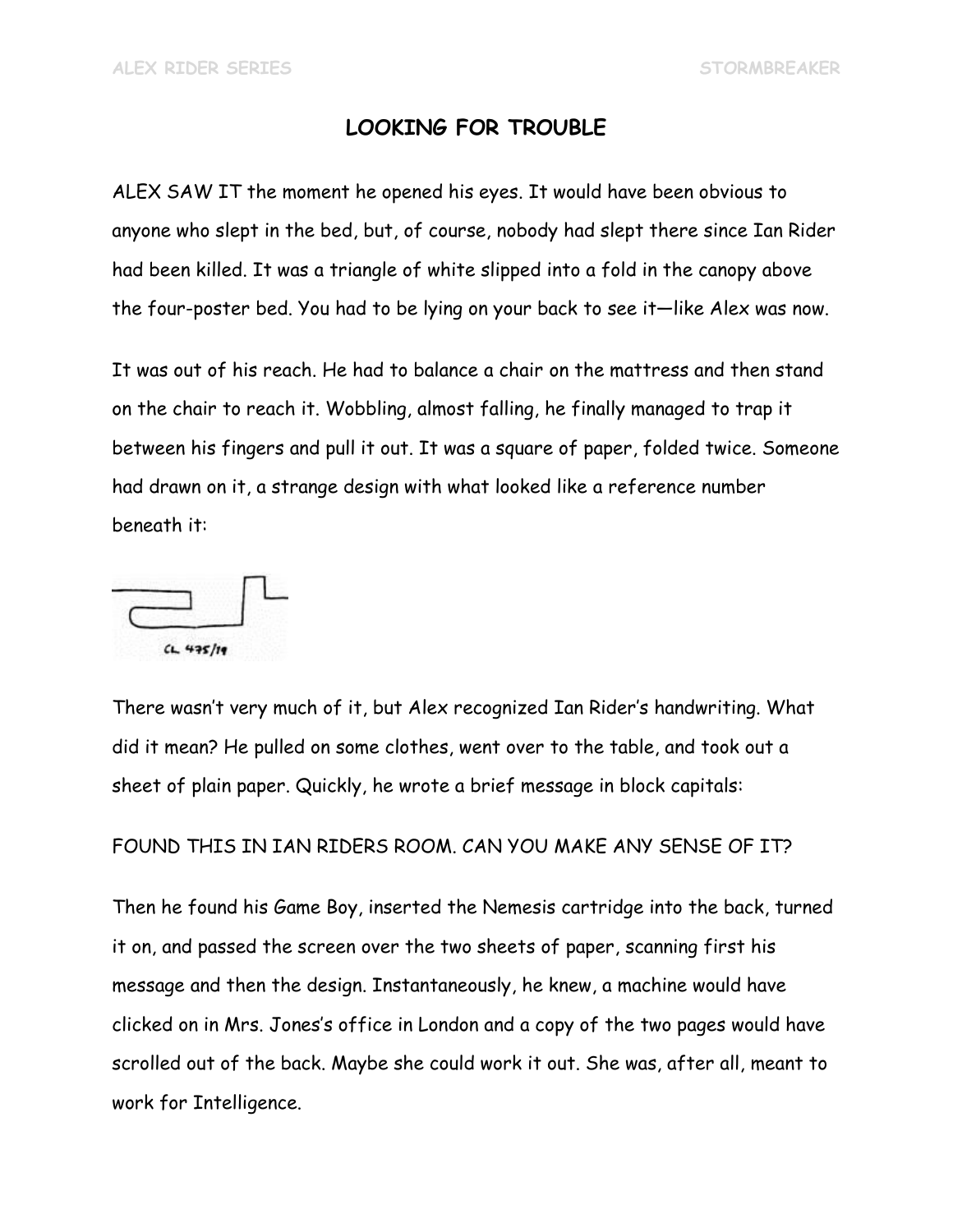Finally, Alex turned off the machine, then removed the back and hid the folded paper in the battery compartment. The diagram had to be important. Ian Rider had hidden it. Maybe it was what had cost him his life.

There was a knock at the door. Alex went over and opened it. Mr. Grin was standing outside, still wearing his butler costume.

"Good morning," Alex said.

"Geurgh!" Mr. Grin gestured and Alex followed him back down the corridor and out of the house. He felt relieved to be out in the air, away from all the oppressive artworks. As they paused in front of the fountains there was a sudden roar and a propeller-driven cargo plane dipped down over the roof of the house and landed on the runway.

"If gring gy," Mr. Grin explained.

"Just what I thought," Alex said.

They reached the first of the modern buildings and Mr. Grin pressed his hand against a glass plate next to the door. There was a green glow as his fingerprints were read, and a moment later, the door slid soundlessly open.

Everything was different on the other side of the door. From the art and elegance of the main house, Alex could have stepped into the next century. Long white corridors with metallic floors. Halogen lights. The unnatural chill of airconditioning. Another world.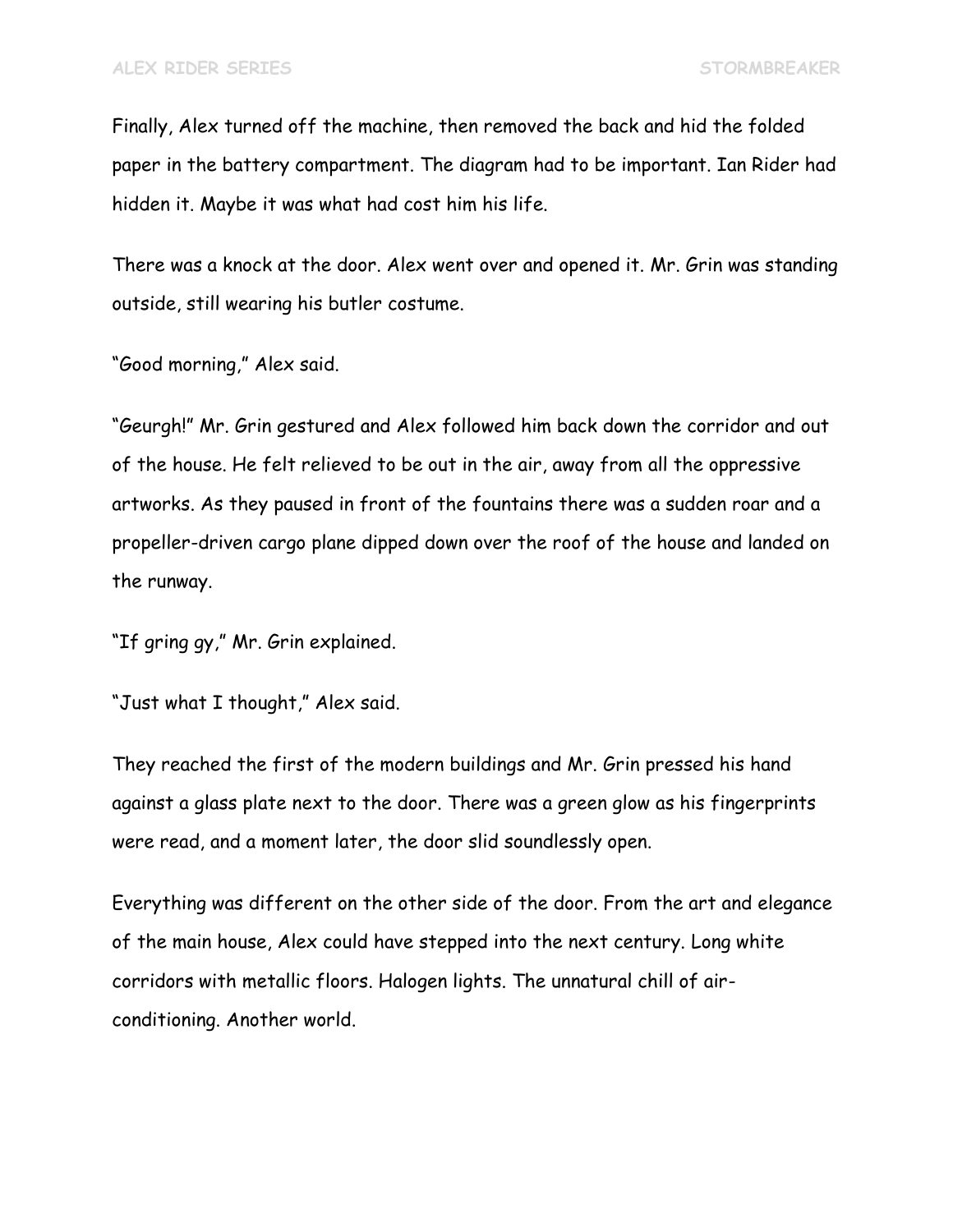A woman was waiting for them, broad- shouldered and severe, her blond hair twisted into the tightest of buns. She had a strangely blank, moon-shaped face, wire-framed spectacles, and no makeup apart from a smear of yellow lipstick. She wore a white coat with a name tag pinned to the top pocket. It read: VOLE.

"You must be Felix," she said. "Or is it now, I understand, Alex? Yes! Allow me to introduce myself. I am Fraulein Vole." She had a thick German accent. "You may call me Nadia." She glanced at Mr. Grin. "I will take him from here."

Mr. Grin nodded and left the building.

"This way." Vole began to walk. "We have four blocks here. Block A, where we are now, is administration and recreation. Block B is software development. Block C is research and storage. Block D is where the main Stormbreaker assembly line is found."

"Where"s breakfast?" Alex asked.

"You have not eaten? I will send you a sandwich. Herr Sayle is very keen for you to begin at once with the experience."

She walked like a soldier—straight back, her feet, in tight black leather shoes, rapping against the floor. Alex followed her through another door and into a bare square room with a chair and a desk and, on the desk, the first Stormbreaker he had ever seen.

It was a beautiful machine. iMac might have been the first computer with a real sense of design, but the Stormbreaker had far surpassed it. It was black apart from the white lightning bolt down the side—and the screen could have been a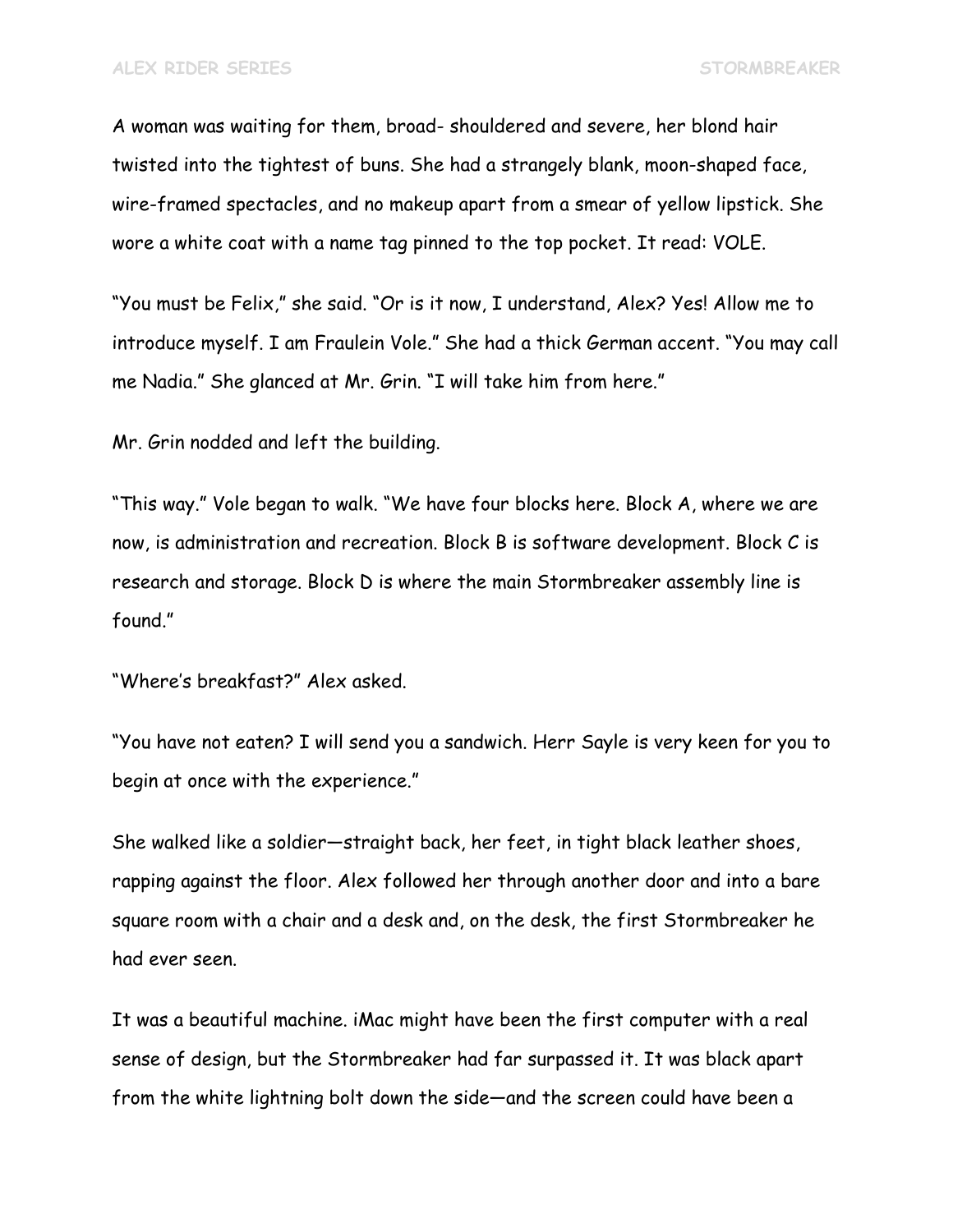porthole into outer space. Alex sat behind the desk and turned it on. The computer booted itself instantly. A second fork of animated lightning sliced across the screen, there was a swirl of clouds, and then in burning red the letters SE, the logo of Sayle Enterprises. Seconds later, the desktop appeared with icons for math, science, French—every subject—ready for access. Even in those brief seconds, Alex could feel the speed and the power of the computer. And Herod Sayle was going to put one in every school in the country! He had to admire the man. It was an incredible gift.

"I leave you here," Fraulein Vole said. "It is better for you, I think, to explore the Stormbreaker on your own. Tonight you will have dinner with Herr Sayle and you will tell him your feeling."

"Yeah—I"ll tell him my feeling."

"I will have the sandwich sent in to you. But I must ask you please not leave the room. There is, you understand, the security."

"Whatever you say, Mrs. Vole," Alex said.

The woman left. Alex opened one of the programs and for the next three hours lost himself in the state-of-th-eart software of the Stormbreaker. Even when his sandwich arrived, he ignored it, letting it curl on the plate. He would never have said that schoolwork was fun, but he had to admit that the computer made it lively. The history program brought the battle of Port Stanley to life with music and video clips. How to extract oxygen from water? The science program did it in front of his eyes. The Stormbreaker even managed to make algebra almost bearable, which was more than Mr. Donovan at Brookland had ever done.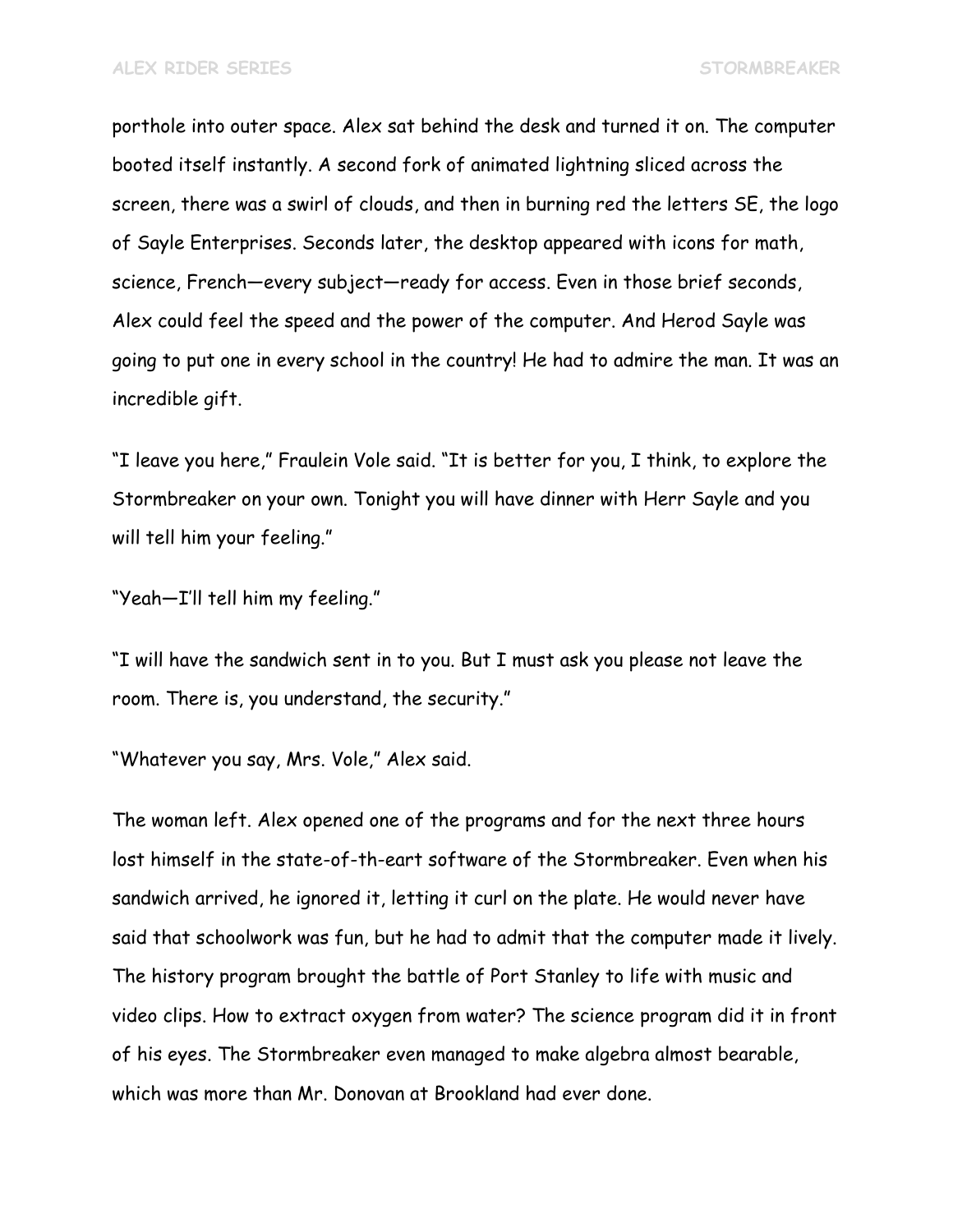The next time Alex looked at his watch it was one o"clock. He had been in the room for over four hours. He stretched and stood up. Nadia Vole had told him not to leave, but if there were any secrets to be found in Sayle Enterprises, he wasn"t going to find them here. He walked over to the door and was surprised to find that it opened as he approached. He went out, into the corridor. There was nobody in sight. Time to move.

Block A was administration and recreation. Alex passed a number of offices, then a blank, white-tiled cafeteria. There were about forty men and women, all in white coats and identity tags, sitting and talking animatedly over their lunches. He had chosen a good time. Nobody passed him as he continued through a Plexiglas walkway into Block B. There were computer screens everywhere, glowing in cramped offices piled high with papers and printouts. Software development.

Through to Block C—research—past a library with endless shelves of books and CD-ROMs. Alex ducked behind a shelf as two technicians walked past, talking together. He was out-of-bounds, on his own, snooping around without any idea of what he was looking for. Trouble, probably. What else could there be to find?

He walked softly, casually, down the corridor, heading for the last block. A murmur of voices reached him and he quickly stepped into an alcove, squatting beside a drinking fountain as two men and a woman walked past, all wearing white coats, arguing about Web servers. Overhead, he noticed a security camera swiveling toward him. He made himself as small as he could, crouching down behind the fountain. The three technicians left the room. The security camera swung away again and he darted forward, keeping well clear of the wide-angle lens.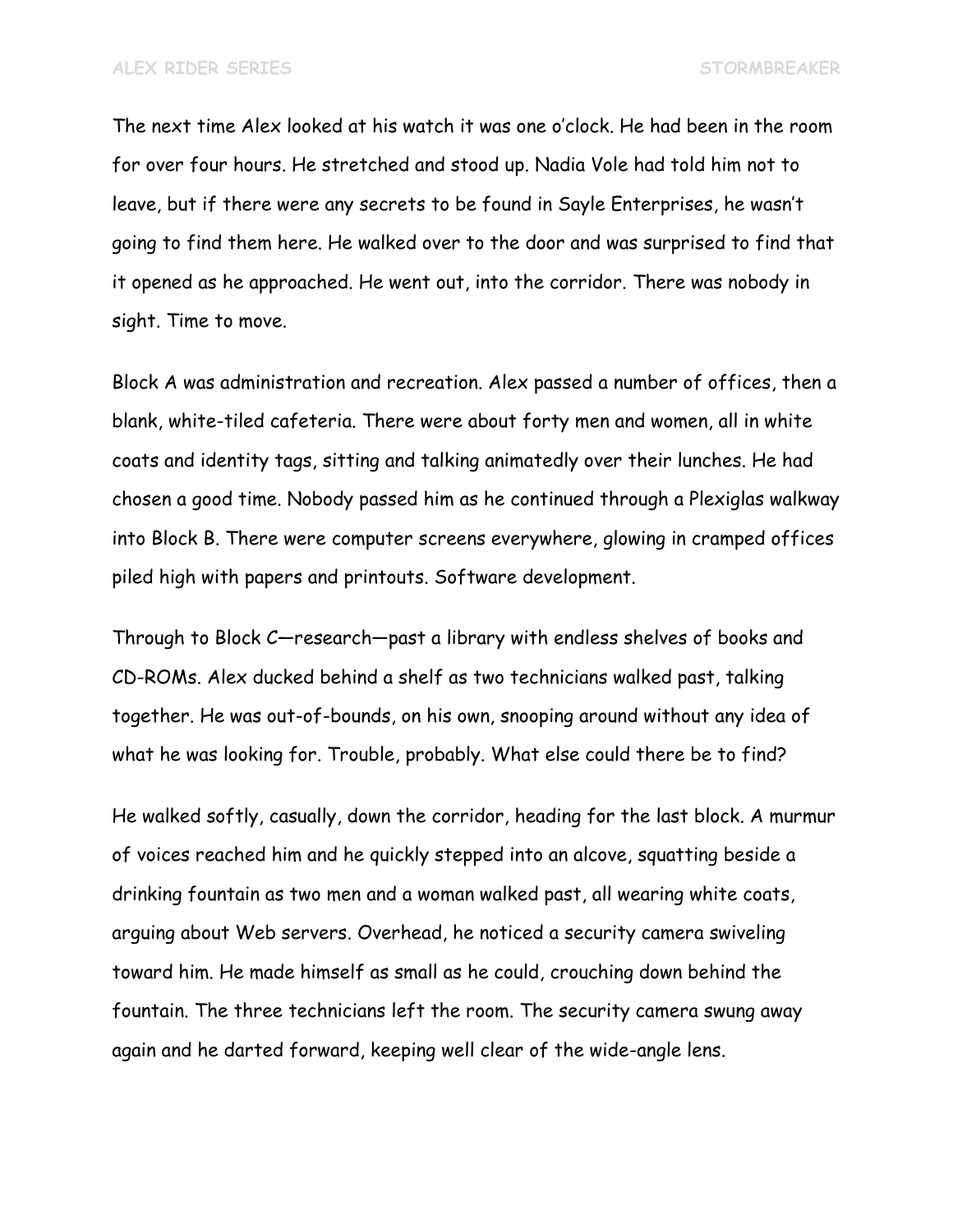Had it seen him? Alex couldn"t be sure, but he did know one thing. He was running out of time. Maybe the Vole woman would have checked up on him already. Maybe someone would have brought lunch to the empty room. If he was going to find anything, it would have to be soon.

He started along the glass passage that joined Block C to Block D and here at last there was something different. The corridor was split in half with a metal stair case leading down into what must be some sort of basement. And although every building and every door he had seen so far had been labeled, this staircase was blank. The light stopped about halfway down. It was almost as if the stairs were trying not to get themselves noticed.

The clang of feet on metal. Alex backtracked to the first door he could find. Fortunately, it opened into a storage closet. He hid inside, watching through the rack as Mr. Grin appeared, rising out of the ground like a vampire on a bad day. As the sun hit his dead white face, his scars twitched and he blinked several times before walking off into Block D.

# What had he been doing? Where did the stairs go?

Alex slipped off his shoes and, carrying them in his hand, hurried down. His feet made no sound on the metal steps. It was like stepping into a morgue. The airconditioning was so strong that he could feel it on his forehead and on the palms of his hands, fast-freezing his sweat.

He stopped at the bottom of the stairs and put his shoes back on. He was in another long passageway, stretching back under the complex, the way he had come. It led to a single metal door. But there was something very strange. The walls of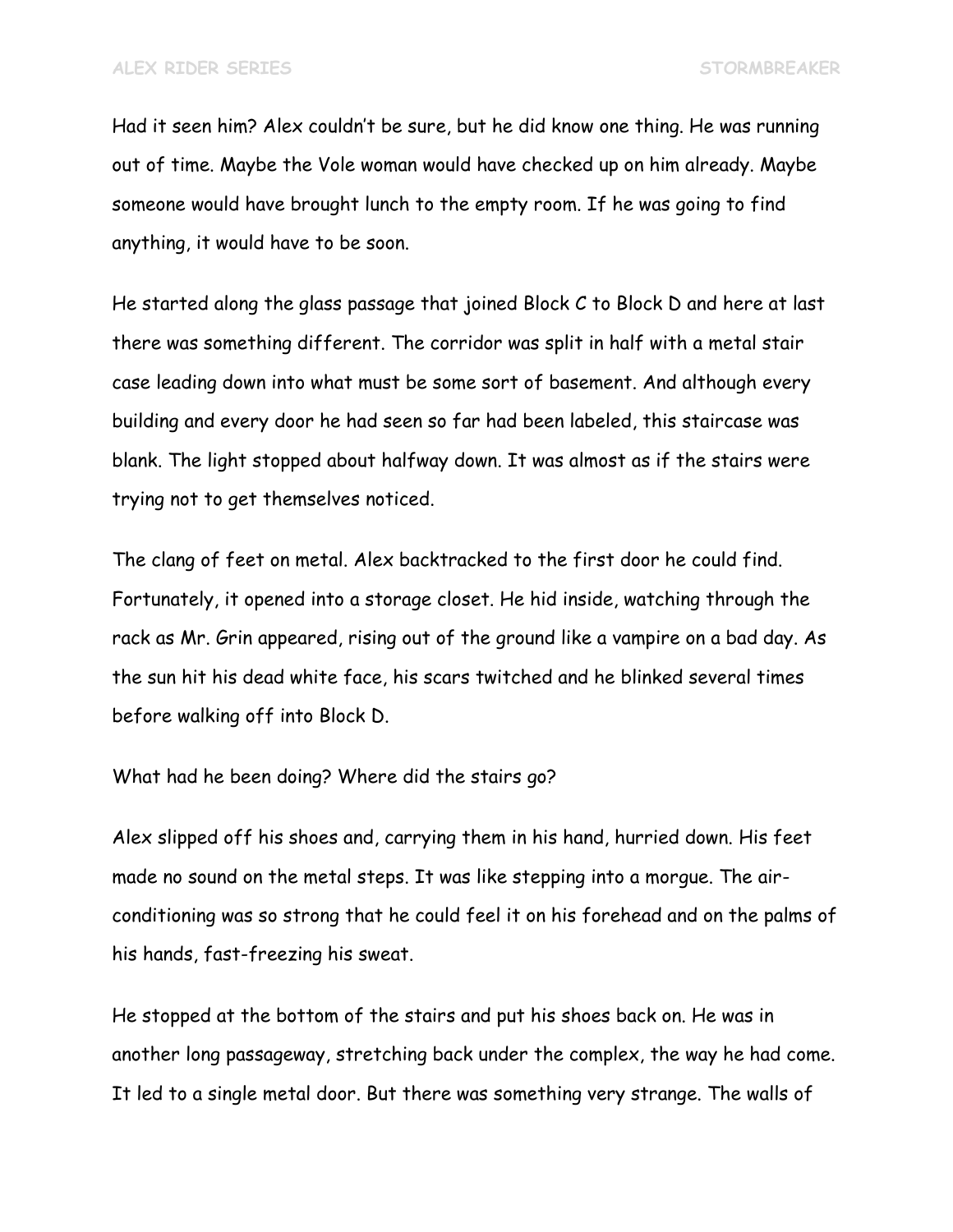the passage were unfinished dark brown rock with streaks of what looked zinc or some other metal. The floor was also rough and the way was lit by old-fashioned bulbs, hanging on wires. It all reminded him of something … something had very recently seen. But he couldn"t remember what.

Somehow Alex knew that the door at the end of the passage would be locked. It looked as if it had been locked forever. Like the stairs it was unlabeled. And it seemed somehow too small to be important. But Mr. Grin had just come up the stairs. There was only one place he could have come from and that was the other side. The door had to go somewhere!

He reached it and tried the handle. It wouldn"t move. He pressed his ear against the metal and listened. Nothing, unless … was he imagining it? … a sort of throbbing. A pump or something like it. Alex would have given anything to see through the metal. And suddenly he realized that he could—the Game Boy was in his pocket. So were the four cartridges. He took out the one called Exocet. X for X ray, he reminded himself. Now … how did it work? He flicked it on and held it flat against the door, the screen facing him.

To his amazement, the screen flickered into life; a tiny, almost opaque window through the metal door. Alex was looking into a large room. There was something tall and barrel shaped in the middle of it. And there were people. Ghostlike, mere smudges on the computer screen, they were moving back and forth. Some of them were carrying objects—flat and rectangular. Trays of some sort? There seemed to be a desk to one side, piled with apparatus that he couldn"t make out. Alex pressed the brightness control, trying to zoom in. But the room was too big. Everything was too far away.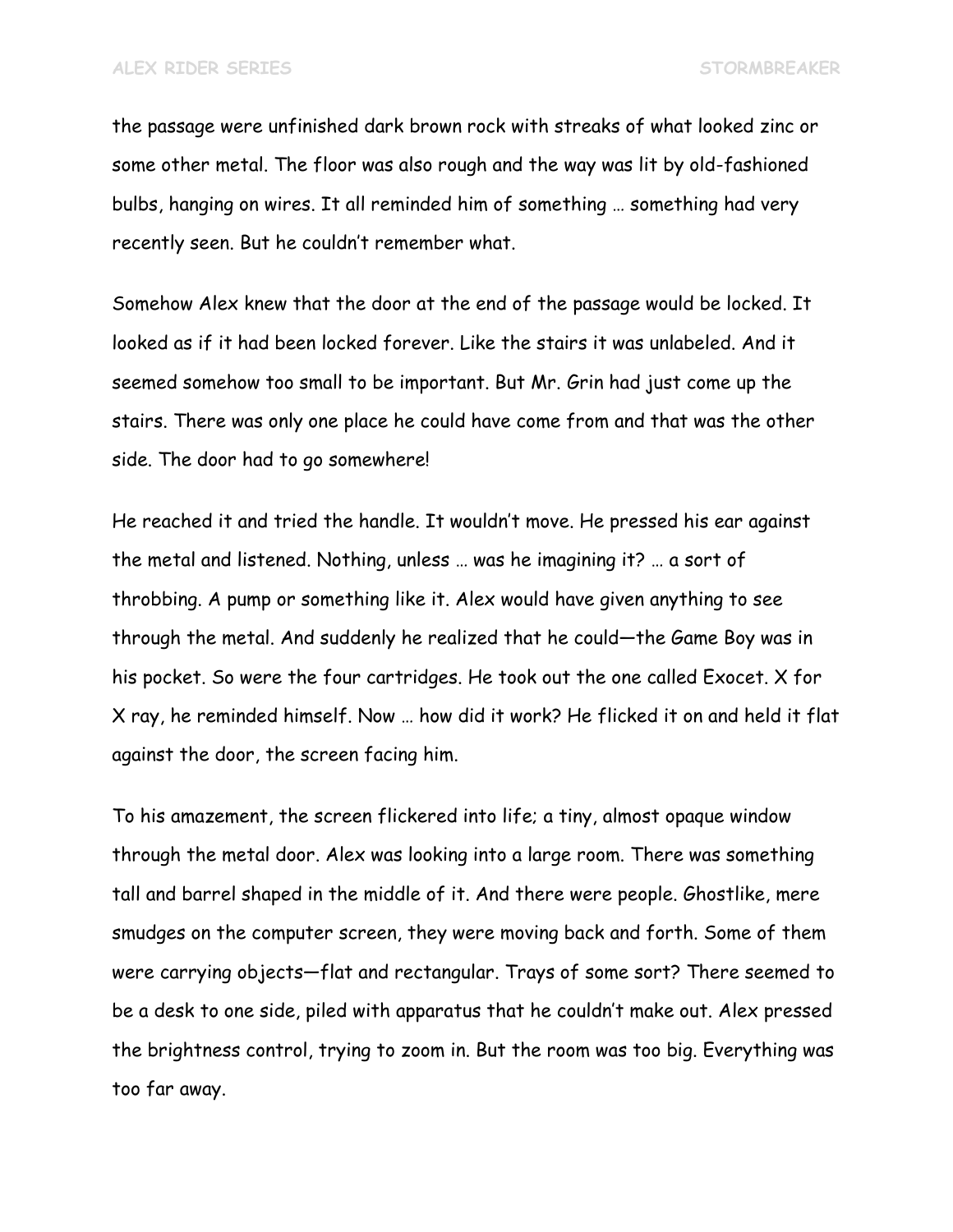But Smithers had also built an audio function into the machine. Alex fumbled in his pocket and took out the set of earphones. Still holding the Game Boy against the door, he pressed the wire into the socket and slipped the earphones over his head. If he couldn"t see, at least he might be able to hear, and sure enough the voices came through, faint and disconnected—but audible through the powerful speaker system built into the machine.

"…place. We have twenty-four hours."

"It's not enough."

"It's all we have. They come in tonight. At o'two hundred."

Alex didn"t recognize any of the voices. Amplified by the tiny machine, they sounded like a telephone call from abroad on a very bad line.

"…Grin … overseeing the delivery."

"It"s still not enough time."

And then they were gone. Alex tried to piece together what he had heard. Something was being delivered. Two hours after midnight. Mr. Grin was arranging the delivery.

# But what? Why?

He had just turned off the Game Boy and put it back into his pocket when he heard the scrunch of gravel behind him that told him he was no longer alone. He turned around and found himself facing Nadia Vole. Alex realized that she had tried to sneak up on him. She had known he was down here.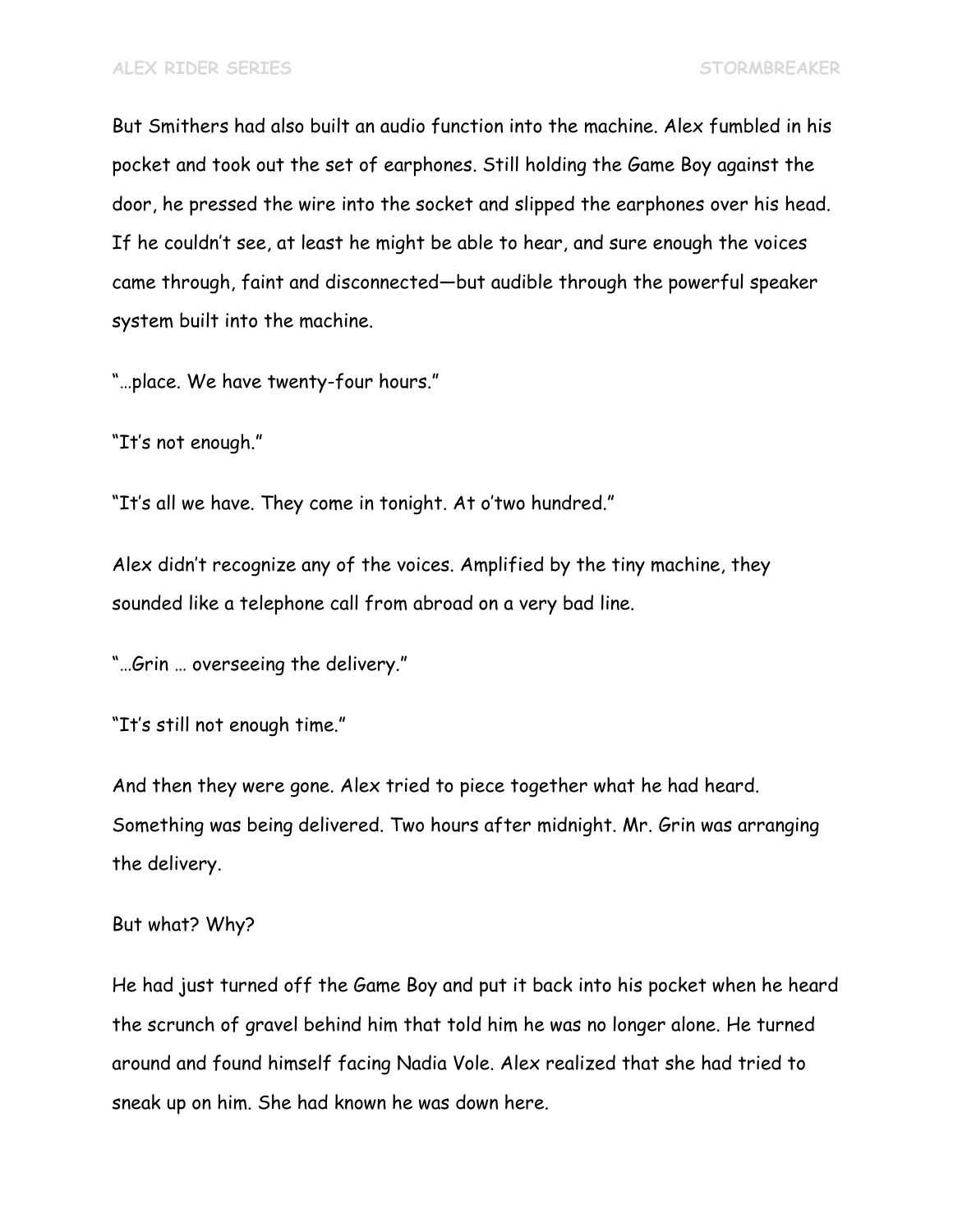"What are you doing, Alex?" she asked. Her voice was poisoned honey.

"Nothing," Alex said.

"I asked you to stay in your room."

"Yes. But I"d been there all day. I needed a break."

"And you came down here?"

"I saw the stairs. I thought, they might lead to the toilet."

There was a long silence. Behind him, Alex could still hear—or feel—the throbbing from the secret room. Then the woman nodded as if she had decided to accept his story. "There is nothing down here," she said. "This door leads only to the generator room. Please…" She gestured. "I will take you back to the main house and later you must prepare for dinner with Herr Sayle. He wishes to know your first impressions of the Stormbreaker."

Alex walked past her and back up the stairs. He was certain of two things. The first was that Nadia Vole was lying. This was no generator room. She was hiding something—from him and perhaps also from Herod Sayle. And she hadn"t believed him either. One of the cameras must have spotted him and she had been sent here to find him. So she knew that he was lying to her.

Not a good start.

Alex reached the staircase and climbed up into the light, feeling the woman's eyes, like daggers, stabbing into his back.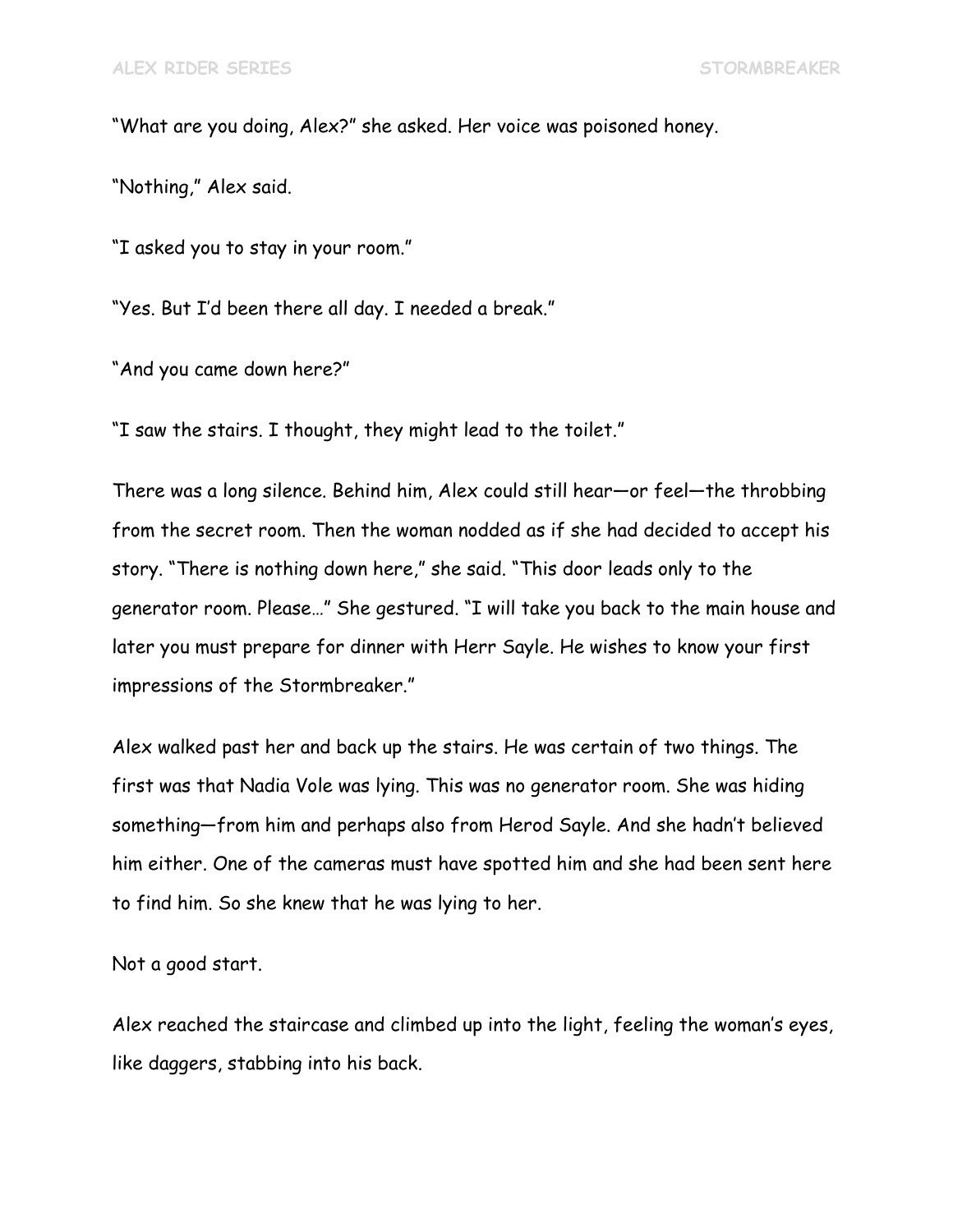# **NIGHT VISITORS**

HEROD SAYLE WAS playing snooker when Alex was shown back into the room with the jellyfish. It was hard to say quite where the heavy wooden snooker table had come from, but Alex couldn"t avoid the feeling that the little man looked slightly ridiculous, almost lost at the far end of the green baize. Mr. Grin was with him, carrying a footstool, which Sayle stood on for each shot.

"Ah … good evening, Felix. Or, of course, I mean Alex!" Sayle exclaimed. "Do you play snooker?"

"Occasionally."

"How would you like to play against me?" He gestured at the table. "There are only two red balls left—then the colors. I"m sure you know the rules. The black ball is worth seven points, the pink six, and so on. But I"m willing to bet that you don"t manage to score at all."

# "How much?"

"Ha ha!" Sayle laughed. "Suppose I were to bet you ten pounds a ball?"

"As much as that?" Alex looked surprised.

"To a man like myself, ten pounds is nothing. Nothing! Why, I could quite happily bet you a hundred pounds a point!"

"Then why don"t you?" The words were softly spoken, but they were still a direct challenge.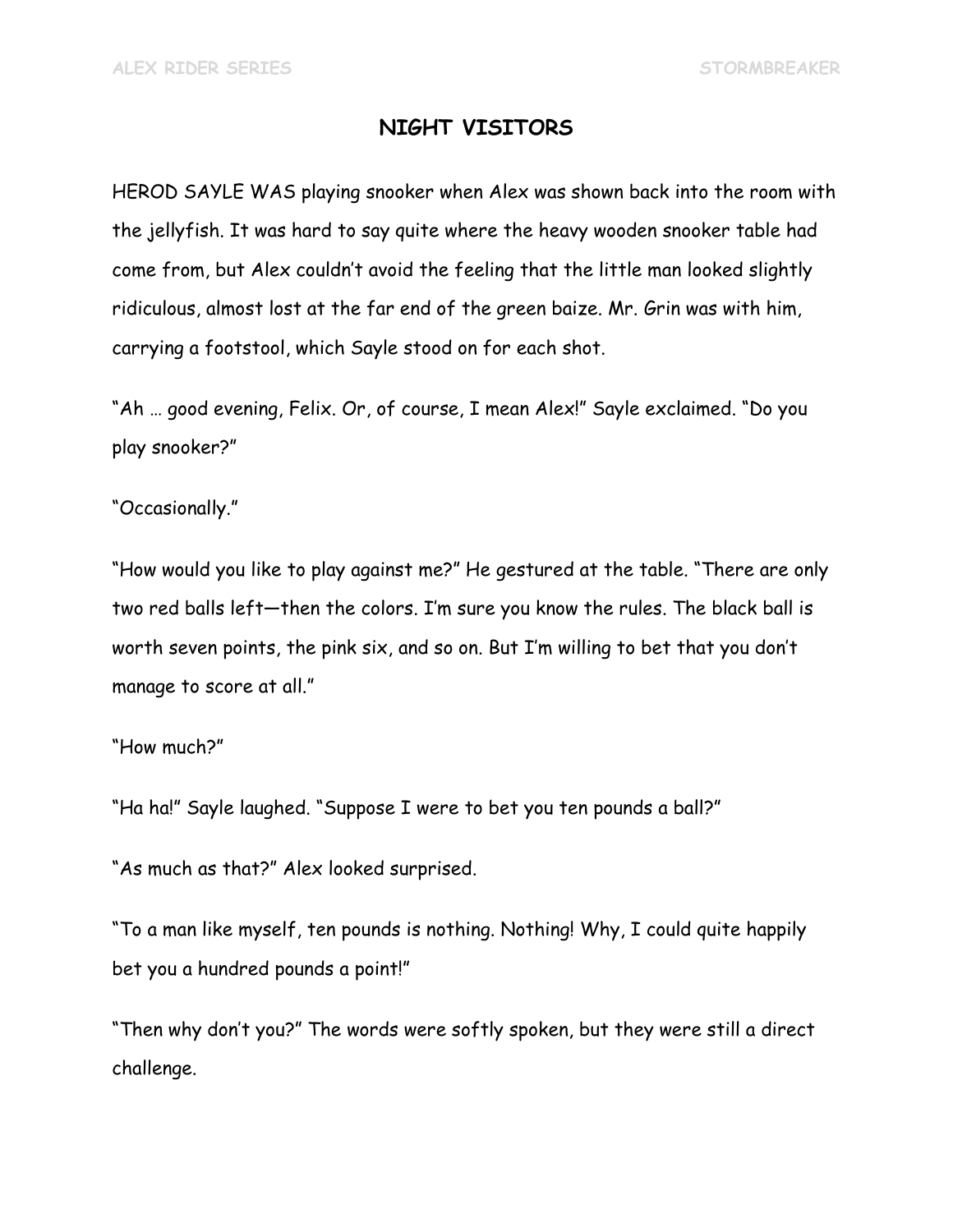"A hundred pounds?" Sayle gazed thoughtfully at Alex. "But how will you pay me back if you lose?" Alex said nothing and Sayle laughed. "You can work for me after you leave school," he said. "A hundred pounds a point if you get them in. A hundred hours working for me if you don"t. What do you say?"

Alex nodded, feeling suddenly sick. Adding up the balls, he could see that there were twenty-four points left on the table. Two thousand four hundred hours working for Herod Sayle! That would take years.

"Very well." Sayle was still smiling. "I like a gamble. My father was a gambling man."

"I thought he was an oral hygienist."

"Who told you that?"

Silently, Alex cursed himself. Why wasn"t he more careful when he was with this man? "I read it in a paper," he said. "My dad got me some stuff to read about you when I won the competition."

"Very well, let"s get on with it." Sayle decided to take the first shot without asking Alex. He hit the cue ball, sending one of the reds straight into the middle pocket. "That"s a hundred hours you owe me. I think I"ll get you started cleaning the toilets…"

The jellyfish floated past as if watching the game from its tank. Mr. Grin picked up the footstool and moved it around the table. Sayle laughed briefly and followed the butler around, already sizing up the next shot, a fairly tricky black into the corner. Seven points if he got it in. Seven hundred hours more work! "So what does your father do?" Sayle asked.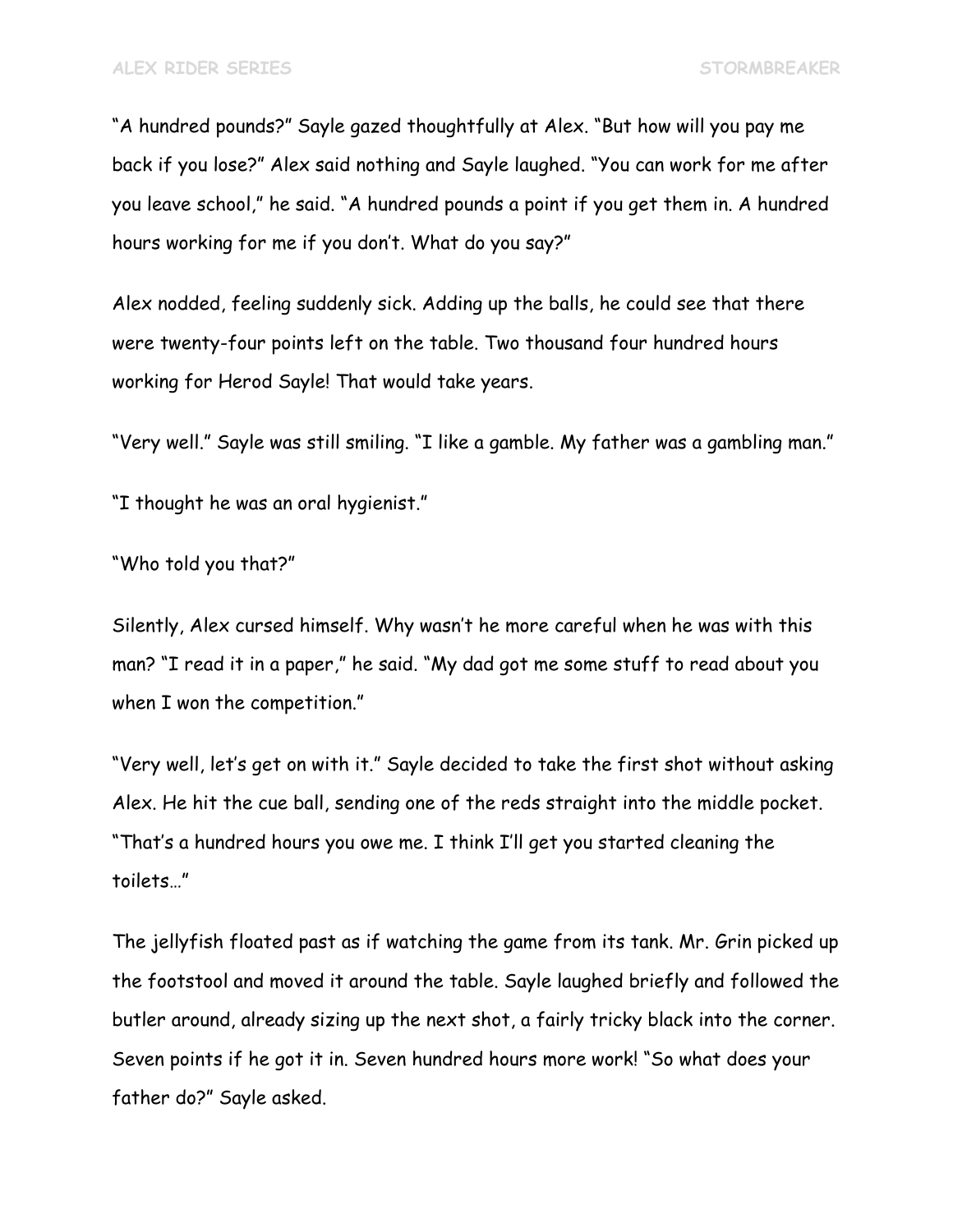Alex quickly remembered what he had read about Felix Lester"s family. "He"s an architect," he said.

"Oh yes? What"s he designed?" The question was casual, but Alex wondered if he was being tested.

"He was working on an office in Soho," Alex said. "Before that he did an art gallery in Aberdeen."

"Yes." Sayle climbed onto the footstool and aimed. The black ball missed the corner pocket by a fraction of an inch, spinning back into the center. Sayle frowned. "That was your *bliddy* fault," he snapped at Mr. Grin.

"Warg?"

"Your shadow was on the table. Never mind! Never mind!" He turned to Alex. "You"ve been unlucky. None of the balls will go in. You won"t make any money this time."

Alex pulled a cue out of the rack and glanced at the table. Sayle was right. The last red ball was too close to the cushion. But in snooker there are other ways to win points, as Alex knew only too well. There was a snooker table in the basement of the Chelsea house and he"d often spent evenings playing against his uncle. This was something he hadn"t mentioned to Sayle. He aimed carefully at the red, then hit. Perfect.

"Nowhere near!" Sayle was back at the table before the balls had even stopped rolling. But he had spoken too soon. He stared as the white ball hit the cushion and rolled behind the pink. He was trapped—snookered. It was impossible to hit the cue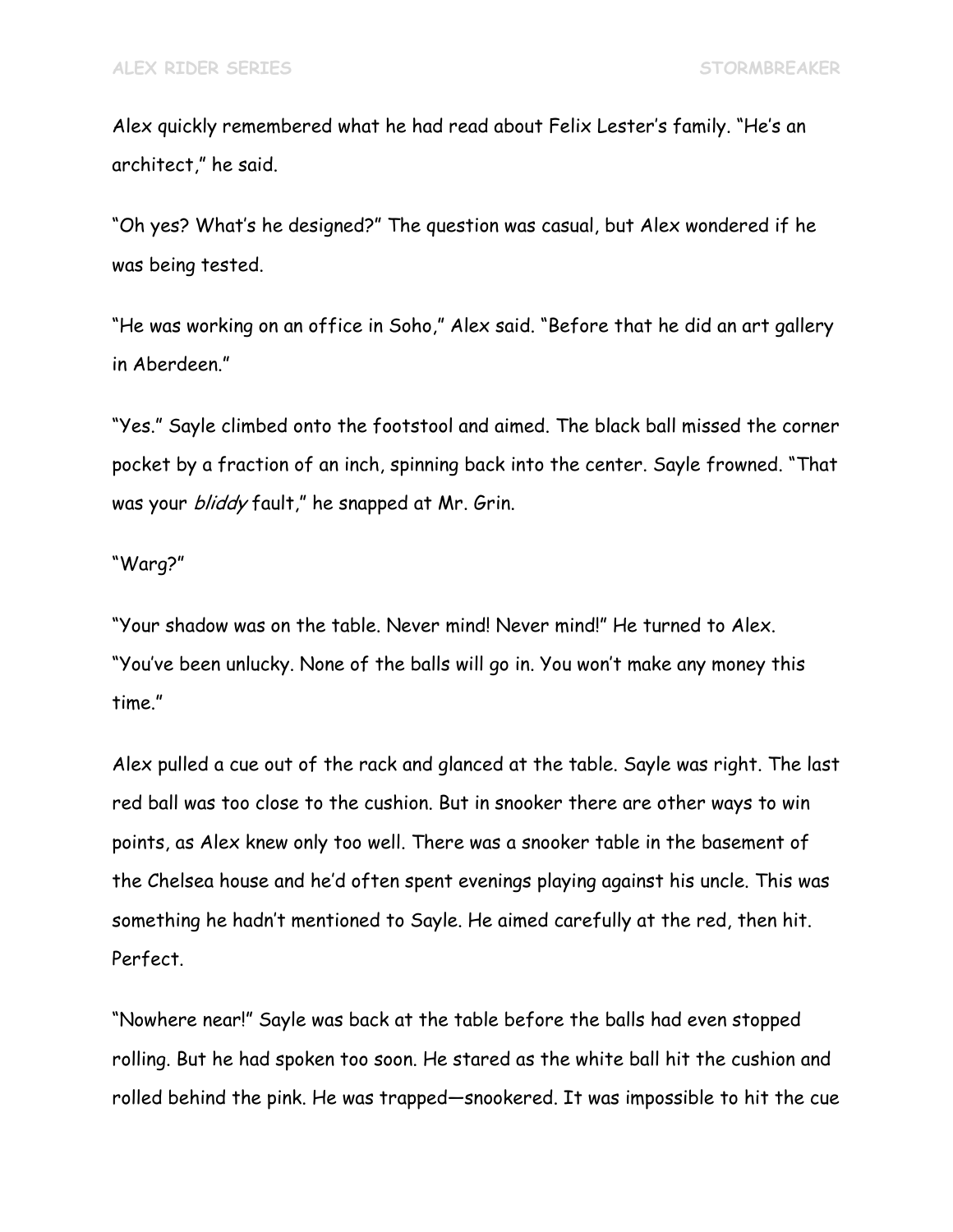ball now without touching the pink. For about twenty seconds he measured up the angles, breathing through his nose. "You've had a bit of *bliddy* luck!" he said. "You seem to have accidentally snookered me. Now, let me see…" He concentrated, then hit the white, trying to curve it around. But once again he was out by less than half an inch. There was an audible click as it touched the pink.

"Foul shot," Alex said. "You touched the pink. According to the rules, that"s six points to me."

# "What?"

"The foul is worth six points. I was down one point, so now I"m up five points. That"s five hundred pounds you owe me."

"Yes! Yes! Yes!" Saliva flecked Sayle"s lips. He was staring at the table as if he couldn"t believe what had happened.

His shot had exposed the red ball. It was an easy shot into the top corner and Alex took it without hesitating. "And another hundred makes six hundred," he said. He moved down the table, brushing past Mr. Grin. Quickly Alex judged the angles. Yes …

He got a perfect kiss on the black, sending it into the corner with the white spinning back for a good angle on the yellow. One thousand three hundred pounds plus another two hundred when he dropped the yellow immediately afterward. Sayle could only watch in disbelief as Alex pocketed the green, the brown, the blue, and the pink in that order and then, down the full length of the table, the black.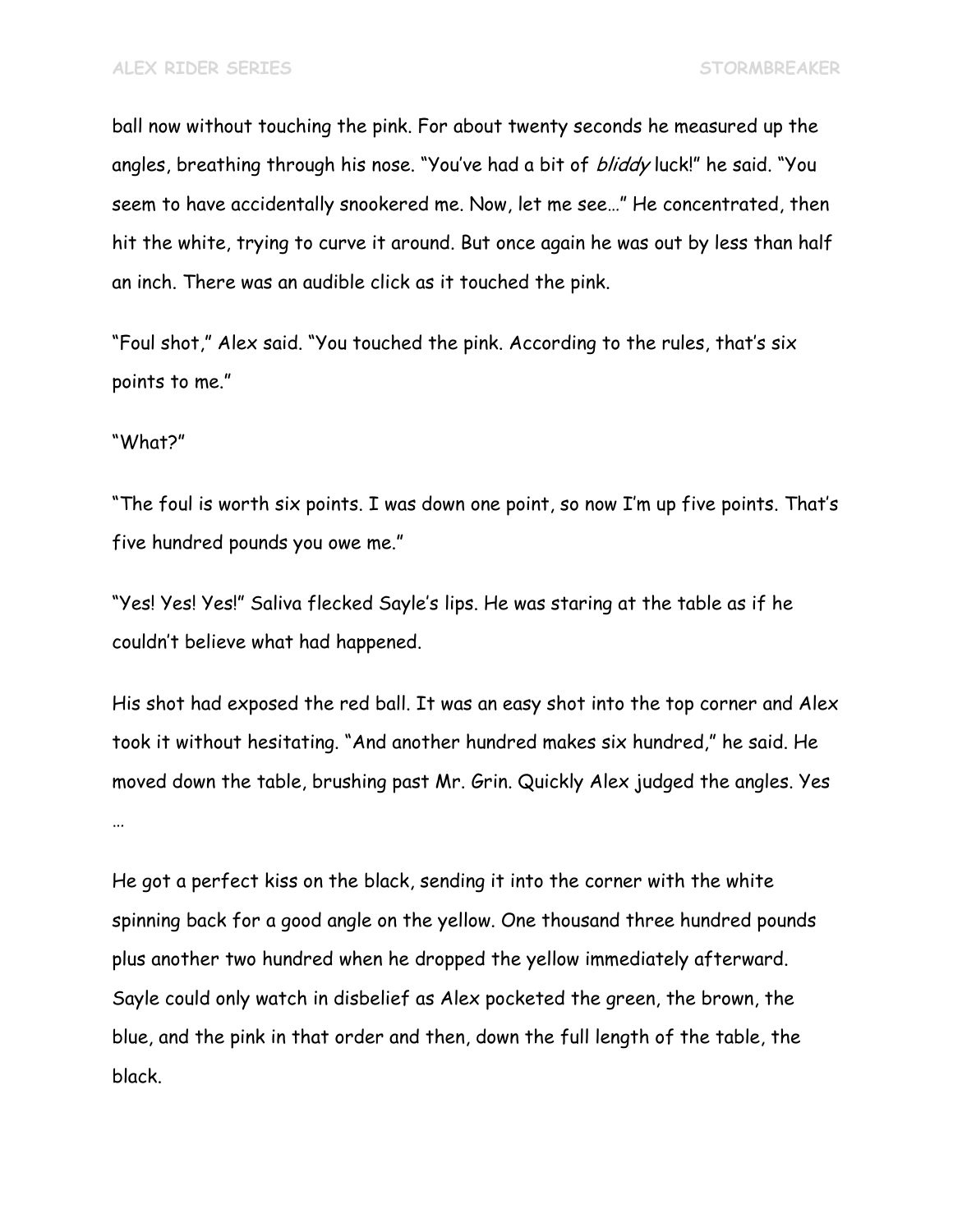"I make that four thousand pounds exactly," Alex said. He put down the cue. "Thank you very much."

Sayle"s face had gone the color of the last ball. "Four thousand…! I wouldn"t have gambled if I'd known you were this *bliddy* good," he said. He went over to the wall and pressed a button. Part of the floor slid back and the entire billiard table disappeared into it, carried down by a hydraulic lift. When the floor slid back, there was no sign that it had ever been there. It was a neat trick. The toy of a man with money to burn.

But Sayle was no longer in a mood for games. He threw his billiard cue over to Mr. Grin, hurling it almost like a javelin. The butler"s hand flicked out and caught it. "Let"s eat," Sayle said.

The two of them sat at opposite ends of a long glass table in the room next door while Mr. Grin served smoked salmon, then some sort of stew. Alex drank water. Sayle, who had cheered up once again, had a glass of expensive red wine.

"You spent some time with the Stormbreaker today?" he asked.

"Yes."

"And…?"

"It"s great," Alex said, and meant it. He still found it hard to believe that this ridiculous man could have created anything so sleek and powerful.

"So what programs did you use?"

"History. Science. Math. It's hard to believe, but I actually enjoyed them."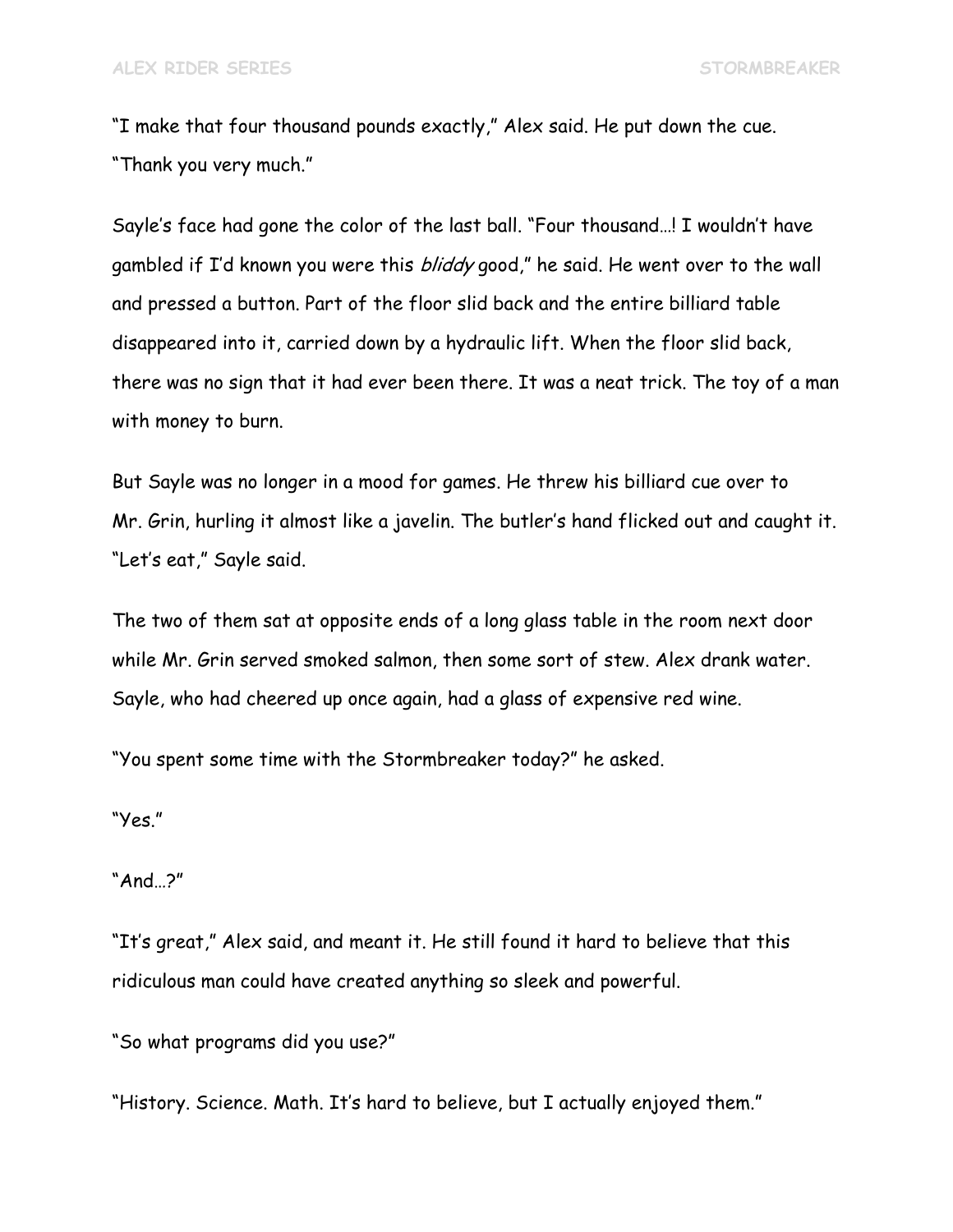"Do you have any criticisms?"

Alex thought for a moment. "I was surprised it didn"t have three-D acceleration."

"It's not intended for games."

"Did you consider a headset and integrated microphone?"

"Of course." Sayle nodded. "They"ll be available as accessories. I"m sorry you"ve only come here for such a short time, Alex. Tomorrow we"ll have to get you onto the Internet. The Stormbreakers are all connected to a master network. That"s controlled from here. It means they have twenty-four-hour free access."

"That"s cool."

"It"s more than cool." Sayle"s eyes were far away, the gray pupils small, dancing. "Tomorrow we start shipping the computers out," he said. "They"ll go by plane, by truck, and by boat. It will take just one day for them to reach every point of the country. And the day after, at twelve o"clock noon exactly, the prime minister honors me by pressing the start button that will bring every one of my Stormbreakers on-line. At that moment all the schools will be united. Think of it, Alex! Thousands of schoolchildren—hundreds of thousands—sitting in front of the screens, suddenly together. North, south, east, and west. One school. One family. And then they will know me for what I am!"

He picked up his glass and emptied it. "How is the goat?" he asked.

"I"m sorry?"

"The stew. The meat is goat. It was a recipe of my mother's."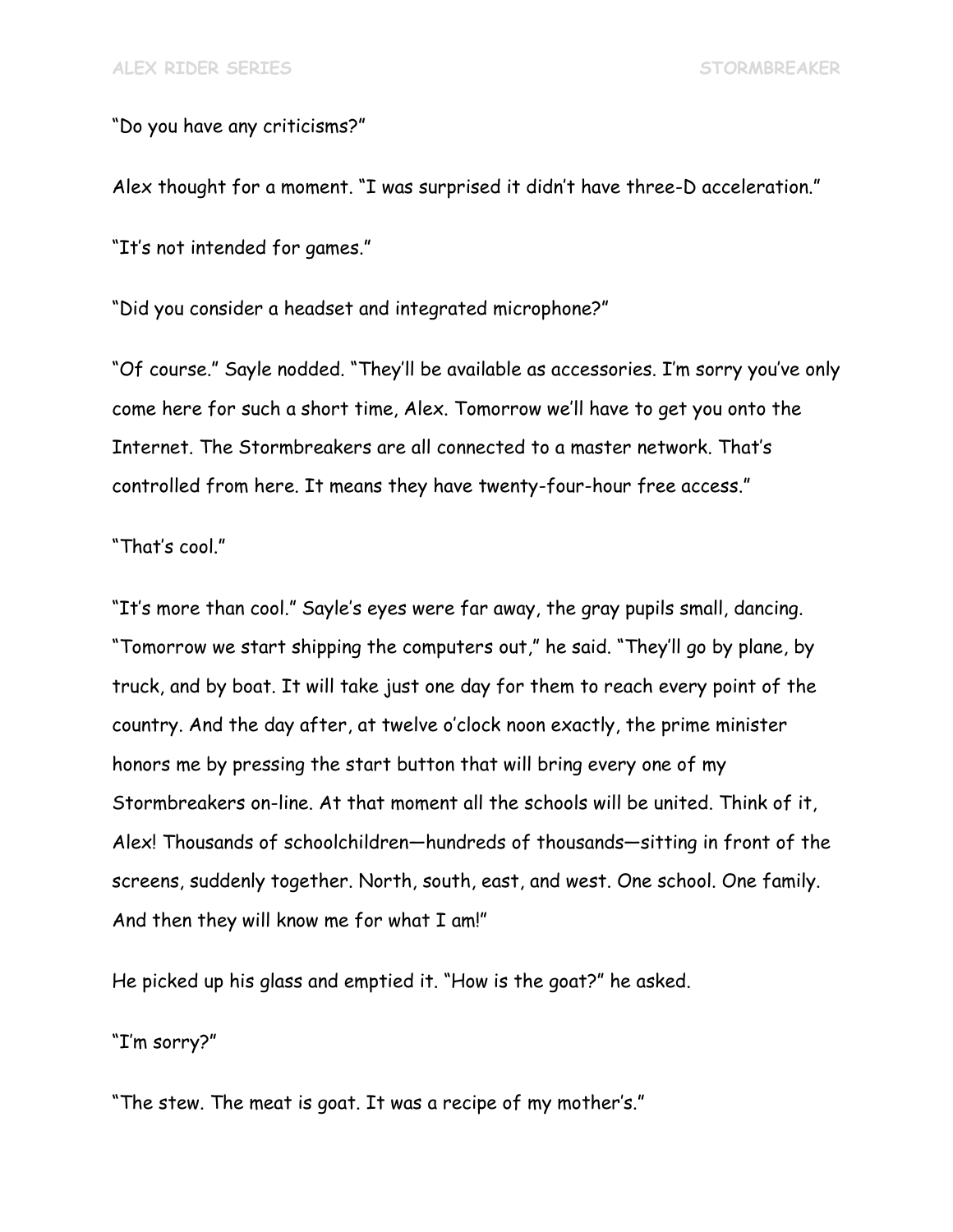"She must have been an unusual woman."

Herod Sayle held out his glass and Mr. Grin refilled it. He was gazing at Alex curiously. "You know," he aid. "I have a strange feeling that you and I have met before."

"I don"t think so."

"But, yes. Your face is familiar to me. Mr. Grin? What do you think?"

The butler stood back with the wine. His dead white wad twisted around to look at Alex. "Eeeg Raargh!" he ;aid.

"Yes, of course. You"re right!"

"Eeeg Raargh?" Alex asked.

"Ian Rider. The security man I mentioned. You look lot like him. Quite a coincidence, don"t you think?"

"I don"t know. I never met him." Alex could feel the danger getting closer. "You told me he left suddenly."

"Yes. He was sent here to keep an eye on things, but if you ask me he was never any bliddy good. Spent half his time in the village. In the port, the post office, the library. When he wasn't snooping around here, that is. Of course, that's something else you have in common. I understand Fraulein Vole found you today…" Sayle"s pupils crawled to the front of his eyes, trying to et closer to Alex. "You were off limits."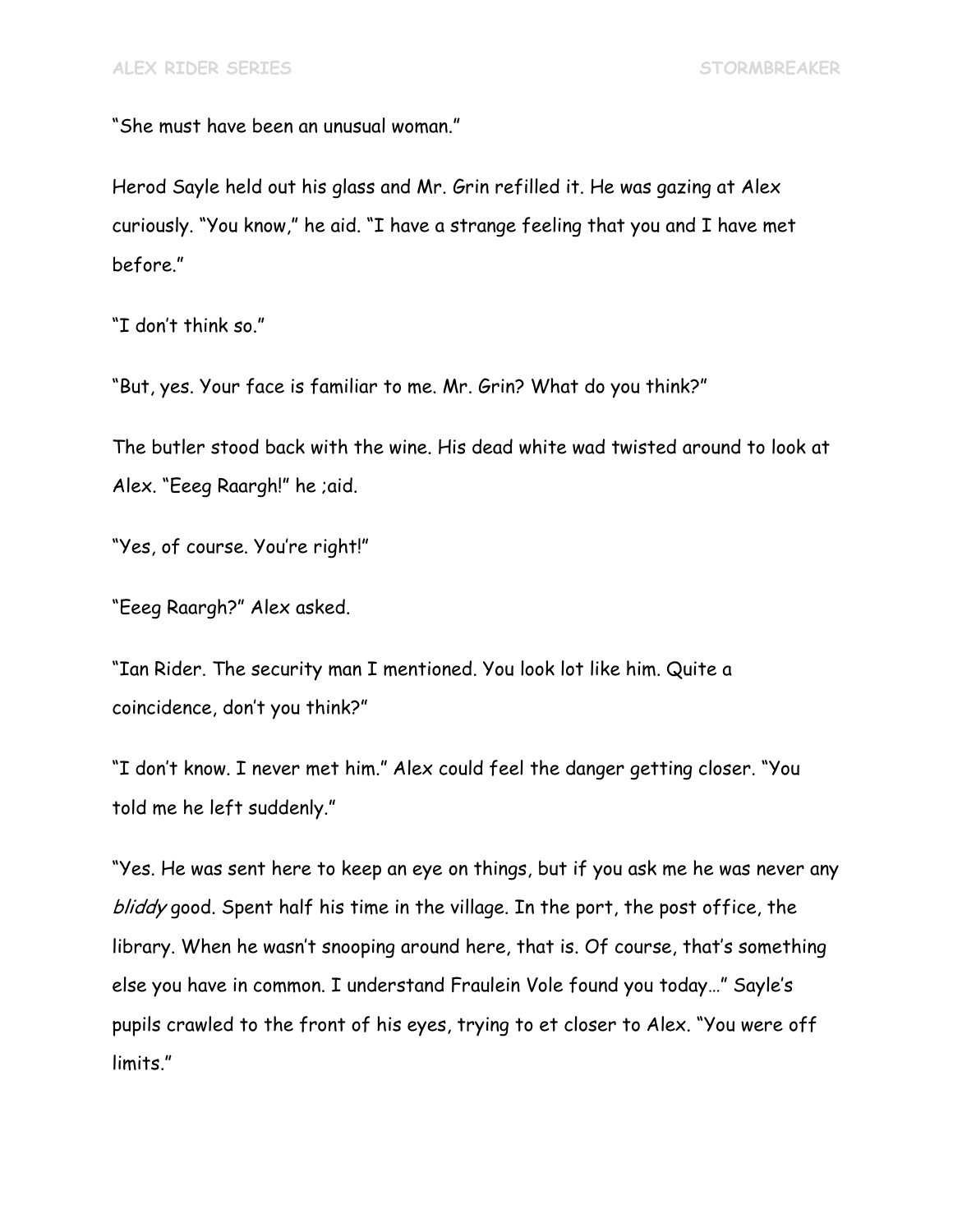"I got a bit lost." Alex shrugged, trying to make light of it.

"Well, I hope you don"t go wandering again tonight. Security is very tight at the moment, and as you may have noticed, my men are all armed."

"I didn"t think that was legal in England."

"We have a special license. At any rate, Alex, I would advise you to go straight to your room after dinner. And stay there. I would be inconsolable if you were accidentally shot and killed in the darkness. Although, of course, it would save me four thousand pounds."

"Actually, I think you"ve forgotten the check—"

"You"ll have it tomorrow. Maybe we can have lunch together. Mr. Grin will be serving up one of my grandmother"s recipes."

"More goat?"

"Dog."

"You obviously had a family that loved animals."

"Only the edible ones." Sayle smiled. "And now I must wish you good night."

At one-thirty in the morning, Alex"s eyes blinked open and he was instantly awake.

He slipped out of bed and dressed quickly in his darkest clothes, then left the room. He was half surprised that the door was open and that the corridors seemed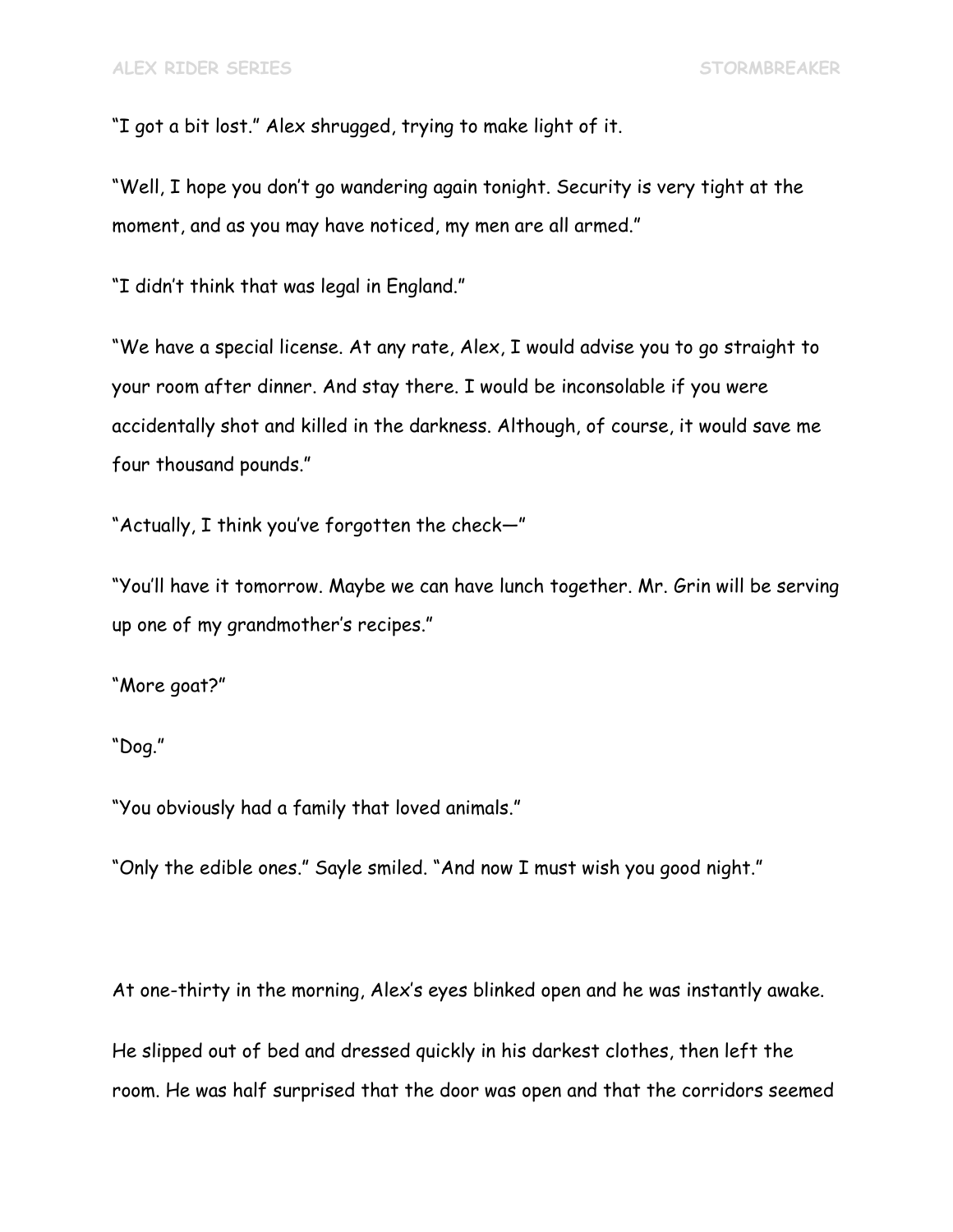to be unmonitored. But this was, after all, Sayle"s private house and any security would have been designed to stop people coming in, not leaving.

Sayle had warned him not to leave the house. But the voices behind the metal door had spoken of something arriving at two o"clock. Alex had to know what it was. What could be such a big secret that it had to arrive in the middle of the night?

He found his way into the kitchen and tiptoed past a stretch of gleaming silver surfaces and an oversize fridge. Let sleeping dogs lie, he thought to himself, remembering the dinner. There was a side door, fortunately with the key still in the lock. Alex turned it and let himself out. As a last-minute precaution, he locked the door and kept the key. Now at least he had a way back in.

It was a soft gray night with a half-moon forming a perfect  $D$  in the sky.  $D$  for what, Alex wondered. Danger? Discovery? Or disaster? Only time would tell. He took two steps forward, then froze as a searchlight directed from a tower he hadn"t even seen rolled past, inches away. At the same time he became aware of voices, and two guards walked slowly across the garden, patrolling the back of the house. They were both armed and Alex remembered what Sayle had said. An accidental shooting would save him four thousand pounds. And given the importance of the Stormbreakers, would anyone care just how accidental the shooting might have been?

He waited until the men had gone, then took the opposite direction, running along the side of the house, crouching low under the windows. He reached the corner and looked around. In the distance the airstrip was fit up and there were figures more guards and technicians everywhere. One man he recognized, walking past the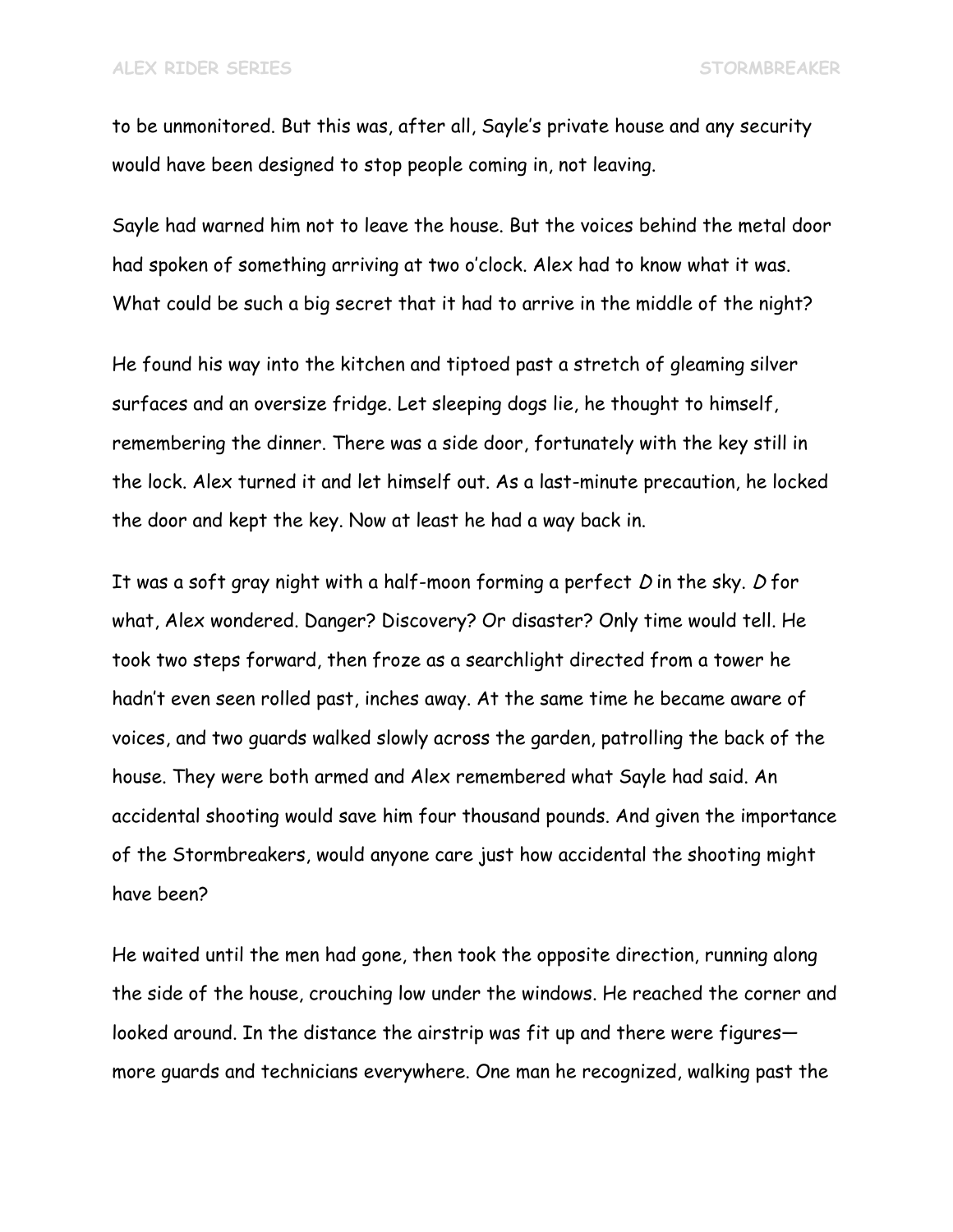fountain toward a truck parked next to a couple of cars. He was tall and gangly, silhouetted against the lights, a black cutout. But Alex would have known Mr. Grin anywhere. "They come in tonight. At o'two hundred." Night visitors. And Mr. Grin was on his way to meet them.

The butler had almost reached the truck and Alex knew that if he waited any longer he would be too late. Throwing caution to the wind, he left the cover of the house and ran out into the open, trying to stay low and hoping his dark clothes would keep him invisible. He was only fifty yards from the truck when Mr. Grin suddenly stopped and turned around as if he had sensed there was someone there. There was nowhere for Alex to hide. He did the only thing he could and threw him self flat on the ground, burying his face in the grass. He counted slowly to five, then looked up. Mr. Grin was turning once again. A second figure had appeared— Nadia Vole. It seemed she would be driving. She muttered something as she climbed into the front. Mr. Grin grunted and nodded.

By the time Mr. Grin had walked around to the passenger door, Alex was once again up and running. He reached the back of the truck just as it began to move. It was similar to the trucks that he had seen at the SAS camp—it could have been army surplus. The back was tall and square, with a tarpaulin hanging loose to conceal whatever might be inside. Alex clambered onto the moving tailgate and threw himself in. The truck was empty—and he was only just in time. Even as he hit the floor, one of the cars started up behind him, flooding the back of the truck with its headlights. If he had waited even a few seconds more, he would have been seen.

In all, a convoy of five vehicles left Sayle Enterprises. The truck Alex was in was the last but one. In addition to Mr. Grin and Nadia Vole, at least a dozen uniformed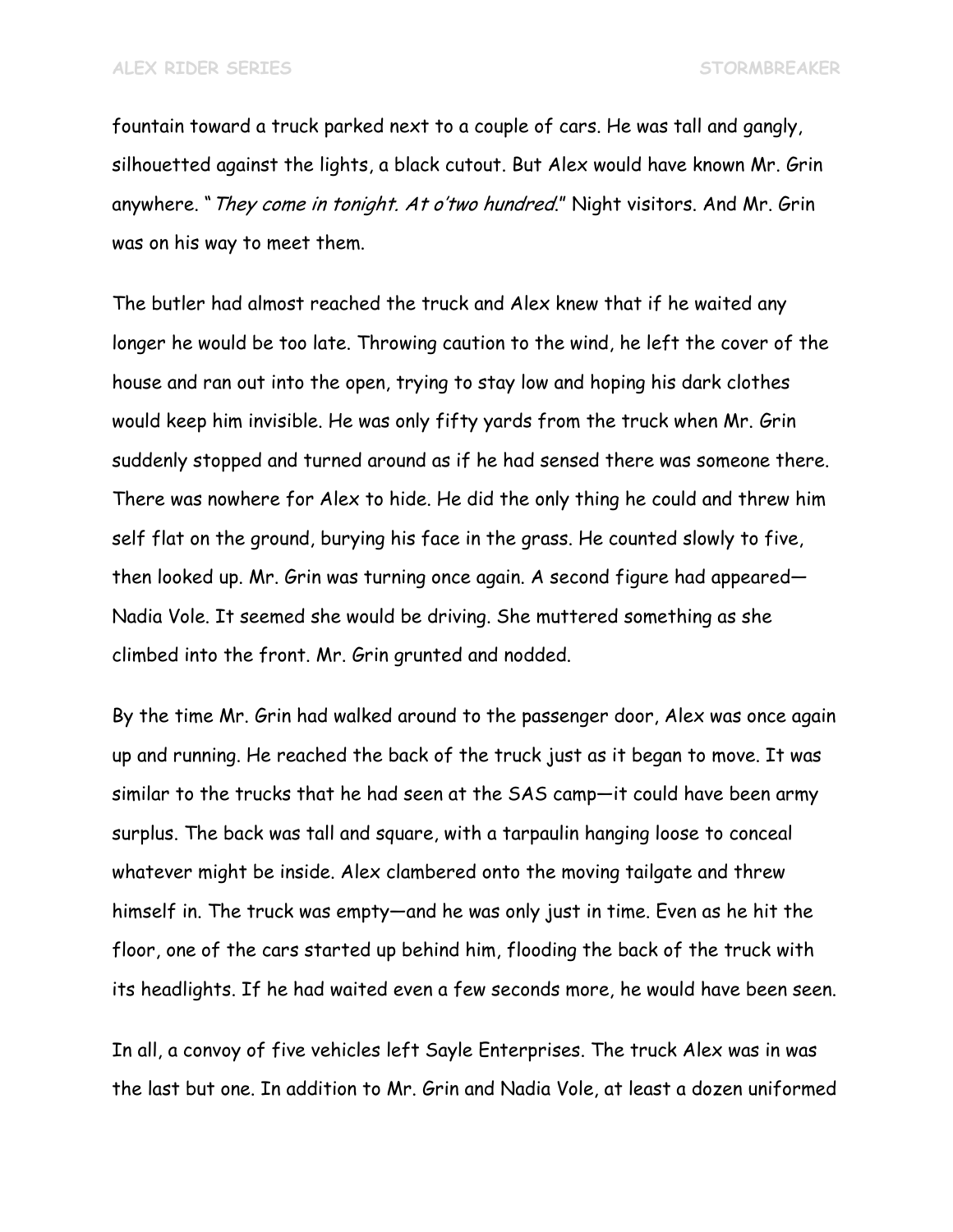guards were making the journey. But where to? Alex didn"t dare look out the back, not with a car right behind him. He felt the truck slow down as they reached the main gate and then they were out on the main road, driving rapidly uphill, away from the village.

Alex felt the journey without seeing it. He was lying on a wooden floor, about ten feet across, with nothing to hold on to as the truck sped around hairpin bends. The walls of the truck were steel and windowless. He only knew they had left the main road when he suddenly found himself being bounced up and down, and he was grateful that the truck was now moving more slowly. He sensed they were going downhill, following a rough track. And now he could hear something, even over the noise of the engine. Waves. They had come down to the sea.

The truck stopped. There was the opening and slamming of car doors, the scrunch of boots on rocks, low voices talking. Alex crouched down, afraid that one of the guards would throw back the tarpaulin and discover him, but the voices faded and he found himself alone. Cautiously, he slipped out the back. He was right. The convoy had parked on a deserted beach.

Looking around, he could see a track leading down from the road that twisted up over the cliffs that surrounded them. Mr. Grin and the others had gathered beside an old stone jetty that stretched out into the black water. He was carrying a flashlight. Alex saw him swing it in an arc.

Growing ever more curious, he crept forward and found a hiding place behind a clump of boulders. It seemed that they were waiting for a boat. He looked at his watch. It was exactly two o"clock. He almost wanted to laugh. Give the men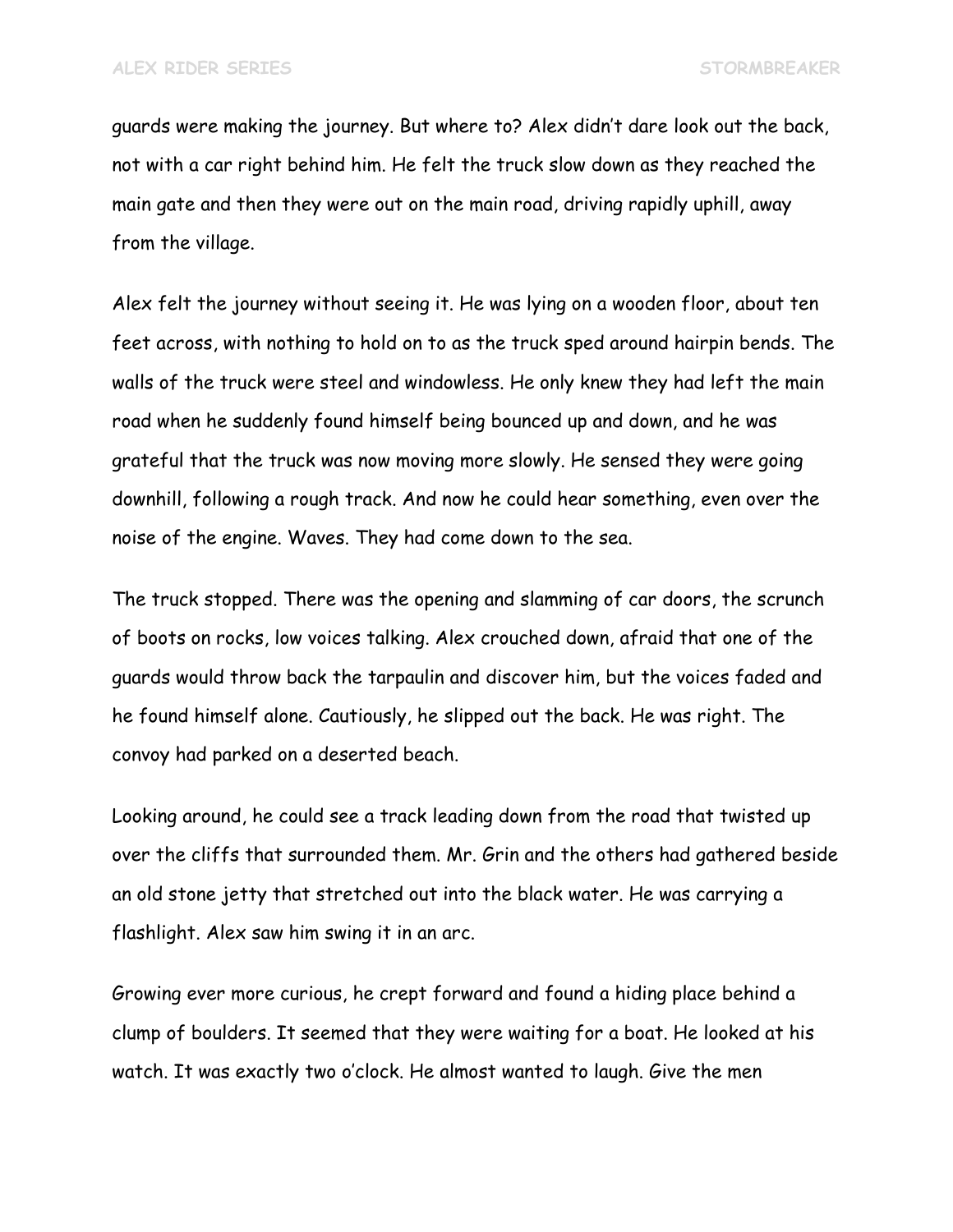flintlock pistols and horses and they could have come straight out of a children"s book. Smuggling on the Cornish coast. Could that be what this was all about? Cocaine or marijuana coming in from the Continent? Why else come here in the middle of the night?

The question was answered a few seconds later. Alex stared, unable to quite believe what he was seeing.

A submarine. It had emerged from the sea with the speed and the impossibility of a huge stage illusion. One moment there was nothing and then it was there in front of him, plowing through the sea toward the jetty, its engine making no sound, water streaking off its silver casing and churning white behind it. The submarine had no markings, but Alex knew it wasn"t English. The shape of the diving plane slashing horizontally through the conning tower and the shark"s tail rudder at the back was like nothing he had ever seen. He wondered if it was nuclear powered. A conventional engine would surely have made more noise.

And what was it doing here, off the coast of Cornwall? Not for the first time, Alex felt very small and very young. Whatever was going on here, he knew he was way out of his depth.

And then the tower opened and a man climbed out, stretching himself in the cold morning air. Even without the half-moon, Alex would have recognized the sleek dancer"s body and the close-cropped hair of the man whose photograph he had seen only a few days before. It was Yassen Gregorovich. Alex stared at him with growing fear. This was the contract killer Mrs. Jones had told him about. The man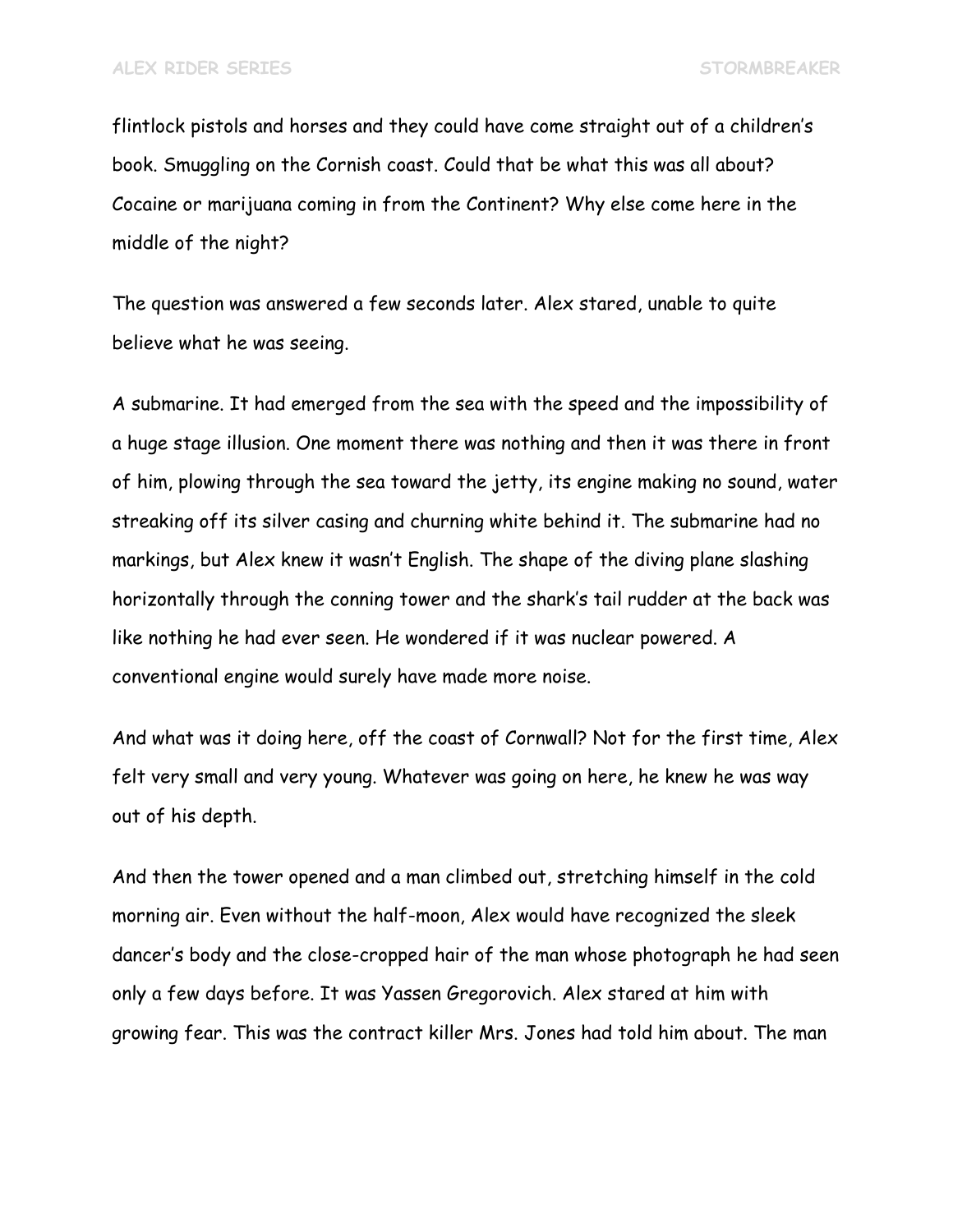who had murdered Ian Rider. He was dressed in gray overalls and sneakers. He was smiling. He was the last person Alex wanted to meet.

At the same time he forced himself to stay where he was. He had to work this out. Yassen Gregorovich had supposedly met Sayle in Cuba. Now here he was in Cornwall. So the two of them were working together. But why? Why should the Stormbreaker project possibly need a man like him?

Nadia Vole walked to the end of the jetty and Yassen climbed down to join her. They spoke for a few minutes, but even assuming they had chosen the English language, there was no chance of their being overheard. Meanwhile, the guards from Sayle Enterprises had formed a line stretching back almost to the point where the vehicles were parked. Yassen gave an order and, as Alex watched from behind the rocks, a metallic silver box with a vacuum seal appeared, held by unseen hands, at the top of the submarine's tower. Yassen himself passed it down to the first of the guards, who then passed it back up the line. About forty more boxes followed, one after another. It took almost an hour to unload the submarine. The men handled the boxes carefully. They obviously didn"t want to break whatever was inside.

By the end of the hour they were almost finished. The boxes were being repacked now into the back of the truck that Alex had vacated. And that was when it happened. One of the men, standing on the jetty, dropped one of the boxes. He managed to catch it again at the last minute, but even so it banged down heavily on the stone surface. Everyone stopped. Instantly. It was as if a switch had been thrown and Alex could almost feel the raw fear in the air.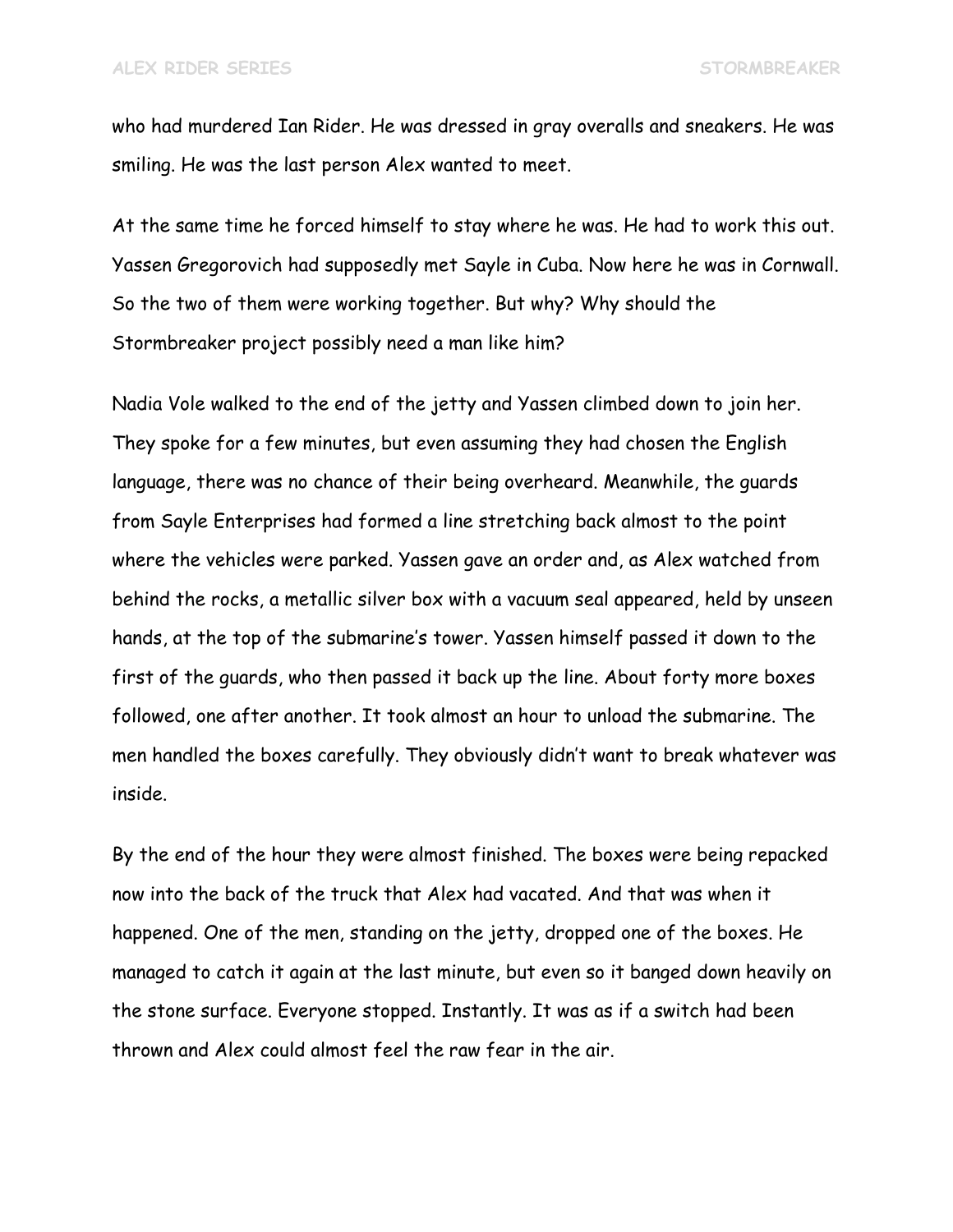Yassen was the first to recover. He darted forward along the jetty, moving like a cat, his feet making no sound. He reached the box and ran his hands over it, checking the seal, then nodded slowly. The metal wasn"t even dented.

With everyone so still, Alex heard the exchange that followed.

"I"m sorry," the guard said. "I won"t do that again."

"No. You won"t," Yassen agreed, and shot him.

The bullet spat out of his hand, red in the darkness. It hit the man in the chest, propelling him backward in an awkward cartwheel. The man fell into the sea. For a few seconds he looked up at the moon as if trying to admire it one last time. Then the black water folded over him.

It took them another twenty minutes to finish loading the truck. Yassen got into the front seat with Nadia Vole. This time Mr. Grin went in one of the cars.

Alex had to time his return carefully. As the truck picked up speed, rumbling back up toward the road, he left the cover of the rocks, ran forward and pulled him self in. There was hardly any room with all the boxes, but he managed to find a hole and squeezed himself into it. He ran a hand over one of the boxes. It was about the size of a toaster oven, unmarked, and cold to the touch. Close up, it looked like the sort of thing you might take on a high-tech picnic. He tried to find a way to open it, but it was locked in a way he didn"t understand.

He looked back out of the truck. The beach and the jetty were already far below them. The submarine was pulling out to sea. One moment it was there, sleek and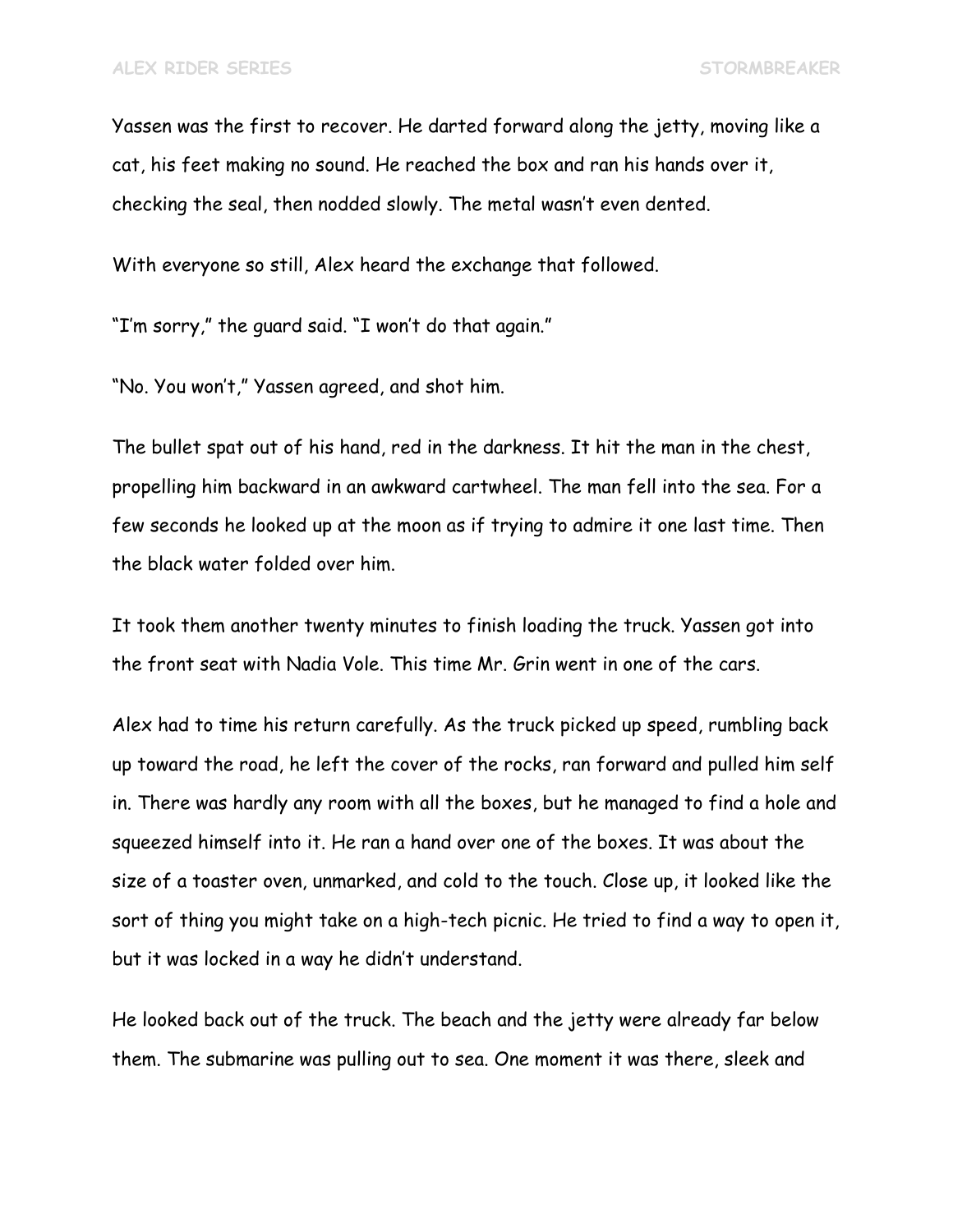silver, gliding through the water. The next it had sunk below the surface, disappearing as quickly as a bad dream.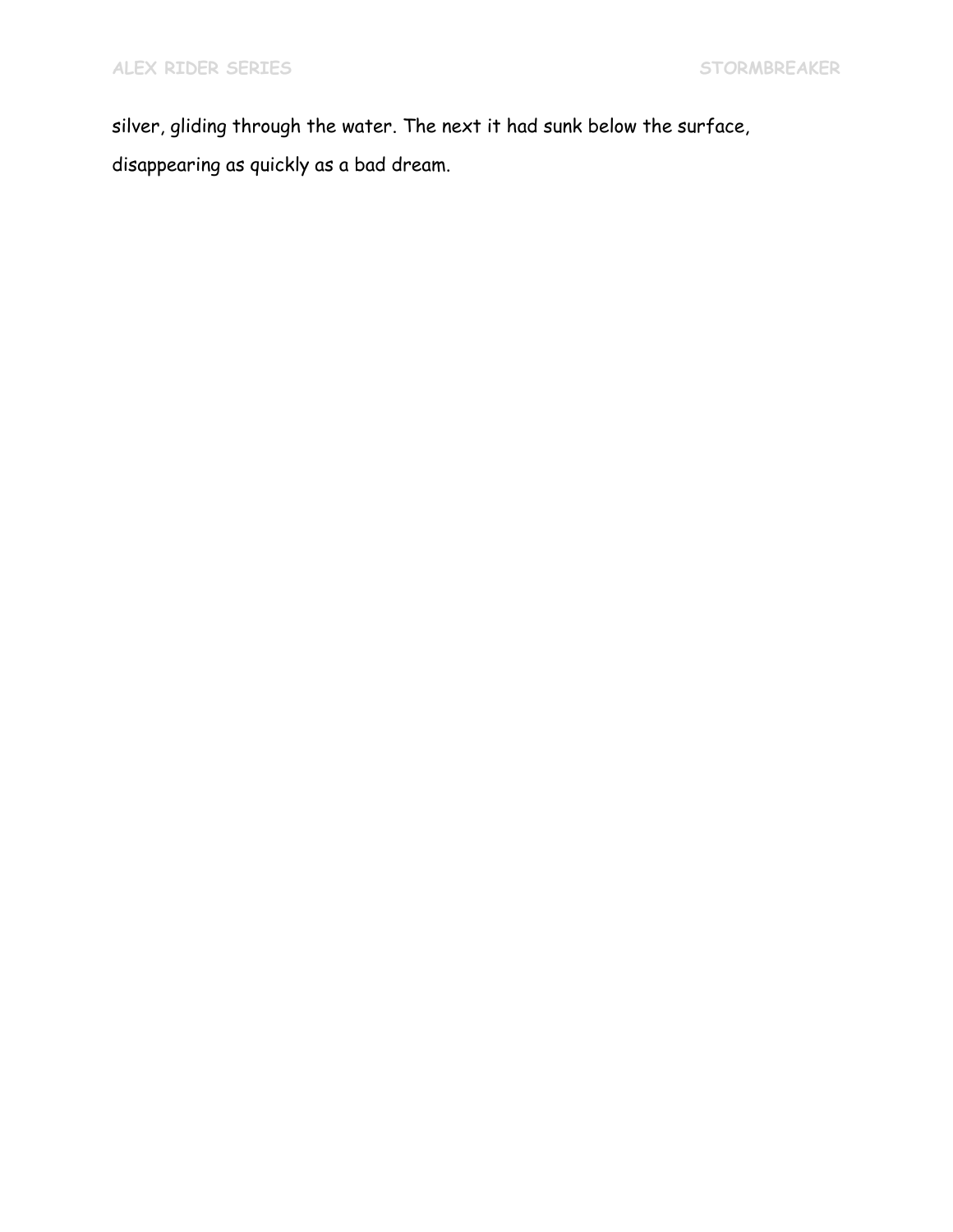# **DEATH IN THE LONG GRASS**

ALEX WAS WOKEN up by an indignant Nadia Vole, knocking at his door. He had overslept.

"This morning it is your last opportunity to experience the Stormbreaker," she said.

"Right," Alex replied.

"This afternoon we begin to send the computers out to the schools. Herr Sayle has suggested that you take the afternoon for leisure. A walk perhaps into Port TalIon? There is a footpath that goes through the fields and then by the sea. You will do that, yes?"

"Yes, I"d like that."

"Good. And now I leave you to put on some clothing. I will come back for you in … zehn minuten. "

Alex splashed cold water on his face before getting dressed. It had been four o"clock by the time he had gotten back to his room and he was still tired. His night expedition hadn"t been quite the success he"d hoped. He had seen so much—the submarine, the silver boxes, the death of the guard who had dared to drop one and yet in the end he still hadn"t learned much of anything.

Yassen Gregorovich was working for Herod Sayle. That much was certain. But what about the boxes? They could have contained packed lunches for the staff of Sayle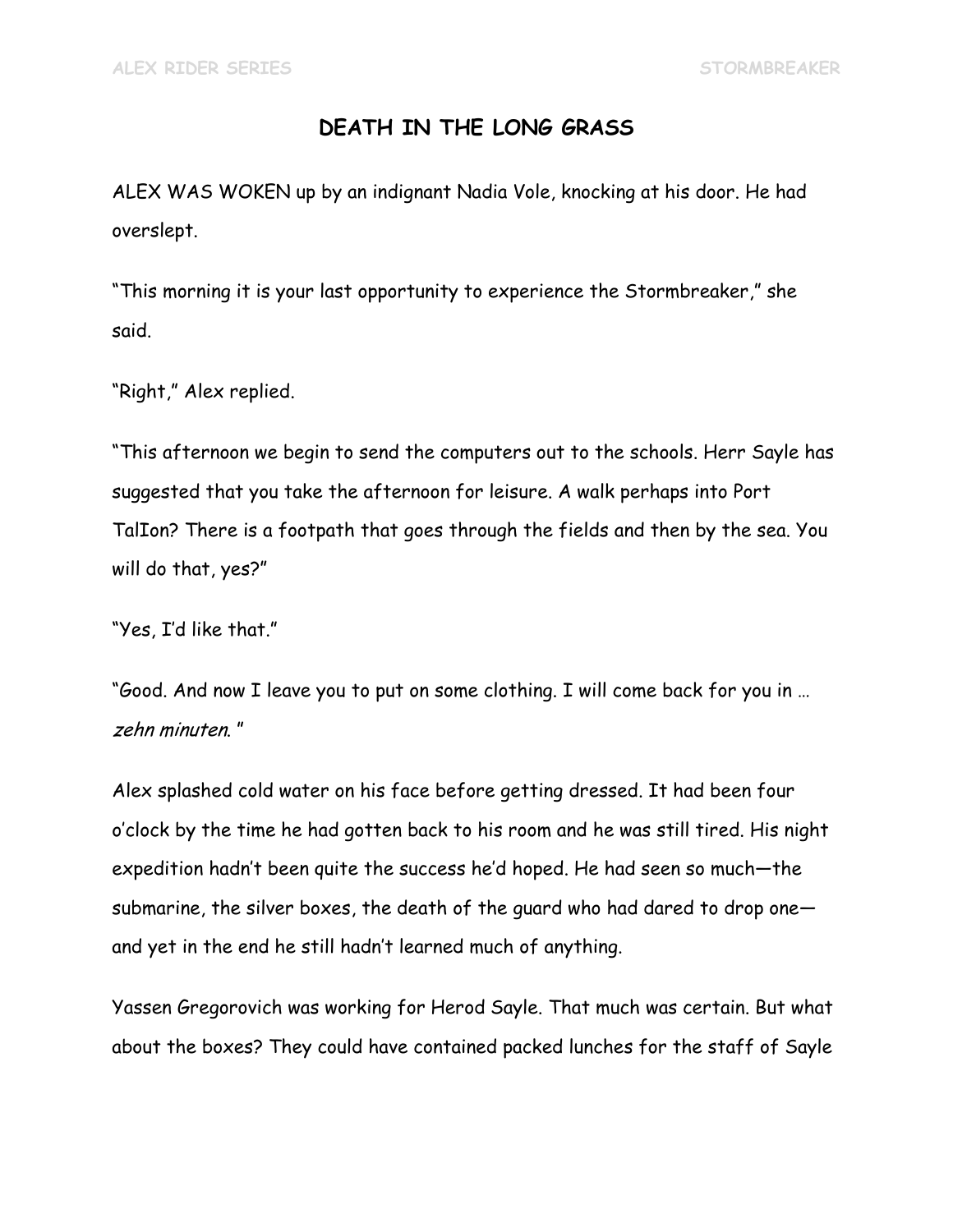Enterprises for all he knew. Except that you don"t kill a man for dropping a packed lunch.

Today was March 31. As Vole had said, the computers were on their way out. There was only one day to go until the ceremony at the Science Museum. But Alex had nothing to report, and the one piece of information that he had sent—Ian Rider"s diagram—had also drawn a blank. There had been a reply waiting for him on the screen of his Game Boy when he turned it on before going to bed.

UNABLE TO RECOGNIZE DIAGRAM OR

LETTERS /NUMBERS. POSSIBLE MAP

REFERENCE BUT UNABLE TO SOURCE

MAP. PLEASE TRANSMIT FURTHER

OBSERVATIONS.

Alex had thought of transmitting the fact that he had actually sighted Yassen Gregorovich. But he had decided against it. If Yassen was there, Mrs. Jones had promised to pull him out. And suddenly Alex wanted to see this through to the end. Something was going on at Sayle Enterprises. He"d never forgive himself if he didn"t find out what it was.

Nadia Vole came back for him as promised, and he spent the next three hours toying with the Stormbreaker. This time he enjoyed himself less. And this time he noticed when he went to the door, a guard had been posted in the corridor outside.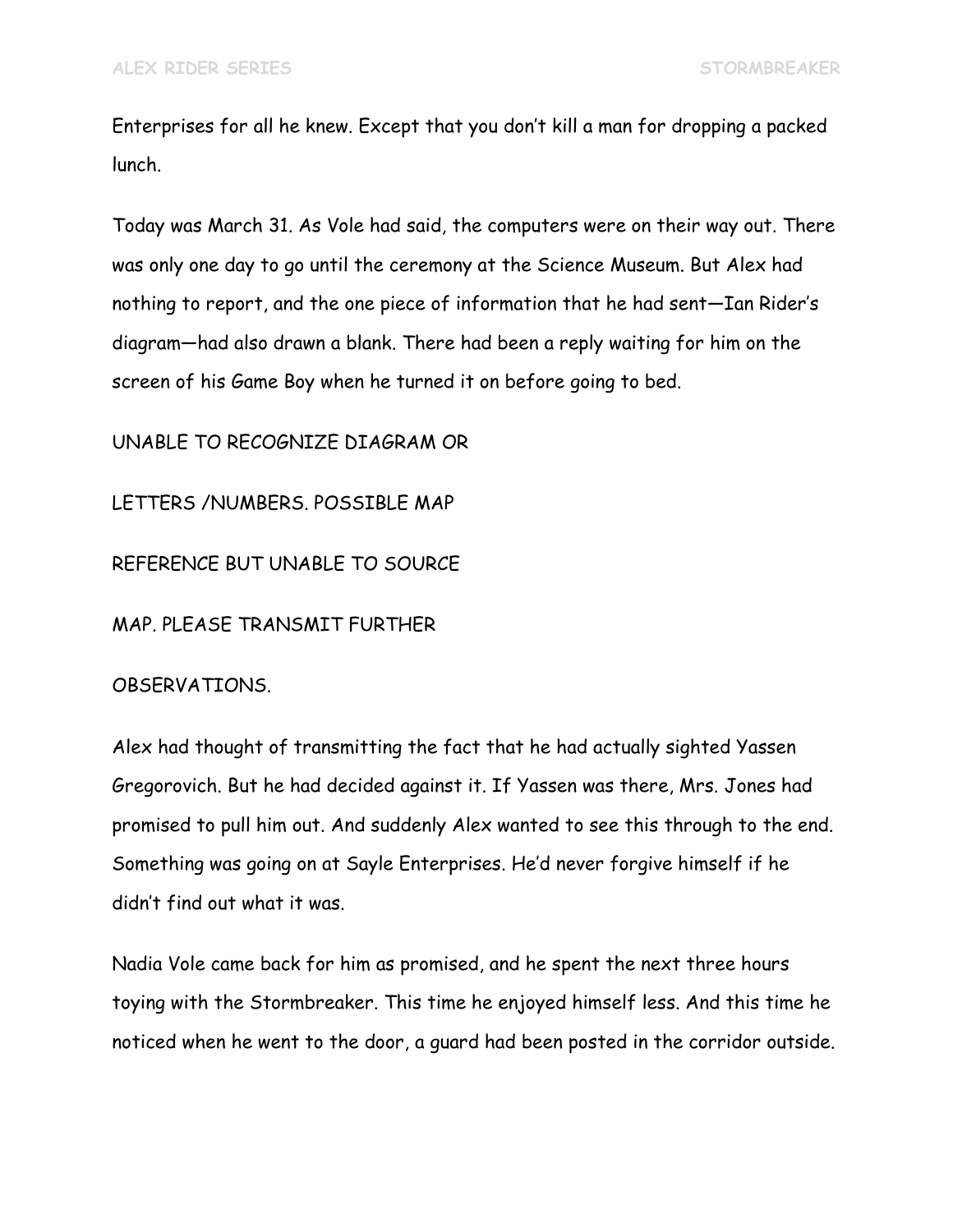It seemed that Sayle Enterprises wasn"t taking any more chances where he was concerned.

One o"clock arrived and with it a sandwich, delivered on a paper plate. Ten minutes later the guard released him from the room and escorted him as far as the main gate. It was a glorious afternoon, the sun shining as he walked out onto the road. He took a last look back. Mr. Grin had just come out of one of the buildings and was standing some distance away, talking into a mobile telephone. There was something unnerving about the sight. Why should he be making a telephone call now? And who could possibly understand a word he said?

It was only once he"d left the plant that Alex was able to relax. Away from the fences, the armed guards, and the strange sense of threat that pervaded Sayle Enterprises, it was as if he were breathing fresh air for the first time in days. The Cornish countryside was beautiful, the rolling hills a lush green, dotted with wildflowers.

He found the footpath sign and turned off the road. From the lay of the land, and remembering the car journey that had first brought him here, he guessed that Port Tallon was a couple of miles away, a walk of less than an hour if the route wasn"t too hilly. In fact, the path climbed upward quite steeply almost at once, and suddenly Alex found himself perched over a clear, blue, and sparkling English Channel, following a track that zigzagged precariously along the edge of a cliff. To one side of him, the fields stretched into the distance with the long grass bending in the breeze. To the other, there was a fall of at least five hundred feet to the rocks and the water below. Port Tallon itself was at the very end of the cliffs,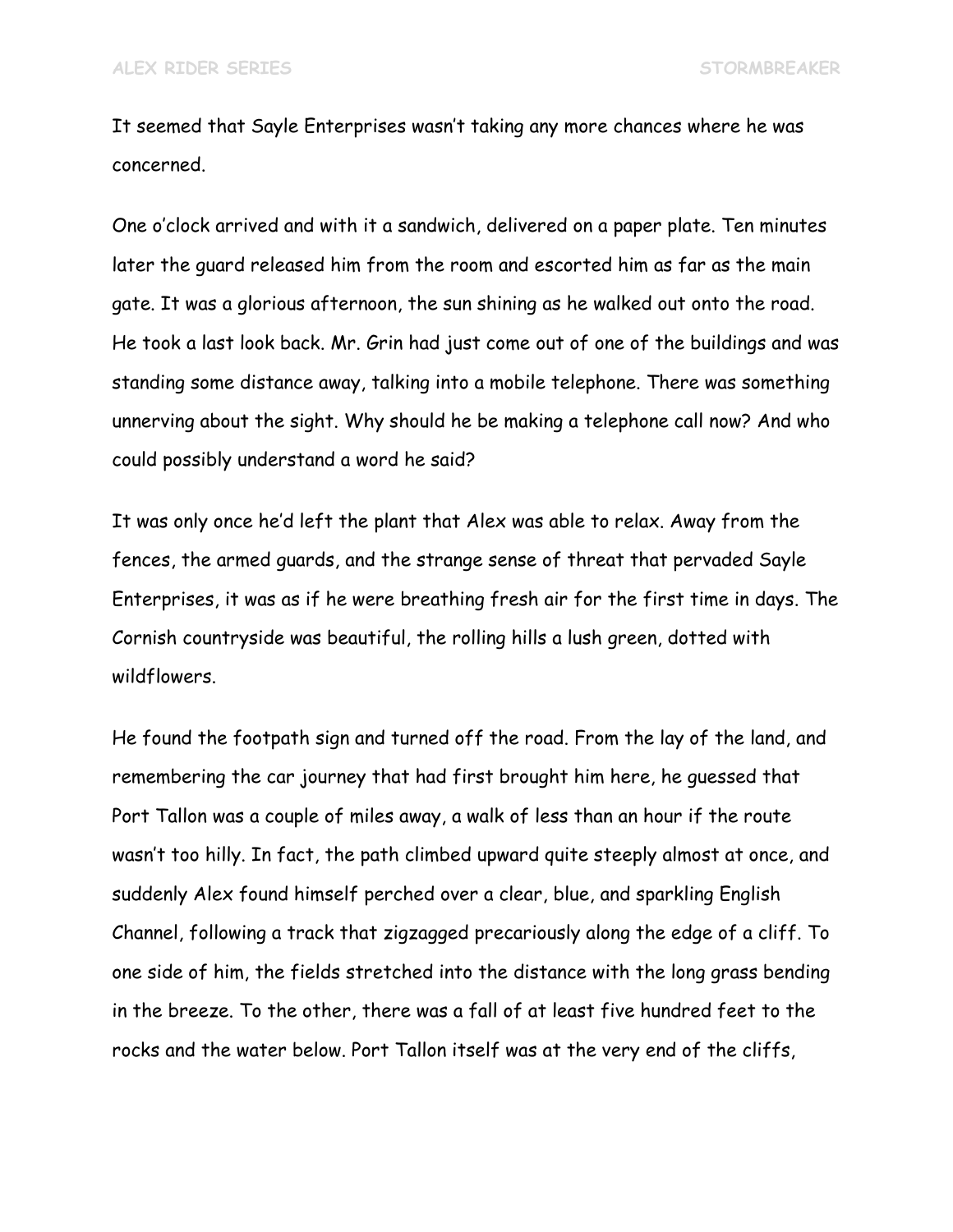tucked in against the sea. It looked almost too quaint from here, like a model in a black-and-white Hollywood film.

He came to a break in the path with a second, much tougher track leading away from the sea and across the fields. His instincts would have told him to go straight ahead, but a footpath sign pointed to the right. There was something strange about the sign. Alex hesitated for a moment, wondering what it was. Then he dismissed it. He was walking in the countryside and the sun was shining. What could possibly be wrong? He followed the sign.

The path continued rising and falling for about another quarter of a mile, then dipped down into a hollow. Here the grass was almost as tall as he was, rising up all around him, a shimmering green cage. A bird suddenly erupted in front of him, a ball of brown feathers that spun around on itself before taking flight. Something had disturbed it. And that was when Alex heard the sound, an engine getting closer. A tractor? No. It was too high-pitched and moving too fast.

Alex knew he was in danger the same way an animal does. There was no need to ask why or how. Danger was simply there. And even as the dark shape appeared, crashing through the grass, he was throwing himself to one side, knowing—too late now—what it was that had been wrong about the second footpath sign. It had been brand-new. But the first sign, the one that had led him off the road, had been weather-beaten and old. Someone had deliberately led him away from the correct path and brought him here.

To the killing field.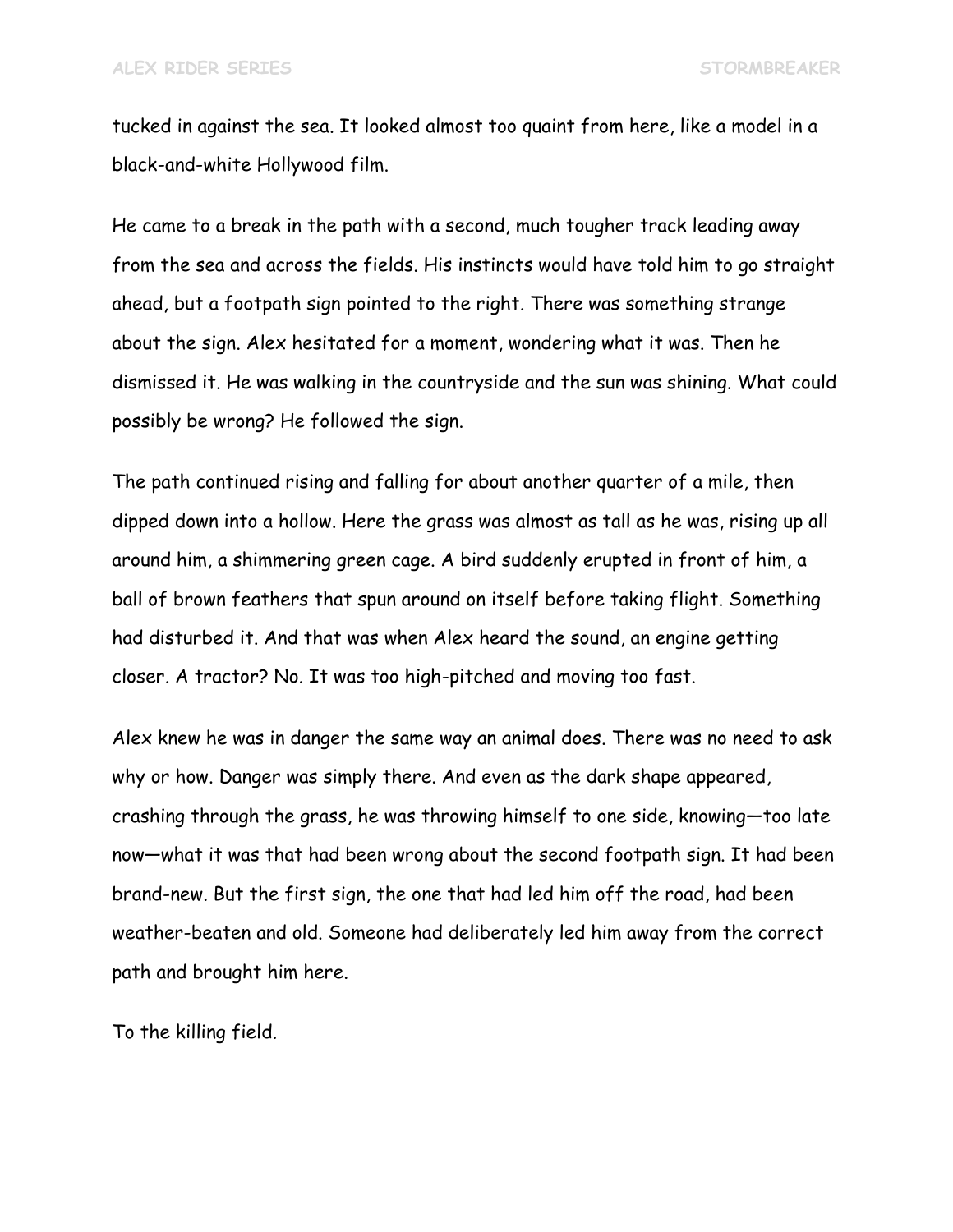He hit the ground and rolled to one side. The vehicle burst through the grass, its front wheel just inches above his head. Alex caught a glimpse of a squat black thing with four fat tires, a cross between a miniature tractor and a motorbike. It was being ridden by a hunched-up figure in gray leather with helmet and goggles. Then it was gone, thudding down in the grass on the other side of him and disappearing instantly as if a curtain had been drawn.

Alex scrambled to his feet and began to run. He knew what it was now. He"d seen something similar on holiday, in the sand dunes of Death Valley, Nevada. A Kawasaki four by four, powered by a 400cc engine with automatic transmission. A quad bike. It was circling now, preparing to come after him. And it wasn't alone.

A drone, then a scream, and then a second bike appeared in front of him, roaring toward him, cutting a swath through the grass. Alex hurled himself out of its path, once again crashing into the ground, almost dislocating his shoulder. Wind and engine fumes whipped across his face.

He had to find somewhere to hide. But he was in the middle of a field and there was nowhere—apart from the grass itself. Desperately, he fought through it, the blades scratching at his face, half blinding him as he tried to find his way back to the main path. He needed to find someone—anyone. Whoever had sent these people (and now he remembered Mr. Grin, talking on his mobile phone), they couldn"t kill him if there were witnesses around.

But there was no one and they were coming for him again … together this time. Alex could hear the engines, whining in unison, coming up fast behind him. Still running, he glanced over his shoulder and saw them, one on each side, seemingly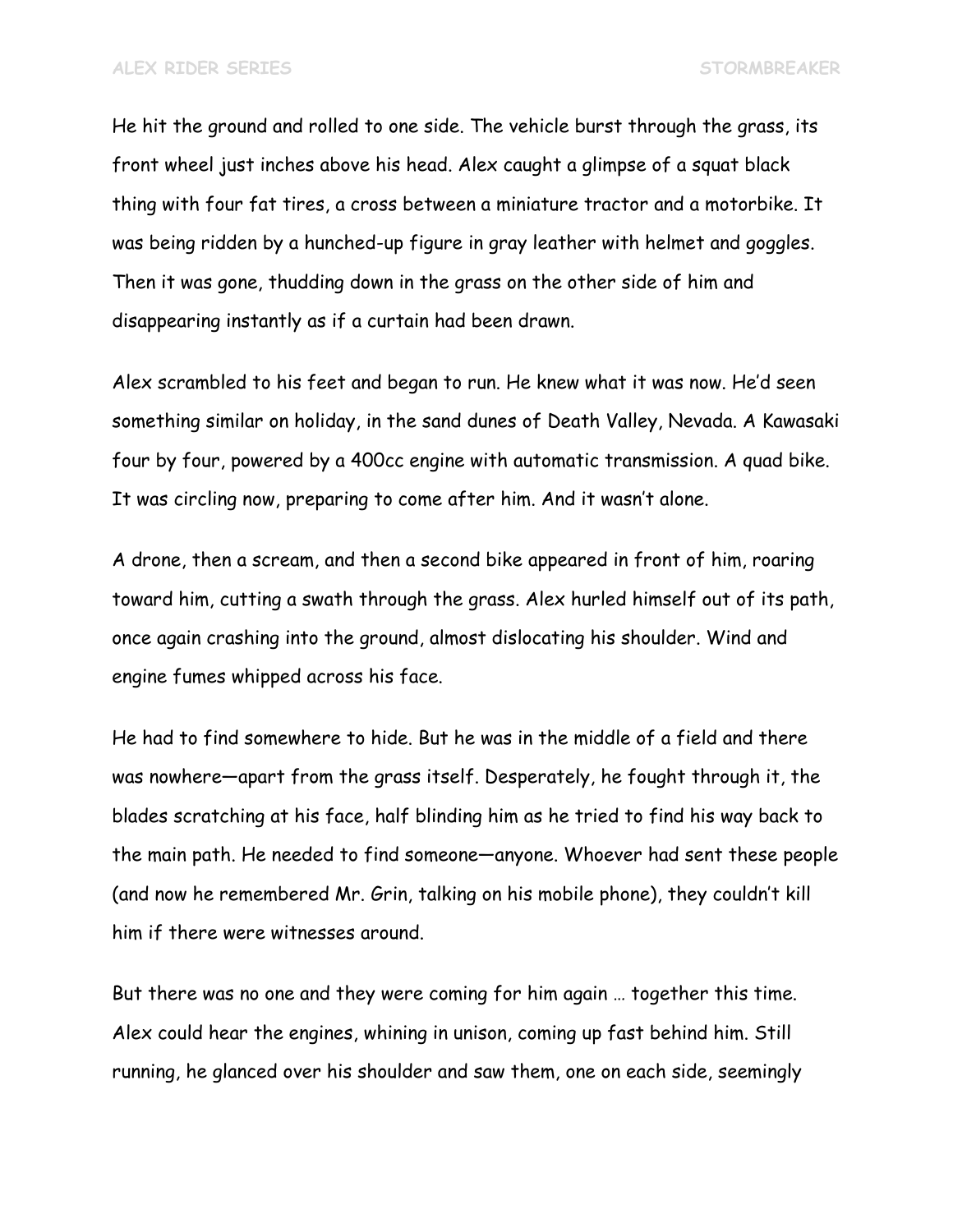about to overtake him. It was only the glint of the sun and the sight of the grass slicing itself in half that revealed the horrible truth. The two cyclists had stretched a length of cheese wire between them. Alex threw himself headfirst, flat on his stomach. The cheese wire whipped over him. If he had still been standing up, it would have cut him in half.

The quad bikes separated, arcing away from each other. At least that meant that they must have dropped the wire. Alex had bruised his knee in the last fall and he knew that it was only a matter of time before they cornered him and finished him off. Half limping, he ran forward, searching for somewhere to hide or something to defend himself with. Apart from the Game Boy and some money, he had nothing in his pockets, not even a penknife. The engines were distant now, but he knew that any moment they would be closing in again. What would the riders have in store for him next time? More cheese wire? Or something worse?

It was worse. Much worse. There was the roar of an engine and then a billowing cloud of red fire exploded over the grass, blazing it to a crisp. Alex felt it singe his shoulders, yelled, and threw himself to one side. One of the riders was carrying a flamethrower! He had just aimed a bolt of fire twenty feet long, meaning to burn Alex alive. And he had almost succeeded. Alex was saved only by a narrow ditch in front of him. He hadn"t even seen it until he had thudded into the ground, into the damp soil, the jet of flame licking at the air just above him. It had been close. There was a horrible smell: his own hair. The fire had singed the ends.

Choking, his face streaked with dirt and sweat, he clambered out of the ditch and ran blindly forward. He had no idea where he was going anymore. He only knew that in a few seconds the quad would be back. But he had taken only ten paces before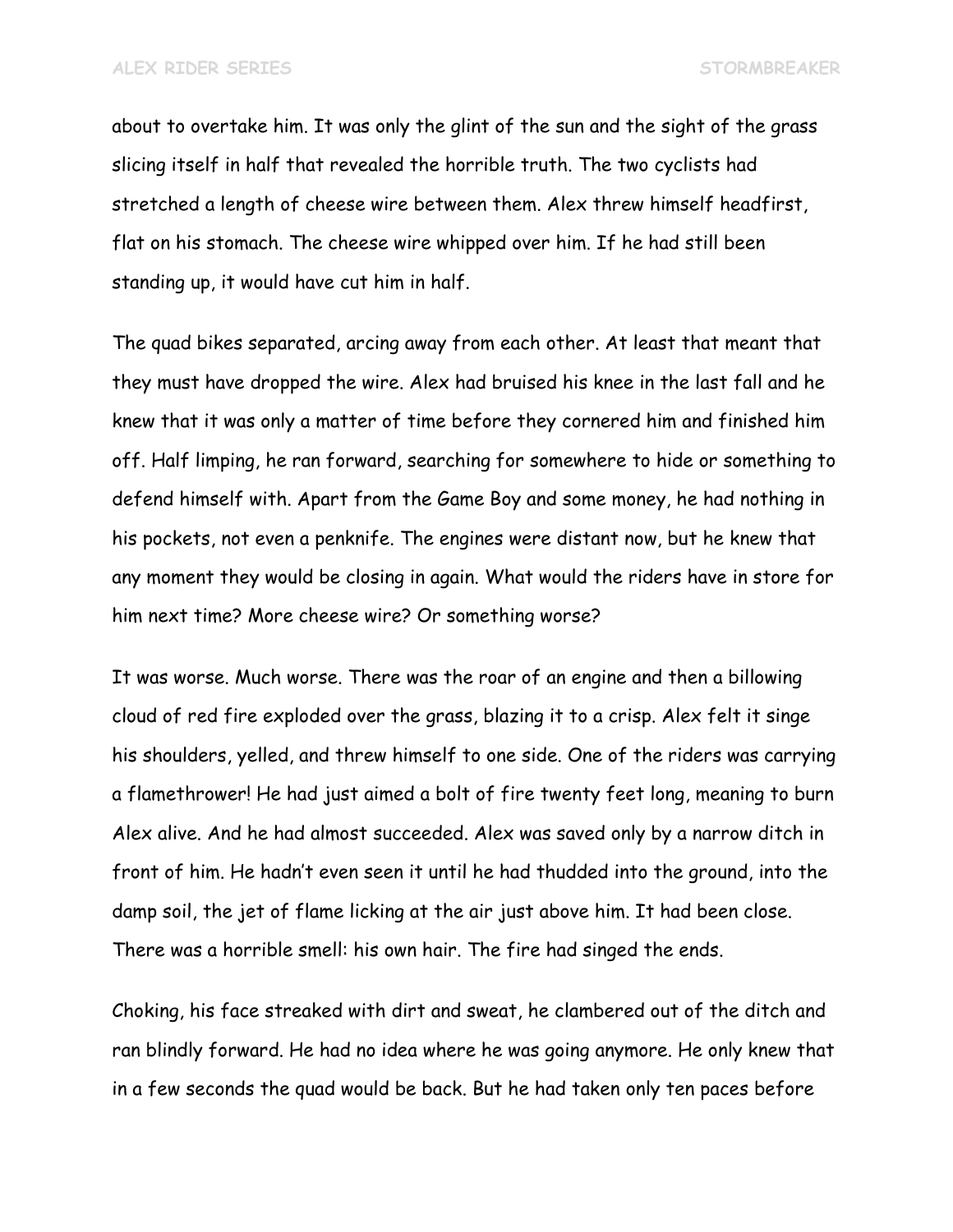he realized he had reached the edge of the field. There was a warning sign and an electrified fence stretching as far as he could see. But for the buzzing sound that the fence was making, he would have run right into it. The fence was almost invisible, and the quad bikers, moving fast toward him, would be unable to hear the warning sound over their own engines …

He stopped and turned around. About fifty yards away from him, the grass was being flattened by the still invisible quad as it made its next charge. But this time Alex waited. He stood there, balancing on the heels of his feet, like a matador. Twenty yards, ten … Now he was staring straight into the eyes of the rider, saw the man"s uneven teeth as he smiled, still gripping the flamethrower. The quad smashed down the last barrier of grass and leaped onto him … except that Alex was no longer there. He had dived to one side and, too late, the driver saw the fence and rocketed on, straight into it. The man screamed as the wire caught him around the neck, almost garroting him. The bike twisted in midair, then crashed down. The man fell into the grass and lay still.

He had torn the fence out of the ground. Alex ran over to the man and examined him. For a moment he thought it might be Yassen, but it was a younger man, dark haired, ugly. Alex had never seen him before. The man was unconscious but still breathing. The flamethrower lay extinguished on the ground beside him. Behind him, he heard the other bike, some distance away but closing. Whoever these people were, they had tried to run him down, to cut him in half, and to incinerate him. He had to find a way out before they really got serious.

He ran over to the quad, which had come to rest lying on its side. He heaved it up again, jumped onto the saddle, and kick started it. Or tried to. His foot scrabbled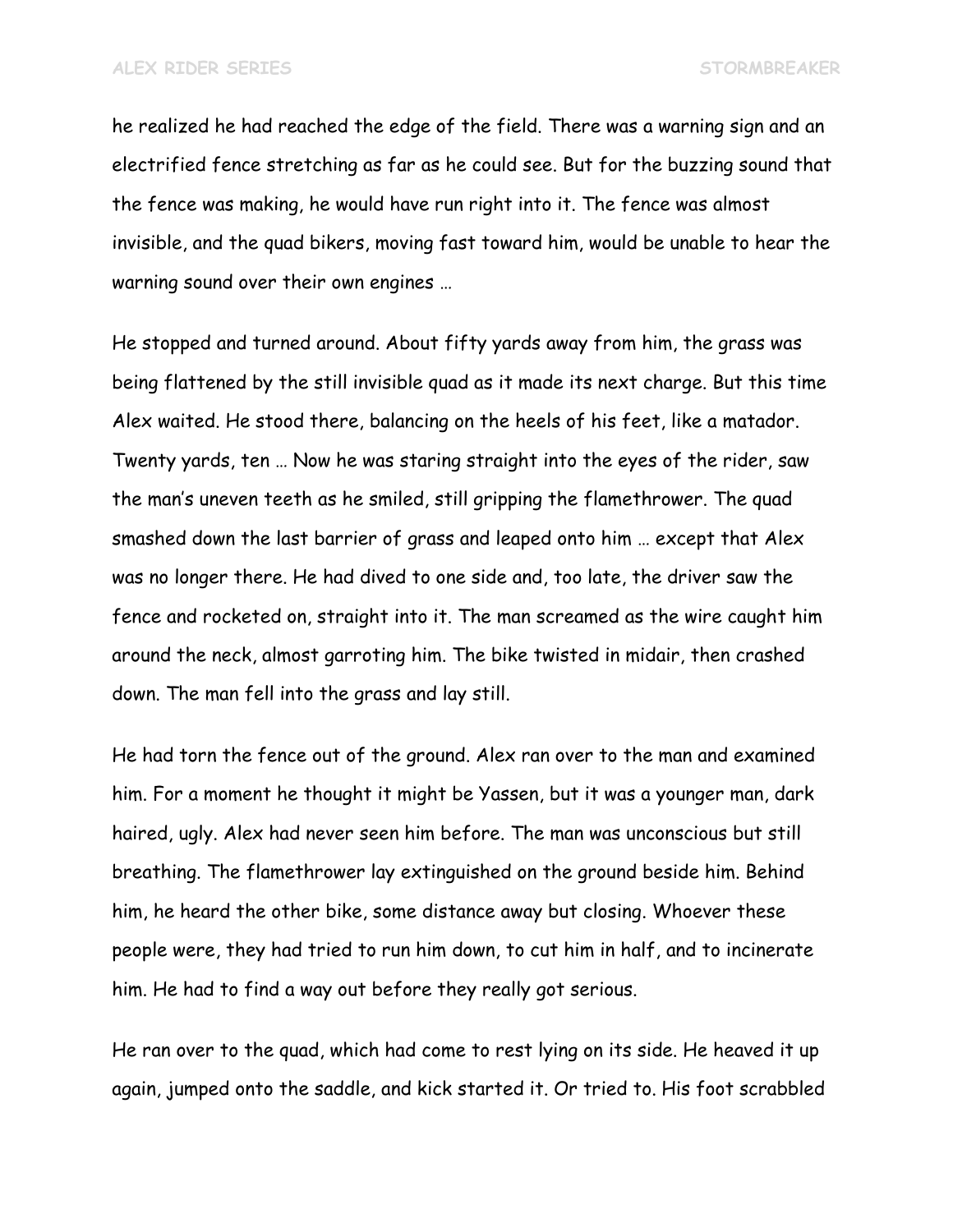desperately but couldn"t find anything to kick. Alex cursed. He might have seen quad bikes in Nevada, but he hadn"t been allowed to ride one. He was too young. And now …

How did you get the damn thing started? There was nothing to kick. So there had to be some sort of manual ignition. He twisted the key. Nothing. Then he saw a red button right in the middle. He pressed it and the engine coughed into life. At least there were no gears to worry about. Alex twisted the accelerator and yelled out as the machine rocketed away, almost throwing him backward off the saddle.

And now he was whipping through the grass, which had become a green blur, hanging on with all his strength as the quad carried him back toward the footpath. He wasn"t sure if he was steering the bike or if the bike was steering him, but all he cared about was that he was still moving. His bones rattled as the quad hit a rut in the track and bounced upward. For a ghastly second Alex thought he was going to be hurled off the bike and into space. But somehow he managed to keep his grip, even though the crash of the tires hitting the ground punched out all his breath.

He cut through another green curtain and savagely pulled on the handlebars, trying to bring the machine under control. He had found the footpath—and also the side of the cliff. just five yards more and he would have launched himself over the edge and down to the rocks below. For a few seconds he sat where he was, the engine idling. That was when the other quad appeared. The second rider must have seen what had happened. He had reached the footpath and was facing Alex, about two hundred feet away. Something glinted in his hand, resting on the handlebar. He was carrying a gun.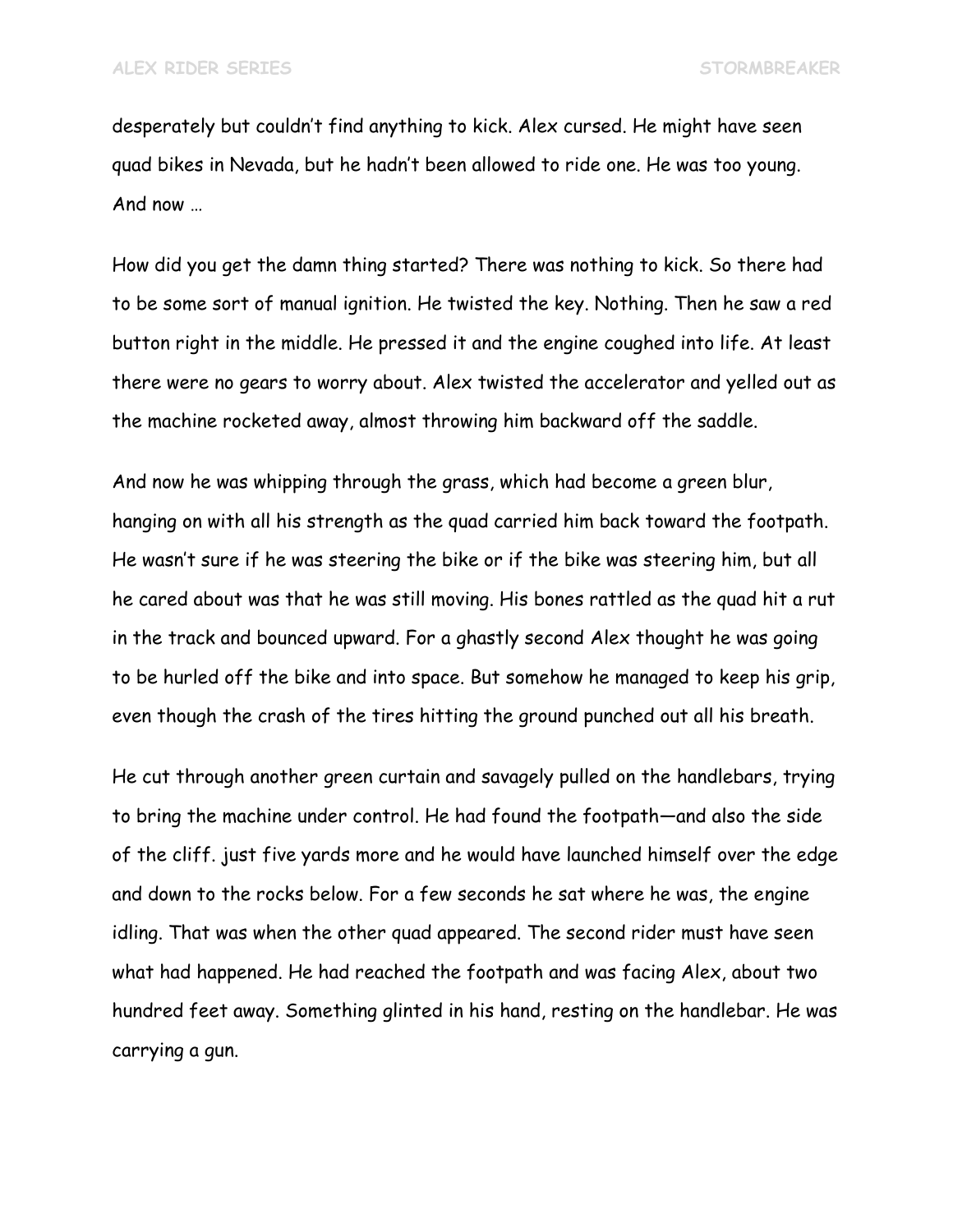Alex looked back the way he had come. It was no good. The path was too narrow. By the time he had turned the quad around, the man would have reached him. One shot and it would all be over. Could he go back into the grass? No, for the same reason. If he wanted to move fast, he had to move forward, even if that meant heading for a straight-on collision with the other quad.

There was no other way.

The man gunned his engine and spurted forward. Alex did the same. Now the two of them were racing toward each other down a narrow path with a bank of earth and rock suddenly rising up to form a barrier on one side and the edge of the cliff on the other. There wasn"t enough room for them to pass. They could stop or they could crash … but if they were going to stop they had to do it in the next ten seconds.

The quads were getting closer and closer, moving faster all the time. Far below, the waves glittered silver, breaking against the rocks. The grass, higher now, flashed by. The man fired his gun twice. Alex felt the first bullet slice past his shoulder. The second ricocheted off the side of his bike, almost causing him to lose control. The wind rushed into him, hammering at his chest and face. It was like the oldfashioned game of chicken. One of them had to stop. One of them had to get out of the way.

Three, two, one…

It was the man who finally broke. He was less than twenty feet away, so close that Alex could make out the perspiration on his forehead. If he fired a third shot now, there would be no way he could miss. But he was traveling too fast. The path was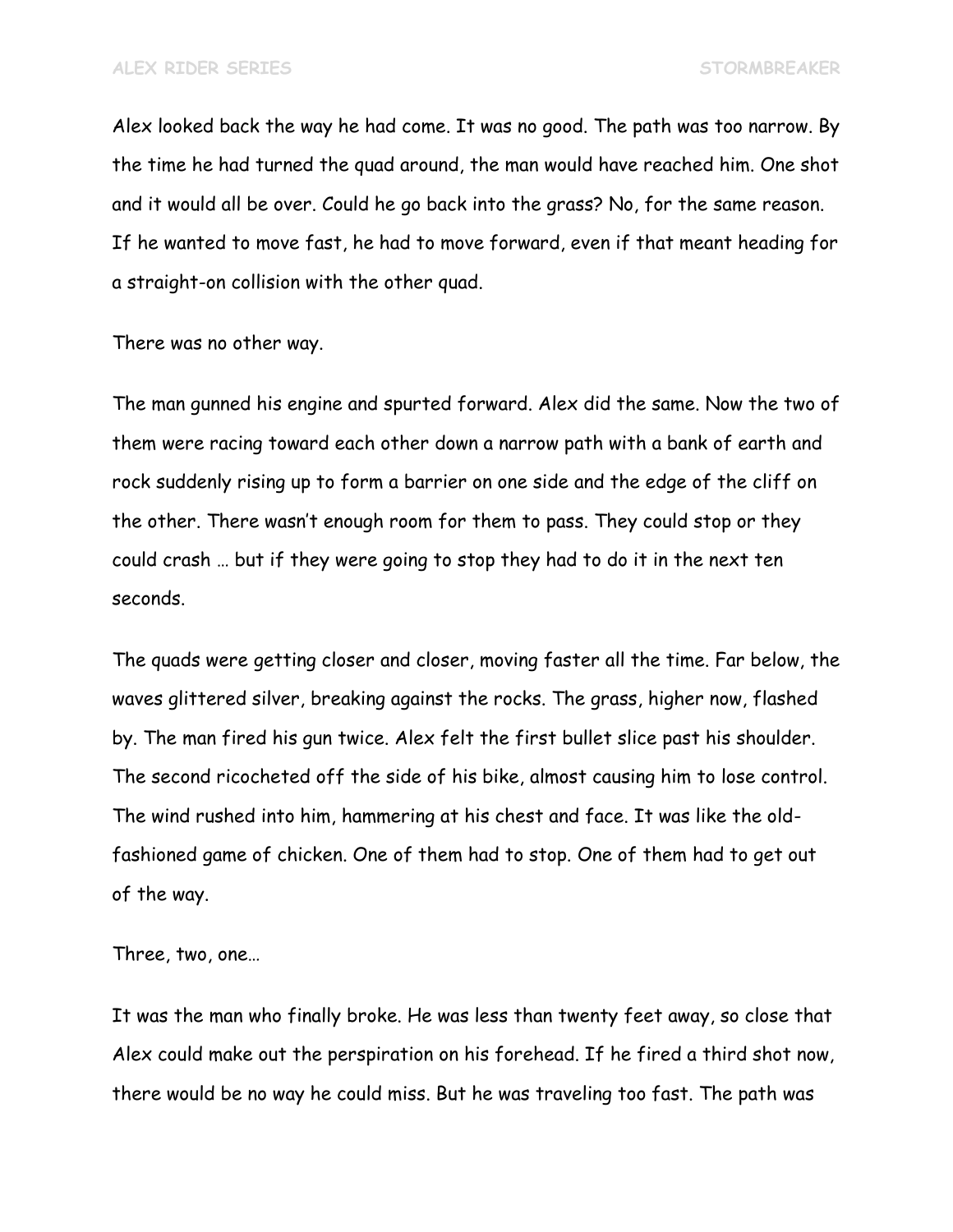too uneven. He couldn"t fire and drive at the same time. Just when it seemed that a crash was inevitable, he twisted his quad and swerved off the path, up into the grass. At the same time, he tried to bring the gun around. But he was too late. His quad was slanting, tipping over onto just two of its wheels. The man screamed. His quad hit a rock and bounced upward, landed briefly on the footpath then continued over the edge of the cliff.

Alex had felt the man rush past him but had seen little more than a blur. Now he shuddered to a halt and turned around just in time to watch the other quad fly off the cliff and into the air. The man, still screaming managed to separate himself from the machine on the way down, but the two of them hit the water at the same moment. The quad floated for a few seconds longer than the man.

Who had sent him? It was Nadia Vole who had suggested the walk, but it was Mr. Grin who had actually seen him leave. Mr. Grin had given the order—he was sure of it.

Alex took the quad the rest of the way into Port Tallon. The sun was still shining as he sped down into the little fishing village, but he couldn"t enjoy it. He was angry with himself because he knew he"d made too many mistakes. He should have been dead now, he knew. Only luck and a low-voltage electric fence had managed to keep him alive.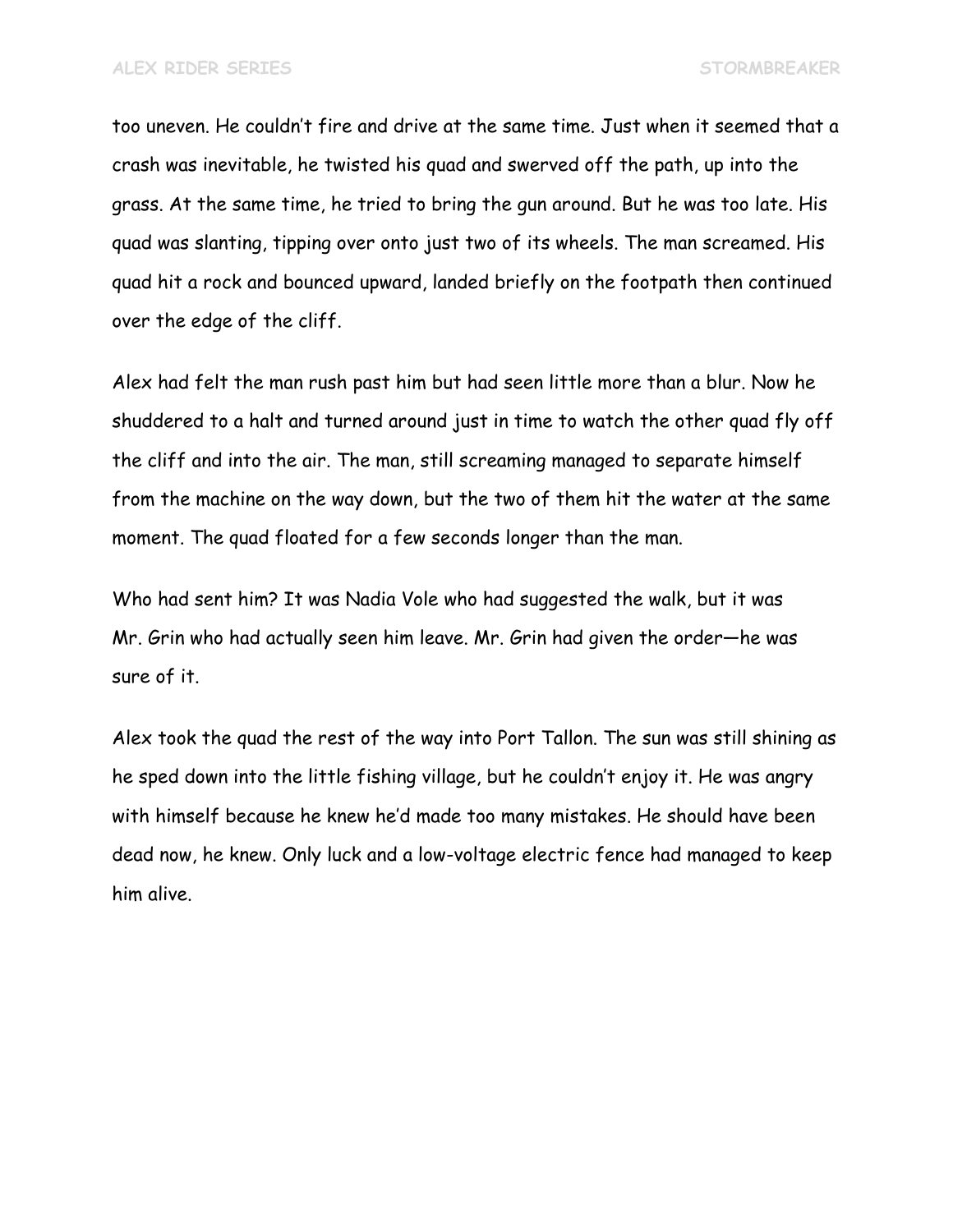# **DOZMARY MINE**

ALEX WALKED THROUGH Port Tallon, past the Fisherman"s Arms tavern and up the cobbled street toward the library. It was the middle of the afternoon, but the village seemed to be asleep, the boats bobbing in the harbor, the streets and pavements empty. A few seagulls wheeled lazily over the rooftops, uttering the usual mournful cries. The air smelled of salt and dead fish.

The library was redbrick, Victorian, sitting self-importantly at the top of a hill. Alex pushed open the heavy swing door and went into a room with a tiled chessboard floor and about fifty shelves fanning out from a central reception area. Six or seven people were sitting at tables, working. A man in a thickly knitted jersey was reading *Fisherman's Week*. Alex went over to the reception. There was the inevitable sign—SILENCE PLEASE. Beneath it an elderly, round-faced woman sat reading Crime and Punishment.

"Can I help you?" Despite the sign, she had such a loud voice that everyone looked up when she spoke.

"Yes…" Alex had come here because of a chance remark made by Herod Sayle. He had been talking about Ian Rider. "Spent half his time in the village. In the port, the post office, the library." Alex had already seen the post office, another oldfashioned building near the port. He didn"t think he"d learn anything there. But the library? Maybe Rider had come here looking for information. Maybe the librarian would remember him.

"I had a friend staying in the village," he said. "I was wondering if he came here. His name's Ian Rider."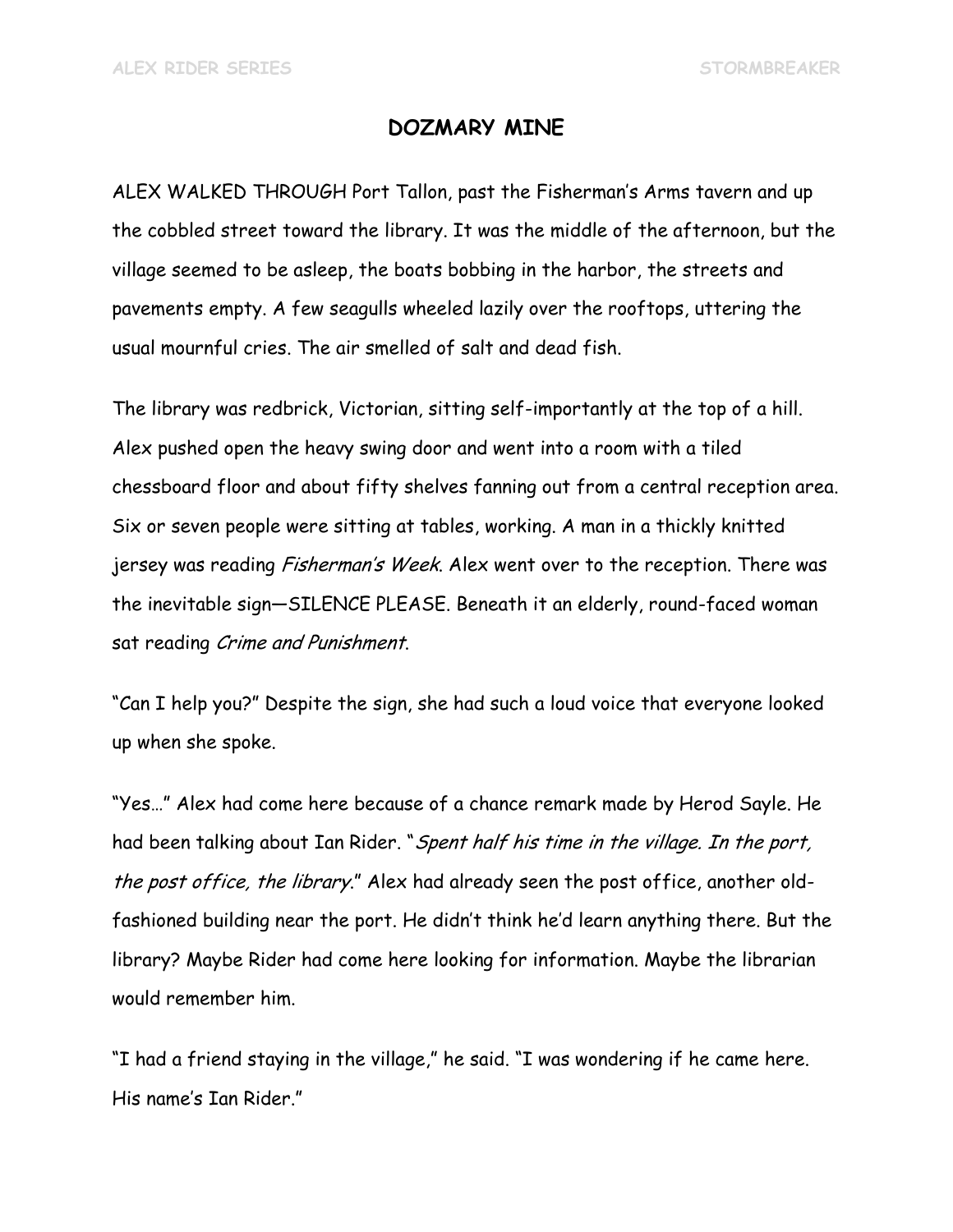"Rider with an i or a y? I don"t think we have any Riders at all." The woman tapped a few keys on her computer, then shook her head. "No…"

"He was staying at Sayle Enterprises," Alex said. "He was about forty, thin, fair haired. He drove a BMW."

"Oh yes." The librarian smiled. "He did come here a couple of times. A nice man. Very polite. I knew he didn"t come from around here. He was looking for a book…"

"Do you remember what book?"

"Of course I do. I can"t always remember faces, but I never forget a book. He was interested in viruses."

# "Viruses?"

"Yes. That"s what I said. He wanted information…"

A computer virus! This might change everything. A computer virus was the perfect piece of sabotage: invisible and instantaneous. A single blip written into the software and every single piece of information in the Stormbreaker software could be destroyed at any time. But Herod Sayle couldn"t possibly want to damage his own creation. That would make no sense at all. So maybe Alex had been wrong about him from the very start. Maybe Sayle had no idea what was really going on.

"I"m afraid I couldn"t help him," the librarian continued. "This is only a small library and our grant"s been cut for the third year running." She sighed. "Anyway, he said he"d get some books sent down from London. He told me he had a box at the post office…"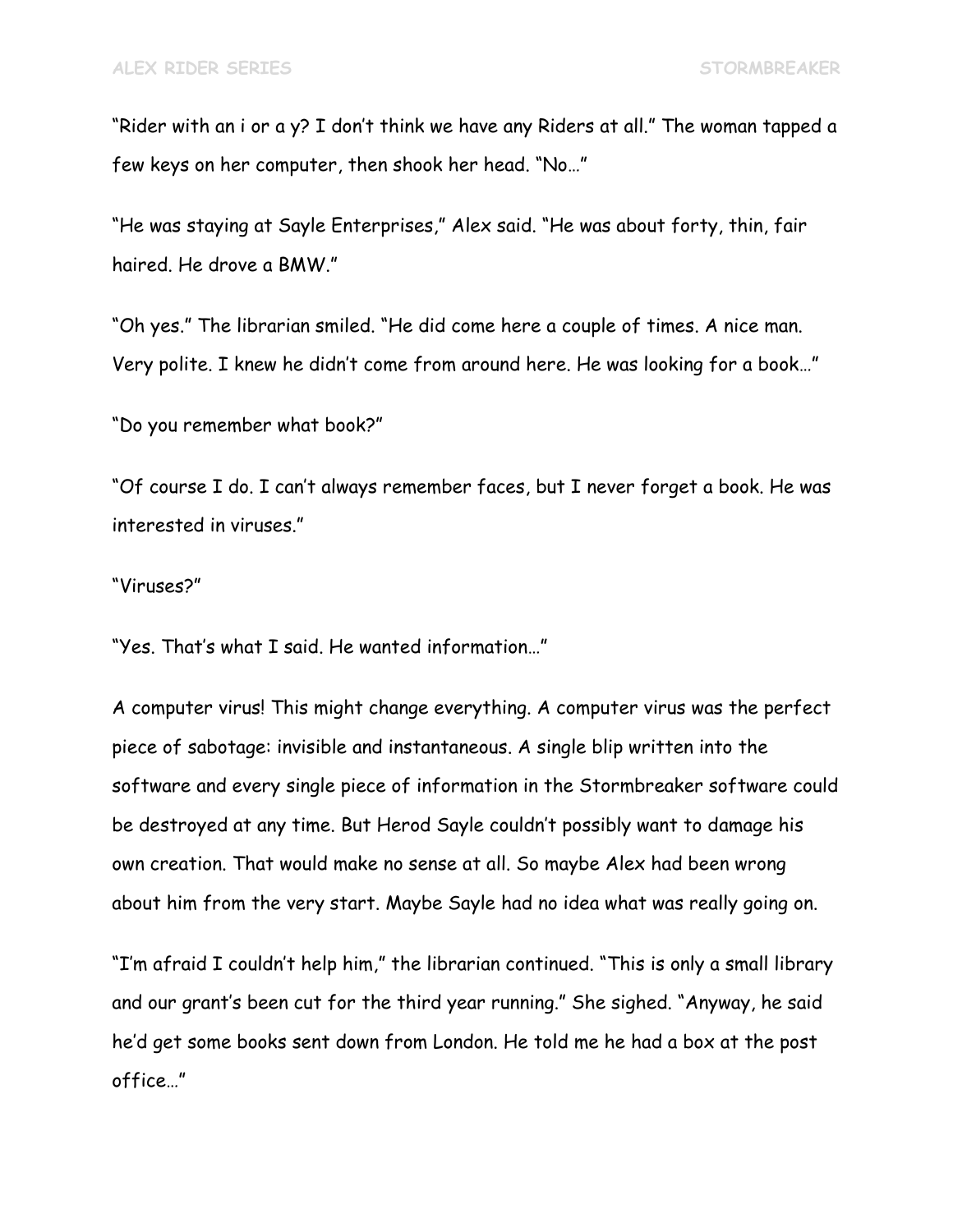That made sense too. Ian Rider wouldn"t want information sent to Sayle Enterprises, where it could be intercepted.

"Was that the last time you saw him?" Alex asked.

"No. He came back about a week later. He must have gotten what he wanted because this time he wasn"t looking for books about viruses. He was interested in local affairs."

"What sort of local affairs?"

"Cornish local history. Shelf CL." She pointed. "He spent an afternoon looking in one of the books and then he left. He hasn"t been back since then, which is a shame. I was rather hoping he'd join the library. Would you like to?"

"Not today, thanks," Alex said.

Local history. That wasn't going to help him. Alex nodded at the librarian and made for the door. His hand was just reaching out for the handle when he remembered: CL 475/19.

He reached into his pocket and took out the Game Boy, pulled off the back, and unfolded the square of paper he had found in his bedroom. Sure enough, the letters were the same. CL. They weren't referring to a grid reference. CL was the label on a book!

Alex went over to the shelf that the librarian had shown him. Books grow old faster when they"re not being read and the ones gathered here were long past retirement, leaning tiredly against one another for support. CL 475/19—the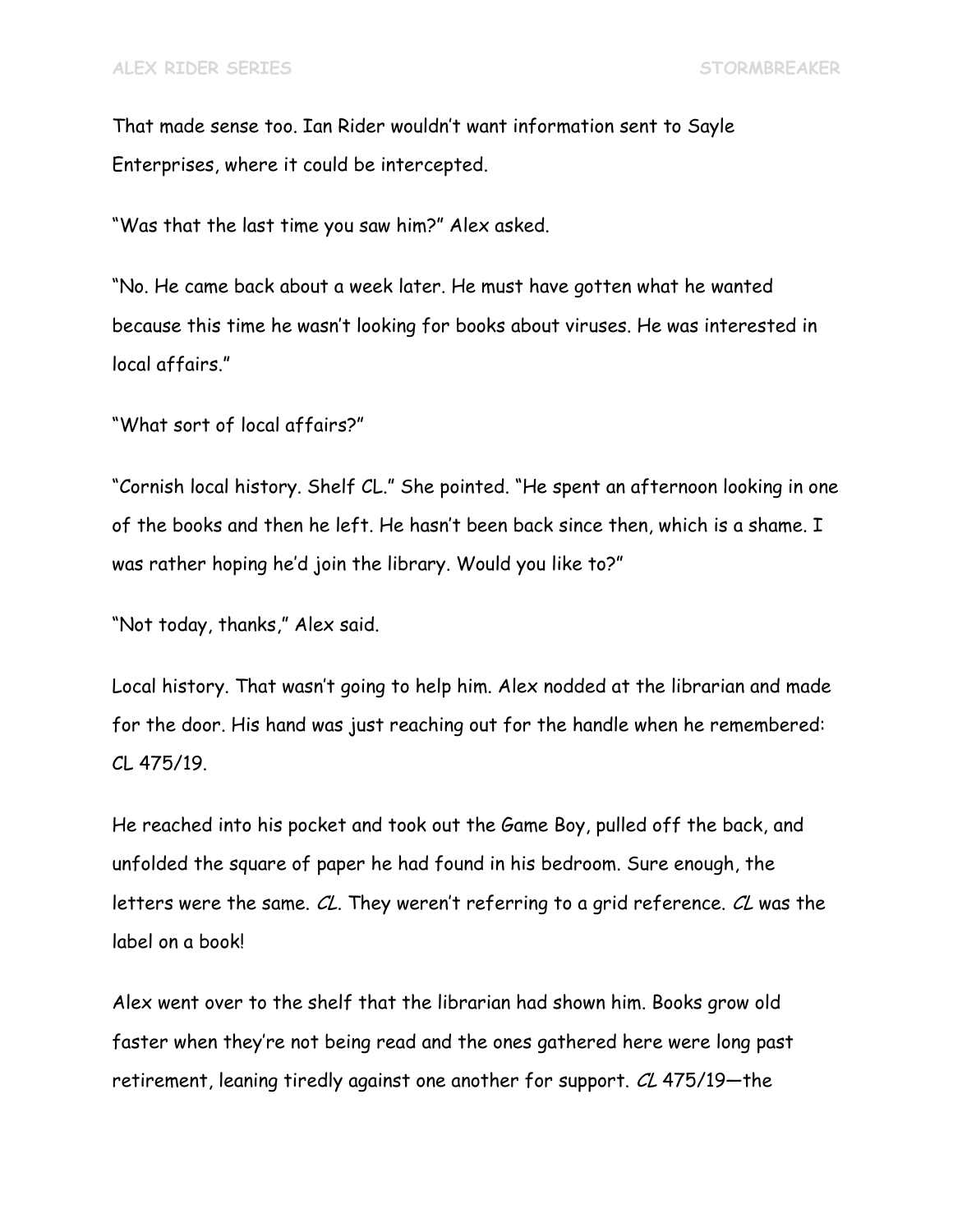number was printed on the spine-was called Dozmary: The Story of Cornwall's Oldest Mine.

He carried it over to a table, opened it, and quickly skimmed through it, wondering why a history of Cornish tin should have been of interest to Ian Rider. The story it told was a familiar one.

The mine had been owned by the Dozmary family for eleven generations. In the nineteenth century there had been four hundred mines in Cornwall. By the 1990s there were only three. Dozmary was still one of them. The price of tin had collapsed and the mine itself was almost exhausted, but there was no other work in the area and the family had continued running it even though the mine was quickly exhausting them. In 1991, Sir Rupert Dozmary, the last owner, had quietly slipped away and blown his brains out. He was buried in the local churchyard in a coffin, it was said, made of tin.

His children had closed down the mine, selling the land above it to Sayle Enterprises. The mine itself was sealed off with several of the tunnels now underwater.

The book contained a number of old black-and-white photographs: pit ponies and canaries in cages. Groups of figures standing with axes and lanterns. Now all of them would be under the ground themselves. Flicking through the pages, Alex came to a map, showing the layout of the tunnels at the time when the mine was closed:

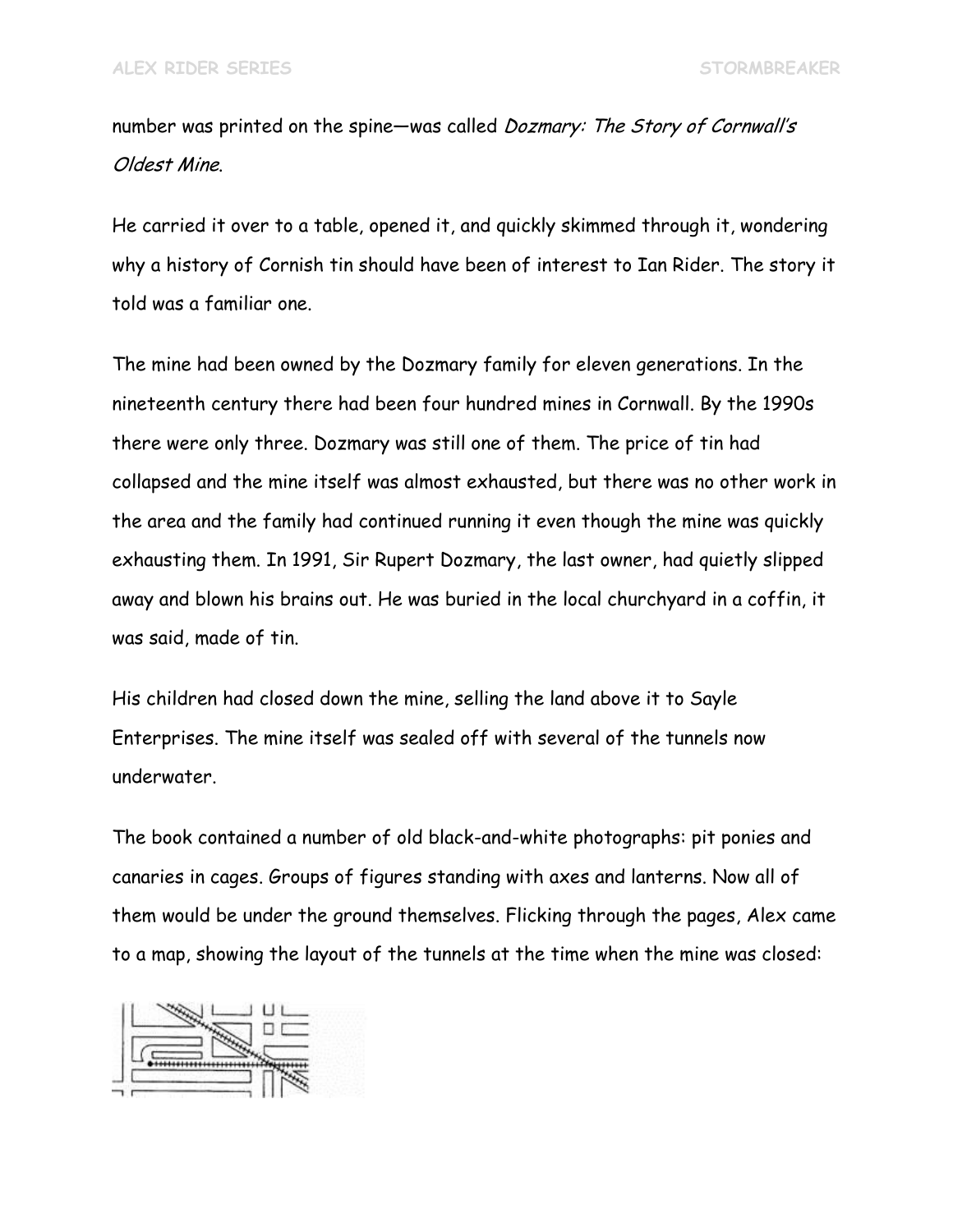It was hard to be sure of the scale, but there was a labyrinth of shafts, tunnels, and railway lines running for miles underground. Go down into the utter blackness of the underground and you"d be lost instantly. Had Ian Rider made his way into Dozmary? If so, what had he found?

Alex remembered the corridor at the foot of the metal staircase. The dark brown unfinished walls and the lightbulbs hanging on their wires had reminded him of something, and suddenly he knew what it was. The corridor must be nothing more than one of the shafts from the old mine! Suppose Ian Rider had also gone down the staircase. Like Alex, he had been confronted with the locked metal door and had been determined to find his way past it. But he had recognized the corridor for what it was—and that was why he had come back to the library. He had found a book on the Dozmary Mine—this book. The map had shown him a way to the other side of the door.

And he a made a note of it!

Alex took out the diagram that Ian Rider had drawn and laid it on the page, on top of the map. Holding the two sheets together, he held them up to the light.

This was what he saw:



The blue lines that Rider had drawn on the sheet fitted exactly over the shafts of the mine, showing the way through. Alex was certain of it. If he could find the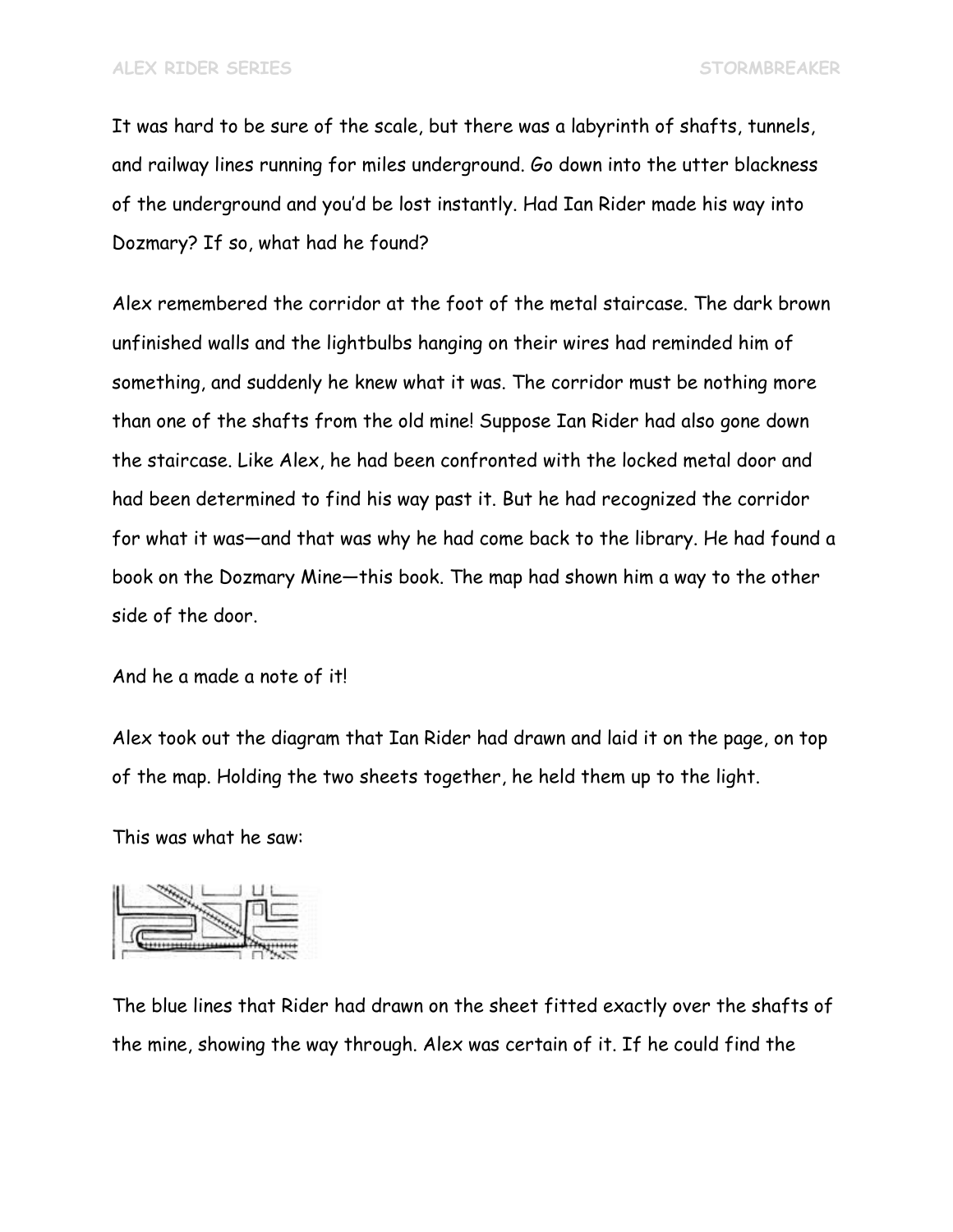entrance to Dozmary, he could follow the map through to the other side of the metal door.

Ten minutes later he left the library with a photocopy of the page. He went down to the harbor and found one of those maritime stores that seem to sell anything and everything. Here he bought himself a powerful flashlight, a jersey, a length of rope, and a box of chalk.

Then he climbed back into the hills.

Back on the quad, Alex raced across the cliff tops with the sun already sinking in the west. Ahead of him he could see the single chimney and crumbling tower that he hoped would mark the entrance to the Kerneweck Shaft … it took its name from the ancient language of Cornwall. According to the map, this was where he should begin. At least the quad had made his life easier. It would have taken him an hour to reach it on foot.

He was running out of time and he knew it. The first Stormbreakers would have already begun leaving the plant, and in less than twenty-four hours the prime minister would be activating them. If the software really had been bugged with some sort of virus, what would happen? Some sort of humiliation for both Sayle and the British government? Or worse?

And how did a computer bug tie in with what he had seen the night before? Whatever the submarine had been delivering on the jetty, it hadn"t been computer software. The silver boxes had been too large. And you don"t shoot a man for dropping a diskette.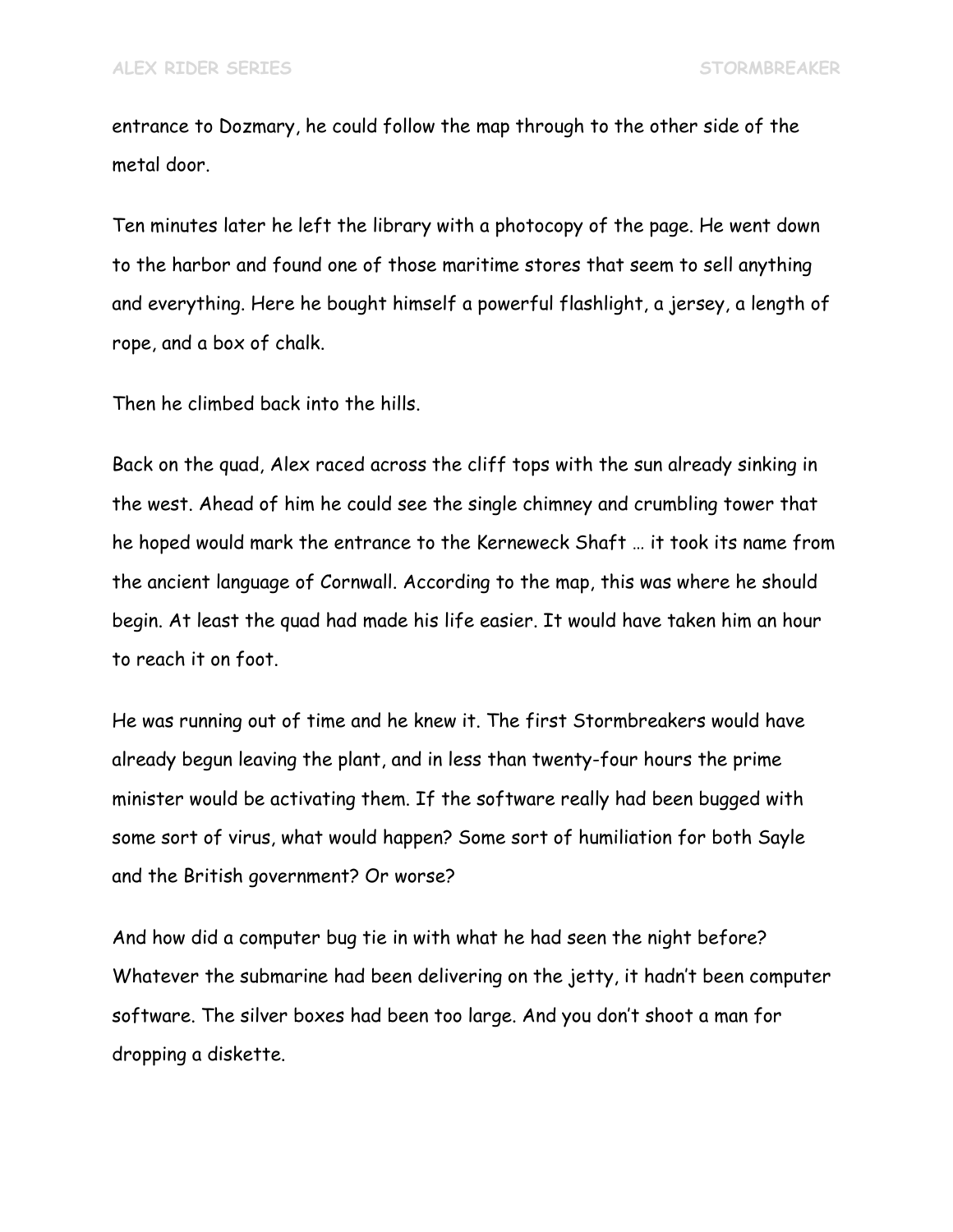Alex parked the quad next to the tower and went in through an arched doorway. At first he thought he must have made some sort of mistake. The building looked more like a ruined church than the entrance to a mine. Other people had been here before him. There were a few crumpled beer cans and old potato chip packets on the floor and the usual graffiti on the wall. JRH WAS HERE. NICK LOVES CASS. Visitors leaving the worst parts of themselves behind in fluorescent paint.

His foot came down on something that clanged and he saw that he was standing on a metal trapdoor. Grass and weeds were sprouting around the edges, but putting his hand against the crack, he could feel a draft of air rising from below. This must be the entrance to the shaft.

The trapdoor was bolted down with a heavy padlock, several inches thick. Alex swore silently. He had left the zit cream back in his room. The cream would have eaten through the bolts in seconds, but he didn"t have the time to go all the way back to Sayle Enterprises to get it. He knelt down and shook the padlock in frustration. To his surprise, it sprang open. Somebody had been here before him. Ian Rider—it had to be. He must have managed to unlock it and hadn"t fully closed it again so that it would be open when he came back.

Alex pulled the padlock out and grabbed the trapdoor. It took all his strength to lift it, and as he did so, a blast of cold air hit him in the face. The trapdoor clanged back and he found himself looking into a black hole that stretched farther than the daylight could reach. Alex shone his flashlight into the hole. The beam went about fifty feet, but the shaft went farther. He found a pebble and dropped it in. At least ten seconds passed before the pebble rattled against something far below.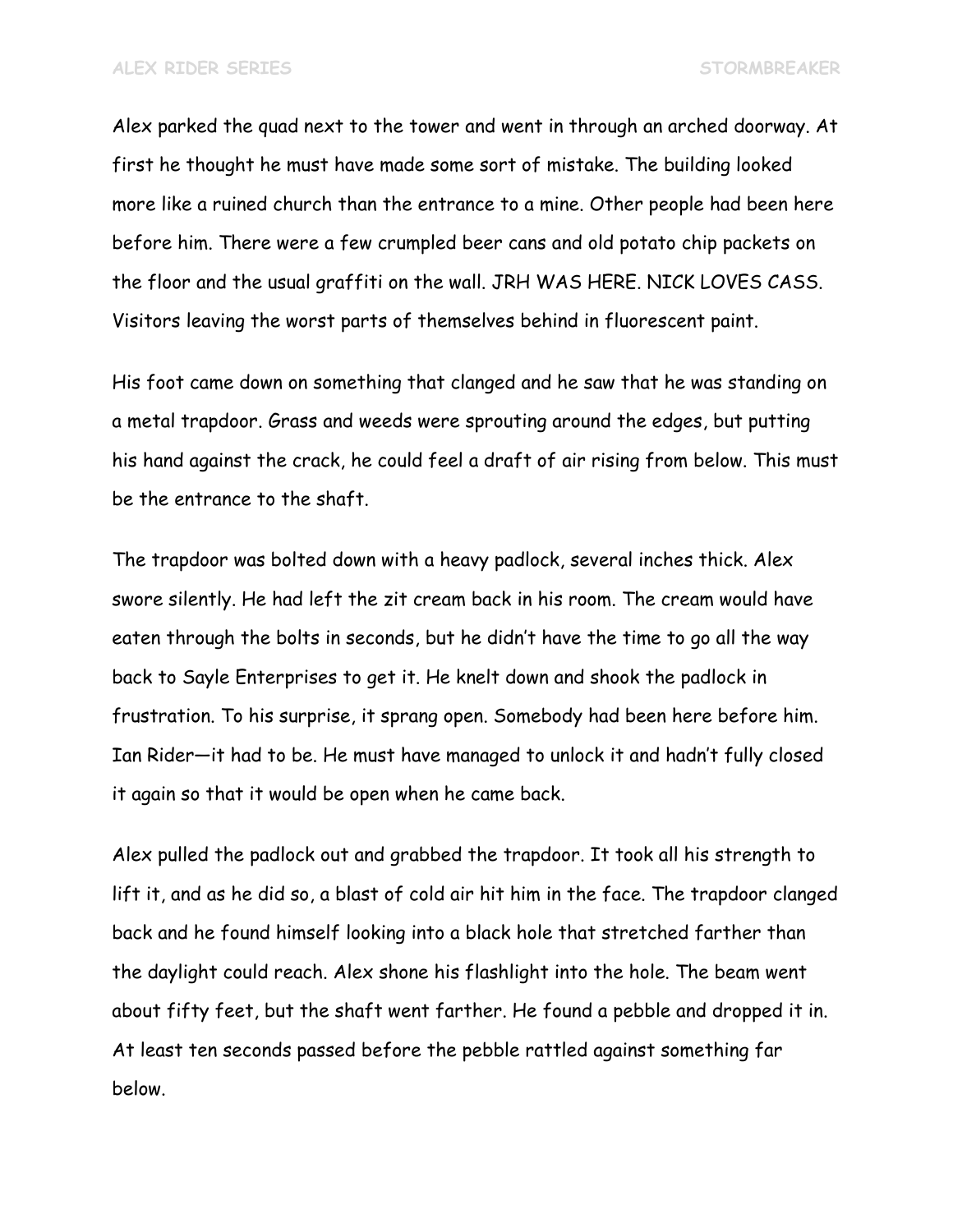A rusty ladder ran down the side of the shaft. Alex checked that the quad was out of sight, then looped the rope over his shoulder and shoved the flashlight into his belt. He didn"t enjoy climbing into the hole. The metal rungs were ice cold against his hands, and his shoulders had barely sunk beneath the level of the ground before the sun was blotted out and he felt him self being sucked into a darkness so total that he couldn"t even be sure he had eyes. But he couldn"t climb and hold on to the flashlight at the same time. He had to feel his way, a hand then a foot, descending farther until at last his heel struck the ground and he knew he had reached the bottom of the Kerneweck Shaft.

He looked up. He could just make out the entrance he had climbed through: small, round, as distant as the moon. He was breathing heavily. The air was thin and smelled faintly metallic. Trying to fight off the sense of claustrophobia, he pulled out the flashlight and flicked it on. The beam leaped out of his hand, pointing the way ahead and throwing pure white light onto his immediate surroundings. Alex was at the start of a long tunnel, the uneven walls and ceiling held back by wooden beams. The floor was already damp, and a sheen of salt water hung in the air. It was cold in the mine. He had known it would be, and before he moved, he pulled on the jersey he had bought, then chalked a large X on the wall. That had been a good idea too. Whatever happened down here, he wanted to be sure he could find the way back.

At last he was ready. He took two steps forward, away from the vertical shaft and into the start of the tunnel, and immediately felt the weight of the solid rock, the soil, and the remaining streaks of tin bearing down on him. It was horrible here, like being buried alive, and it took all his strength to force himself on. After about fifty paces he came to a second tunnel, branching off to the left. He took out the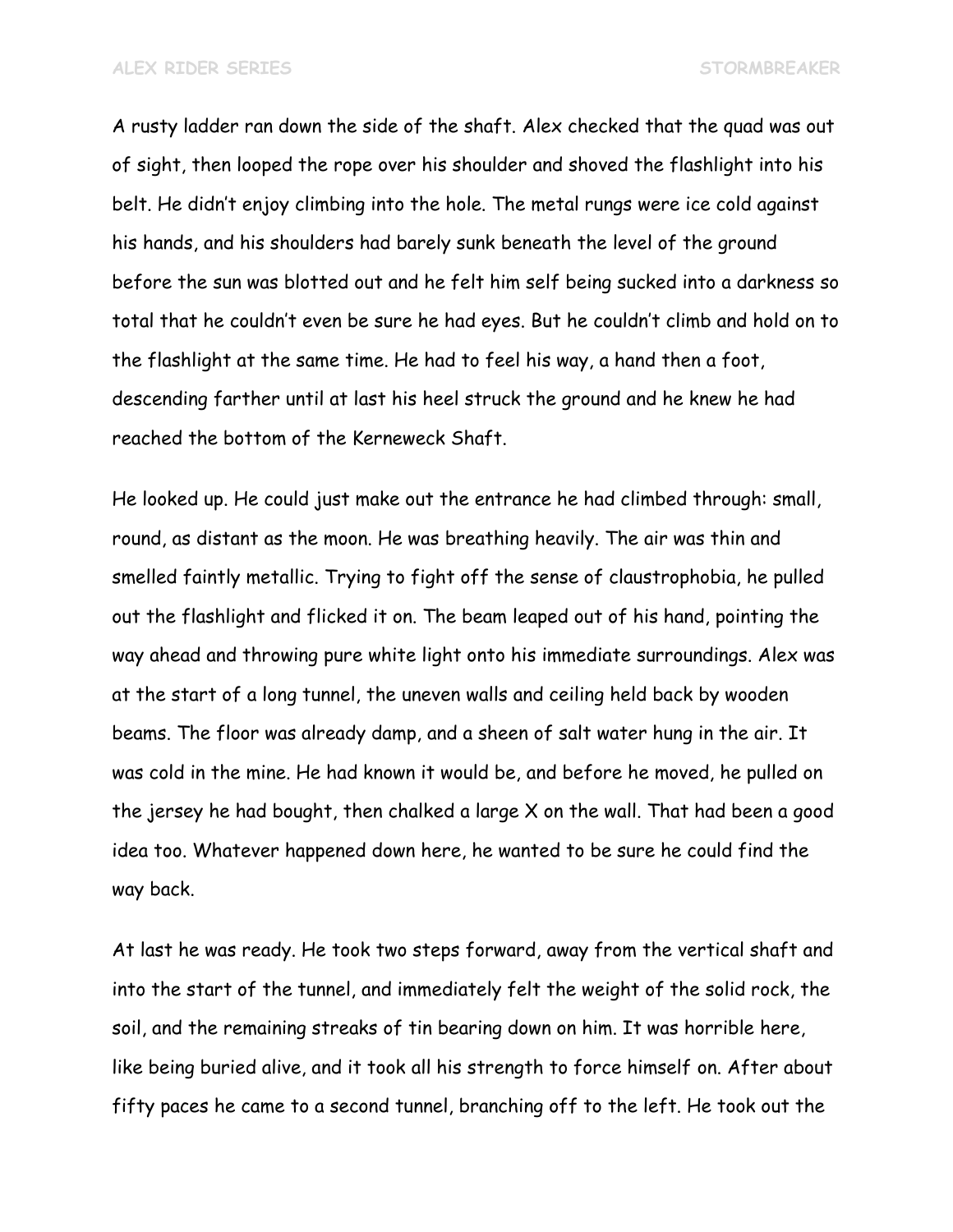photocopied map and examined it. According to Ian Rider, this was where he had to turn off. He swung the flashlight around and followed the tunnel, which slanted downward, taking him deeper and deeper into the earth.

There was absolutely no sound in the mine apart from his own rasping breath, the crunch of his footsteps, and the quickening thud of his heart. It was as if the blackness was wiping out sound as well as vision. Alex opened his mouth and called out, just to hear something. But his voice sounded small and only reminded him of the huge weight above his head. This tunnel was in bad repair. Some of the beams had snapped and fallen in, and as he passed, a trickle of gravel hit his neck and shoulders, reminding him that the Dozmary Mine had been kept locked for a reason. It was a hellish place. It could collapse at any time.

The path took him ever deeper. He could feel the pressure pounding in his ears as the darkness grew thicker and more oppressive. He came to a tangle of iron and wire: some sort of machine, long ago buried and forgotten. He climbed over it too quickly, cutting his leg on a piece of jagged metal. He stood still for a few seconds, forcing himself to slow down. He knew he mustn"t panic. He forced himself to think. If you panic, you"ll get lost. Think what you"re doing. Be careful. One step at a time…

"Okay. Okay…" He whispered the words to reassure himself, then continued forward.

Now he emerged into a sort of wide circular chamber, formed by the meeting of six different tunnels, all coming together in a star shape. The widest of these slanted in from the left with the remains of a railway track. He swung the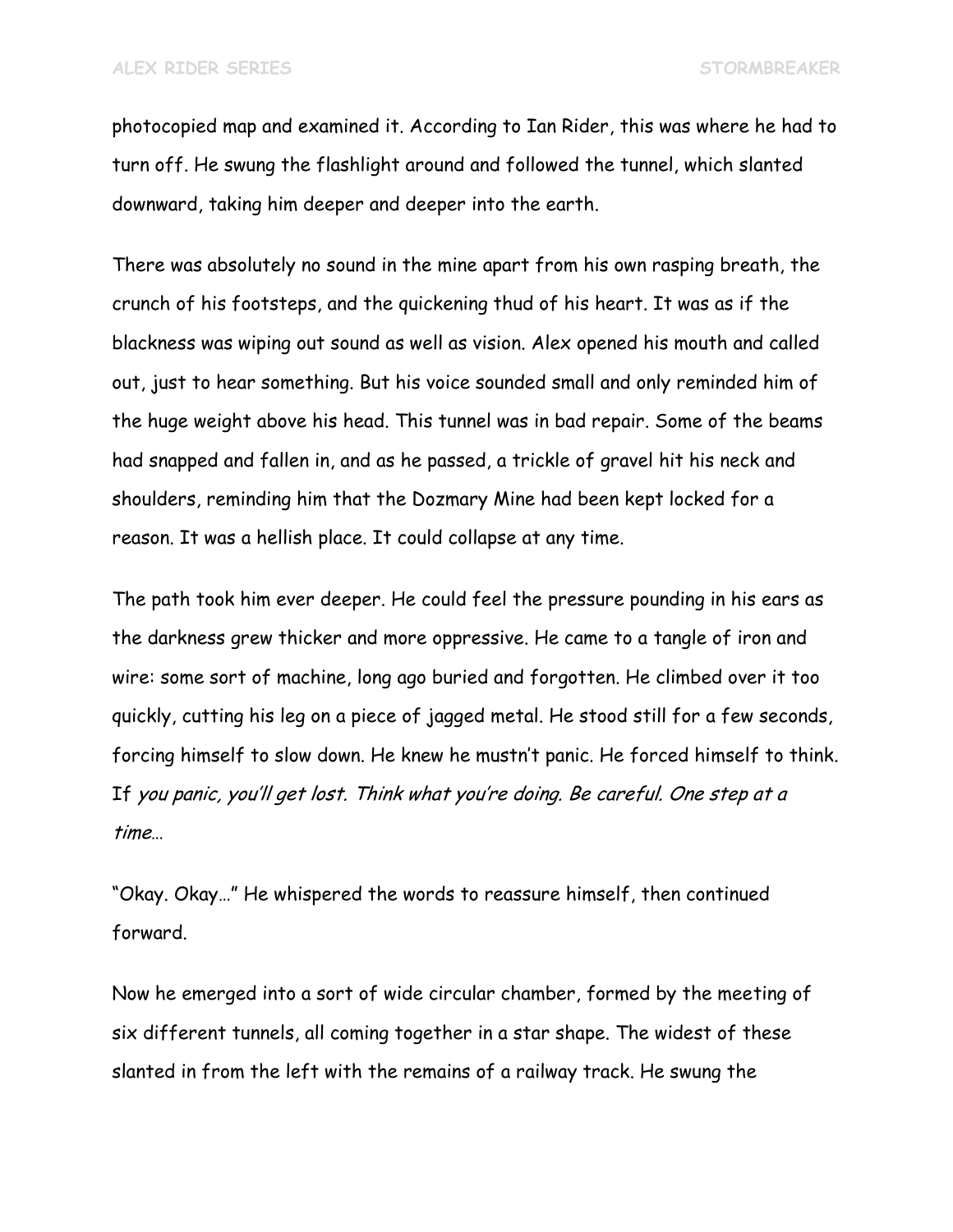flashlight and saw a couple of wooden wagons that must have been used to carry equipment down or tin back up to the surface. Checking the map, he was tempted to follow the railway, which seemed to offer a shortcut across the route that Ian Rider had drawn. But he decided against it. The map told him to turn the corner and go back on himself. There had to be a reason. Alex made another two chalk crosses, one for the tunnel he had left, another for the one he was entering. He went on.

This new tunnel quickly became lower and narrower until Alex couldn"t walk unless he crouched. The floor was very wet here, with pools of water rising up to his ankles. He remembered how near he was to the sea and that brought another unpleasant thought. What time was high tide? And when the water rose, what would happen inside the mine? Alex suddenly had a vision of himself trapped in blackness with water rising up to his chest, his neck, over his face. He stopped and forced himself to think of something else. Down here, on his own, far beneath the surface of the earth, he couldn't make an enemy of his imagination.

The tunnel curved then joined a second railway line, this one bent and broken, covered here and there in rubble, which must have fallen from above. But the metallic tracks made it easier to move forward, picking up the reflection of the flashlight. Alex followed them all the way to a junction with the main railway. It had taken him thirty minutes and he was almost back where he had started, but shining the flashlight around him, he saw why Ian Rider had sent him the long way around. The shorter route had been blocked by a tunnel collapse. About thirty yards up the line, the main railway came to a dead end.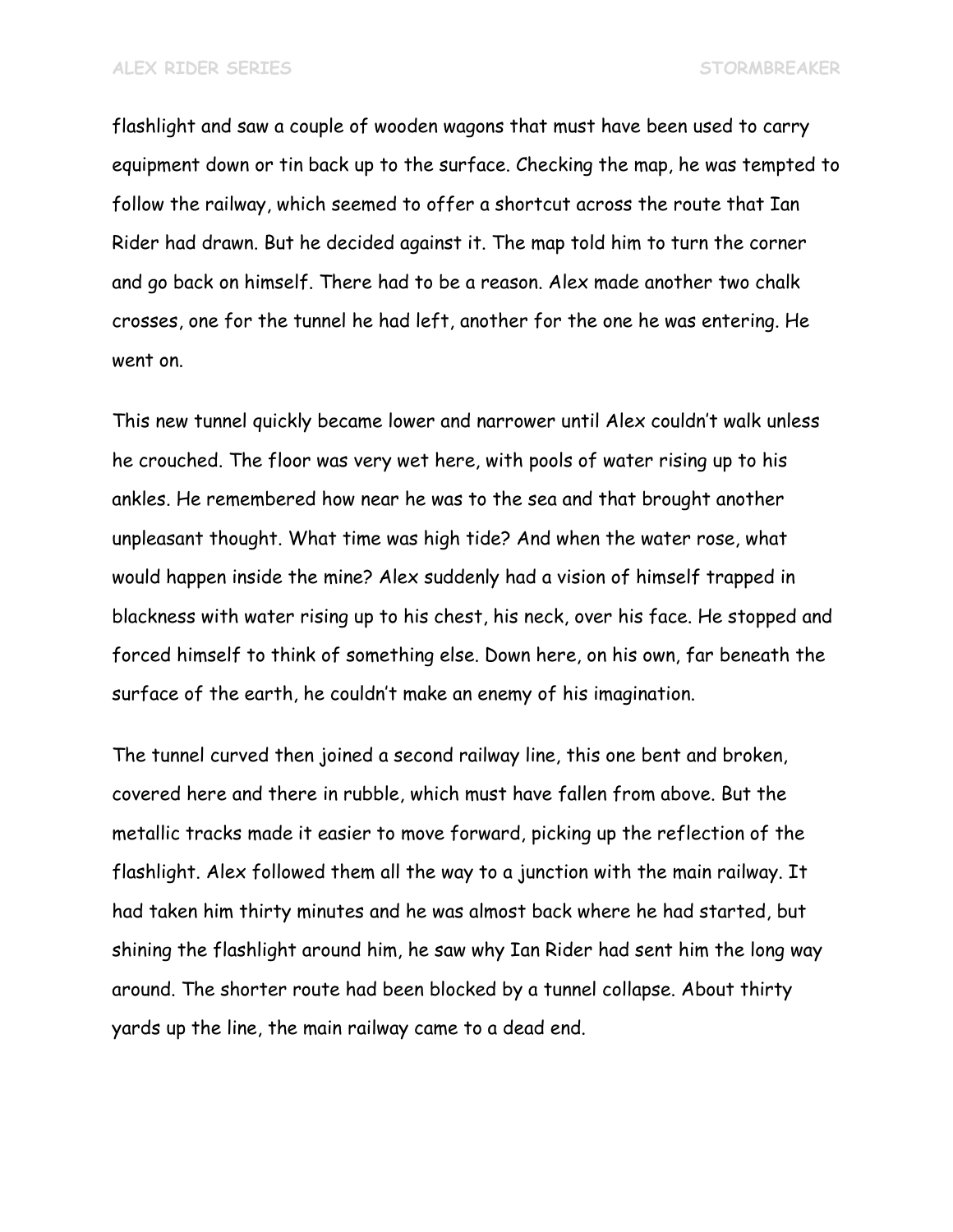He crossed the track, still following the map, and stopped. He looked at the paper, then again at the way ahead. It was impossible. And yet there was no mistake.

He had come to a small, round tunnel dipping steeply down. But after a brief stretch, the tunnel simply stopped with what looked like a sheet of metal barring the way. Alex picked up a stone and threw it. There was a splash. Now he understood. The tunnel was completely submerged in water as black as ink. The water had risen up to the ceiling of the tunnel, so even assuming he could swim in temperatures that must be close to freezing, he would be unable to breathe. After all his hard work, after all the time he had spent underground, there was no way forward.

Alex turned in frustration. He was about to leave, but even as he swung the flashlight around, the beam picked up something lying in a heap on the ground. He went over to it and leaned down. It was a diver"s dry suit and it looked brand-new. Alex walked back to the water"s edge and examined it with the flashlight. This time he saw something else. A rope had been tied to a rock. It slanted diagonally into the water and disappeared. Alex knew what it meant.

Ian Rider had swum through the submerged tunnel. He had worn a dry suit and he had managed to fix a rope to guide him through. Obviously he had planned to come back. That was why he had left the dry suit there. And why he had left the padlock open.

Alex picked up the dry suit. It was too big for him, although it would probably keep out the worst of the chill.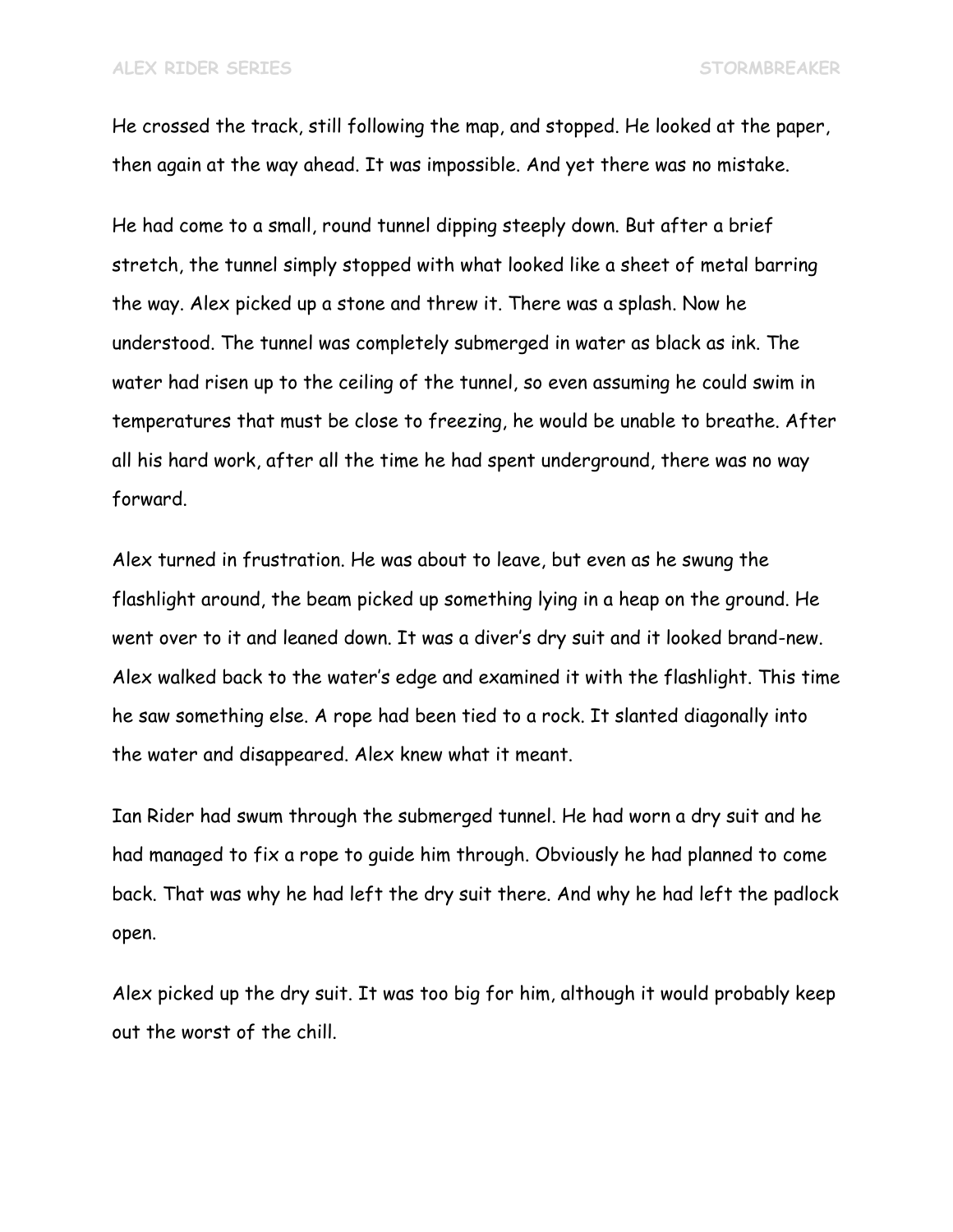But the cold wasn"t the only problem. The tunnel might run for ten yards. It might run for a hundred. How could he be sure that Ian hadn"t used scuba equipment to swim through? If Alex went down there, into the water, and ran out of breath halfway, he would drown. Again his imagination got the better of him. He could see himself, pinned underneath the rock in the freezing blackness. He couldn"t imagine a worse way to die.

He stood for a moment, holding the suit in his hands. Suddenly everything seemed unfair. He had never asked to be here. He had been forced into this by M16 and he"d already done more than enough. There was nothing on earth that would make him enter the blackness of the water. It was simply too much to ask.

But Ian Rider had swum through. Ian Rider had done it all, on his own, and he had never stopped … not until the day they had killed him. And Alex had always assumed he was nothing more than a bank manager! He felt his resolve give way to anger. These people—Sayle, Yassen, whoever—had snuffed out his uncle"s life simply because it had suited them. Well, he didn"t die for nothing. Alex would see to that.

He pulled on the dry suit. It was cold, clammy, and uncomfortable. He zipped it up at the front. He hadn"t taken off his street clothes and that had perhaps helped. The suit was loose in places, but he was sure it would keep the water out.

Moving quickly now, afraid that if he hesitated he would change his mind, Alex approached the water"s edge. He reached out and took the rope in one hand. It would be faster swimming with both hands, but he didn"t dare risk it. Getting lost in the underwater tunnel would be as bad as running out of air. The result would be exactly the same. He had to keep hold of the rope to allow it to guide him through.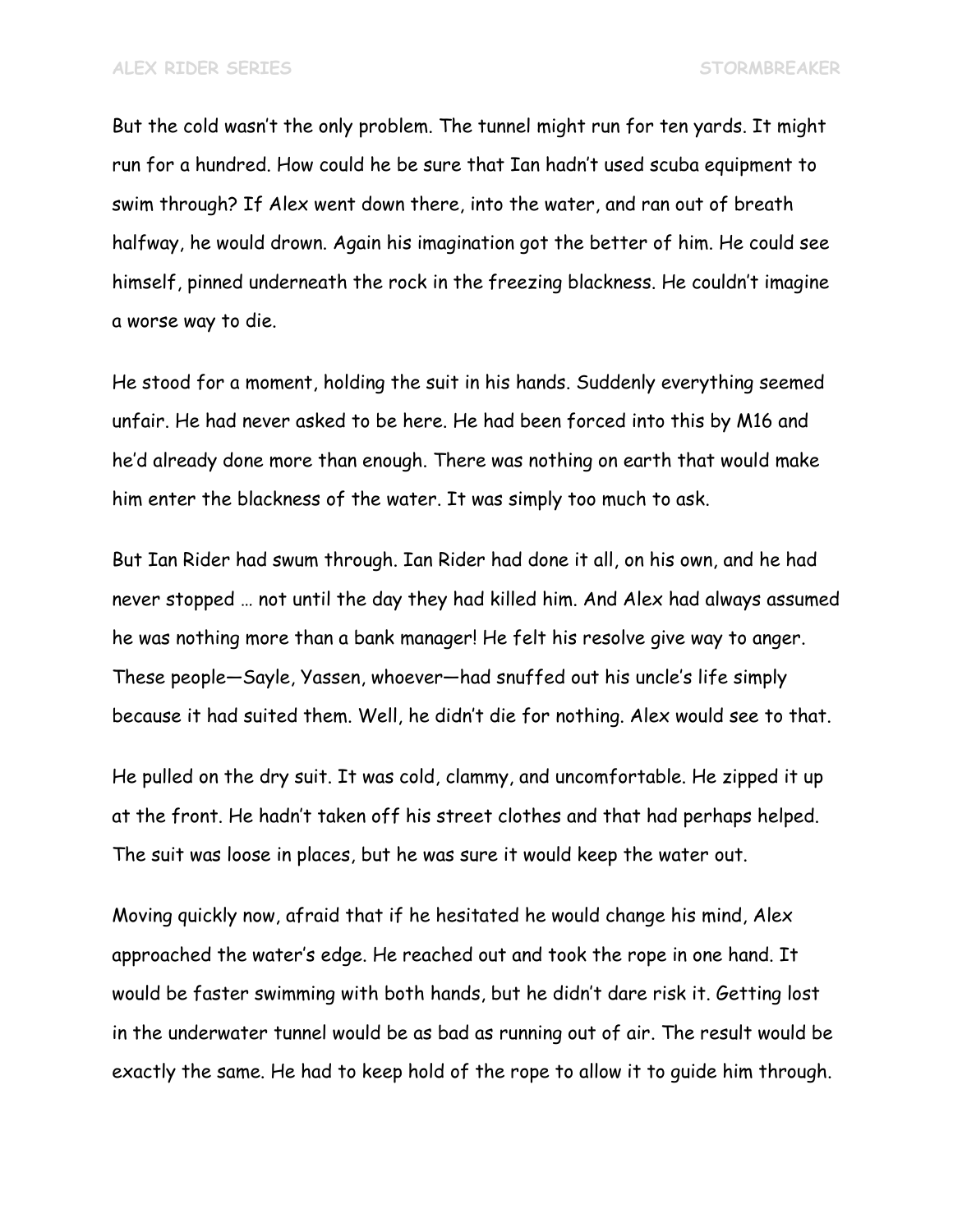Alex took several deep breaths, hyperventilating and oxygenating his blood, knowing it would give him a few precious extra seconds. Then he plunged in.

The cold was ferocious, a hammer blow that nearly forced the air out of his lungs. The water pounded at his head, swirling around his nose and eyes. His fingers were instantly numb. His whole system felt the shock but the dry suit was holding, sealing in at least some of his body warmth. Clinging to the rope, he kicked forward. He had committed himself. There could be no going back.

Pull, kick. Pull, kick. Alex had been underwater for less than a minute, but already his lungs were feeling the strain. The roof of the tunnel was scraping his shoulders and he was afraid that it would tear through the dry suit and gouge into his skin as well. But he didn"t dare slow down.

Pull, kick. Pull, kick. The freezing cold was sucking the strength out of him. How long had he been under? Ninety seconds? A hundred? His eyes were shut tight, but if he opened them there would be no difference. He was in a black, swirling, freezing version of hell. And his breath was running out.

He pulled himself forward along the rope, scratching the skin off the palms of his hands. He had been swimming for almost two minutes, but it felt closer to ten. He had to open his mouth and breathe … even if it was water, and not air, that rushed into his throat. A silent scream exploded inside him. Pull, kick. Pull, kick. And then the rope tilted upward and he felt his shoulders come clear and his mouth was wrenched open in a great gasp as he breathed air and knew that he had just made it.

But made it to where?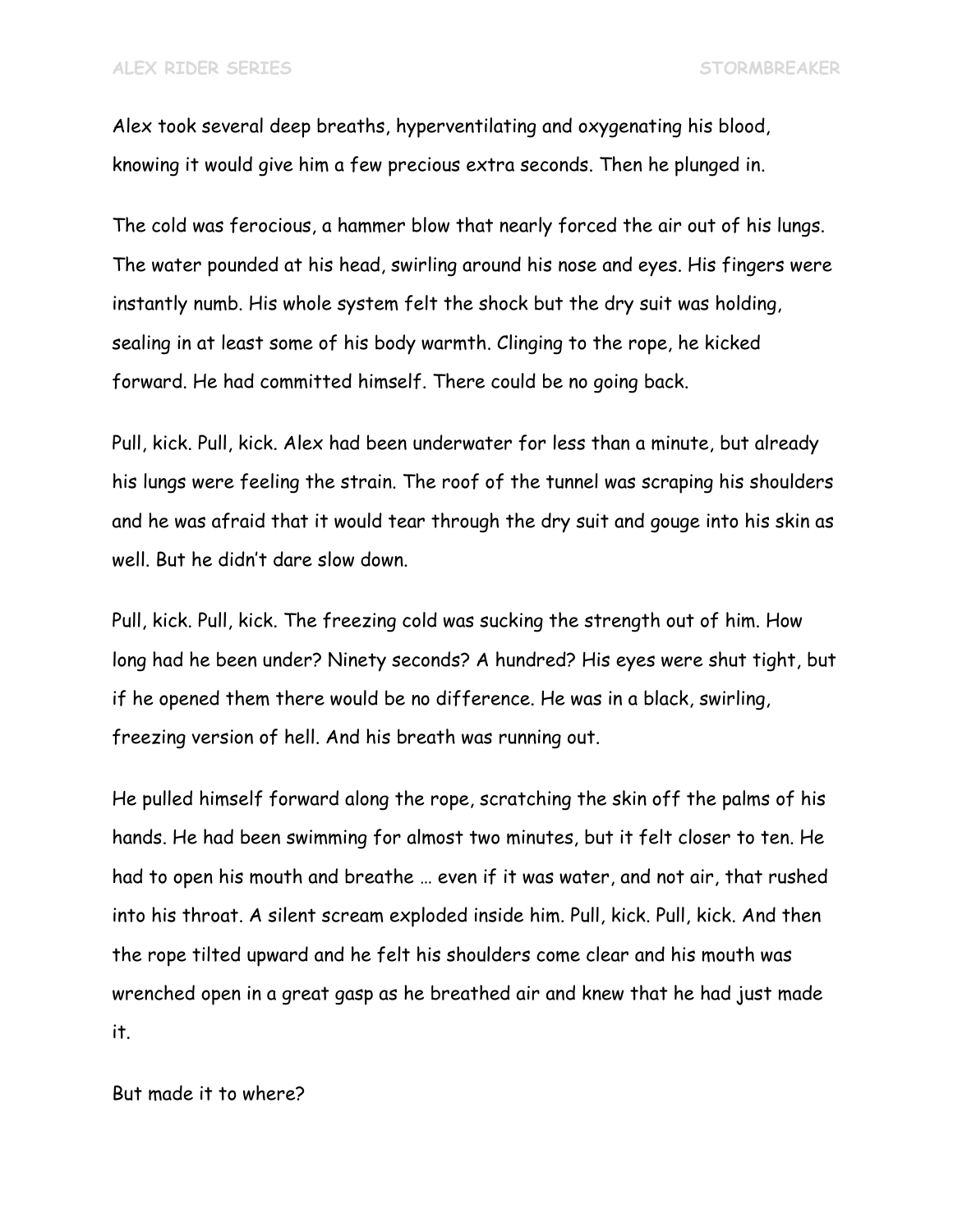Alex couldn"t see anything. He was floating in utter darkness, unable to see even where the water ended. He had left the flashlight on the other side, and he knew that even if he wanted to, he didn"t have the strength to go back. He had followed the trail left by a dead man. It was only now that he realized it might lead only to a grave.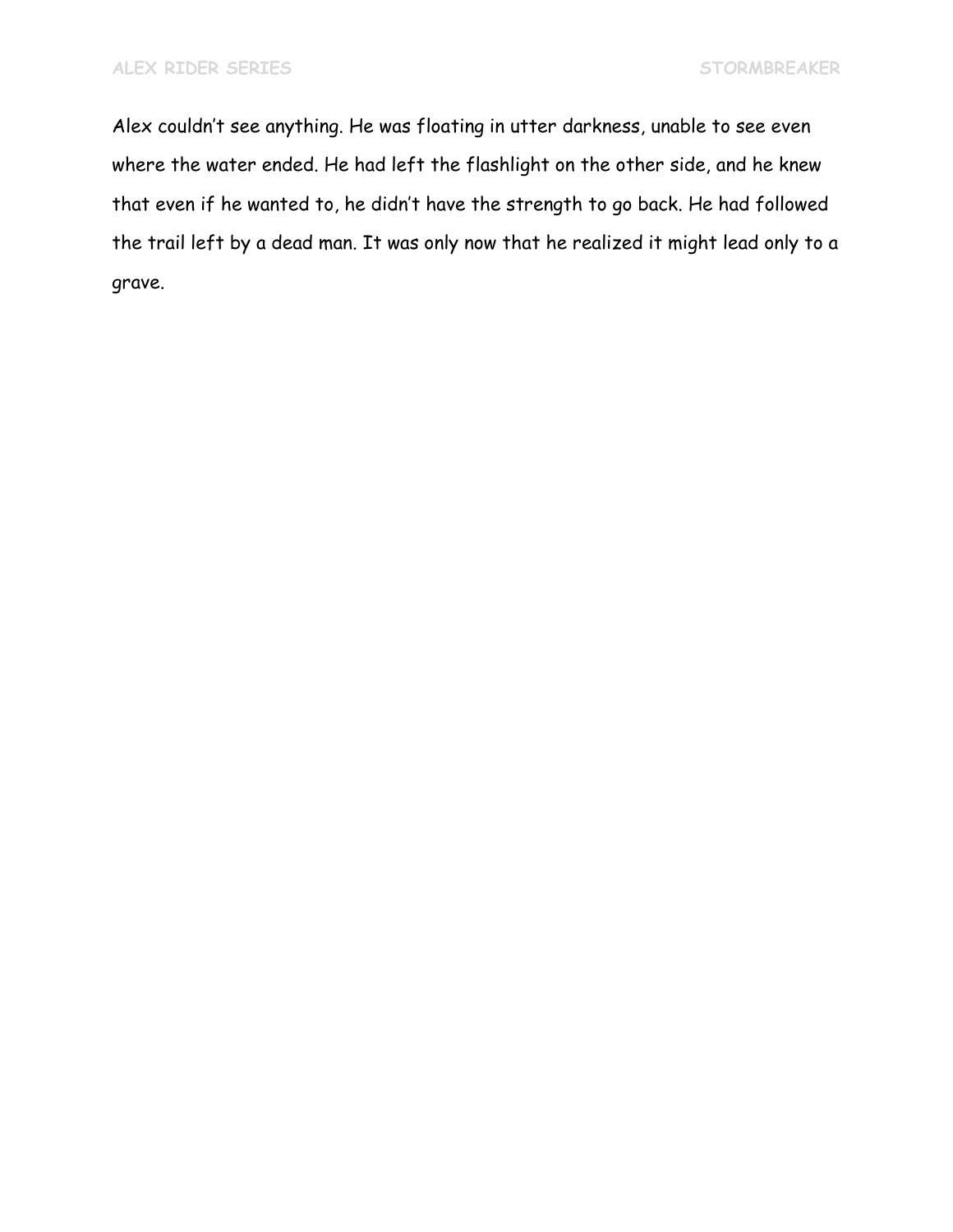# **BEHIND THE DOOR**

ALEX SWAM FORWARD slowly, completely blind, afraid that at any moment he would crack his head against rock. Despite the dry suit, he had long ago felt the chill of the water and knew that he had to find his way onto dry land soon. His hand brushed against something, but his fingers were too numb to tell what it was. He reached out and pulled himself forward. His feet touched the bottom. And it was then that he realized he could see. Somehow, from somewhere, light was seeping into the area beyond the submerged tunnel.

Slowly, his vision adjusted itself. Waving his hand in front of his face, he could just make out his fingers. He was holding on to a wooden beam, a collapsed roof support. He closed his eyes, then opened them again. The darkness had retreated, showing him a crossroads cut into the rock, the meeting place of three tunnels. The fourth, behind him, was the one that was flooded. As vague as the light was, it gave him strength. Using the beam as a makeshift jetty, he clambered onto the rock. At the same time, he became aware of a soft throbbing sound. He couldn"t be sure if it was near or far, but he remembered what he had heard under Block D, in front of the metal door, and he knew that he had arrived.

He stripped off the dry suit. It had served him well.

The main part of his body was dry, even though ice cold water dripped out of his hair and down his neck. His shoes and socks were sodden. When he moved forward his feet squelched and he had to take off his shoes and shake them out before he could go on. Ian Rider"s map was still folded in his pocket, but he no longer had any need of it. All he had to do was follow the light.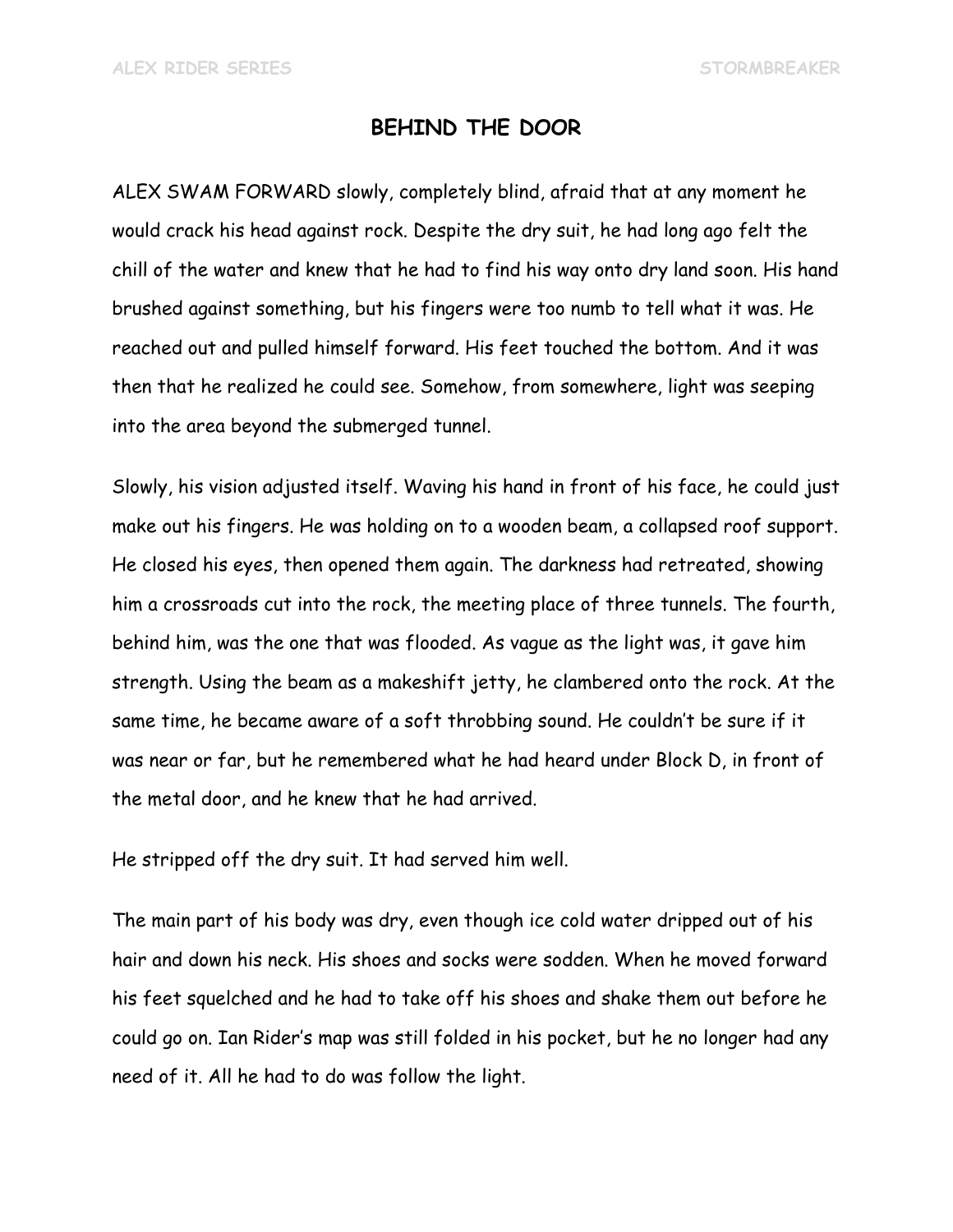He went straight forward to another intersection, then turned right. The light was so bright now that he could actually make out the color of the rock-dark brown and gray. The throbbing was also getting louder, and Alex could feel a rush of cool air streaming down toward him. He moved forward cautiously, wondering what he was about to come to. He turned a corner and suddenly the rock on both sides gave way to new brick with metal grills set at intervals just above the level of the floor. The old mine shaft had been converted. It was being used as the outlet for some sort of air-conditioning system. The light that had guided Alex here was coming out of the grills.

He knelt beside the first of these and looked through into a large white-tiled room, a laboratory with complicated glass and steel equipment laid out over work surfaces. The room was empty. Tentatively, Alex took hold of the grill, but it was firmly secured, bolted into the rock face. The second grill belonged to the same room. It was also screwed in tight. Alex continued up the tunnel to a third grill. This one looked into a storage room filled with the silver boxes that Alex had seen being delivered by the submarine the night before.

He took the grill in both hands and pulled. It came away from the wall easily, and looking closer, he understood why. Once again, Ian Rider had been here ahead of him. He had cut through the bolts holding it in place. Alex set the grill down silently, glad that he had found the strength to go forward.

Carefully, he squeezed through the rectangular hole in the wall and into the room. At the last minute, lying on his stomach with his feet dangling below, he reached for the grill and set it back in place. Provided nobody looked too closely, they wouldn"t see anything wrong. The ground was a long way away, at least twice his own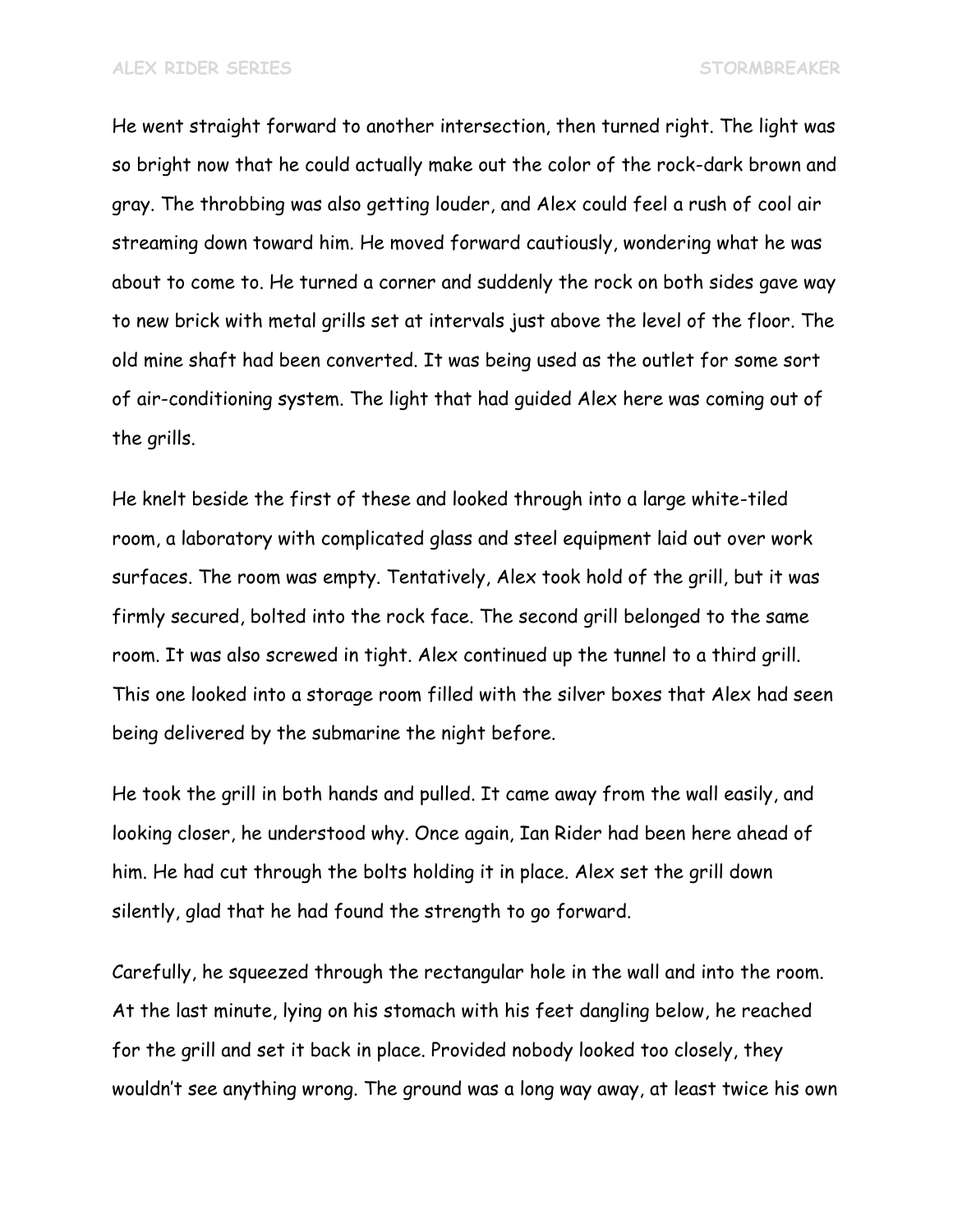height, but that wasn"t going to stop him now. He dropped down and landed, catlike, on the balls of his feet. The throbbing was louder, coming from somewhere outside. It would cover any noise he made. He went over to the nearest of the silver boxes and examined it. He found two catches on the lid and pressed. The box clicked open in his hands, but when he looked inside, it was empty. Whatever had been delivered was already in use.

He checked for cameras, found none, then crossed to the door. It was unlocked. He opened it, one inch at a time, and peered out. The door led onto a wide corridor with an automatic sliding door at each end and a silver rail running its full length.

"Nineteen hundred hours. Red shift to assembly line. Blue shift to decontamination."

The voice rang out over a loudspeaker system, neither male nor female; emotionless, inhuman. Alex glanced at his watch. It was already seven o"clock in the evening. It had taken him longer than he had thought to get through the mine. He stole forward. It wasn"t exactly a passage that he had found. It was more an observation platform. He reached the rail and looked down.

Alex hadn"t had any idea what he would find behind the metal door, but what he was seeing now was far beyond anything he could have imagined. It was a huge chamber, the walls—half naked rock, half polished steel—lined with computer equipment, electronic meters, machines that blinked and flickered with a life of their own. It was staffed by forty or fifty people, some in white coats, others in overalls, all wearing armbands of different colors: red, yellow, blue, and green. Arc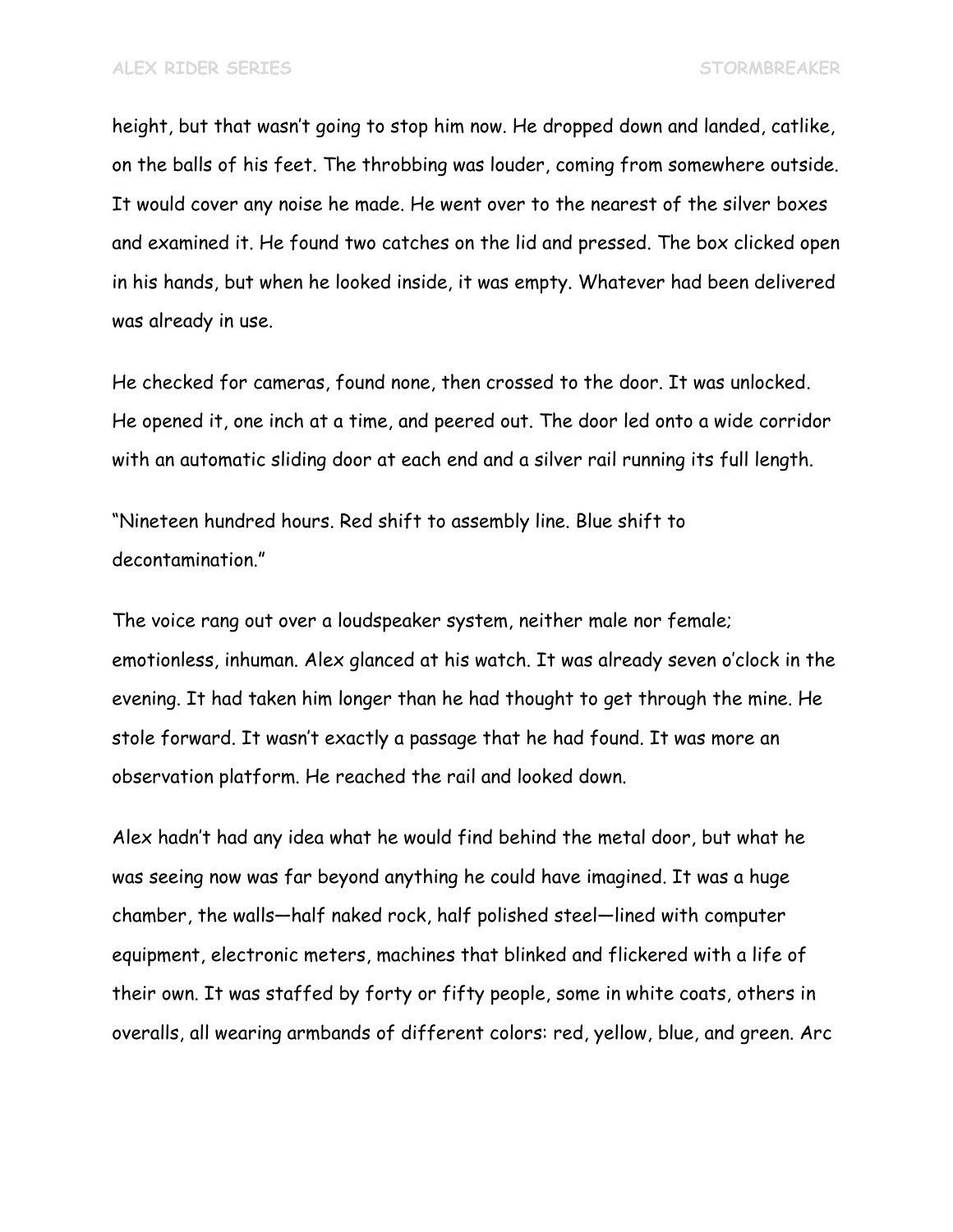lights beamed down from above. Armed guards stood at each doorway, watching the work with blank faces.

For this was where the Stormbreakers were being assembled. The computers were being slowly carried in a long, continuous line along a conveyor belt, past the various scientists and technicians. The strange thing was that they already looked finished … and of course they had to be. Sayle had told him. They were actually being shipped out during the course of the afternoon and night. So what last-minute adjustment was being made here in this secret factory? And why was so much of the production line hidden away? What Alex had seen as he crept around Sayle Enterprises had only been the tip of the iceberg. The main body of the factory was here, underground.

He looked more closely. He remembered the Stormbreaker that he had used and now he noticed something that he hadn"t seen then. A strip of plastic had been drawn back in the casing above each of the screens to reveal a small compartment, cylindrical and about five inches deep. The computers were passing underneath a bizarre machine—cantilevers, wires, and hydraulic arms. Opaque, silver test tubes were being fed along a narrow cage, moving forward as if to greet the computers: one tube for each computer. There was a meeting point. With infinite precision, the tubes were lifted out, brought around, and then dropped into the exposed compartments. After that, the Stormbreakers were accelerated forward. A second machine closed and heatsealed the plastic strip. By the time the computers reached the end of the line, where they were packed into red-and-white Sayle Enterprises boxes, the compartments were completely invisible.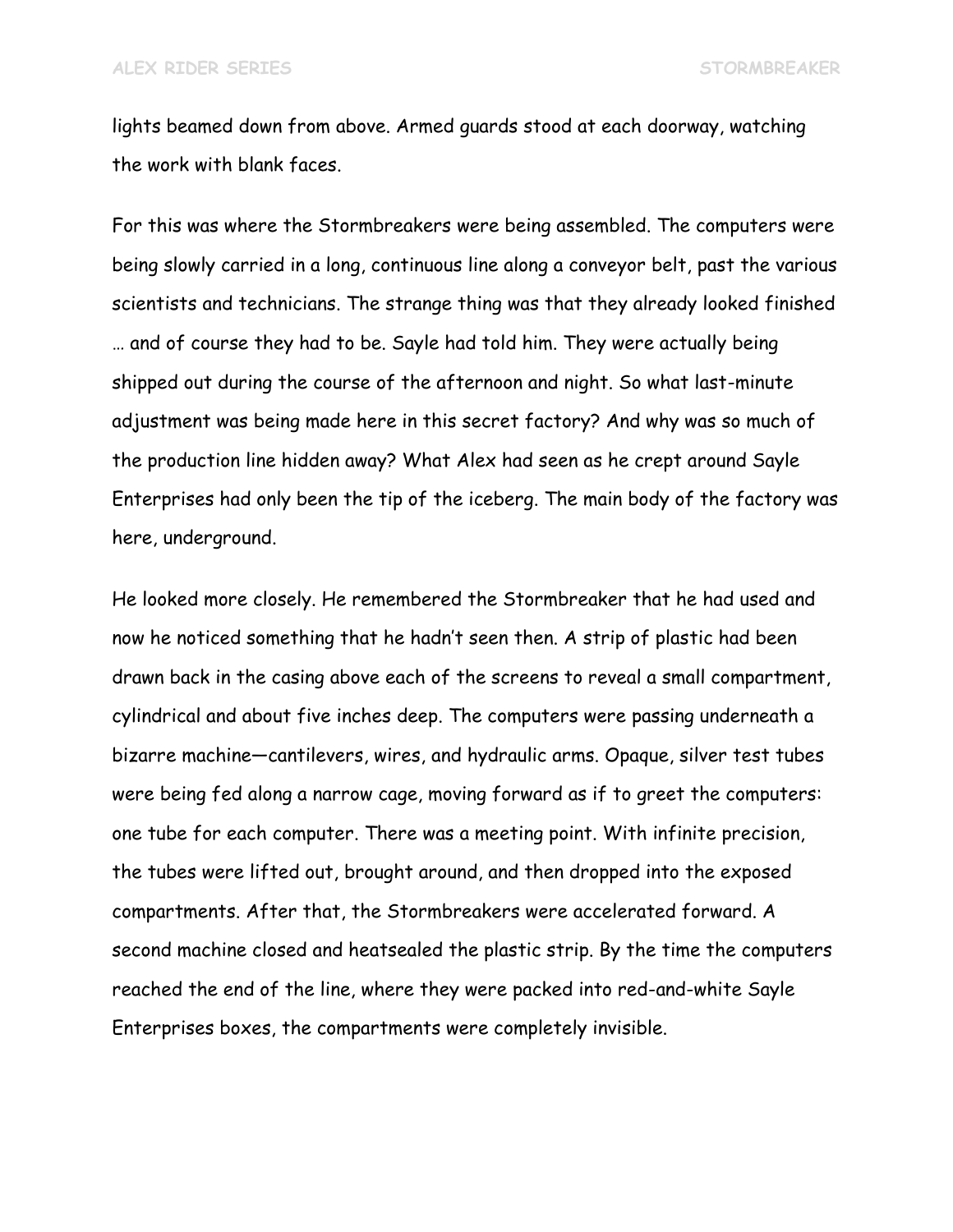A movement caught his eye and Alex looked beyond the assembly line and through a huge window into the chamber next door. Two men in space suits were walking clumsily together, as if in slow motion. They stopped. An alarm began to sound and suddenly they disappeared in a cloud of white steam. Alex remembered what he had just heard. Were they being decontaminated? But if the Stormbreakers were based on the round processor there couldn"t possibly be any need for such extremes—and anyway, this was like nothing Alex had ever seen before. If the men were being decontaminated, what were they being decontaminated from?

"Agent Gregorovich, report to the biocontainment zone. This is a call for agent Gregorovich."

A lean, fair-haired figure dressed in black detached himself from the assembly line and walked languidly toward a door that slid open to receive him. For the second time Alex found himself looking at the Russian contract killer, Yassen Gregorovich. What was going on? Alex thought back to the submarine and the vacuum-sealed boxes. Of course. Yassen had brought the test tubes that were even now being inserted into the computers. The test tubes were some sort of weapon that he was using to sabotage them. No. That wasn"t possible. Back in Port Tallon, the librarian had told him that Ian Rider had been asking for books about computer viruses.

Viruses.

Decontamination.

The biocontainment zone …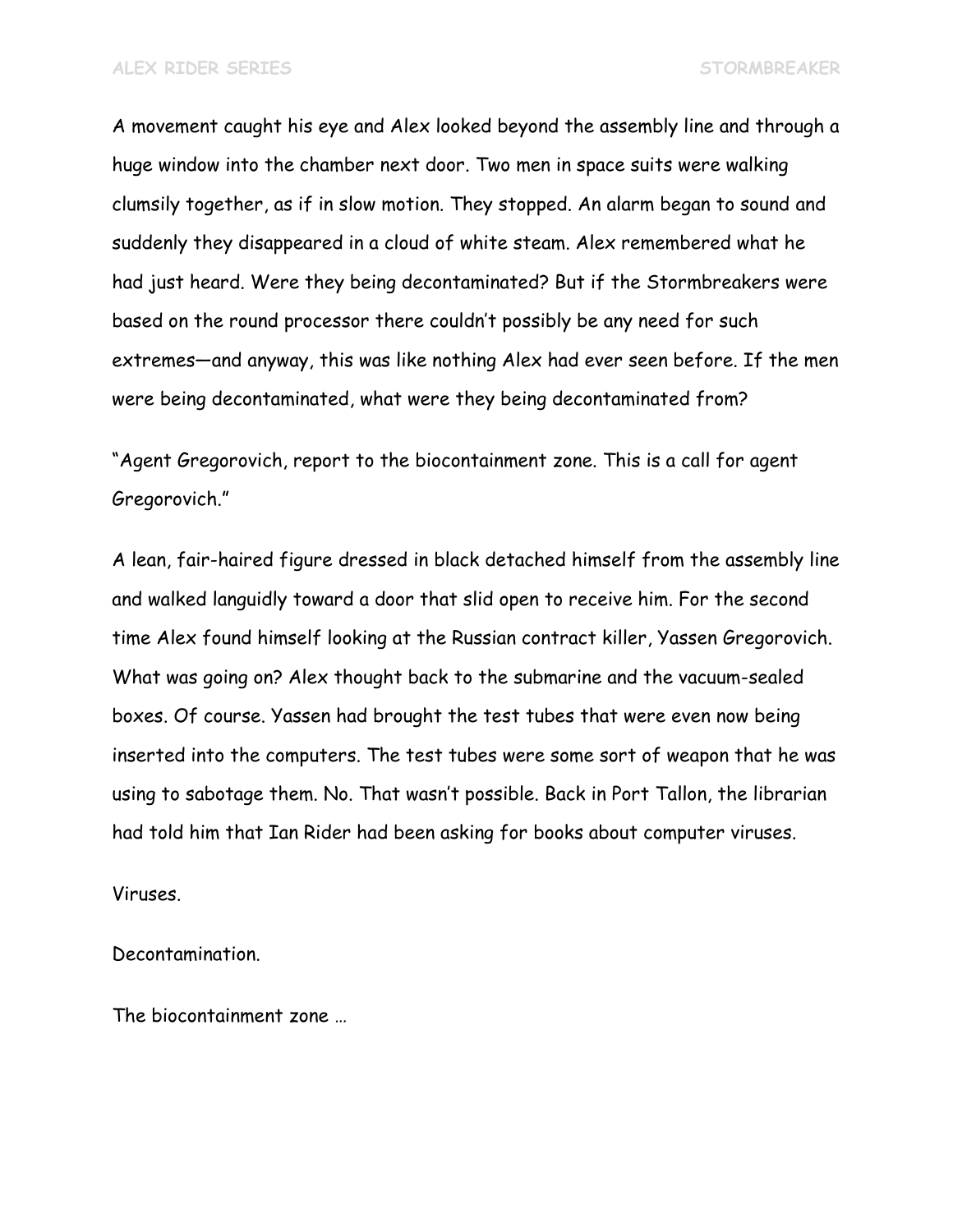Understanding came and with it something cold and solid jabbing into the back of his neck. Alex hadn"t even heard the door open behind him, but he slowly straightened up as a voice spoke softly into his ear.

"Stand up. Keep your hands by your sides. If you make any sudden move, I"ll shoot you in the head."

He looked slowly around. A single guard stood behind him, a gun in his hand. It was the sort of thing that Alex had seen a thousand times in films and on television, and he was shocked by how different the reality was. The gun was a Browning automatic pistol and one twitch of the man"s finger would send a 9mm bullet shattering through his skull and into his brain. The very thought of it made him feel sick.

He stood up. The guard was in his twenties, pale faced and puzzled. Alex had never seen him before, but more importantly, he had never seen Alex. He hadn"t expected to come across a boy. That might help.

"Who are you?" he asked. "What are you doing here?"

"I"m staying with Mr. Sayle," Alex said. He stared at the gun. "Why are you pointing that at me? I"m not doing anything wrong."

He sounded pathetic. Little boy lost. But it had the desired effect. The guard hesitated, slightly lowering the gun. At that moment Alex struck. It was another classic karate blow, this time twisting his body around and driving his elbow into the side of the man"s head, just below his ear. The guard didn"t even cry out. His eyes rolled and he went limp. Alex had almost certainly knocked him out with the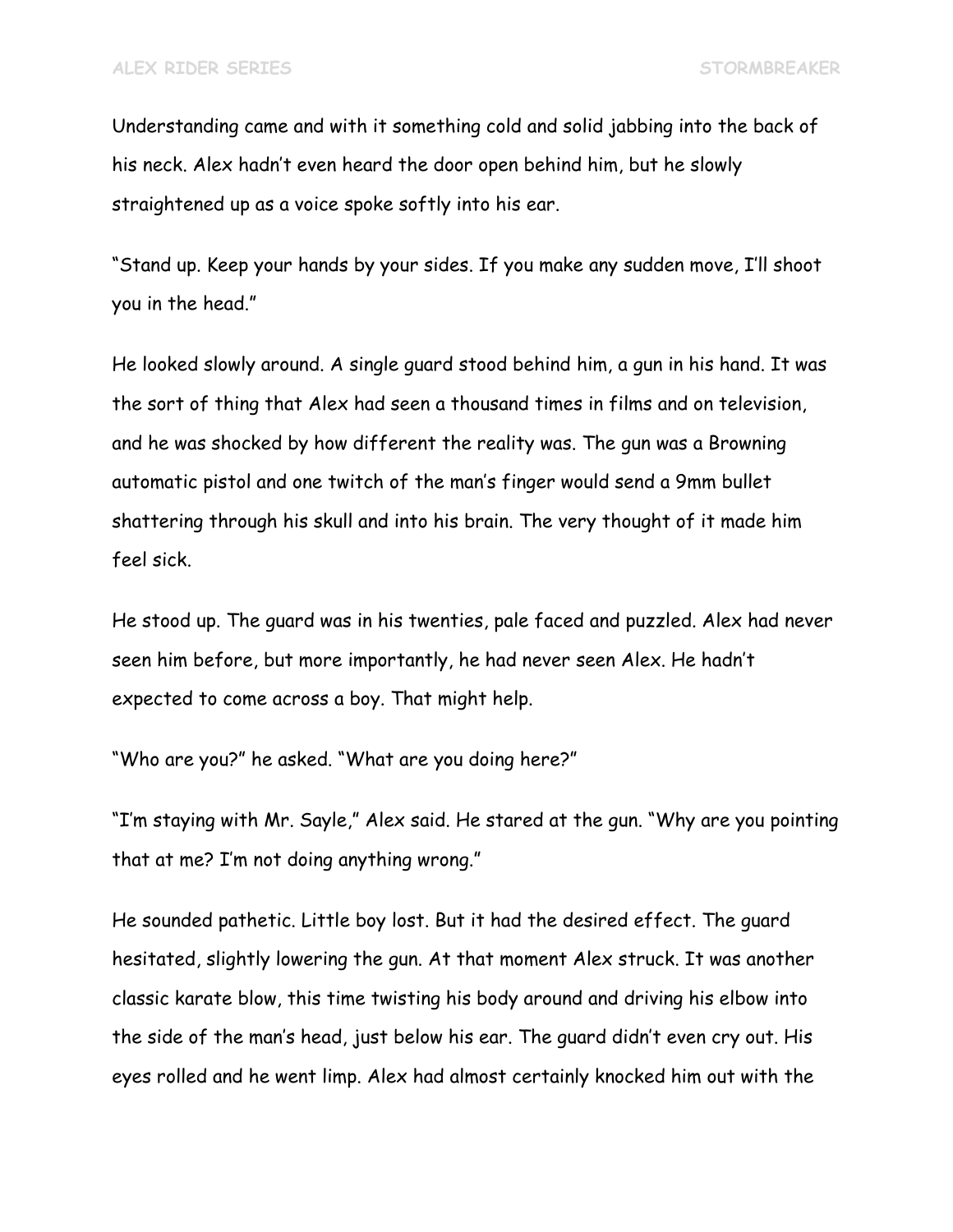single punch, but he couldn"t take chances and followed it through with a knee into the groin. The guard folded, his pistol falling to the ground. Quickly, Alex dragged him back, away from the railings. He looked down. Nobody had seen what had happened.

But the guard wouldn"t be unconscious long and Alex knew he had to get out of here, not just back up to ground level but out of Sayle Enterprises altogether. He had to contact Mrs. Jones. He still didn"t know how or why, but he knew now that the Stormbreakers had been turned into killing machines. There were less than twenty-four hours until the launch at the Science Museum. Somehow Alex had to stop it from happening.

He ran. The door at the end of the passage slid open and he found himself in a curving white corridor with windowless offices built into what must be yet more shafts of the Dozmary Mine. He knew he couldn"t go back the way he had come. He was too tired, and even if he could find his way through the mine, he"d never be able to manage the swim a second time. His only chance was the door that had first led him here. It led to the metal staircase that would bring him to Block D. There was a telephone in his room. Failing that, he could use the Game Boy to transmit a message. But M16 had to know what he had found out.

He reached the end of the corridor then ducked back as three guards appeared, walking together toward a set of double doors. Fortunately, they hadn"t seen him. Nobody knew he was here. He was going to be all right.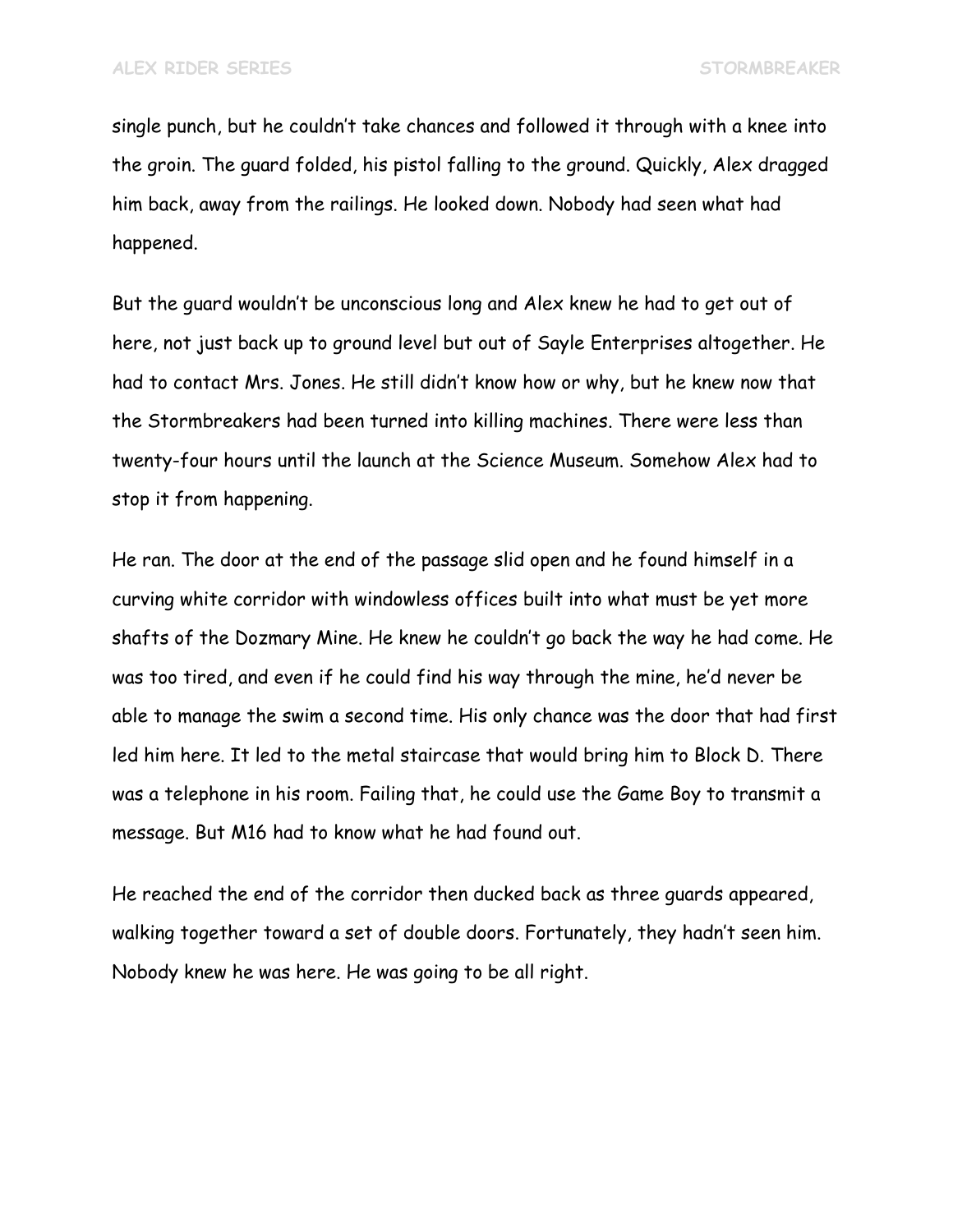And then the alarms went off. A siren wailing electronically along the corridors, leaping out from the corners, echoing everywhere. Overhead, a light began to flash red. The guards wheeled around and saw Alex.

Unlike the man on the observation platform, they didn"t hesitate. As Alex leaped headfirst through the nearest door, they brought up their machine guns and fired. Bullets slammed into the wall beside him and ricocheted along the passageway. Alex landed flat on his stomach and kicked out, slamming the door behind him. He straightened up, found a bolt, and rammed it home. A second later there was an explosive hammering on the other side as the guards fired at the door. But it was solid metal. It would hold.

Alex was standing in a metal passageway leading to a tangle of pipes and cylinders, like the boiler room of a ship. The alarm was as loud here as it had been in the main chamber. It seemed to be coming from everywhere. He leaped down the staircase, three steps at a time, and skidded to a halt, searching for a way out. He had a choice of three corridors, but then he heard the rattle of feet and knew that his choice had just become two. He wished now that he had thought to pick up the Browning automatic. He was alone and unarmed. The only duck in a shooting gallery with guns everywhere and no way out. Was this what M16 had trained him for? If so, two weeks hadn"t been enough.

He ran on, weaving in and out of the pipes, trying every door he came to. A room with more space suits hanging on hooks. A shower room. Another, larger laboratory with a second door leading out and, in the middle, a glass tank shaped like a barrel, filled with green liquid. Tangles of rubber tubing sprouted out of the tank. Trays filled with test tubes all around.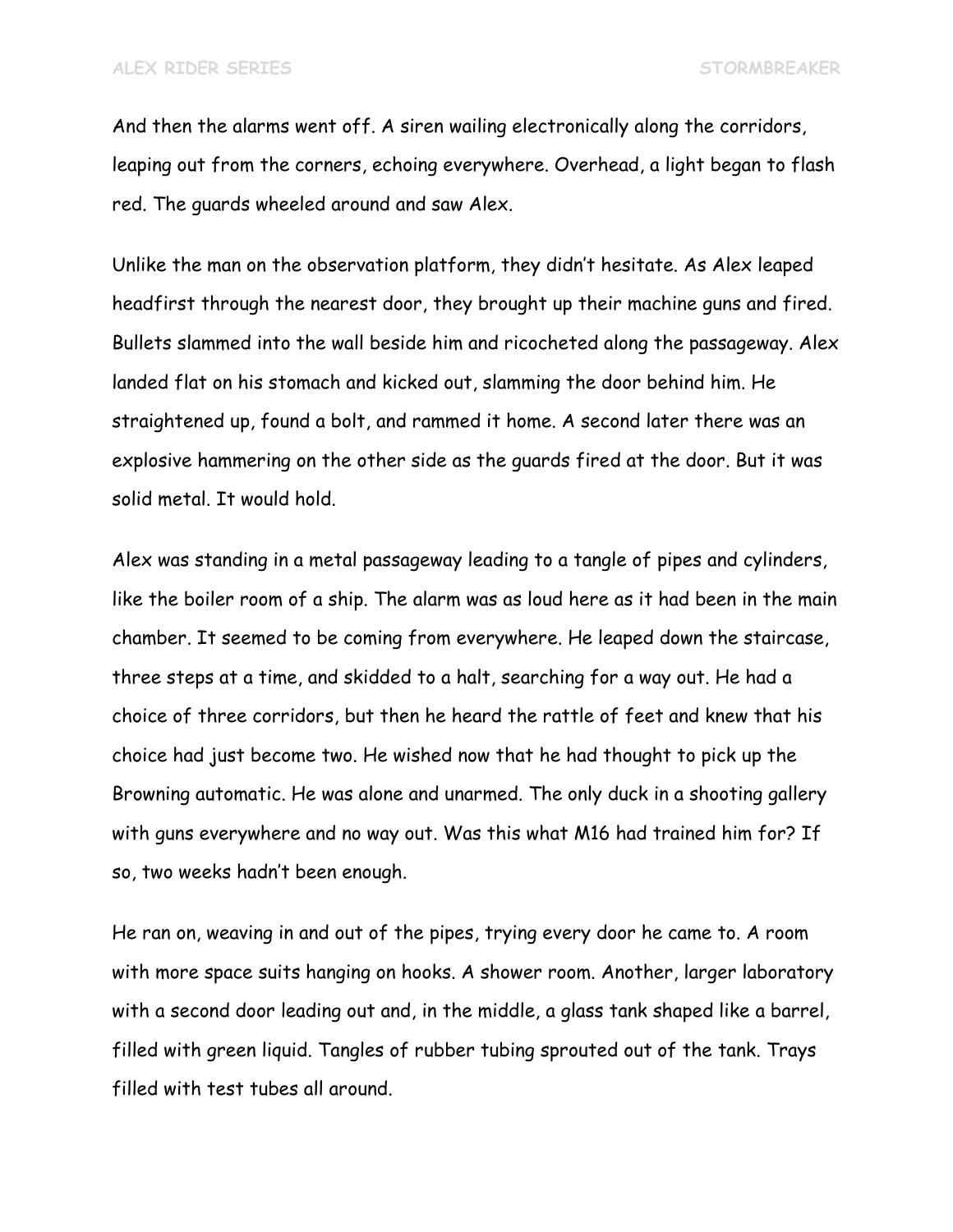The barrel-shaped tank. The trays. Alex had seen them before—as vague outlines on his Game Boy. He must have been standing on the other side of the second door. He ran over to it. It was locked from the inside, electronically, with a glass plate against the wall. He would never be able to open it. He was trapped.

Footsteps approached. Alex just had time to hide himself on the floor, underneath one of the work surfaces, before the first door was thrown open and two more guards ran into the laboratory. They took a quick look around without seeing him.

"Not here!" one of them said.

"You"d better go up!"

One guard walked out the way he had come. The other went over to the door and placed his hand on the glass identification panel. There was a green glow and the door buzzed loudly. The guard threw it open and disappeared. Alex rolled forward as the door swung shut and just managed to get his hand into the crack. He waited a moment, then stood up. He opened the door. As he had hoped, he was looking out into the unfinished passageway where he had been surprised by Nadia Vole.

The guard had already gone on ahead. Alex slipped out, closing the door behind him, cutting off the sound of the siren. He made his way up the metal stairs. They led him back to the glass corridor that joined Blocks C and D. Alex was grateful to be back above ground. He found a door and slipped outside. The sun had already set, but across the lawn the airstrip was ablaze, artificially illuminated by the sort of lights Alex had seen in soccer stadiums. There were about a dozen trucks parked next to each other. Men were loading them up with heavy, square red-and-white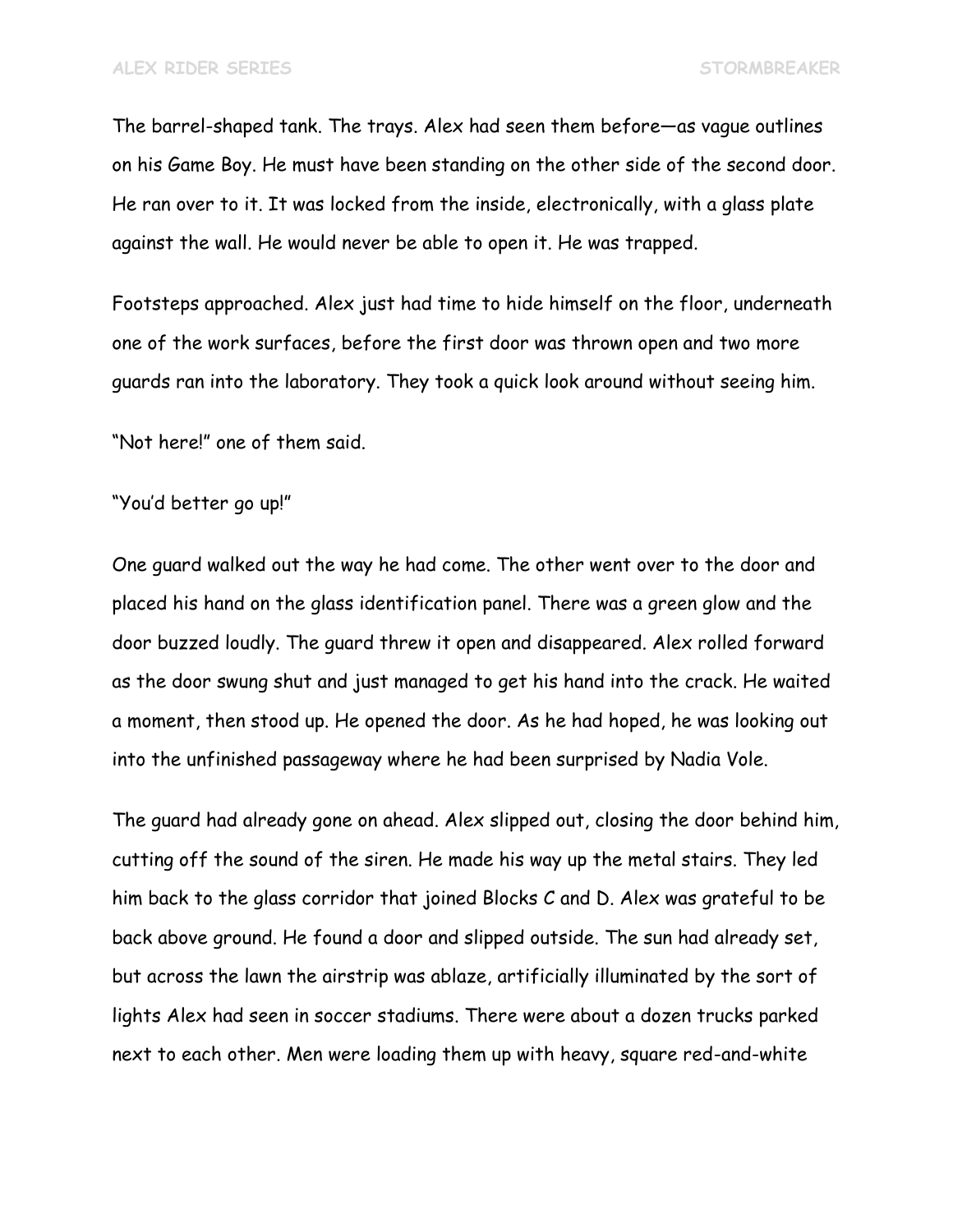boxes. The cargo plane that Alex had seen when he arrived rumbled down the runway and lurched into the air.

Alex knew that he was looking at the end of the assembly line. The red-and-white boxes were the same ones he had seen in the underground chamber. The Stormbreakers, complete with their deadly secret, were being loaded up and delivered. By morning they would be all over the country.

Keeping low, he ran past the fountain and across the grass. He thought about making for the main gate, but he knew that was hopeless. The guards would have been alerted. They"d be waiting for him. Nor could he climb the perimeter fence, not with the razor wire stretched out across the top. No. His own room seemed the best answer. The telephone was there. And so were his only weapons, the few gadgets that Smithers had given him four days—or was it four years?—ago.

He entered the house through the kitchen, the same way he had left it the night before. It was only eight o"clock, but the whole place seemed to be deserted. He ran up the staircase and along the corridor to his room on the first floor. Slowly, he opened the door. It seemed his luck was holding out. There was nobody there. Without turning on the light, he went inside and snatched up the telephone. The line was dead. Never mind. He found the cartridges for his Game Boy, his yoyo, and the zit cream and crammed them into his pockets. He had already decided not to stay here. It was too dangerous. He would find somewhere to hide out. Then he would use the Nemesis cartridge to contact M16.

He went back to the door and opened it. With a shock he saw Mr. Grin standing in the hallway, looking hideous with his white face, his ginger hair, and his mauve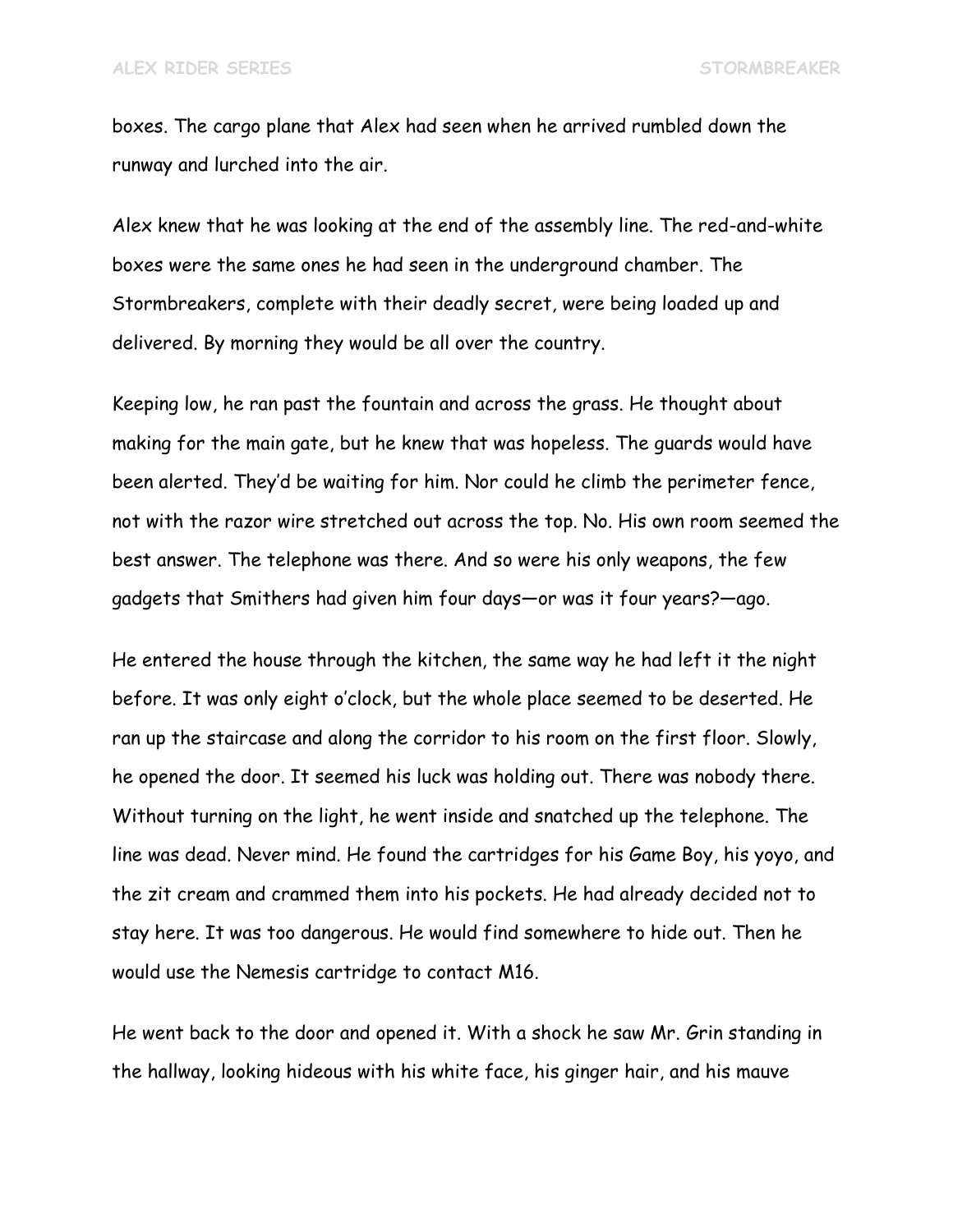twisted smile. Alex reacted quickly, striking out with the heel of his right hand. But Mr. Grin was quicker. He ducked to one side, then his hand shot out, the side of it driving into Alex"s throat. Alex gasped for breath but none came. The butler made an inarticulate sound and lashed out a second time. Alex got the impression that behind the livid scars he really was grinning, enjoying himself. He tried to avoid the blow, but Mr. Grin"s fist hit him square on the jaw. He was spun into the bedroom, falling backward.

He never even remembered hitting the floor.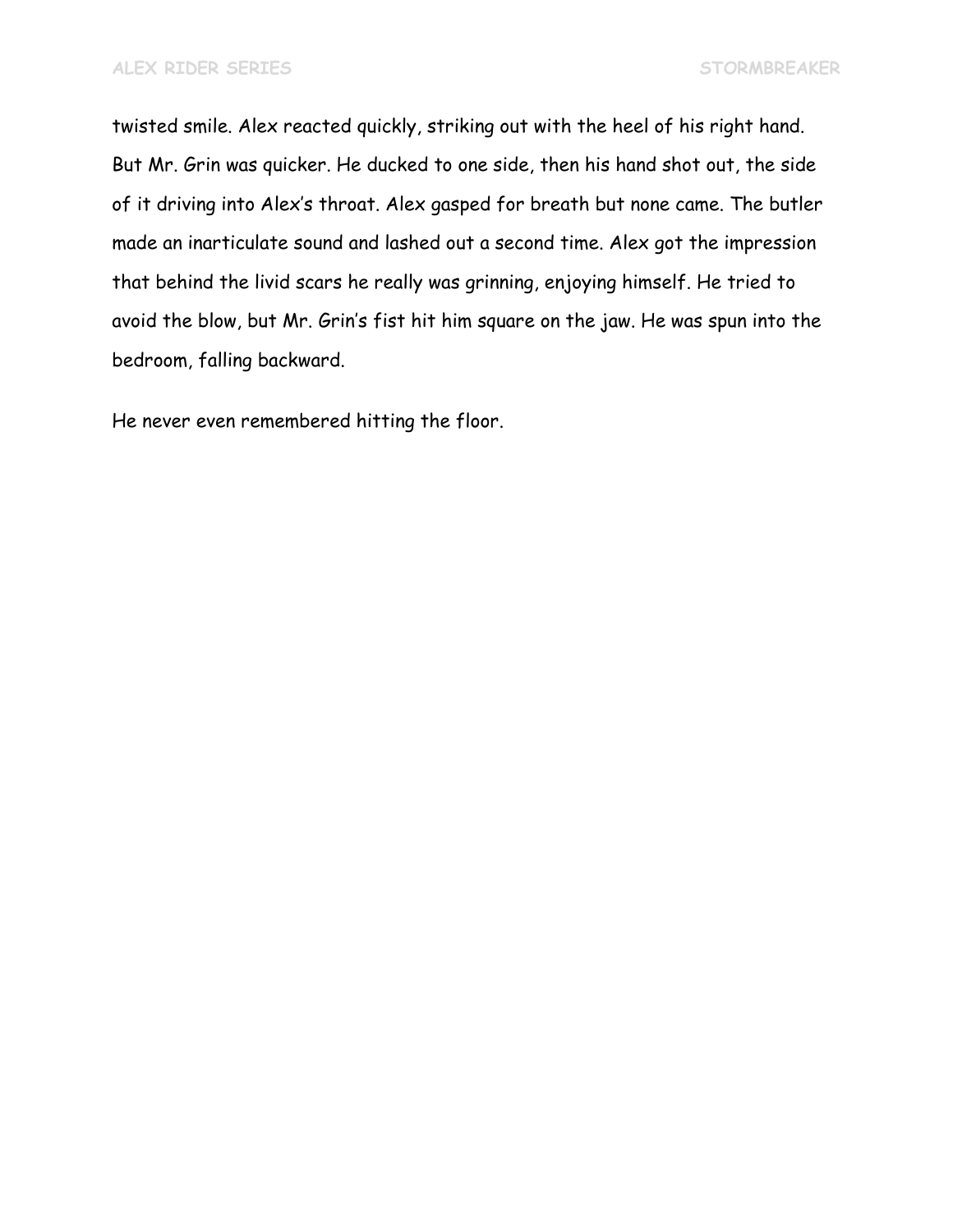# **THE SCHOOL BULLY**

THEY CAME FOR Alex the following morning.

He had spent the night handcuffed to a radiator in a small dark room with a single barred window. It might once have been a coal cellar. When Alex opened his eyes, the gray first light of the morning was just creeping in. He opened them and closed them again. His head was thumping and the side of his face was swollen where Mr. Grin had hit him. His arms were twisted behind him and the tendons in his shoulder were on fire. But worse than all this was his sense of failure. It was April 1, the day when the Stormbreakers would be unleashed. And Alex was helpless. He had let down M16, his uncle—and himself.

It was just before nine o"clock when the door opened and two guards came in with Mr. Grin behind them. The handcuffs were unlocked and Alex was forced to his feet. Then, with a guard holding him on each side, he was marched out of the room and up a flight of stairs. He was still in Sayle"s house. The stairs led up to the hall with its huge painting of Judgment Day. Alex looked at the figures, writhing in agony on the canvas. If he was right, the image would soon be repeated all over England. And it would happen in just three hours" time.

The guards half dragged him through a doorway and into the room with the aquarium. There was a high-backed wooden chair in front of it. Alex was forced to sit down. His hands were cuffed behind him again. The guards left. Mr. Grin remained.

He heard the sound of feet on the spiral staircase, saw the leather shoes coming down before he saw the man who wore them. Then Herod Sayle appeared, dressed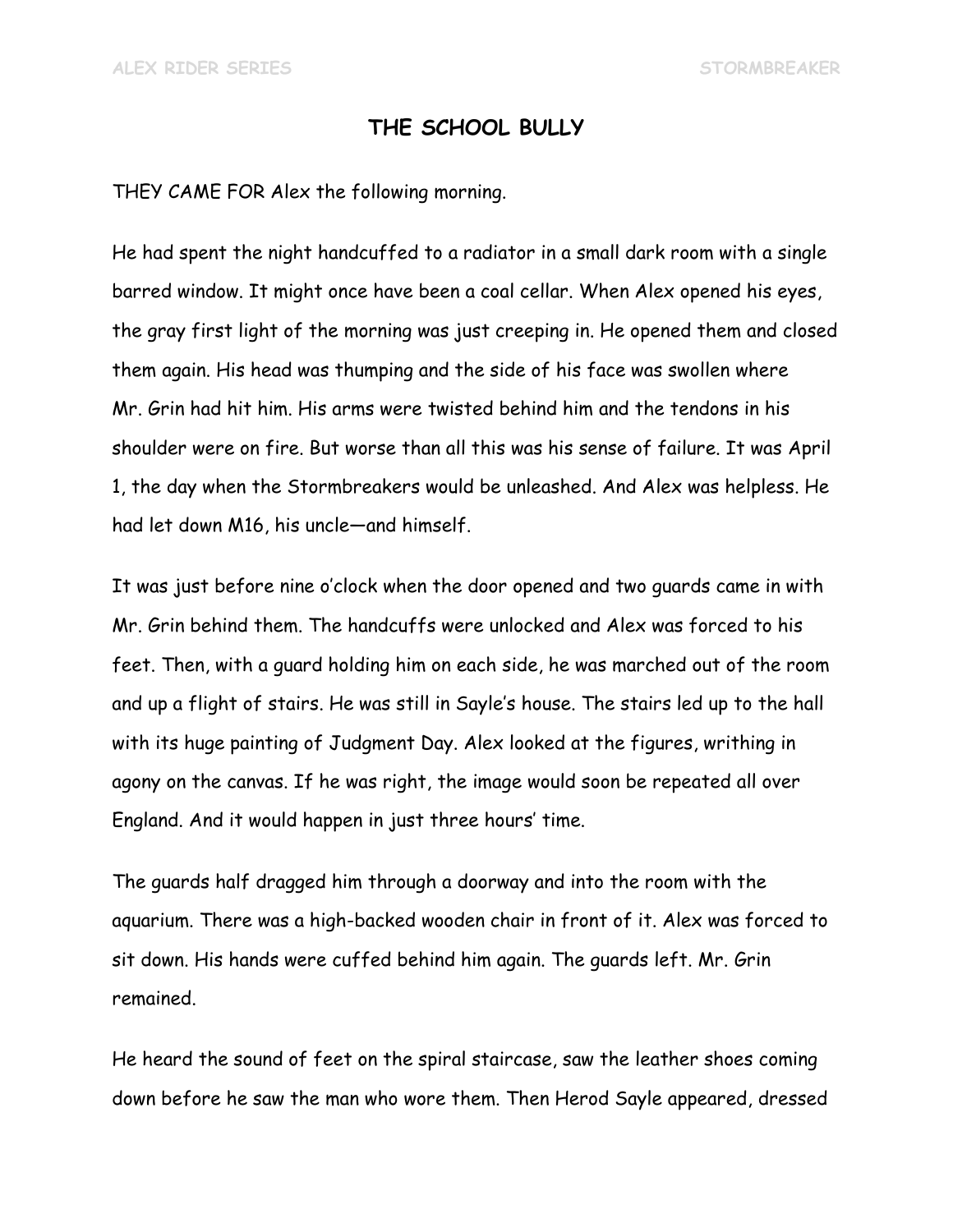in an immaculate pale gray silk suit. Alan Blunt and Mrs. Jones had been suspicious of the Egyptian multimillionaire from the very start. They"d always thought he had something to hide. But even they had never guessed the truth. He wasn't a friend of England. He was its worst enemy.

"Three questions," Sayle snapped. His voice was utterly cold. "Who are you? Who sent you here? How much do you know?"

"I don"t know what you"re talking about," Alex said.

Sayle sighed. If there had been anything comical about him when Alex had first seen him, it had completely evaporated. His face was bored and businesslike. His eyes were ugly, full of menace. "We have very little time," he said. "Mr. Grin…?"

Mr. Grin went over to one of the display cases and took out a knife, razor sharp with a serrated edge. He held it up close to his face, his eyes gleaming.

"I"ve already told you that Mr. Grin used to be an expert with knives," Sayle continued. "He still is. Tell me what I want to know, Alex, or he will cause you more pain than you could begin to imagine. And don"t try to lie to me, please. Just remember what happens to liars. Particularly to their tongues."

Mr. Grin took a step closer. The blade flashed, catching the light.

"My name is Alex Rider," Alex said.

"Rider"s son."

"His nephew."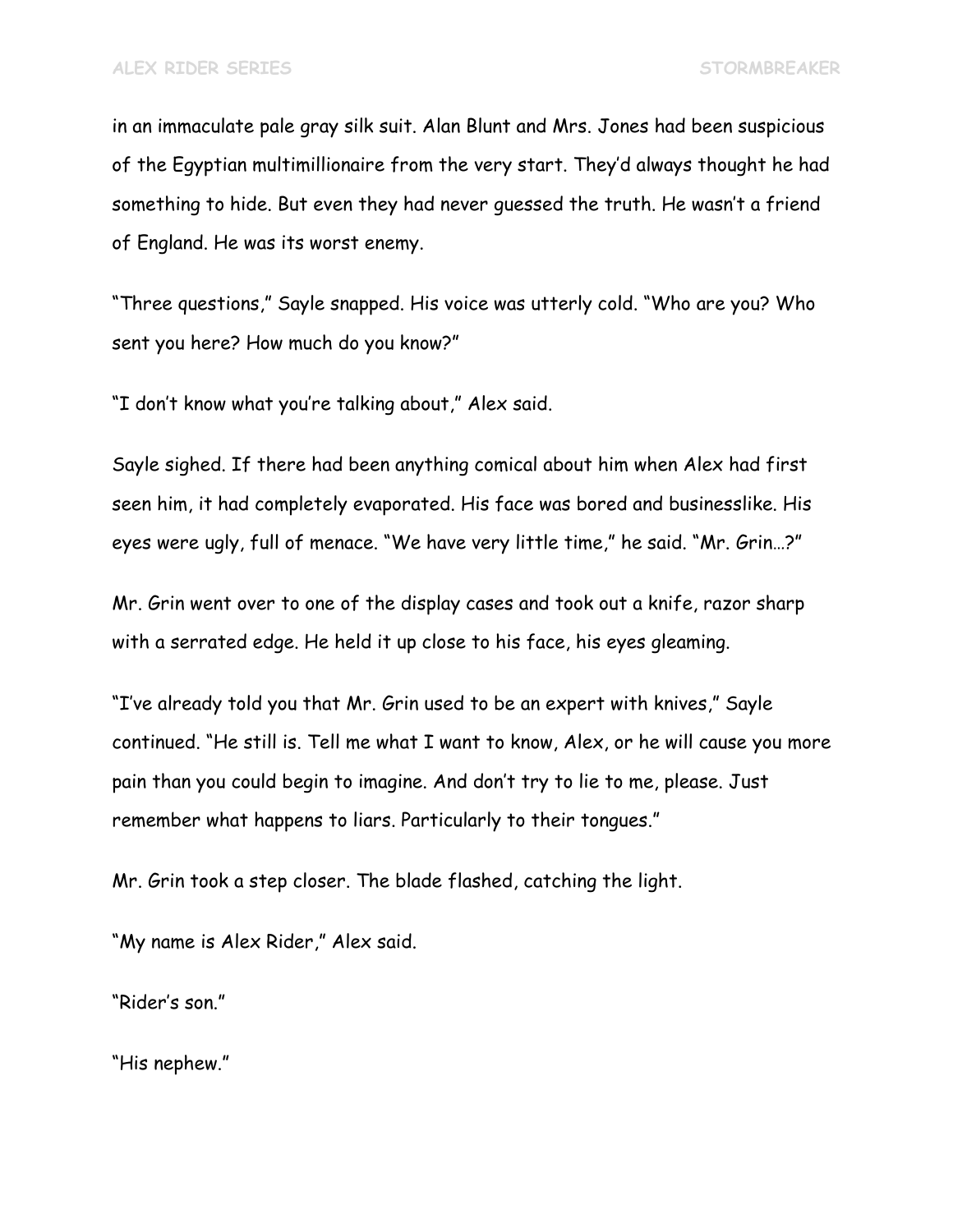# "Who sent you here?"

"The same people who sent him." There was no point lying. It didn"t matter anymore. The stakes had become too high.

"M16?" Sayle laughed without any sign of humor. "They send fourteen-year-old boys to do their dirty work? Not very English, I"d have said. Not cricket! What?" He had adopted an exaggerated English accent. Now he walked forward and sat down behind the desk. "And what of my third question, Alex? How much have you found out?"

Alex shrugged, trying to look casual, to hide the fear he was really feeling. "I know enough," he said.

# "Go on."

Alex took a breath. Behind him, the jellyfish drifted past like a poisonous cloud. He could see it out of the corner of his eye. He tugged at the handcuffs, wondering if it would be possible to break the chair. There was a sudden flash and the knife that Mr. Grin had been holding was suddenly quivering in the back of the chair, an inch from his head. The edge of the blade had actually nicked the skin of his neck. He felt a trickle of blood slide down over his collar.

"You"re keeping us waiting," Herod Sayle said.

"All right. When my uncle was here, he became interested in viruses. He asked about them at the local library. I thought he was talking about computer viruses. That was the natural assumption. But I was wrong. I saw what you were doing, last night. I heard them talking on the speaker system. Decontamination and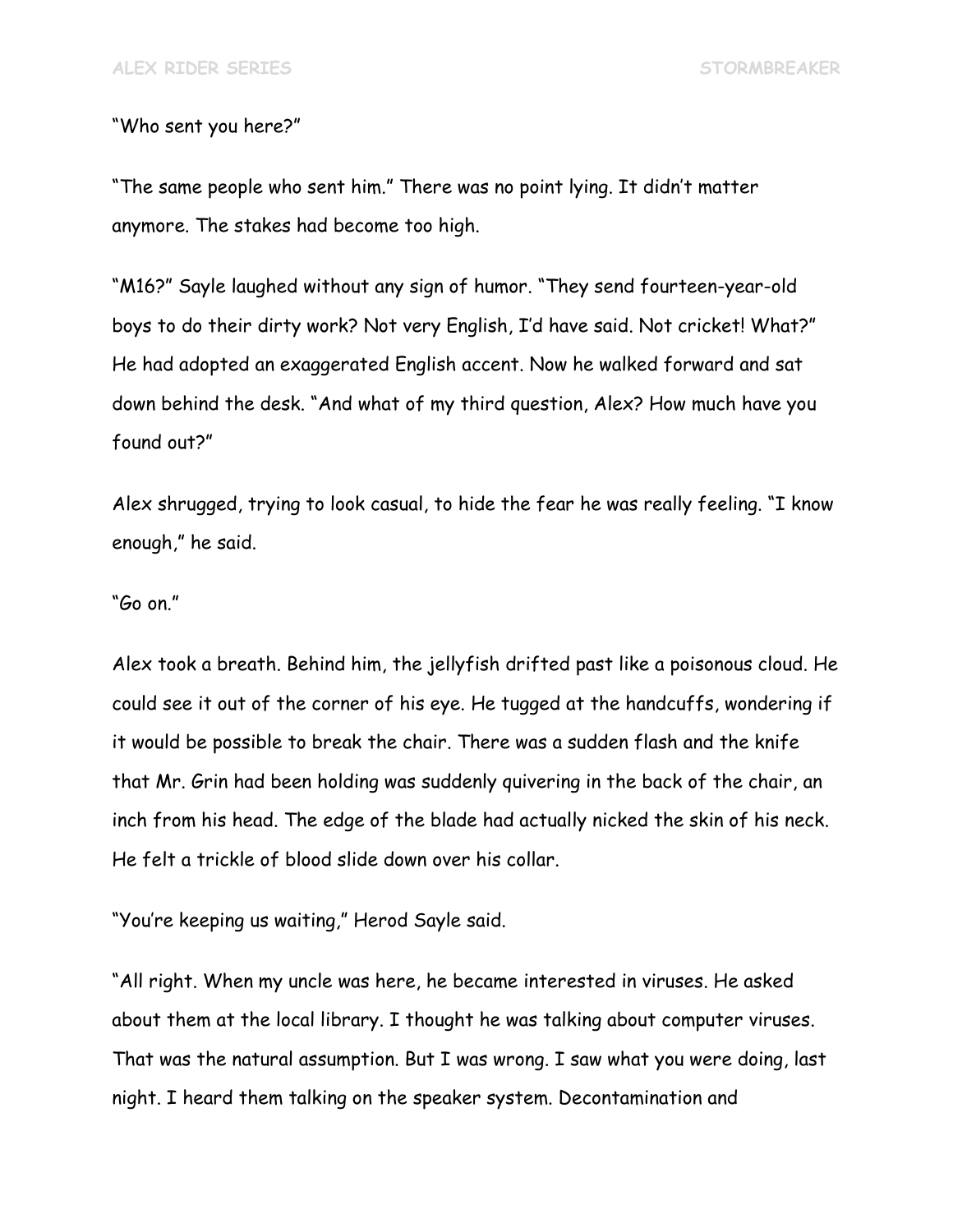biocontainment zones. They were talking about biological warfare. You"ve gotten hold of some sort of real virus. It came here in test tubes, packed into silver boxes, and you"ve put them into the Stormbreakers. I don"t know what happens next. I suppose when the computers are turned on, people die. They"re in schools, so it"ll be schoolchildren. Which means that you"re not the saint everyone thinks you are, Mr. Sayle. A mass murderer. A bliddy psycho, I suppose you might say."

Herod Sayle clapped his hands softly together. "You"ve done very well, Alex," he said. "I congratulate you. And I feel you deserve a reward. So I"m going to tell you everything. In a way it's appropriate that M16 should have sent me a real English schoolboy. Because, you see, there's nothing in the world I hate more. Oh yes..." His face twisted with anger, and for a moment, Alex could see the madness, alive in his eyes.

"You *bliddy* snobs with your stuck-up schools and your stinking English superiority! But I"m going to show you. I"m going to give you what you deserve!"

He stood up and walked over to Alex. "I came to this country forty years ago," he said. "I had no money. My family had nothing. But for a freak accident, I would probably have lived and died in Cairo. Better for you, if I had! So much better!

"I was brought here and educated by an English family. They were grateful to me because I"d saved their lives. Oh yes. And I was grateful to them too. You cannot imagine how I was feeling then. To be in London, which I had always believed to be the heart of civilization. To see such wealth and to know that I was going to be part of it! I was going to be English! To a child born in the Cairo gutter, it was an impossible dream.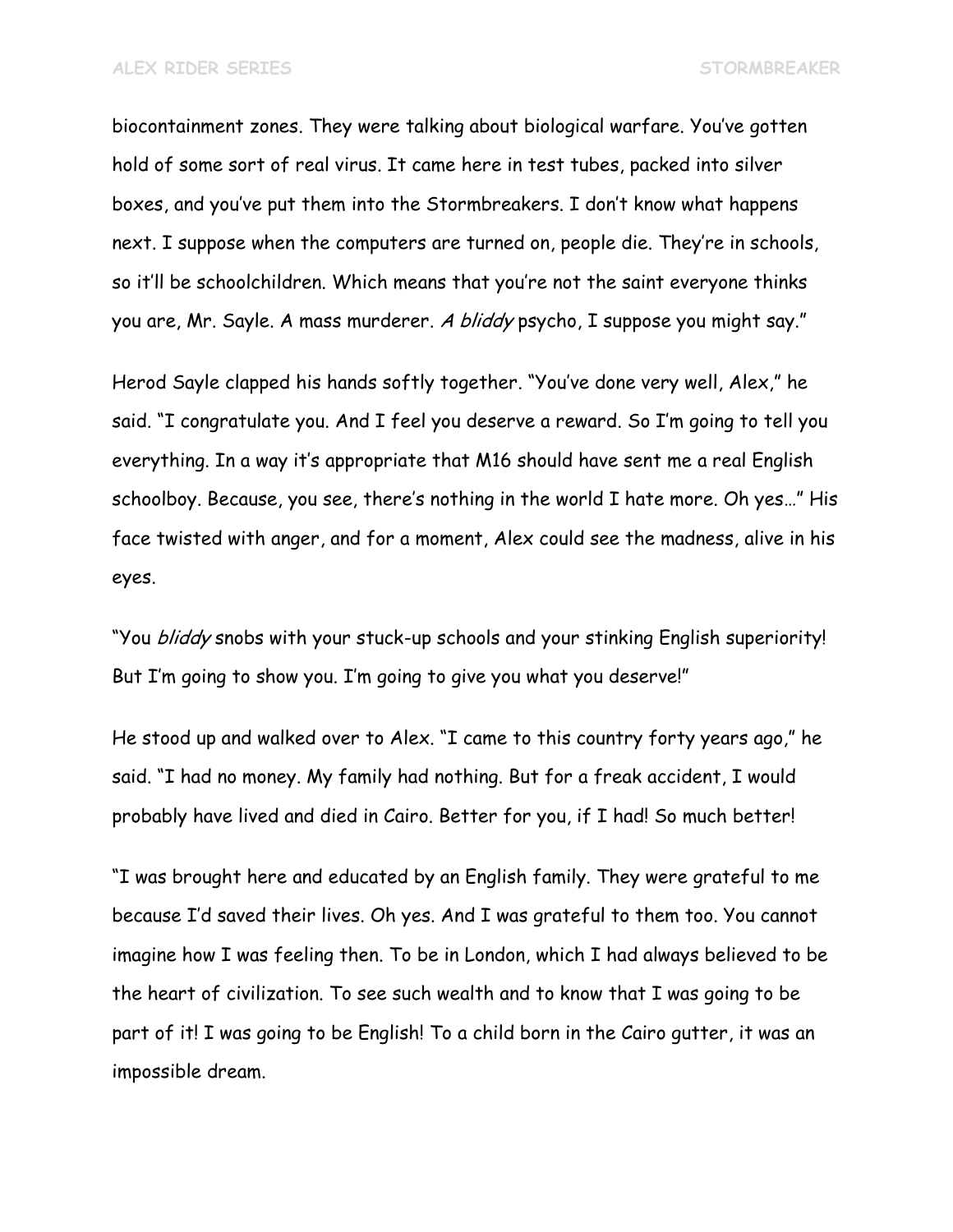"But I was soon to learn the reality…" Sayle leaned forward and yanked the knife out of the chain He tossed it to Mr. Grin, who caught it and spun it in his hand.

"From the moment I arrived at the school, I was mocked and bullied. Because of my size. Because of my dark skin. Because I couldn"t speak English well. Because I wasn"t one of them. They had names for me. Herod Smell. Goat-boy. The dwarf. And they played tricks on me. Pins on the chair. Books stolen and defaced. My trousers ripped off me and hung out on the flagpole underneath the Union Jack." Sayle shook his head slowly. "I had loved that flag when I first came here," he said. "But in only weeks I came to hate it."

"Lots of people are bullied at school—" Alex began and stopped as Sayle backhanded him viciously across the face.

"I haven"t finished," Sayle said. He was breathing heavily and there was spittle on his lower lip. Alex could see him reliving the past. And once again he was allowing the past to destroy him.

"There were plenty of bullies in that school," he said. "But there was one who was worse than any of them. He was a small, smarmy shrimp of a boy, but his parents were rich and he had a way with the other children. He knew how to talk his way around them … a politician even then. Oh yes. He could be charming when he wanted to. When there were teachers around. But the moment their backs were turned, he was onto me. He used to organize the others. "Let"s get the goat-boy. Let"s push his head in the toilet." He had a thousand ideas to make my life miserable and he never stopped thinking up more. All the time he goaded me and taunted me and there was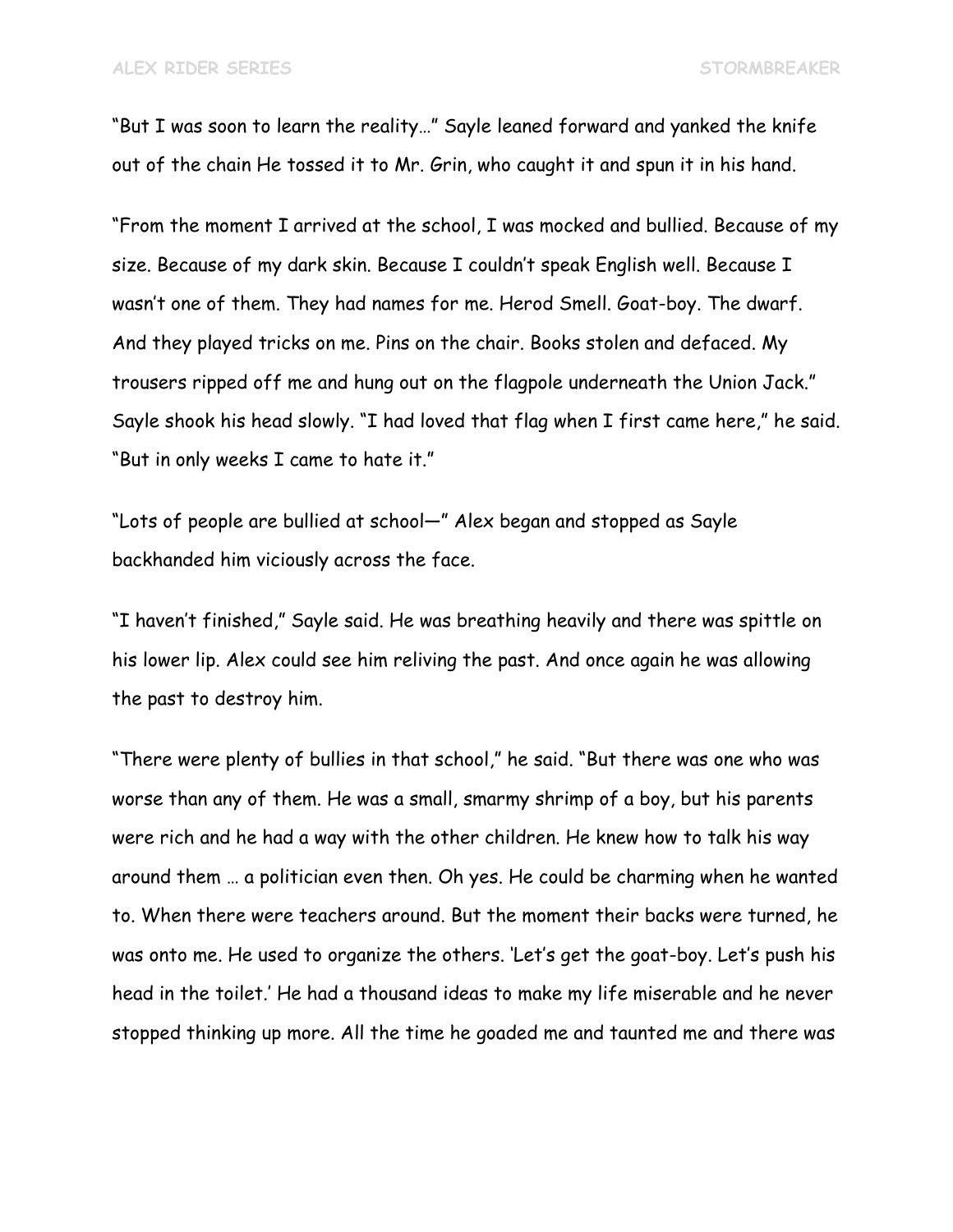nothing I could do because he was popular and I was a foreigner. And do you know who that boy grew up to be?"

"No, but I have a feeling you"re going to tell me," Alex said.

"I am going to tell you. Yes. He grew up to be the *bliddy* prime minister!"

Sayle took out a white silk handkerchief and wiped his face. His bald head was gleaming with sweat. "All my life I"ve been treated the same way," he continued. "No matter how successful I"ve become, how much money I"ve made, how many people I"ve employed. I"m still a joke. I"m still Herod Smell, the goat-boy, the Cairo tramp. Well, for forty years I"ve been planning my revenge. And now, at last, my time has come. Mr. Grin…"

Mr. Grin went over to the wall and pressed a button. Alex half expected the snooker table to rise out of the floor, but instead, on every wall, a panel slid up to reveal floor-to-ceiling television screens that immediately flickered into life. On one screen Alex could see the underground laboratory, on another the assembly line, on a third the airstrip with the last of the trucks on its way out. There were closed-circuit television cameras everywhere, and Sayle could see every corner of his kingdom without even leaving the room. No wonder Alex had been discovered so easily.

"The Stormbreakers are armed and ready. And yes, you"re right, Alex. Each one contains what you might call a computer virus. But that, if you like, is my little April Fools" joke. Because the virus I"m talking about is a form of smallpox. Of course, Alex, it"s been genetically modified to make it faster and stronger … more lethal. A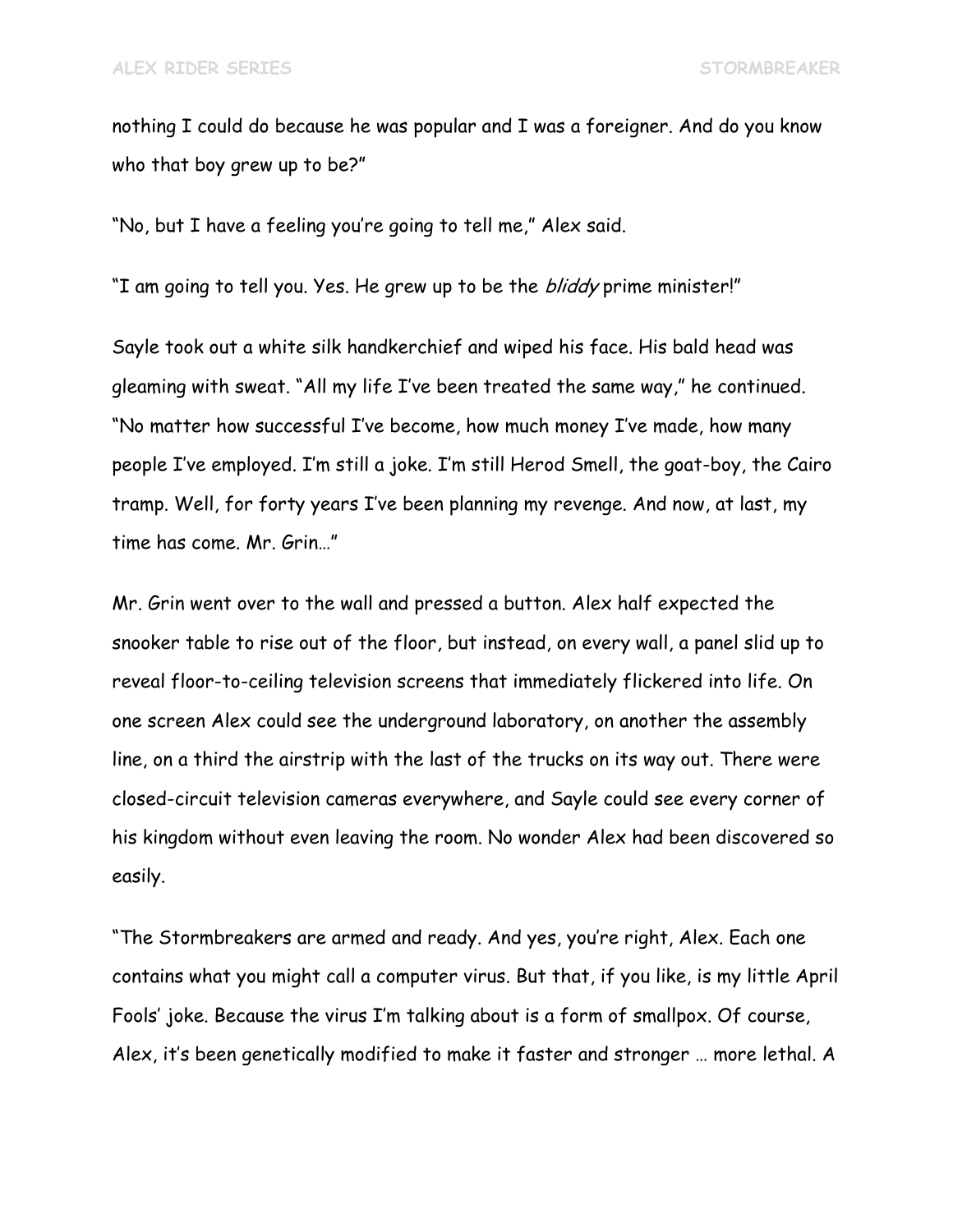spoonful of the stuff would destroy a city. And my Stormbreakers hold much, much more than that.

"At the moment it"s isolated, quite safe. But this afternoon there"s going to be a bit of a party at the Science Museum. Every school in England will be joining in, with the schoolchildren gathered around their nice, new shiny computers. And at midday, on the stroke of twelve, my old friend, the prime minister, will make one of his smug, self-serving speeches and then he"ll press a button. He thinks he"ll be activating the computers, and in a way, he"s right. Pressing the button will release the virus, and by midnight tonight, there will be no more schoolchildren in England and the prime minister will weep as he remembers the day he first bullied Herod Sayle!"

"You"re mad!" Alex exclaimed. "By midnight tonight you"ll be in jail."

Sayle dismissed the thought with a wave of the hand. "I think not. By the time anyone realizes what has happened, I"ll be gone. I"m not alone in this, Alex. I have powerful friends who have supported me—"

"Yassen Gregorovich."

"You have been busy!" He seemed surprised that Alex knew the name. "Yassen is working for the people who have been helping me. Let"s not mention any names or even nationalities. You"d be surprised how many countries there are in the world who loathe the English. Most of Europe, just to begin with. But anyway…" He clapped his hands and went back to his desk. "Now you know the truth. I"m glad I was able to tell you, Alex. You have no idea how much I hate you. Even when we were playing that stupid game of snooker, I was thinking how much pleasure it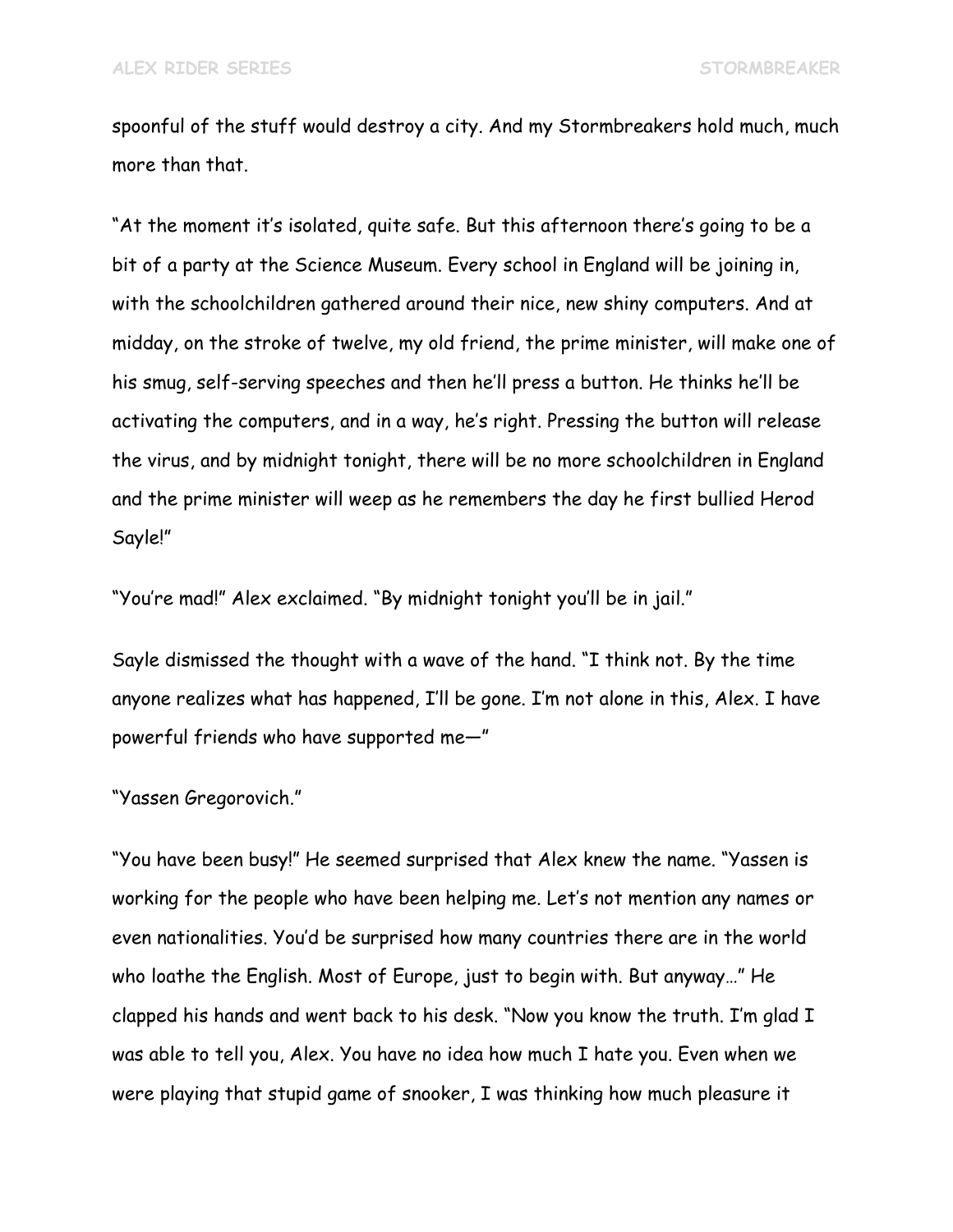would give me to kill you. You"re just like the boys I was at school with. Nothing has changed."

"You haven"t changed," Alex said. His cheek was still smarting where Sayle had hit him. But he"d heard enough. "I"m sorry you were bullied at school," he said. "But lots of kids get bullied and they don"t turn into nutcases. You"re really sad, Mr. Sayle. And your plan won"t work. I"ve told M16 everything I know. They"ll be waiting for you at the Science Museum. So will the men in white coats."

Sayle giggled. "Forgive me if I don"t believe you," he said. His face was suddenly stone. "And perhaps you forget that I warned you about lying to me."

Mr. Grin took a step forward, flipping the knife over so that the blade landed in the flat of his hand.

"I"d like to watch you die," Sayle said. "Unfortunately, I have a pressing engagement in London." He turned to Mr. Grin. "You can walk with me to the helicopter. Then come back here and kill the boy. Make it slow. Make it painful. We should have kept back some smallpox for him, but I"m sure you"ll think of something much more creative."

He walked to the door, then stopped and turned to Alex.

"Good-bye, Alex. It wasn't a pleasure knowing you. But enjoy your death. And remember. You're only going to be the first..."

The door swung shut. Handcuffed to the chair with the jellyfish floating silently behind him, Alex was left alone.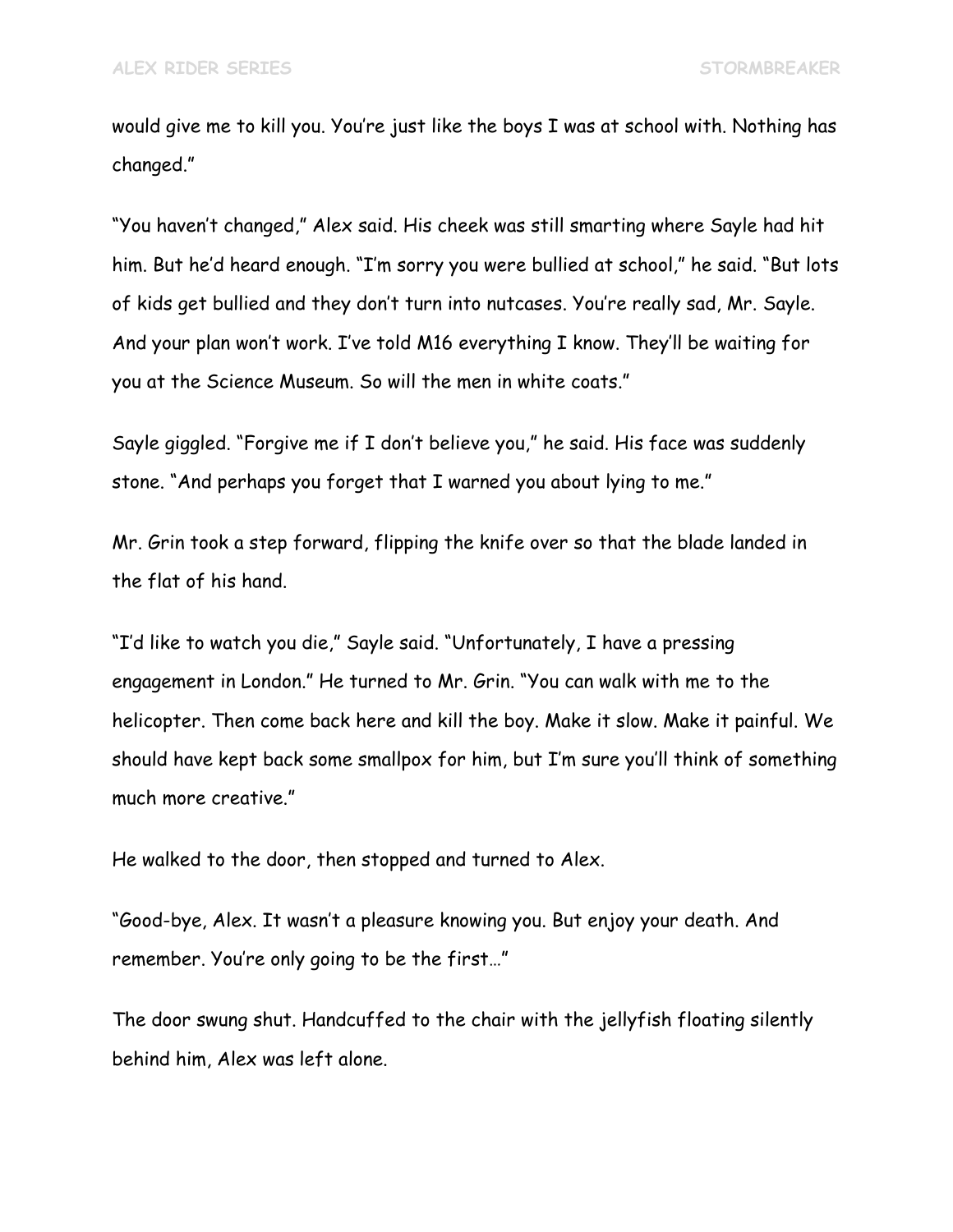# **DEEP WATER**

ALEX GAVE up trying to break free of the chair. His wrists were bruised and bloody where the chain cut into him, but the cuffs were too tight. After thirty minutes, when Mr. Grin still hadn"t come back, Alex had tried to reach the zit cream that Smithers had given him. He knew it would burn through the handcuffs in seconds, and the worst thing was he could actually feel it, where he had put it, in the zipped-up outer pocket of his combat trousers. But although his outstretched fingers were only a few inches away, try as he might he couldn"t reach it. It was enough to drive him mad.

He had heard the clatter of a helicopter taking off and knew that Herod Sayle must be on his way to London. Alex was still reeling from what he had heard. The multimillionaire was completely insane. What he was planning was beyond belief, a mass murder that would destroy Britain for generations to come. Alex tried to imagine what was about to happen. Tens of thousands of schoolchildren would be sitting in their classes, gathered around their new Stormbreakers, waiting for the moment—at midday exactly—when the prime minister would press the button and bring them on-line. But, instead, there would be a hiss and a small cloud of deadly smallpox vapor would be released into the crowded room. And minutes later, all over the country, the dying would begin. Alex had to close his mind to the thought. It was too horrible. And yet it was going to happen in just a couple of hours" time. He was the only person who could stop it. And here he was, tied down, unable to move.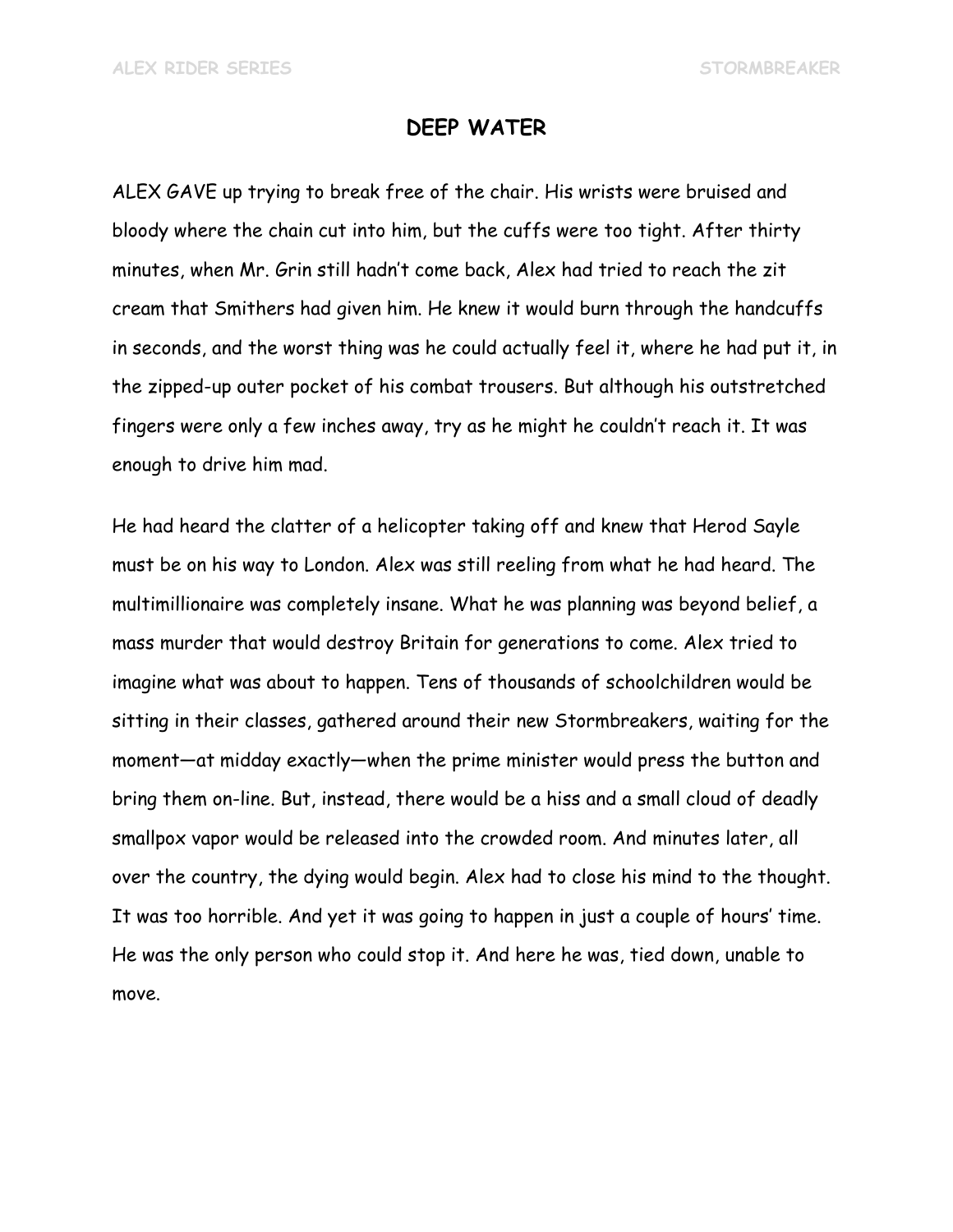The door opened. Alex twisted around, expecting to see Mr. Grin, but it was Nadia Vole who hurried in, closing the door behind her. Her pale round face seemed flushed, and her eyes, behind the glasses, were afraid. She came over to him.

"Alex—"

"What do you want?" Alex recoiled away from her as she leaned over him. Then there was a click, and to his astonishment, his hands came free. She had unlocked the handcuffs! He stood up, wondering what was going on.

"Listen to me," Vole said. The words were tumbling quickly and softly out of her yellow-painted lips. "We do not have much time. I am here to help you. I worked with your uncle—Herr Rider." Alex stared at her in surprise. "Yes. I am on the same side as you."

"But nobody told me—"

"It was better for you not to know."

"But…" Alex was confused. "I saw you with the submarine. You knew what Sayle was doing…"

"There was nothing I could do. Not then. It's too hard for me to explain. We don't have the time to argue. You want to stop him or no?"

"I need to find a phone."

"All the phones in the house are coded. You cannot use them. But I have a mobile in my office."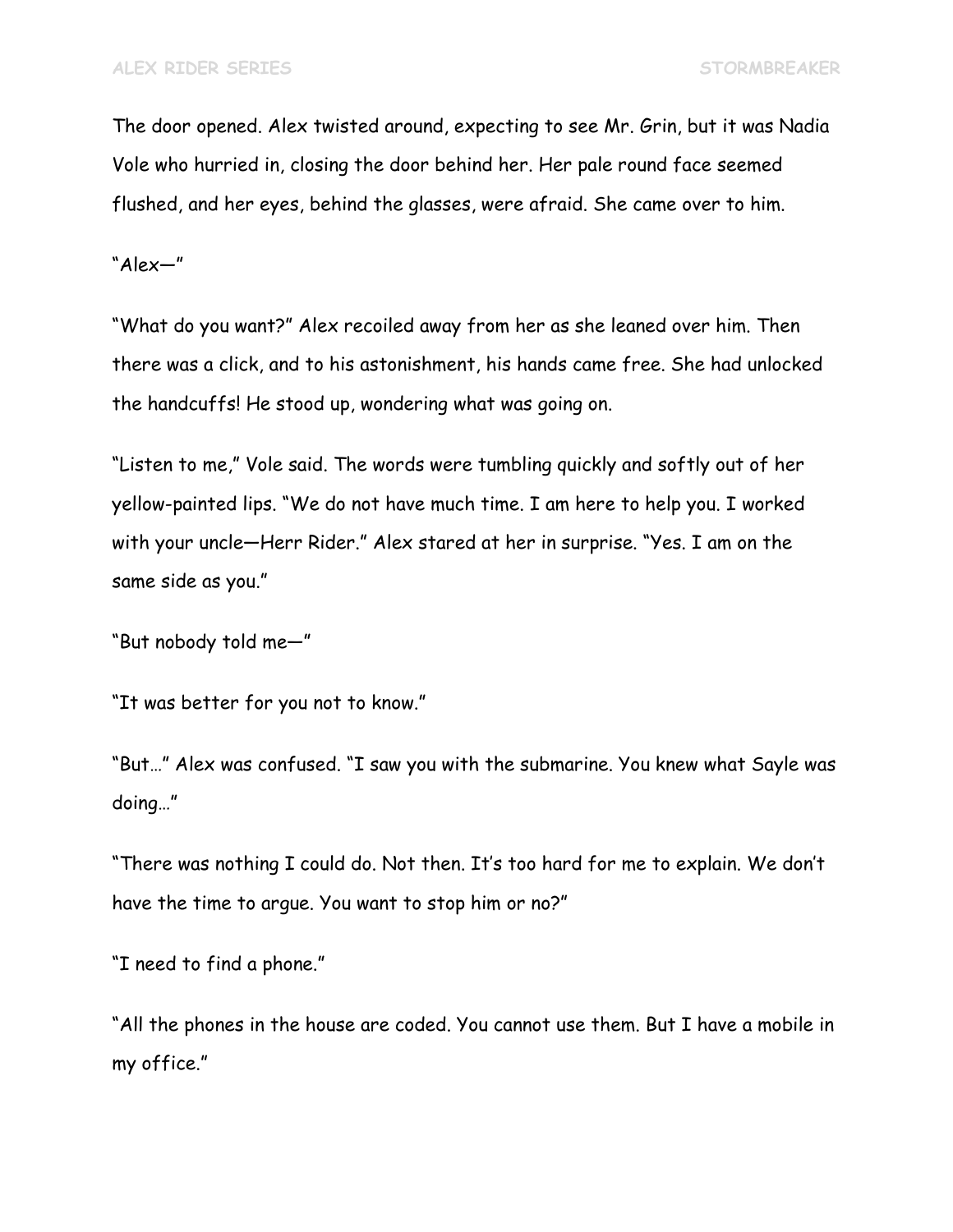# "Then let's go."

Alex was still suspicious. If Nadia Vole had known so much, why hadn"t she tried to stop Sayle before? On the other hand, she had released him—and Mr. Grin would be back any minute. He had no choice but to trust her. He followed her out of the room, around the corner, and up a flight of stairs to a landing with a statue of a naked woman, some Greek goddess, in the corner. Vole paused for a moment, resting her hand against the statue's arm.

"What is it?" Alex asked.

"I feel dizzy. You go on. It"s the first door on the left."

Alex went past her, along the landing. Out of the corner of his eye, he saw her press down on the statue"s arm. The arm moved … a lever. By the time he knew he had been tricked, it was too late. He yelled out as the floor underneath him swung around on a hidden pivot. He tried to stop himself falling, but there was nothing he could do. He crashed onto his back and slid down through the floor and into a black plastic tunnel, which corkscrewed beneath him. As he went, he heard Nadia Vole laugh triumphantly, and then he was gone, desperately trying to find a hold on the sides, wondering what would be at the end of his fall.

Five seconds later he found out. The corkscrew spat him out. He fell briefly through the air and splashed into cold water. For a moment he was blinded, fighting for air. Then he rose to the surface and found himself in a huge glass tank filled with water and rocks. That was when he realized, with horror, exactly where he was.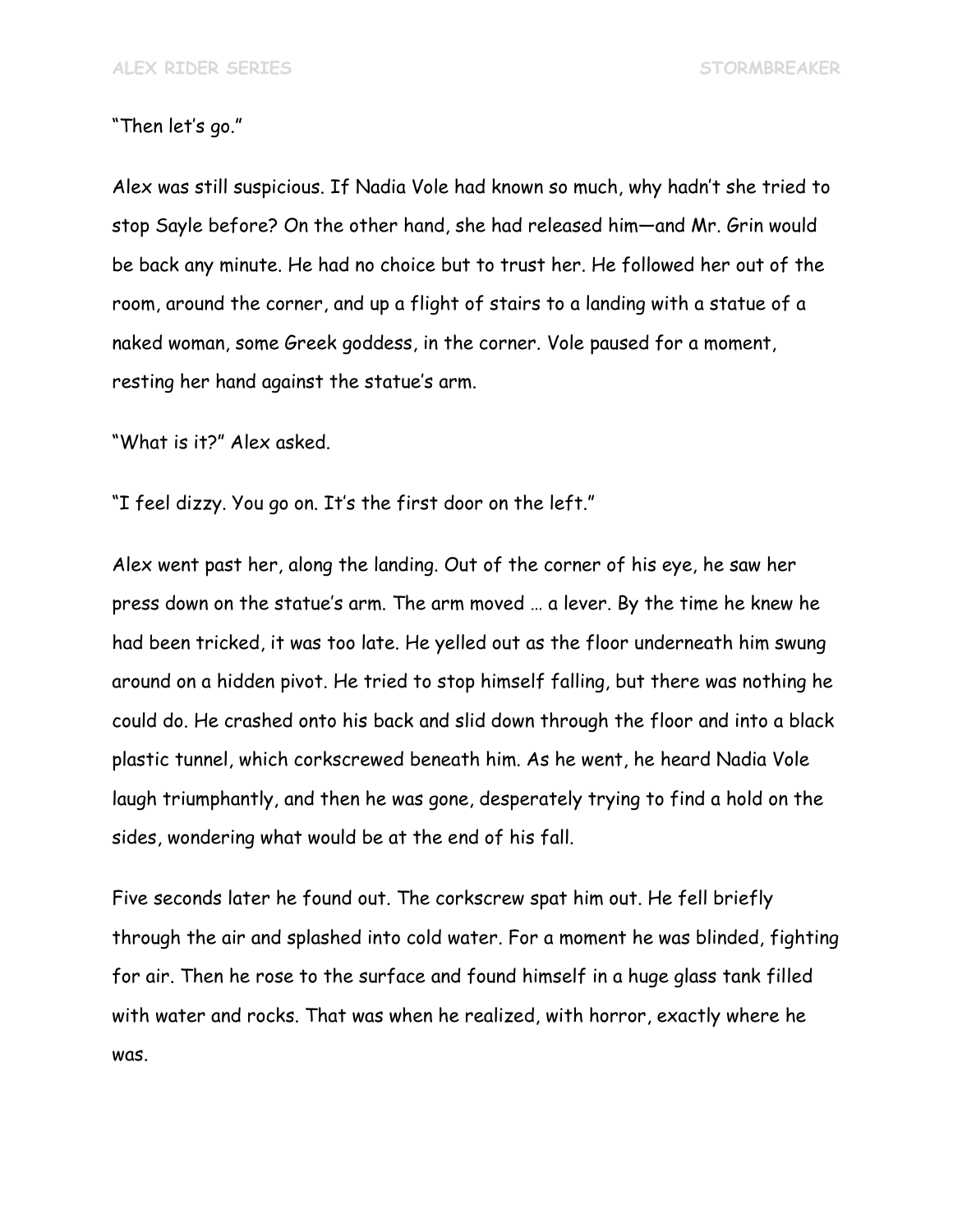Vole had deposited him in the tank with the giant jellyfish: Herod Sayle"s Portuguese man-of-war. It was a miracle that he hadn"t crashed right into it. He could see it in the far corner of the tank, its dreadful tentacles with their hundreds of stinging cells, twisting and spiraling in the water. There was nothing between him and it. Alex fought back the panic, forced himself to keep still. He realized that thrashing about in the water would only create the current that would bring the creature over to him. The jellyfish had no eyes. It didn"t know he was there. It wouldn"t … couldn"t attack.

But eventually it would reach him. The tank he was in was huge, at least fifteen feet deep and twenty or thirty feet long. The glass rose above the level of the water, far out of his reach. There was no way he could climb out. Looking down, through the water, he could see light. He realized he was looking into the room he had just left, Herod Sayle"s private office. There was a movement everything was vague and distorted through the rippling water—and the door opened. Two figures walked in. Alex could barely make them out, but he knew who they were. Fraulein Vole and Mr. Grin. They stood together in front of the tank. Vole was holding what looked like a mobile telephone in her hand.

"I hope you can hear me, Alex." The German woman"s voice rang out from a speaker somewhere above his head. "I am sure you will have seen by now that there is no way out of the tank. You can tread water. Maybe for one hour, maybe for two. Others have lasted for longer. What is the record, Mr. Grin?"

"Ire naaargh aah!"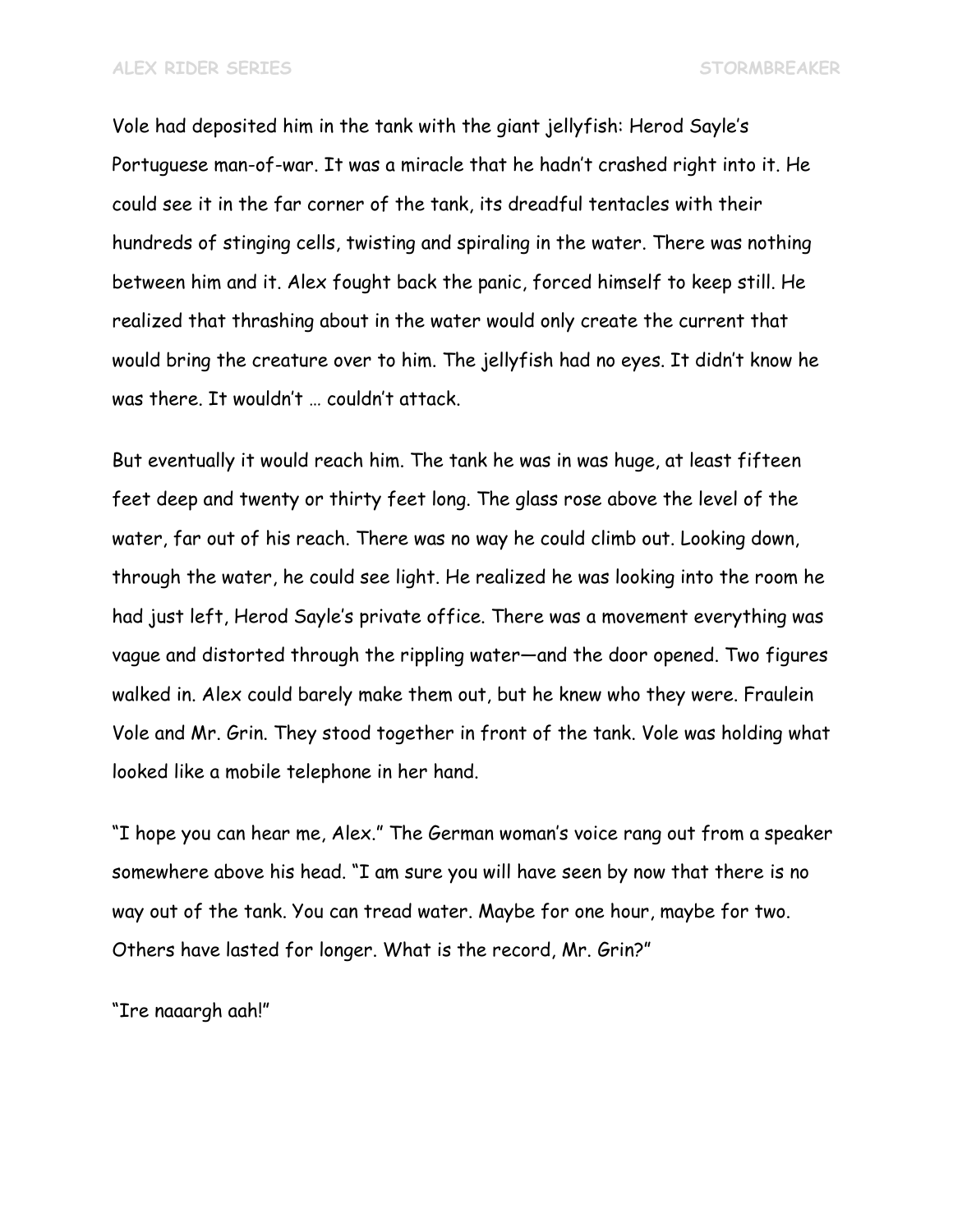"Five and a half hours. Yes. But soon you will get tired, Alex. You will drown. Or perhaps it will be faster and you will drift into the embrace of our friend. You see him … no? It is not an embrace to be desired. It will kill you. The pain, I think, will be beyond the imagination of a child. It is a pity, Alex Rider, that M16 chose to send you here. They will not be seeing you again."

The voice clicked off. Alex kicked in the water, keeping his head above the surface, his eyes fixed on the jellyfish. There was another blurred movement on the other side of the glass. Mr. Grin had left the room. But Vole had stayed behind. She wanted to watch him die.

Alex looked up. The tank was lit from above by a series of neon strips, but they were too high to reach. Beneath him he heard a click and a soft, whirring sound. Almost at once he became aware that something had changed. The jellyfish was moving toward him! He could see the translucent cone with its dark mauve tip heading toward him. Underneath the creature, the tentacles slowly danced.

He swallowed water and realized he had opened his mouth to cry out. Vole must have turned on some sort of artificial current. That was what was making the jellyfish move. Desperately he kicked out with his feet, moving away from it, surging through the water on his back. One tentacle floated up and draped itself over his foot. If he hadn"t been wearing sneakers, he would have been stung. Could the stinging cells penetrate his clothes? Almost certainly. His sneakers were the only protection he had.

He reached the back corner of the aquarium and paused there, one hand against the glass. He already knew that what Vole had said was true. If the jellyfish didn"t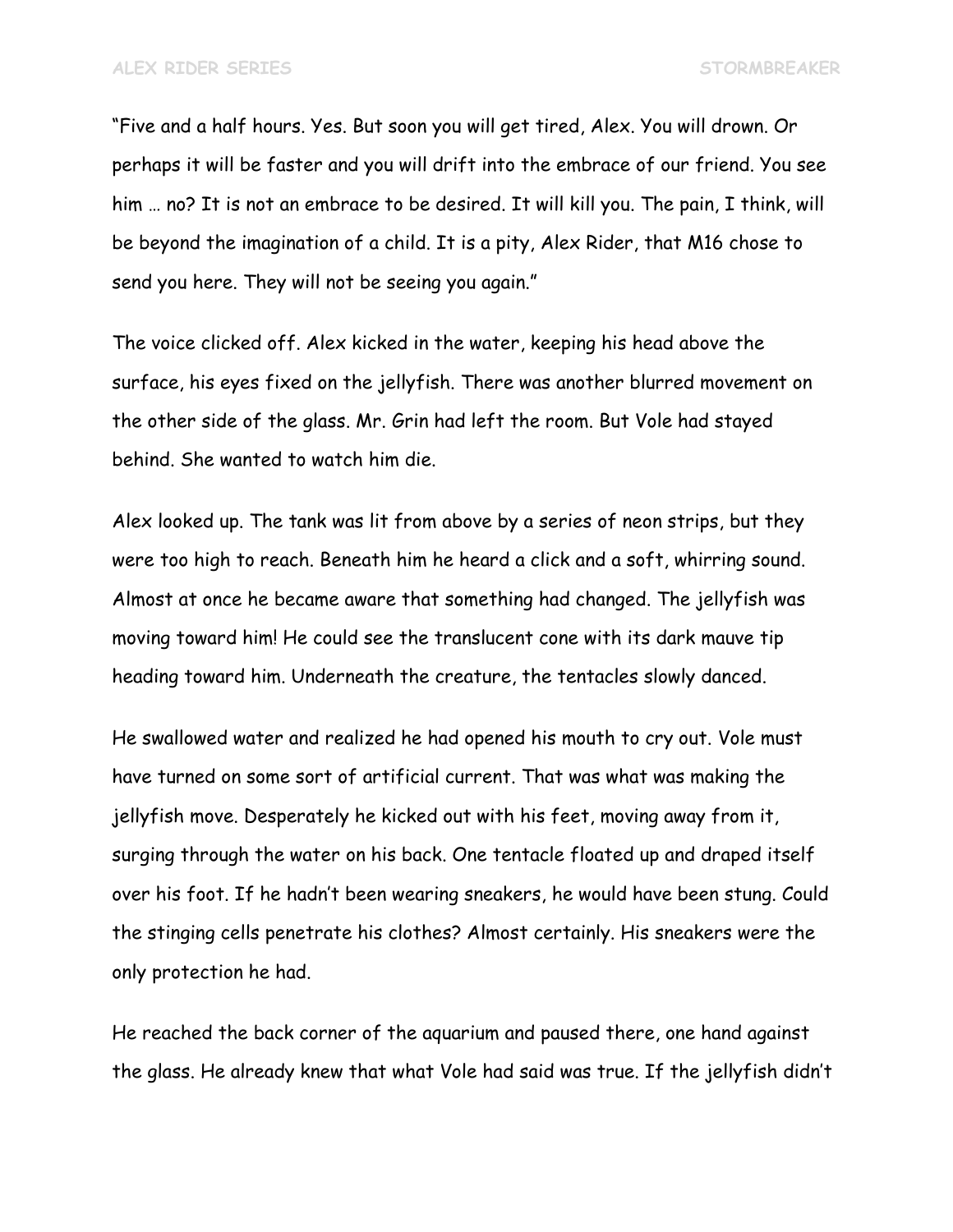get him, tiredness would. He had to fight every second to stay afloat, and sheer terror was sapping his strength. The glass. He pushed against it, wondering if he could break it. Perhaps there was a way… He checked the distance between himself and the jellyfish, took a deep breath and dived down to the bottom of the pool. He could see Nadia Vole, watching. Although she was a blur to him, he would be crystal clear to her. She didn"t move, and Alex realized with despair that she had expected him to do just this.

He swam to the rocks and looked for one small enough to bring to the surface. But the rocks were too heavy. He found one about the size of his own head, but it refused to move. Vole hadn"t tried to stop him because she knew that all the rocks were set in concrete. Alex was running out of breath. He twisted around and pushed himself up toward the surface, only seeing at the last second that the jellyfish had drifted above him.

He screamed, bubbles erupting out of his mouth. The tentacles were right over his head. Alex contorted his body and managed to stay down, flailing madly with his legs to propel himself sideways. His shoulder slammed into the nearest of the rocks and he felt the pain shudder through him. Clutching his arm in his hand, he backed into another corner and rose back up, gasping for breath as his head broke through the surface of the water.

He couldn"t break the glass. He couldn"t climb out. He couldn"t avoid the touch of the jellyfish forever. Although he had taken all the gadgets Smithers had given him, none of them could help him.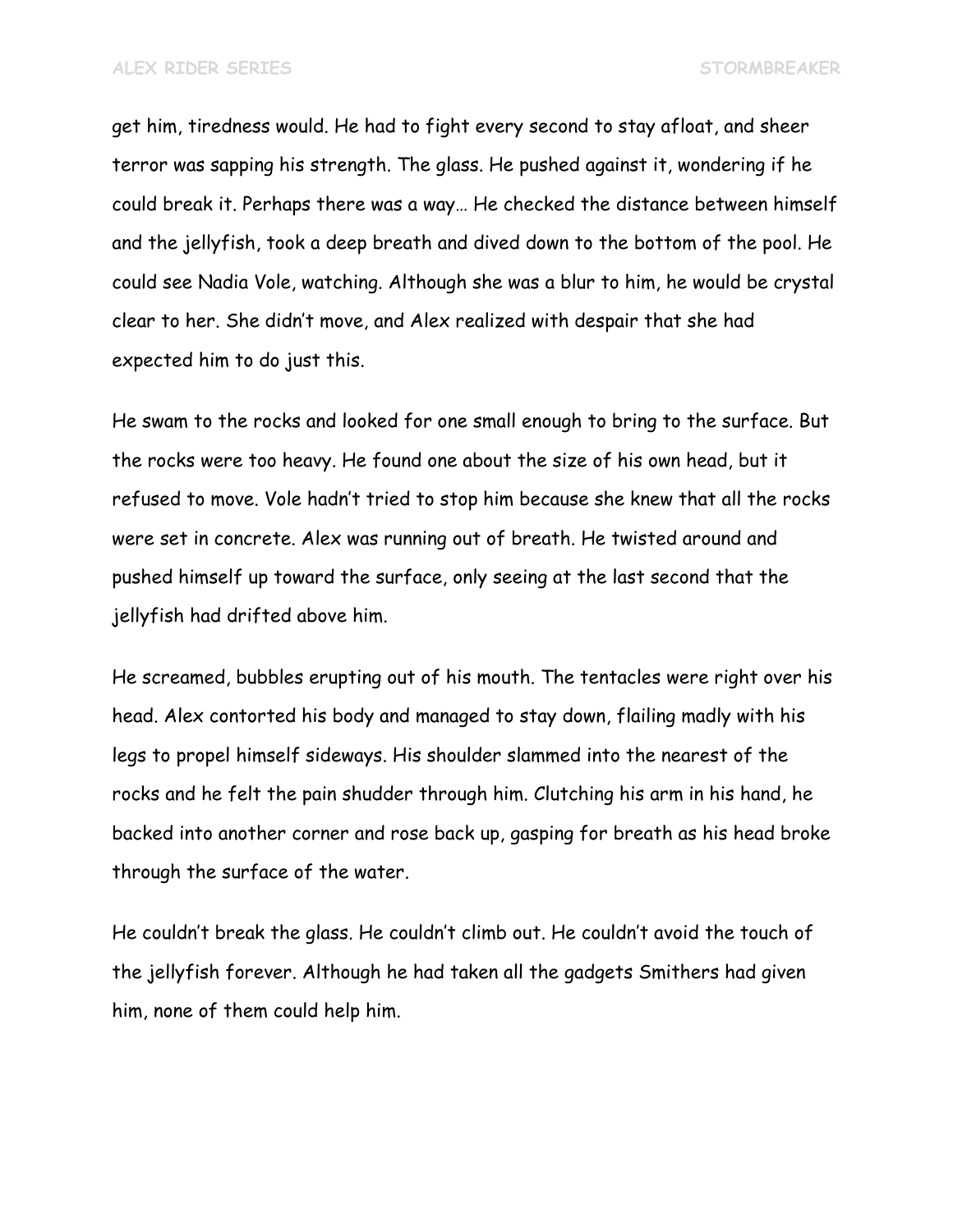And then Alex remembered the zit cream. He let go of his arm and ran a finger up the side of the aquarium. The tank was an engineering marvel. Alex had no idea how much pressure the water was exerting on the huge plates of glass, but the whole thing was held together by a framework of iron girders that fitted around the corners on both the inside and the outside of the glass, the metal faces held together by a series of rivets.

Treading water, he unzipped his pocket and took out the tube. Zit-Clean. For Healthier Skin. If Nadia Vole could see what he was doing, she must think he had gone mad. The jellyfish was drifting toward the back of the aquarium. Alex waited a few moments, then swam forward and dived for a second time.

There didn"t seem to be very much of the cream given the thickness of the girders and the size of the tank, but Alex remembered the demonstration Smithers had given him, how little he had used. Would the cream even work underwater? There was no point worrying about that now; he had to give it a try. Alex held the tube against the metal corners at the front of the tank and did his best to squeeze a long line of cream all the way down the length of metal, using his other hand to rub it in around the rivets.

He kicked his feet, propelling himself across to the other side. He didn"t know how long he would have before the cream took effect … and anyway, Nadia Vole was already aware that something was wrong. Alex saw that she had stood up again and was speaking into the mobile phone, perhaps calling for help.

He had used half the tube on one side of the tank. He used the second half on the other. The jellyfish was hovering above him, the tentacles reaching out as if to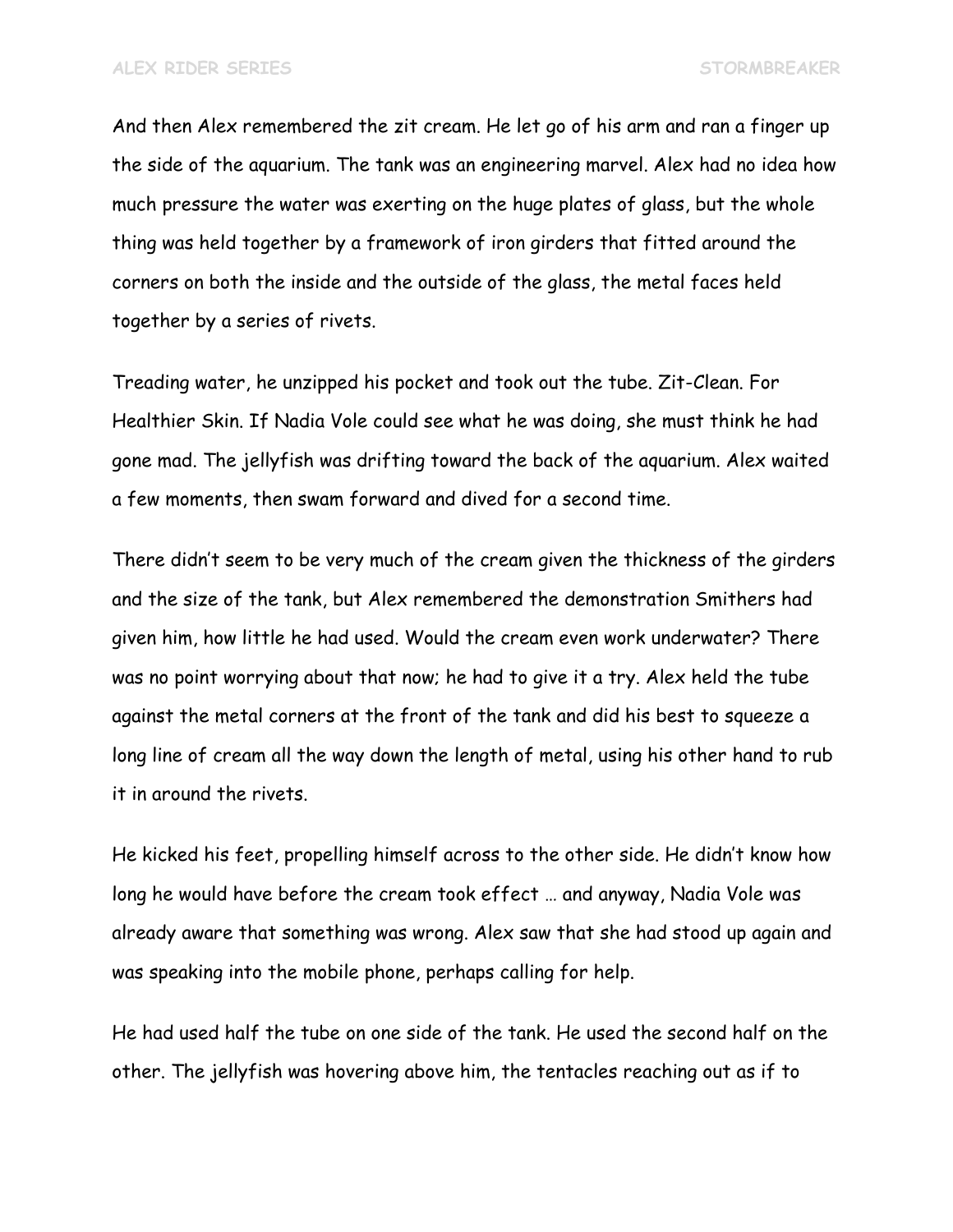grab hold of him and stop him. How long had he been underwater? His heart was pounding. And what would happen when the metal broke?

He just had time to take one breath before he found out.

Even underwater, the cream burned through the rivets on the inside of the tank. The glass separated from the girders, and with nothing to hold it back, the huge pressure of water smashed it open like a door caught in the wind. Alex didn"t see what happened next. He didn"t have time to think. The world spun and he was thrown forward, as helpless as a cork in a waterfall. The next few seconds were a twisting nightmare of rushing water and exploding glass. Alex didn"t dare open his eyes. He felt himself being hurled forward, slammed into something, then sucked back again. He was sure he had broken every bone in his body. Now he was underwater. He struggled to find air. His head broke through the surface, but even so, when he finally opened his mouth he was amazed he could actually breathe.

The front of the tank had blown off and a thousand gallons of water had cascaded into Herod Sayle"s office. The water had smashed the furniture and blown the windows out. It was still falling in torrents through the holes where the windows had been, the rest of it draining away through the floor. Bruised and dazed, Alex stood up, water curling around his ankles.

# Where was the jellyfish?

He had been lucky that the two of them hadn"t become tangled up in the sudden eruption of water. But it could still be close. There might still be enough water in Sayle"s office to allow it to reach him. Alex backed into a corner of the room, his whole body taut. Then he saw it.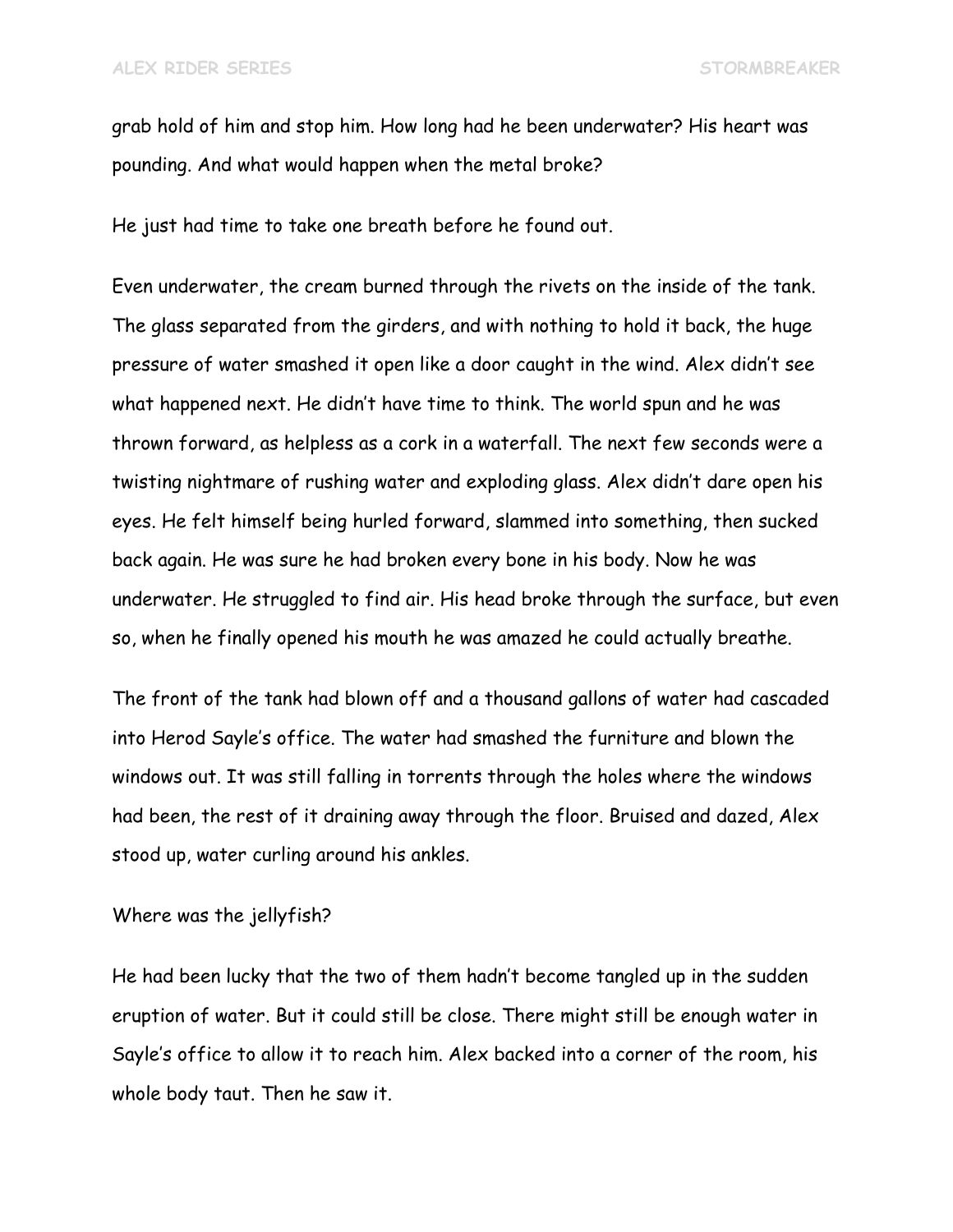Nadia Vole had been less lucky than he. She had been standing in front of the glass when the girders broke and she hadn"t been able to get out of the way in time. She was floating on her back, her legs limp and broken. The Portuguese man-of-war was all over her. Part of it was sitting on her face and she seemed to be staring at him through the quivering mass of jelly. Her yellow lips were drawn back in an endless scream. The tentacles were wrapped all around her, hundreds and hundreds of stinging cells clinging to her arms and legs and chest. Feeling sick, Alex backed away to the door and staggered out into the corridor.

An alarm had gone off. He only heard it now as sound and vision came back to him. The screaming of the siren shook him out of his dazed state. What time was it? Almost eleven o"clock. At least his watch was still working. But he was in Cornwall, at least a five-hour drive from London, and with the alarms sounding, the armed guards, and the razor wire, he"d never make it out of the complex. Find a telephone? No. Vole had probably been telling the truth when she said they were blocked. And, anyway, how could he get in touch with Alan Blunt or Mrs. Jones at this late stage? They"d already be at the Science Museum.

Just one hour left.

Outside, over the din of the alarms, Alex heard another sound. The splutter and roar of a propeller. He went over to the nearest window and looked out. Sure enough, the cargo plane that had been there when he arrived was about to take off.

Alex was soaking wet, battered, and almost exhausted. But he knew what he had to do.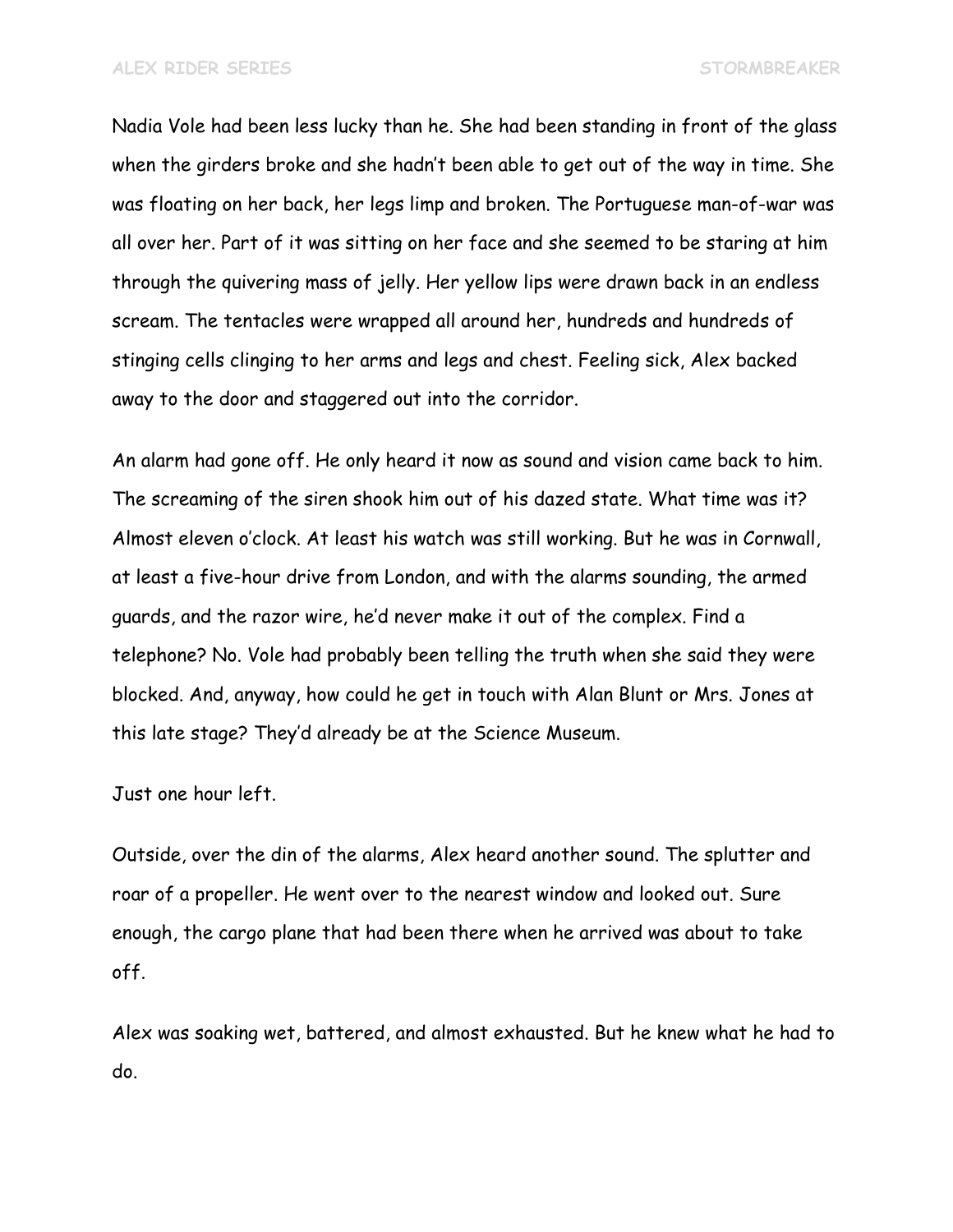# He spun around and began to run.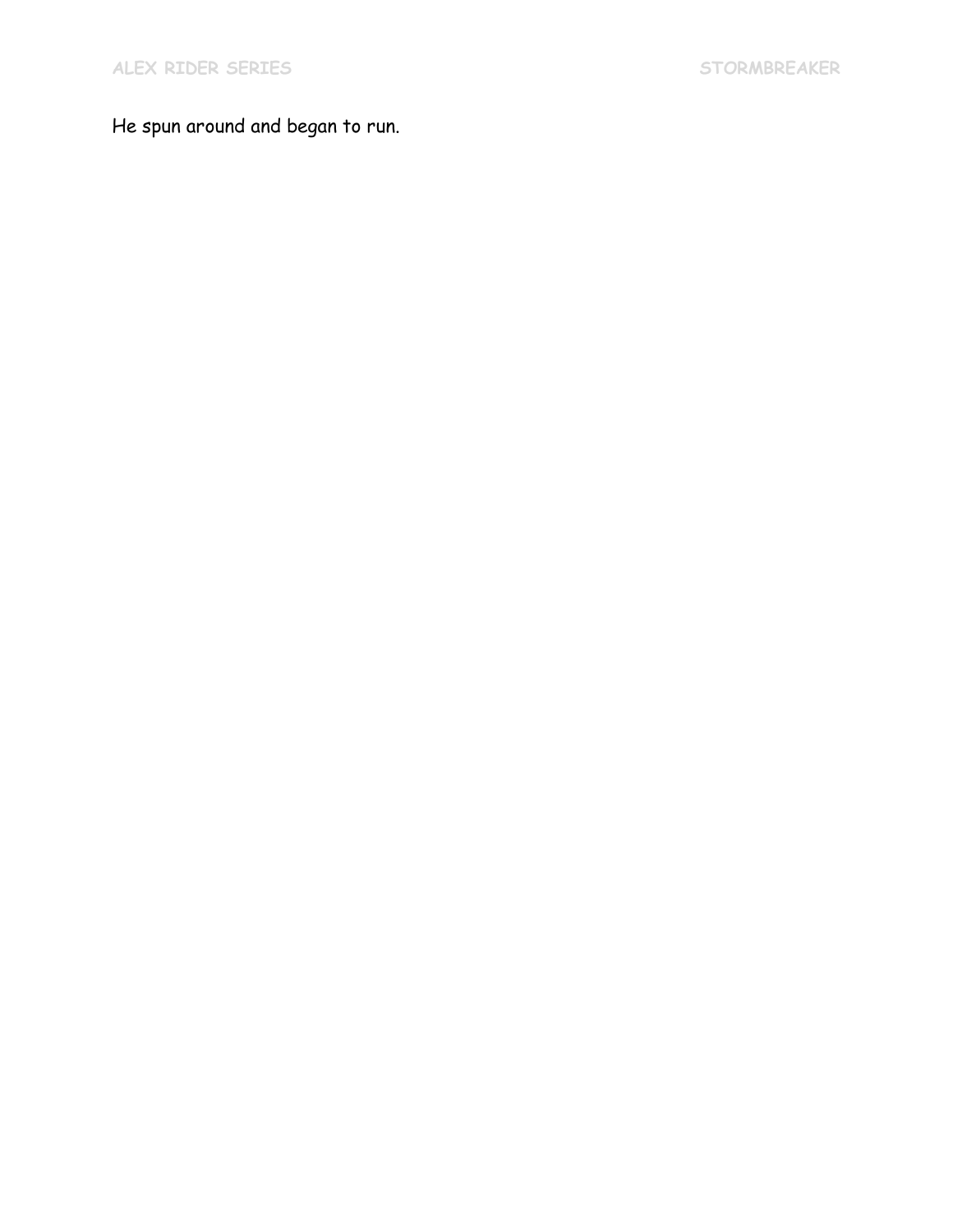# **ELEVEN O'CLOCK**

ALEX BURST OUT of the house and stopped in the open air, taking stock of his surroundings. He was aware of alarms ringing, guards running toward him, and two cars, still some distance away, tearing up the main drive, heading for the house. He just hoped that although it was obvious something was wrong, nobody would yet know what it was. They shouldn"t be looking for him—at least, not yet. That might give him the edge.

It looked like he was too late. Sayle"s private helicopter had already gone. Only the cargo plane was left. If Alex was going to reach the Science Museum in London in the fifty-nine minutes left to him, he had to be on it. But the cargo plane was already in motion, rolling slowly away from its chocks. In a minute or two it would go through the preflight tests. Then it would take off.

Alex looked around and saw an open-topped army jeep parked on the drive near the front door. There was a guard standing next to it, a cigarette slipping out of his hand, looking around to see what was happening but looking the wrong way. Perfect. Alex sprinted across the gravel. He had brought a weapon from the house. One of Sayle"s harpoon guns had floated past him just as he left the room and he"d snatched it up, determined at last to have something he could use to defend himself. It would be easy enough to shoot the guard right now. A harpoon in the back and the jeep would be his. But Alex knew he couldn"t do it. Whatever Alan Blunt and M16 wanted to turn him into, he wasn"t ready to shoot in cold blood. Not for his country. Not even to save his own life.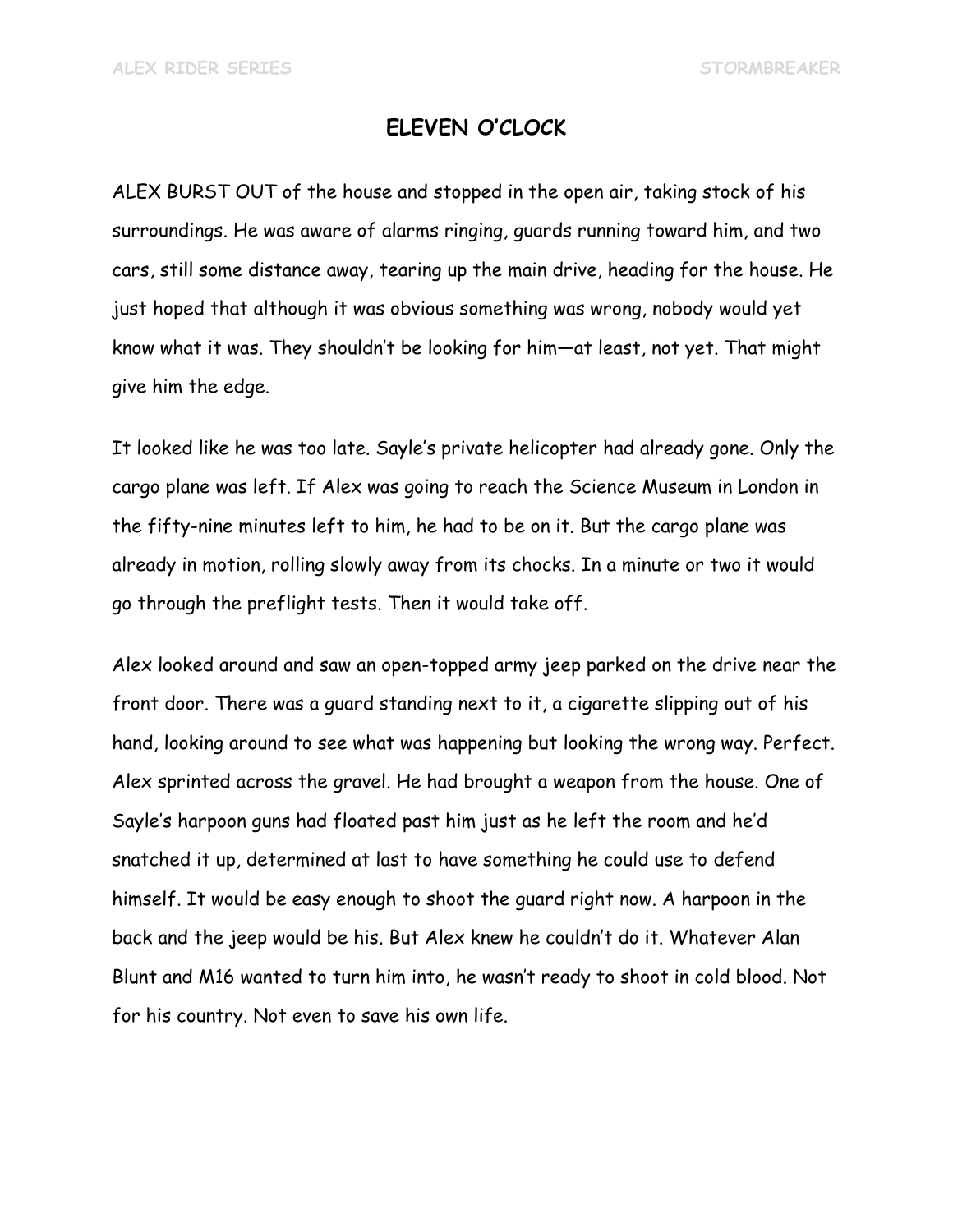The guard looked up as Alex approached and fumbled for the pistol in a holster at his belt. He never made it. Alex used the handle of the harpoon gun, swinging it around and up to hit him, hard, under the chin. The guard crumpled, the pistol falling out of his hand. Alex grabbed it and leaped into the jeep, grateful to see the keys were in the ignition. He turned them and heard the engine start up. He knew how to drive. That was something else Ian Rider had made sure he"d learned … as soon as his legs were long enough to reach the pedals. The other cars were closing in on him. They must have seen him attack the guard. Meanwhile, the plane had wheeled around and was already taxiing up to the start of the runway.

He wasn"t going to reach it in time.

Maybe it was the danger closing in from all sides that had sharpened his senses. Maybe it was his close escape from so many dangers before. But Alex didn"t even have to think. He knew what to do, as if he had done it a dozen times before. Maybe the training he"d been given had been more effective than he"d thought.

He reached into his pocket and took out the yo-yo that Smithers had given him. There was a metal stud on the belt he was wearing and he slammed the yo-yo against it, feeling it click into place, as it had been designed to. Then, as quickly as he could, he tied the end of the nylon cord around the bolt of the harpoon. Finally, he tucked the pistol he had taken from the guard into the back of his trousers. He was ready.

The plane was facing down the runway. Its propellers were at full speed.

Alex wrenched the gear into first, released the hand brake, and gunned the jeep forward, shooting over the drive and onto the grass, heading for the airstrip. At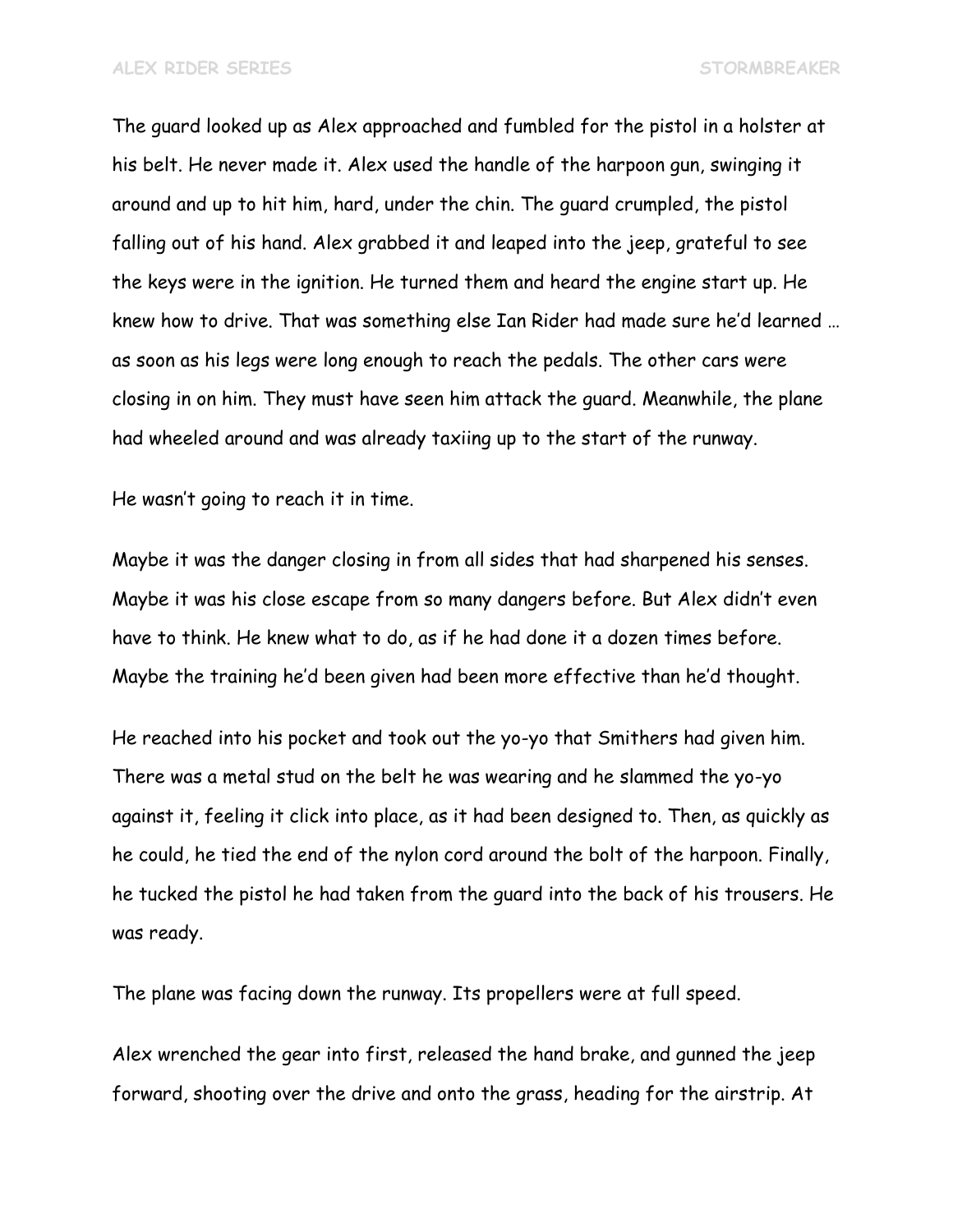the same time there was a chatter of machine-gun fire. He yanked down on the steering wheel and twisted away as his wing mirror exploded and a spray of bullets slammed into the windshield and door. The two cars that he had seen coming up the main drive had wheeled around to come up behind him. Each of them had a guard in the backseat, leaning out of the window, firing at him. And they were getting closer.

Alex tried to go faster, but it was already too late. The two cars had reached him, and for a horrible second, he found himself sandwiched between them, one on each side. He was only inches away from the guards. Looking left and right, he could see into the barrels of their machine guns. There was only one thing to do. He slammed his foot on the brake, ducking at the same time. The jeep skidded to a halt and the other two cars flashed past him. There was a chatter as both machine guns opened fire. Alex looked up.

The two guards had squeezed their triggers simultaneously. They had both been aiming at him, but with the jeep suddenly out of their sights, they had ended up firing at each other. There was a yell. One of the cars lost control and crashed into a tree, metalwork crumpling against wood. The other screeched to a halt, reversed, then turned to come after him.

Alex slammed the car back into first gear and set off again. Where was the plane? With a groan, he saw that it had begun rolling down the runway. It was still moving slowly but was rapidly picking up speed. Alex hit the tarmac and followed.

His foot was pressed down, the gas pedal against the floor. The jeep was doing about seventy, but it wasn"t fast enough. And straight ahead of him, the way was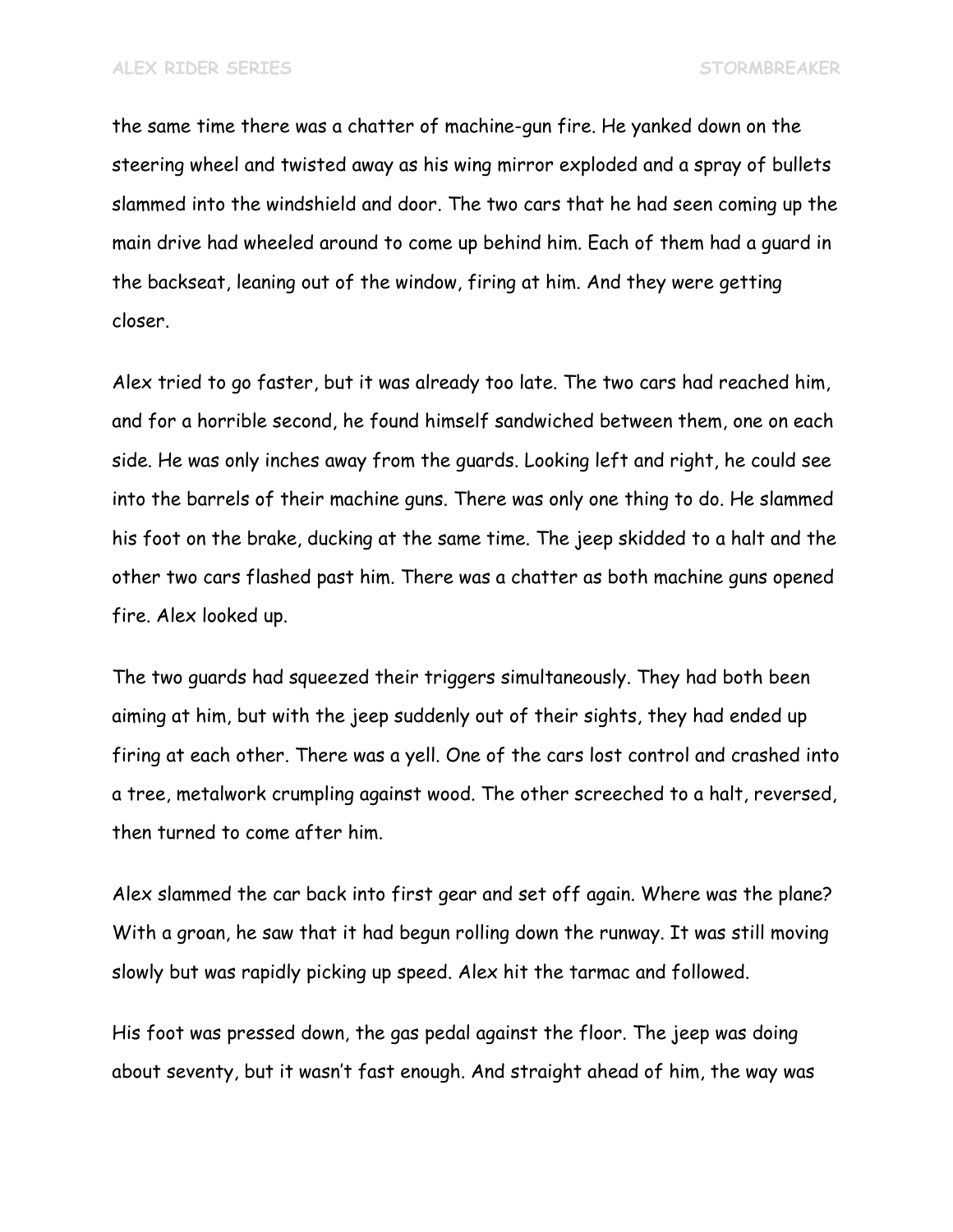blocked. Two more cars had arrived on the runway. More guards with machine guns balanced themselves, half leaning out of the windows. They had a clear shot. There was nothing to stop them from hitting him. Unless …

He turned the steering wheel and yelled out as the jeep spun across the runway, behind the plane. Now he had the plane between him and the approaching cars. He was safe. But only for a few more seconds. The plane was about to leave the ground. Alex saw the front wheel separate itself from the runway. He glanced in his mirror. The car that had chased him from the house was right on his tail. He had nowhere left to go.

One car behind him. Two more ahead. The plane was now in the air, the back wheels lifting off. The guards taking aim. Everything at seventy miles an hour.

Alex let go of the steering wheel, grabbed the harpoon gun, and fired. The harpoon flashed through the air. The yo-yo attached to Alex"s belt spun, trailing out thirty yards of specially designed advanced nylon cord. The pointed head of the harpoon buried itself in the underbelly of the plane. Alex felt himself almost being torn in half as he was yanked out of the jeep on the end of the cord. In seconds he was forty, fifty yards above the runway, dangling underneath the plane. His jeep swerved, out of control. The two oncoming cars tried to avoid it—and failed. Both of them hit it in a three-way head-on collision. There was an explosion, a ball of flame and a fist of gray smoke that followed Alex up as if trying to seize him. A moment later there was another explosion. The third car had been traveling too fast. It plowed into the burning wrecks, flipped over, and continued, screeching along the runway on its back before it too burst into flames.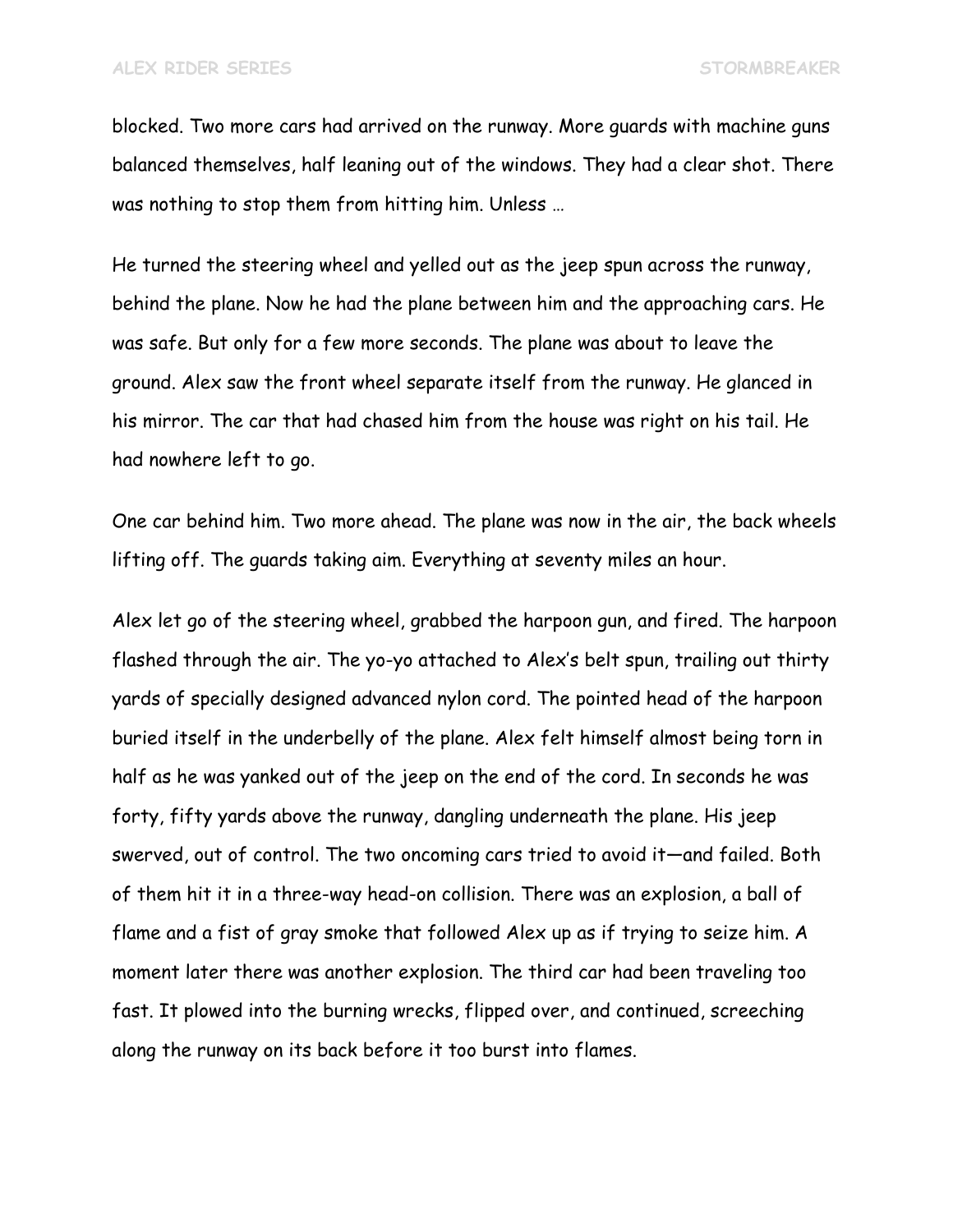Alex saw little of this. He was suspended underneath the plane by a single thin white cord, twisting around and around as he was carried ever farther into the air. The wind was rushing past him, battering his face and deafening him. He couldn"t even hear the propellers, just above his head. The belt was cutting into his waist. He could hardly breathe. Desperately, he scrabbled for the yo-yo and found the control he wanted. A single button. He pressed it and the tiny powerful motor inside the yo-yo began to turn. The yo-yo rotated on his belt, pulling in the cord. Very slowly, an inch at a time, Alex was drawn up toward the plane.

He had aimed the harpoon accurately. There was a door at the back of the plane, and when he turned off the engine mechanism in the yo-yo, he was close enough to reach out for the handle. He wondered who was flying the plane and where he was going. The pilot must have seen the destruction down on the runway, but he couldn"t have heard the harpoon. He couldn"t know he"d picked up an extra passenger.

Opening the door was harder than Alex thought. He was still dangling under the plane and every time he got close to the handle the wind drove him back. The current was tearing into his eyes and Alex could hardly see. Twice his fingers found the metal handle, only to be pulled away before he could turn it. The third time he managed to get a better grip, but it still took all his strength to yank the handle down.

The door swung open and he clambered into the hold. He took one last look down. The runway was already a thousand feet below. There were two fires raging, but at this distance, they seemed no more than match heads. Alex unplugged the yo-yo, freeing himself. Then he reached into the waistband of his trousers and took out the gun.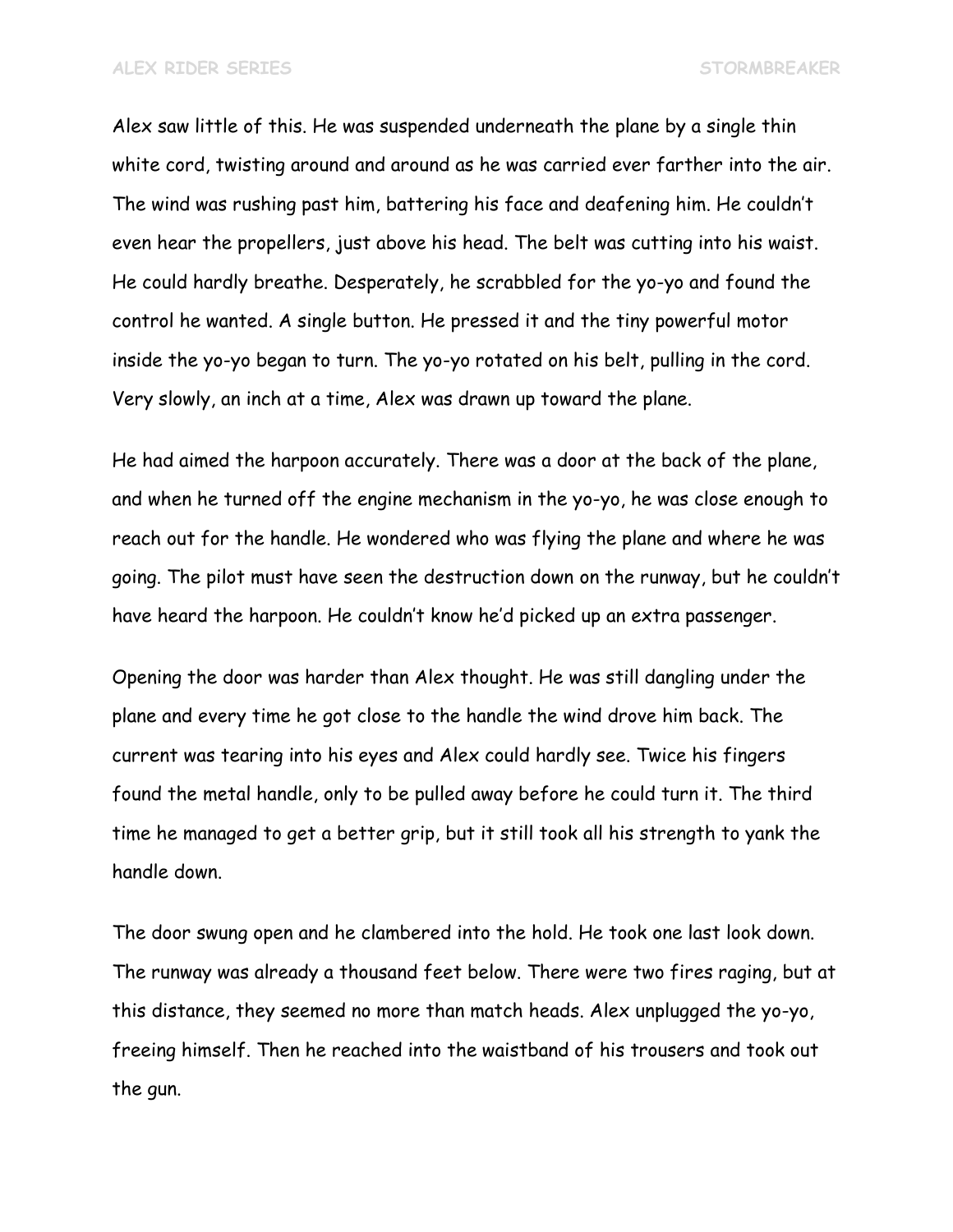The plane was empty apart from a couple of bundles that Alex vaguely recognized. There was a single pilot at the controls, and something on his instrumentation must have told him that the door was open because he suddenly twisted around. Alex found himself face-to-face with Mr. Grin.

"Warg?" the butler muttered.

Alex raised the gun. He wondered if he would have the courage to use it. But he wasn"t going to let Mr. Grin know that. "All right, Mr. Grin," he shouted above the noise of the propeller and the howl of the wind. "You may not be able to talk, but you"d better listen. I want you to fly this plane to London. We"re going to the Science Museum in South Kensington and we"ve got to be there in less than an hour. And if you think you"re trying to trick me, I"ll put a bullet in you. Do you understand?"

Mr. Grin said nothing.

Alex fired the gun. The bullet slammed into the floor just beside Mr. Grin"s foot. Mr. Grin stared at Alex, then nodded slowly.

He reached out and turned the joystick. The plane dipped and began to head north.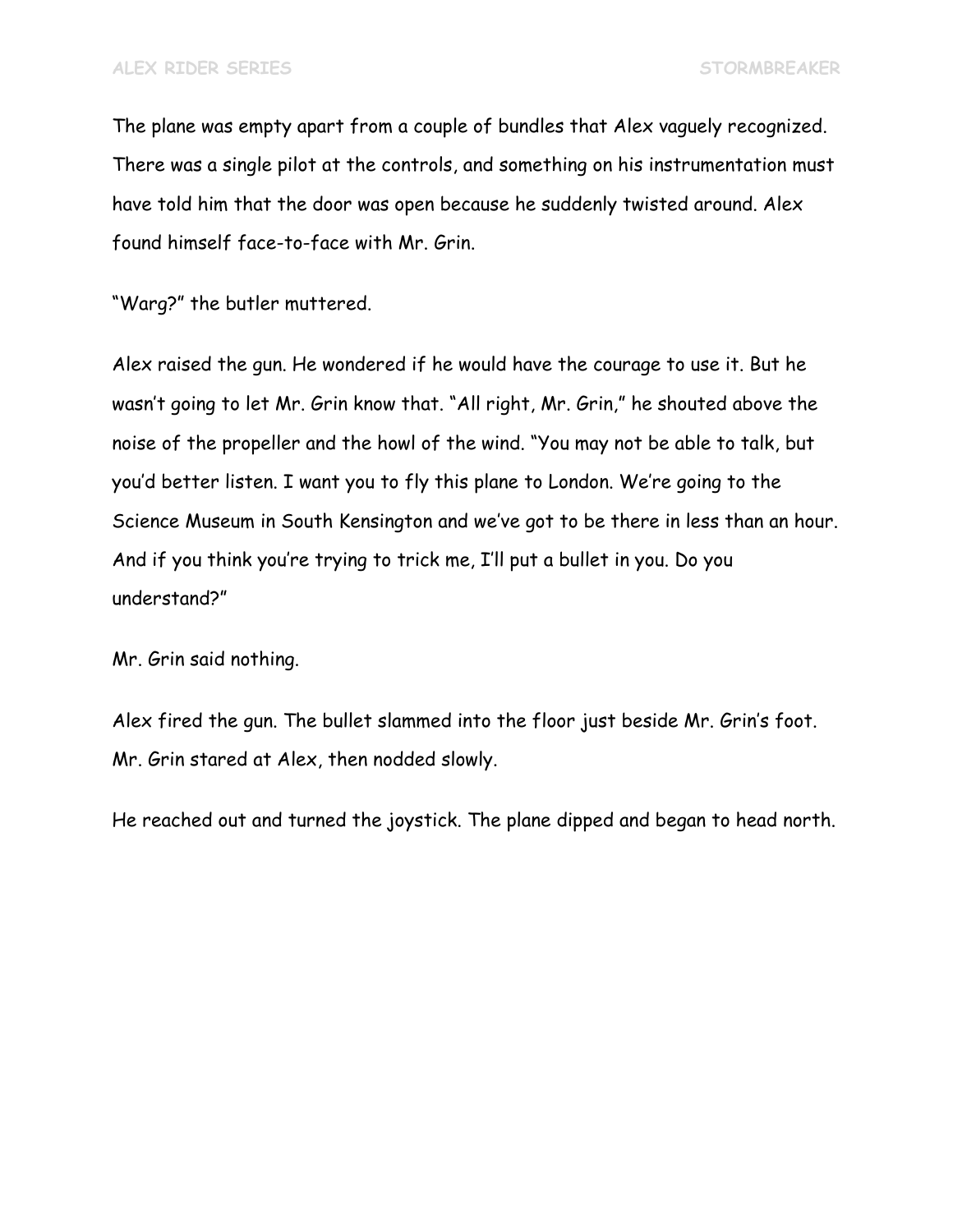# **TWELVE O'CLOCK**

# LONDON APPEARED.

Suddenly the clouds rolled back and the late morning sun brought the whole city, shining, into view. There was Battersea Power Station, standing proud with its four great chimneys still intact, even though much of its roof had long ago been eaten away. Behind it, Battersea Park appeared as a square of dense green bushes and trees that were making a last stand, fighting back the urban spread. In the far distance the Millennium Wheel perched like a fabulous silver coin, balancing effortlessly on its rim. And all around it London crouched; gas towers and apartment blocks, endless rows of shops and houses, roads, railways, and bridges stretching away on both sides, separated only by the bright silver crack in the landscape that was the River Thames.

Alex saw all this with a clenched stomach, looking out through the open door of the aircraft. He"d had fifty minutes to think about what he had to do. Fifty minutes while the plane droned over Cornwall and Devon, then Somerset and the Salisbury Plains before reaching the North Downs and on toward Windsor and London.

When he had got into the plane, he had intended to use the radio to call the police or anyone else who might be listening. But seeing Mr. Grin at the controls had changed all that. He remembered how fast the man had been when he encountered him outside the bedroom. He knew he was safe enough in the cargo area, with Mr. Grin strapped into the pilot seat at the front of the plane. But he didn"t dare get any closer. Even with the gun it would be too dangerous.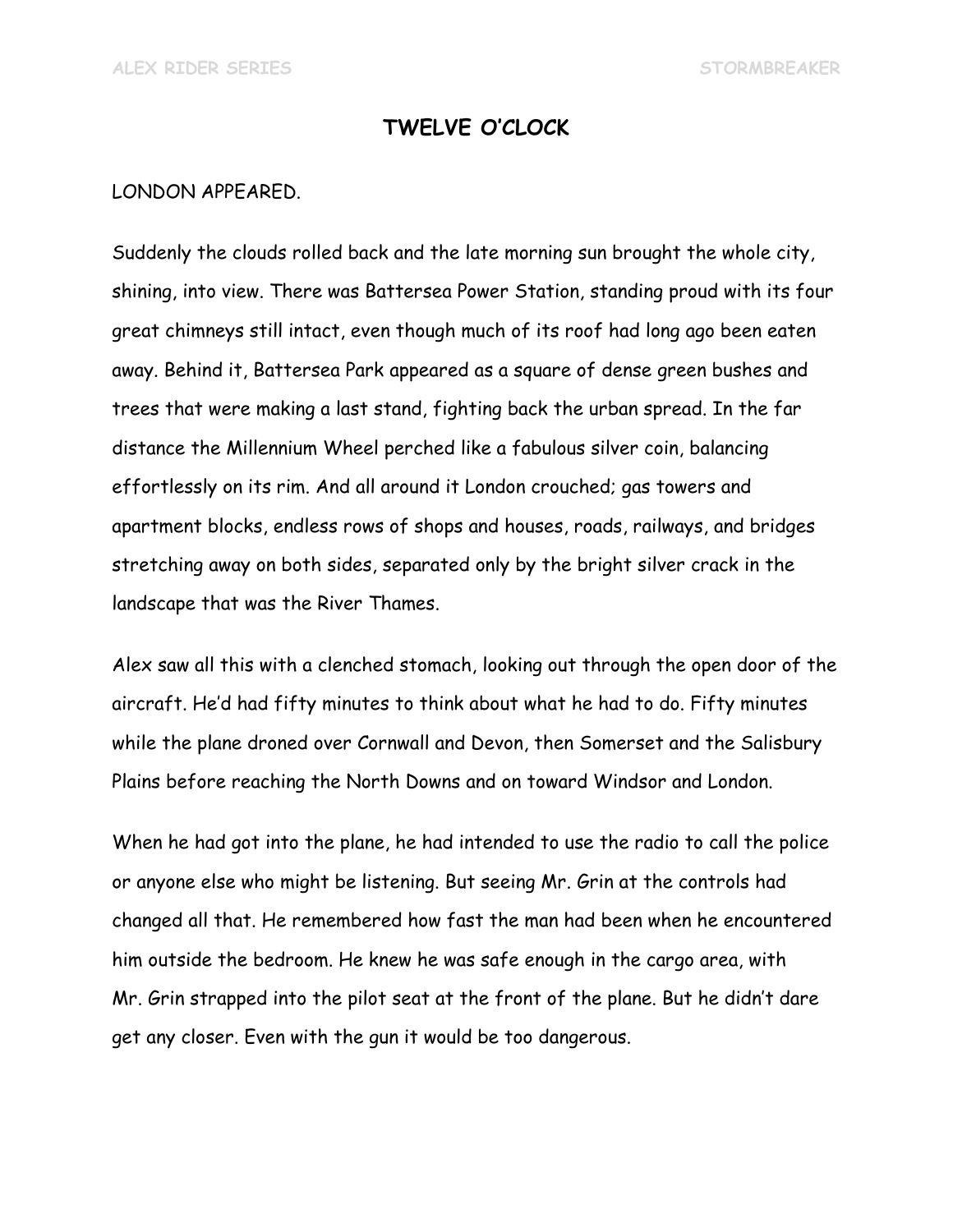He had thought of forcing Mr. Grin to land the plane at Heathrow. The radio had started squawking the moment they"d entered London airspace and had only stopped when Mr. Grin turned it off. But that would never have worked. By the time they reached the airport, touched down, and coasted to a halt, it would be far too late.

And then, sitting hunched up in the cargo area, Alex had recognized the two bundles lying on the floor next to him. They had told him exactly what he had to do.

"Eeerg!" Mr. Grin said. He twisted around in his seat, and for the last time, Alex saw the hideous smile that the circus knife had torn through his cheeks.

"Thanks for the ride," Alex said, and jumped out of the open door.

The bundles were parachutes. Alex had checked them out and strapped one onto his back when they were still over Reading. He was glad that he"d spent a day on parachute training with the SAS, although this flight had been even worse than the one he"d endured over the Welsh valleys. This time there was no static line. There had been no one to reassure him that his parachute was properly packed. If he could have thought of any other way to reach the Science Museum in the seven minutes that he had left, he would have taken it. There was no other way. He knew that. So he had jumped.

Once he was over the threshold, it wasn"t so bad. There was a moment of dizzying confusion as the wind hit him once again. He closed his eyes and forced himself to count to three. Pull too early and the parachute might snag on the plane"s tail. Even so, his hand was clenched and he had barely reached three before he was pulling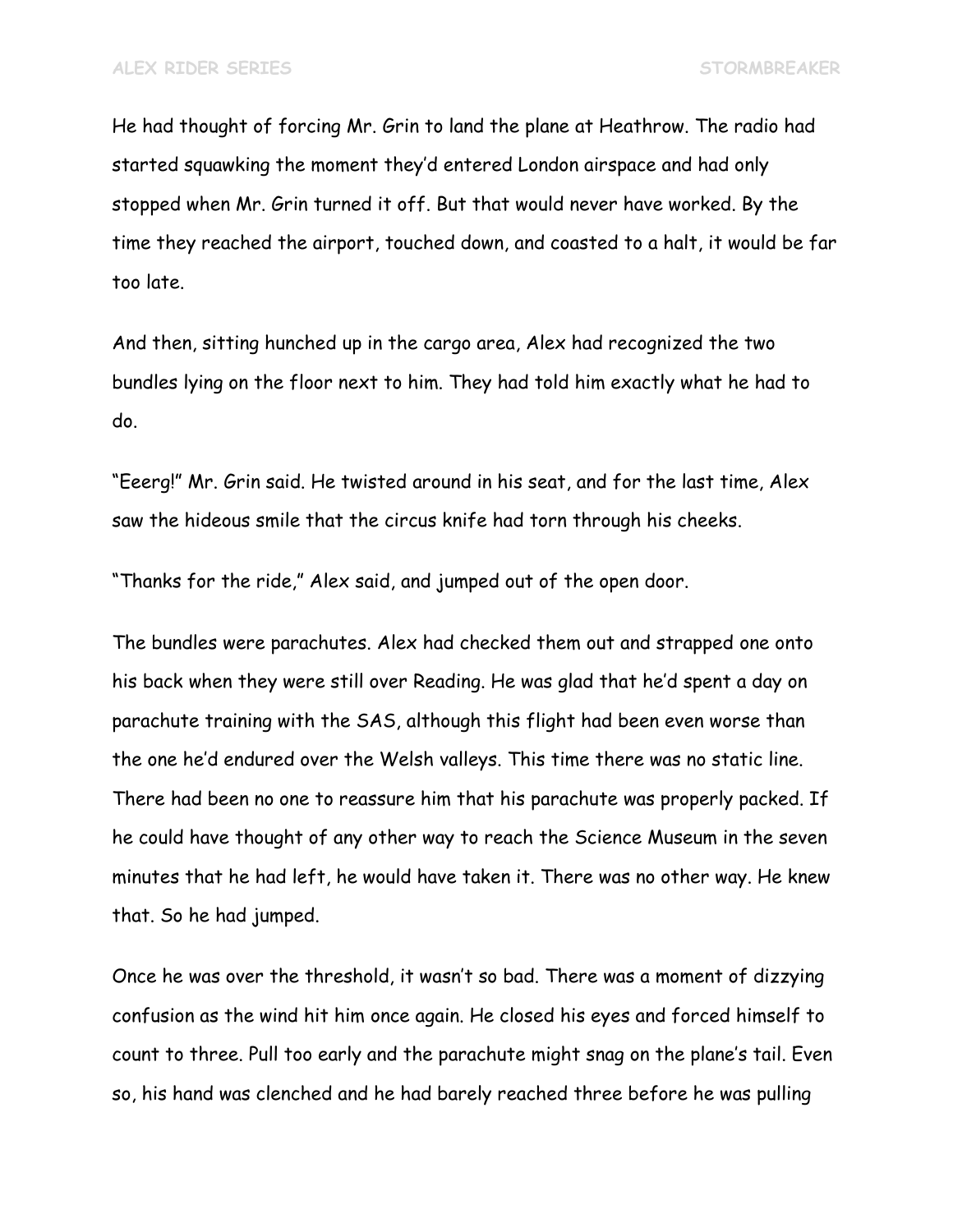with all his strength. The parachute blossomed open above him and he was jerked back upward, the harness cutting into his armpits and sides.

They had been flying at ten thousand feet. When Alex opened his eyes, he was surprised by his sense of calm. He was dangling in the air, underneath a comforting canopy of white silk. He felt as if he wasn"t moving at all. Now that he had left the plane, the city seemed even more distant and unreal. It was just him, the sky, and London. He was almost enjoying himself.

And then he heard the plane coming back.

It was already a mile or more away, but now he saw it bank steeply to the right, making a sharp turn. The engines rose, the plane leveled out, and it headed straight toward him. Mr. Grin wasn"t going to let him get away so easily. As the plane drew closer and closer, he could imagine the man"s never-ending smile behind the window of the cockpit. Mr. Grin intended to steer the plane straight into him, to cut him to shreds in midair.

But Alex had been expecting it.

He reached down and took the Game Boy out of his trouser pocket. This time there was no game cartridge in it, but he had slipped Bomber Boy out a long time ago and slid it across the floor of the empty cargo plane. That was where it was now. Just behind Mr. Grin"s seat. A smoke bomb. Set off by remote control.

He pressed the start button three times.

Inside the plane the cartridge exploded, releasing a cloud of acrid yellow smoke. The smoke billowed out through the hold, curling against the windows, trailing out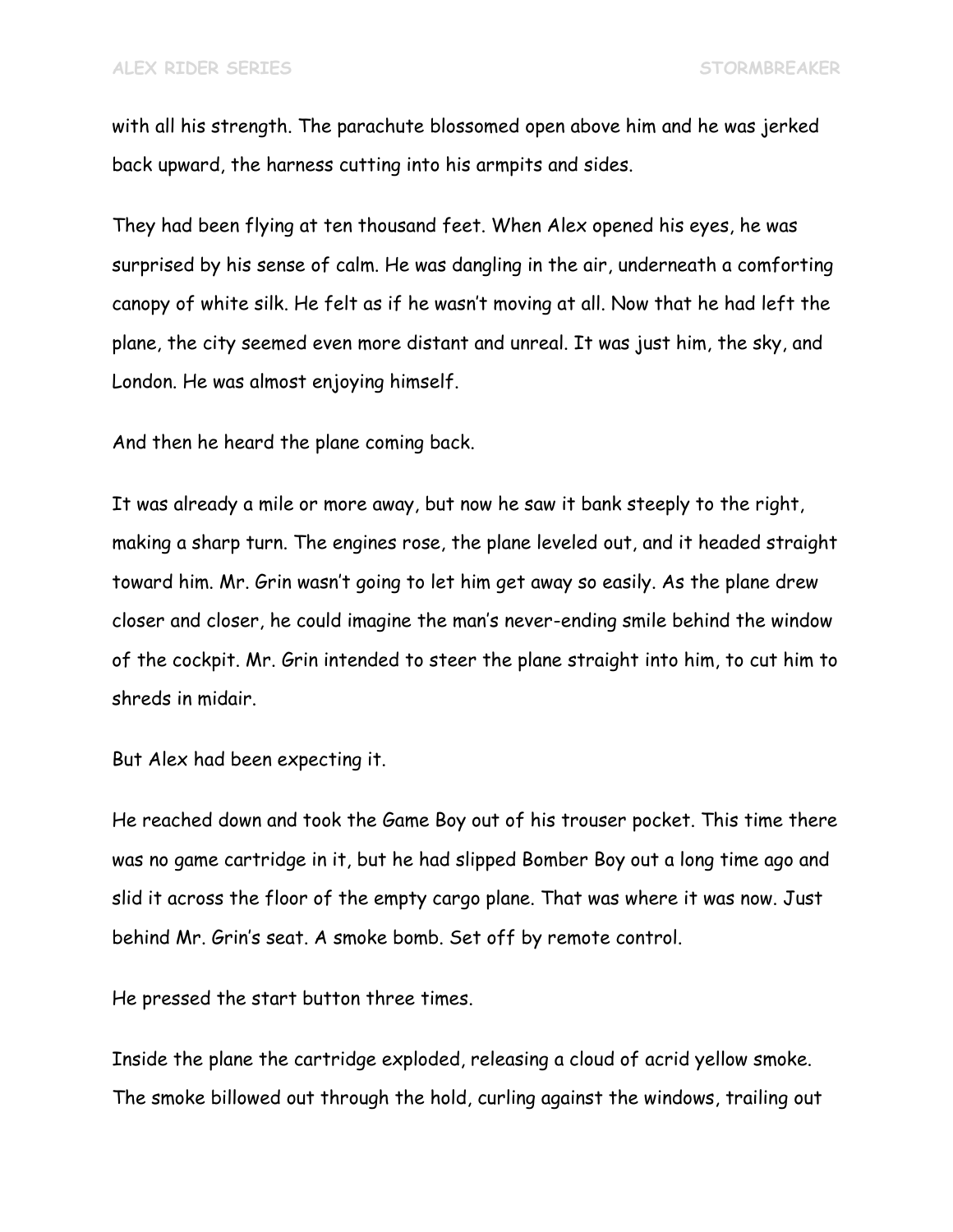of the open door. Mr. Grin vanished, completely surrounded by smoke. The plane wobbled, then plunged down.

Alex watched the plane dive. He could imagine Mr. Grin blinded, fighting for control. The plane began to twist, slowly at first, then faster and faster. The engines whined. Now it was heading straight for the ground, howling through the sky. Yellow smoke trailed out in its wake. At the last minute Mr. Grin managed to bring up the nose again. But it was much too late. The plane smashed into what looked like a deserted piece of dock land near the River Thames and disappeared in a ball of flame.

Alex looked at his watch. Three minutes to twelve.

He was still thousands of feet in the air, and unless he landed on the very doorstep of the Science Museum, he wasn"t going to make it. Grabbing hold of the ropes, using them to steer himself, he tried to work out the fastest way down.

Inside the East Hall of the Science Museum, Herod Sayle was coming to the end of his speech. The entire chamber had been transformed for the great moment when the Stormbreakers would be brought on-line.

The room was caught between old and new, between stone colonnades and stainless steel floors, between the very latest in high tech and old curiosities from the Industrial Revolution.

A podium had been set up in the center for Sayle, the prime minister, his press secretary, and the minister of state for education. In front of them were twelve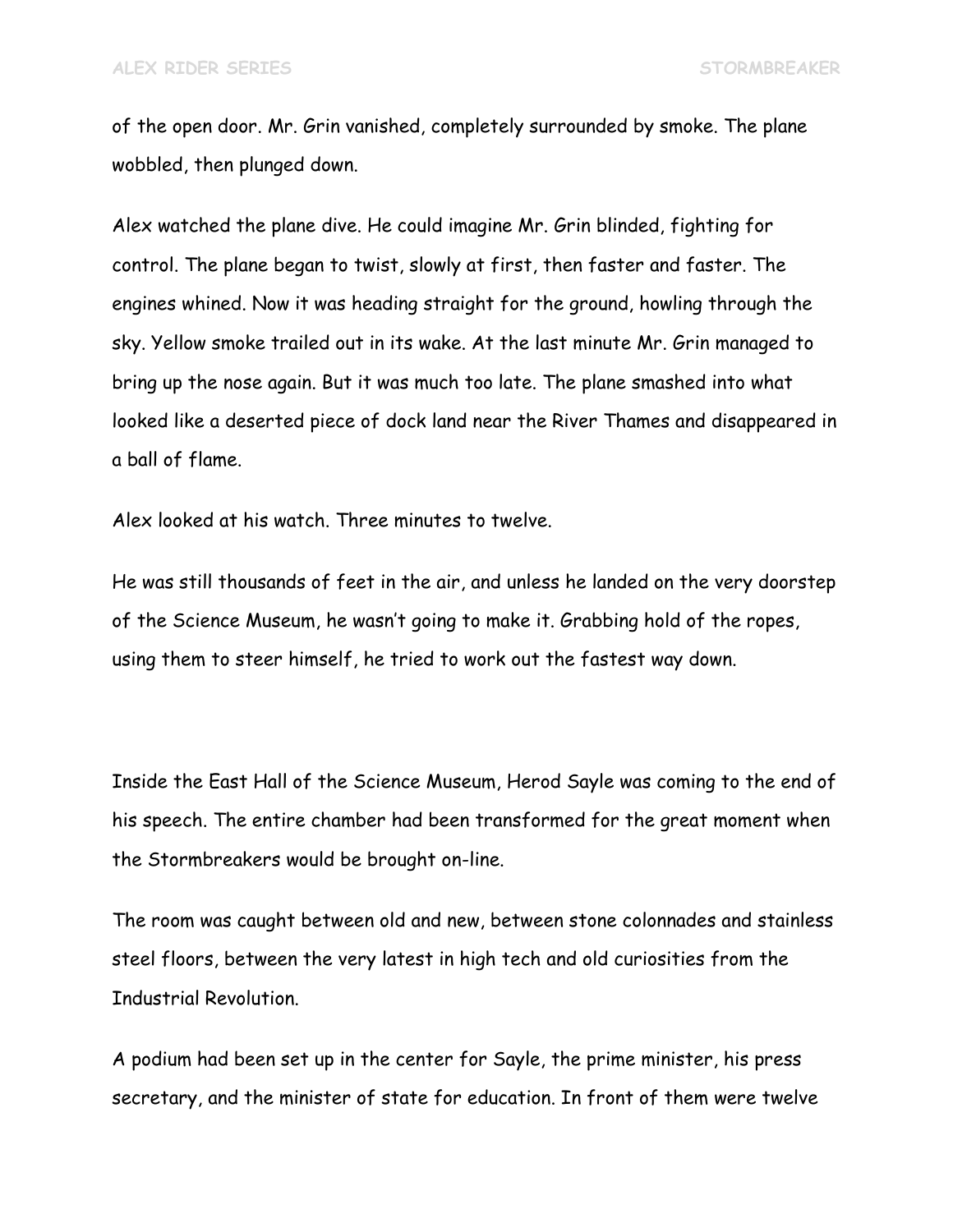rows of chairs—for journalists, teachers, invited friends. Alan Blunt was in the front row, as emotionless as ever. Mrs. Jones, dressed in black with a large brooch on her lapel, was next to him. On either side television towers had been constructed with cameras focusing in as Sayle spoke. The speech was being broadcast live to schools throughout the country and it would also be shown on the evening news. The hall was packed with another two or three hundred people, standing on first- and second-floor galleries, looking down on the podium from all sides. As Sayle spoke, tape recorders turned and lightbulbs flashed. Never before had a private individual made so generous a gift to the nation. This was an event. History in the making.

"…it is the prime minister, and the prime minister alone who is responsible for what is about to happen," Sayle was saying. "And I hope that tonight, when he reflects on what has happened today throughout this country, that he will remember our days together at school and everything he did at that time. I think tonight the country will know him for the man he is. One thing is sure. This is a day you will never forget."

He bowed. There was a scattering of applause. The prime minister glanced at his press secretary, puzzled. The press secretary shrugged with barely concealed rudeness. The prime minister took his place in front of the microphone.

"I"m not quite sure how to respond to that," he joked, and all the journalists laughed. The government had such a large majority that they knew it was in their best interests to laugh at the prime minister"s jokes. "I"m glad that Mr. Sayle has such happy memories of our school days together and I"m glad that the two of us, together, today, can make such a vital difference to our nation"s schools."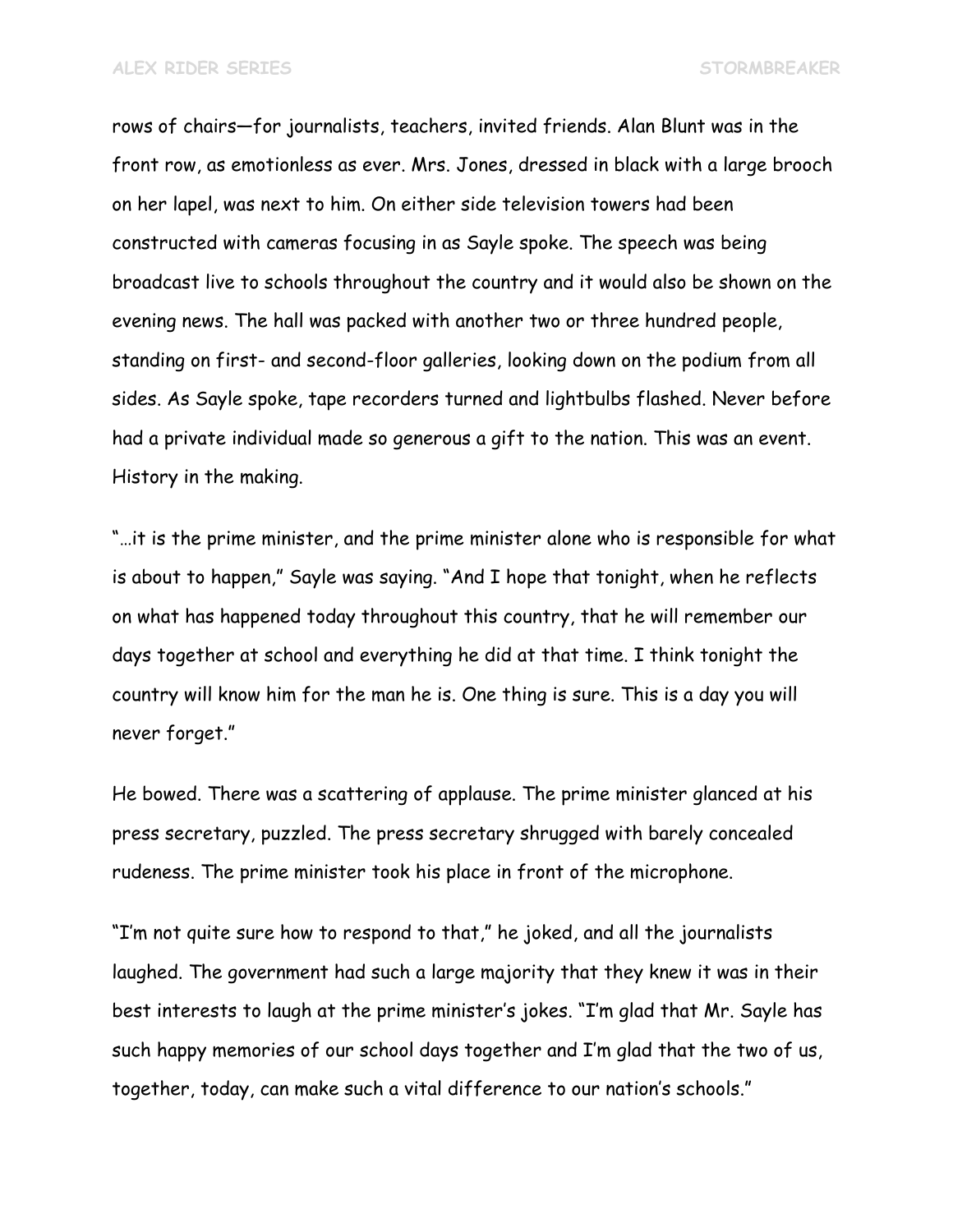Herod Sayle gestured at a table slightly to one side of the podium. On the table was a Stormbreaker computer and, next to it, a mouse. "This is the master control," he said. "Click on the mouse and all the computers will come on-line."

"Right." The prime minister lifted his finger and adjusted his position so that the cameras could get his best profile. Somewhere outside the museum, a clock struck twelve.

Alex heard the clock from about five hundred feet up, with the roof of the Science Museum rushing toward him.

He had seen the building just after the plane had crashed. It hadn"t been easy finding it, with the city spread out like a three-dimensional map right underneath him. On the other hand, he had lived his whole life in West London and had visited the museum often enough. First he had seen the Victorian pile that was Albert Hall. Directly south of it was a tall white tower surmounted by a green dome: Imperial College. As Alex dropped, he seemed to be moving faster. The whole city had become a fantastic jigsaw puzzle and he knew he only had seconds to piece it together. A wide, extravagant building with churchlike towers and windows. That had to be the Natural History Museum. The Natural History Museum was on Cromwell Road. How did you get from there to the Science Museum? Of course, turn left at the lights up Exhibition Road.

And there it was. Alex pulled at the parachute, guiding himself toward it. How small it looked compared to the other landmarks, a rectangular building jutting in from the main road with a flat gray roof and, next to it, a series of arches, the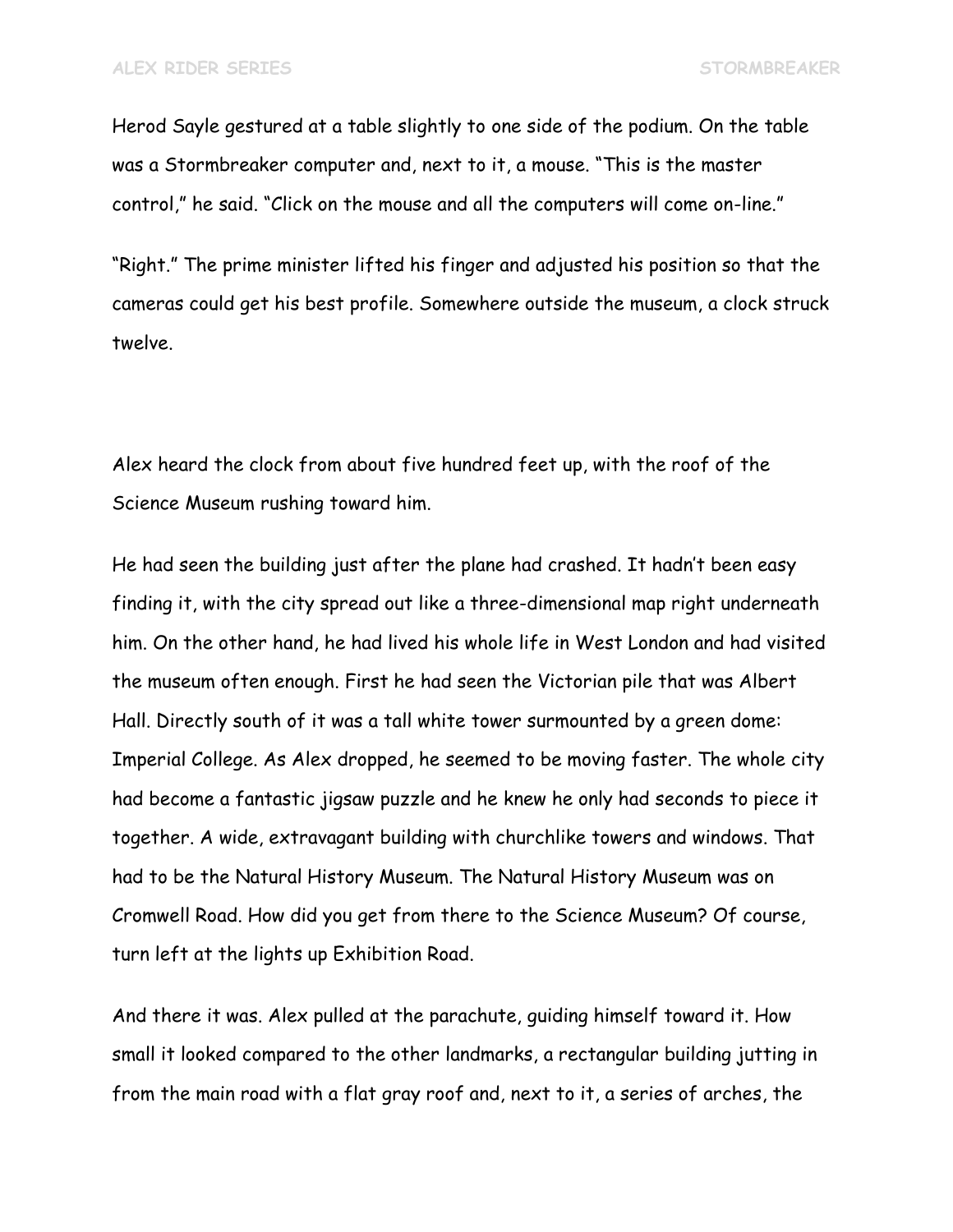sort of thing you might see on a railway station or perhaps an enormous conservatory. They were a dull orange in color, curving one after the other. It looked as if they were made of glass. Alex could land on the flat roof. Then all he would have to do was look through the curved one. He still had the gun he had taken from the guard. He could use it to warn the prime minister. If he had to, he figured, he could use it to shoot Herod Sayle.

Somehow he managed to maneuver himself over the museum. But it was only as he fell the last five hundred feet, as he heard the clock strike twelve, that he realized two things. He was falling much too fast. And he had missed the flat roof.

In fact, the Science Museum has two roofs. The original is Georgian and made of wired glass. But sometime recently it must have leaked because the curators constructed a second roof of plastic sheeting over the top. This was the orange roof that Alex had seen.

He crashed into it with both feet at about thirty miles per hour. The roof shattered. He continued straight through, into an inner chamber, just missing a network of steel girders and maintenance ladders. He barely had time to register what looked like a brown carpet, stretched out over the curving surface below. Then he hit it and tore through that too. It was no more than a thin cover, designed to keep the light and dust off the glass that it covered. With a yell, Alex smashed through the glass. At last his parachute caught on a beam. He jerked to a halt, swinging in midair inside the East Hall.

This was what he saw.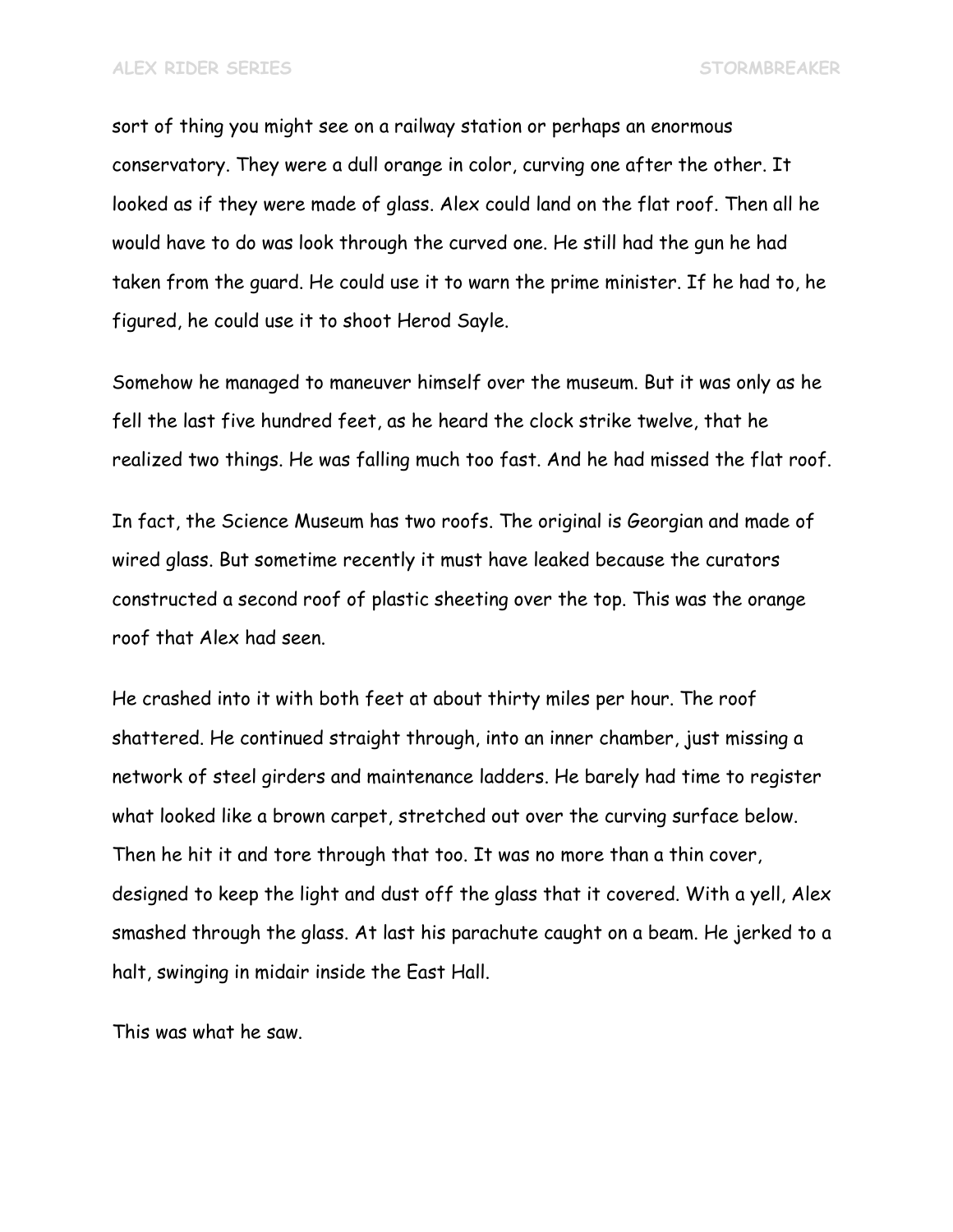Far below him, all around him, three hundred people had stopped and were staring up at him in shock. There were more people sitting on chairs directly underneath him and some of them had been hit. There was blood and broken glass. A bridge made of green glass slats stretched across the hall. There was a futuristic information desk and in front of it, at the very center of everything, was a makeshift stage. He saw the Stormbreaker first. Then, with a sense of disbelief, he recognized the prime minister standing, slack jawed, next to Herod Sayle.

Alex hung in the air, dangling at the end of the parachute. As the last pieces of glass fell and disintegrated on the terra-cotta floor, movement and sound returned to the East Hall in an ever-widening wave.

The security men were the first to react. Anonymous and invisible when they needed to be, they were suddenly everywhere, appearing from behind colonnades, from underneath the television towers, running across the green bridge, guns in hands that had been empty a second before. Alex had also drawn his own gun, pulling it out from the waistband of his trousers. Maybe he could explain why he was here before Sayle or the prime minister activated the Stormbreakers. But he doubted it. Shoot first and ask questions later was a line from a bad film. But even bad films are sometimes right.

## He emptied the gun.

The bullets echoed around the room, surprisingly loud. Now people were screaming, the journalists punching and pushing as they fought for cover. The first bullet smashed into the information desk. The second hit the prime minister in the hand, his finger less than an inch away from the mouse. The third hit the mouse, blowing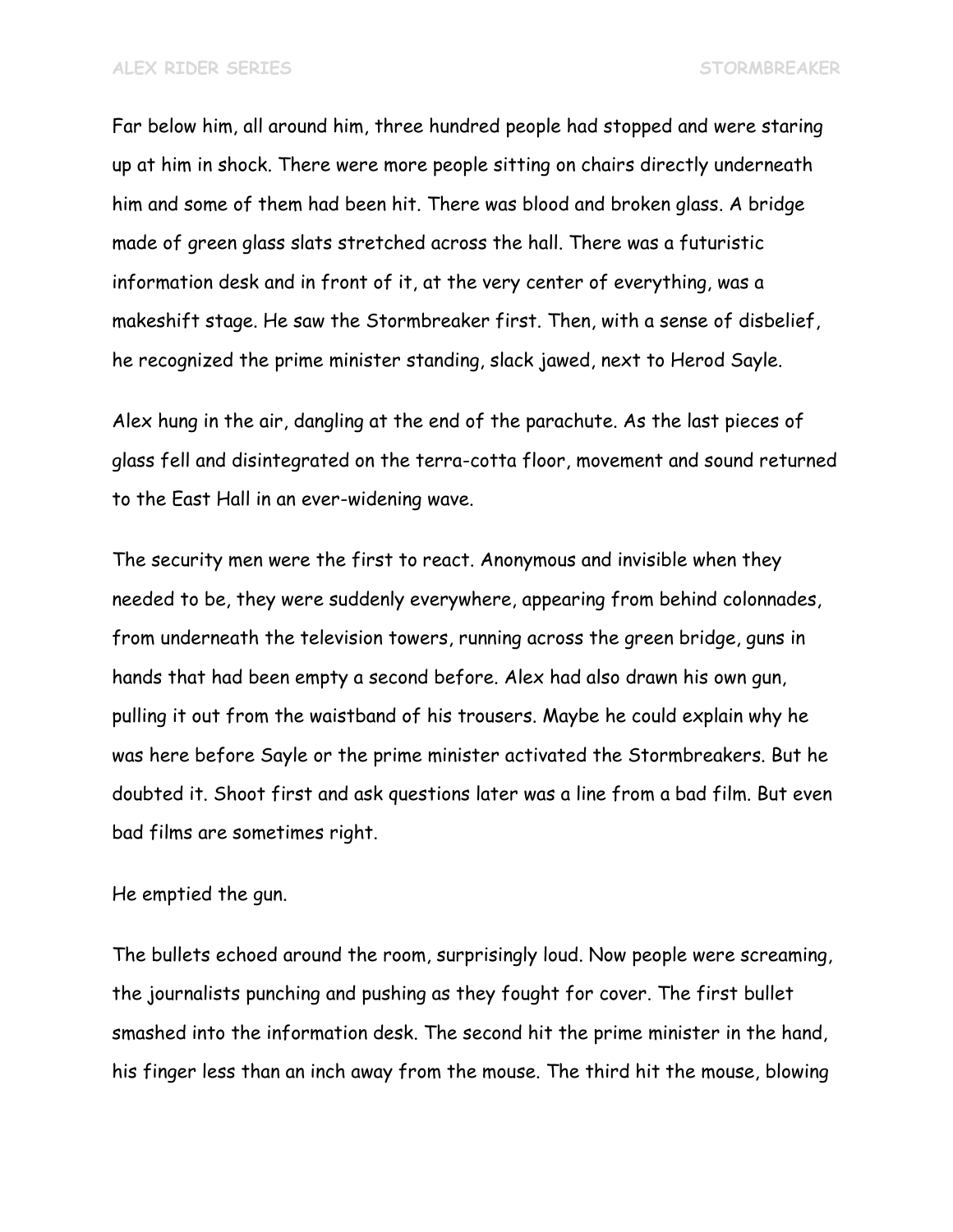it into fragments. The fourth hit an electrical connection, disintegrating the plug and short-circuiting it. Sayle had dived forward, determined to click on the mouse himself. The fifth and the sixth bullets hit him.

As soon as Alex had fired the last bullet, he dropped the gun, letting it clatter to the floor below, and held up the palms of his hands. He felt ridiculous, hanging there from the ceiling, his arms outstretched. But there were already a dozen guns pointing at him and he had to show them that he was no longer armed, that they didn"t need to shoot. Even so, he braced himself, waiting for the security men to open fire. He could almost imagine the hail of bullets tearing into him. As far as they were concerned, he was some sort of crazy terrorist who had just parachuted into the Science Museum and taken six shots at the prime minister. It was their job to kill him. It was what they"d been trained for.

But the bullets never came. All the security men were equipped with radio microphones, and in the front row, Mrs. Jones had control. The moment she had recognized Alex she had been speaking urgently into her brooch.

"Don"t shoot! Repeat—don"t shoot! Await my command!"

On the podium, a plume of gray smoke rose out of the side of the broken, useless Stormbreaker. Two security men had rushed to the prime minister, who was clutching his wrist, blood dripping out of his hand. The photographers and journalists had begun to shout questions. Their cameras were flashing and the television cameras too had been swung around to focus in on the figure swaying high above. More security men were moving to seal off the exits, following orders from Mrs. Jones, while Alan Blunt looked on, for once in his life out of his depth.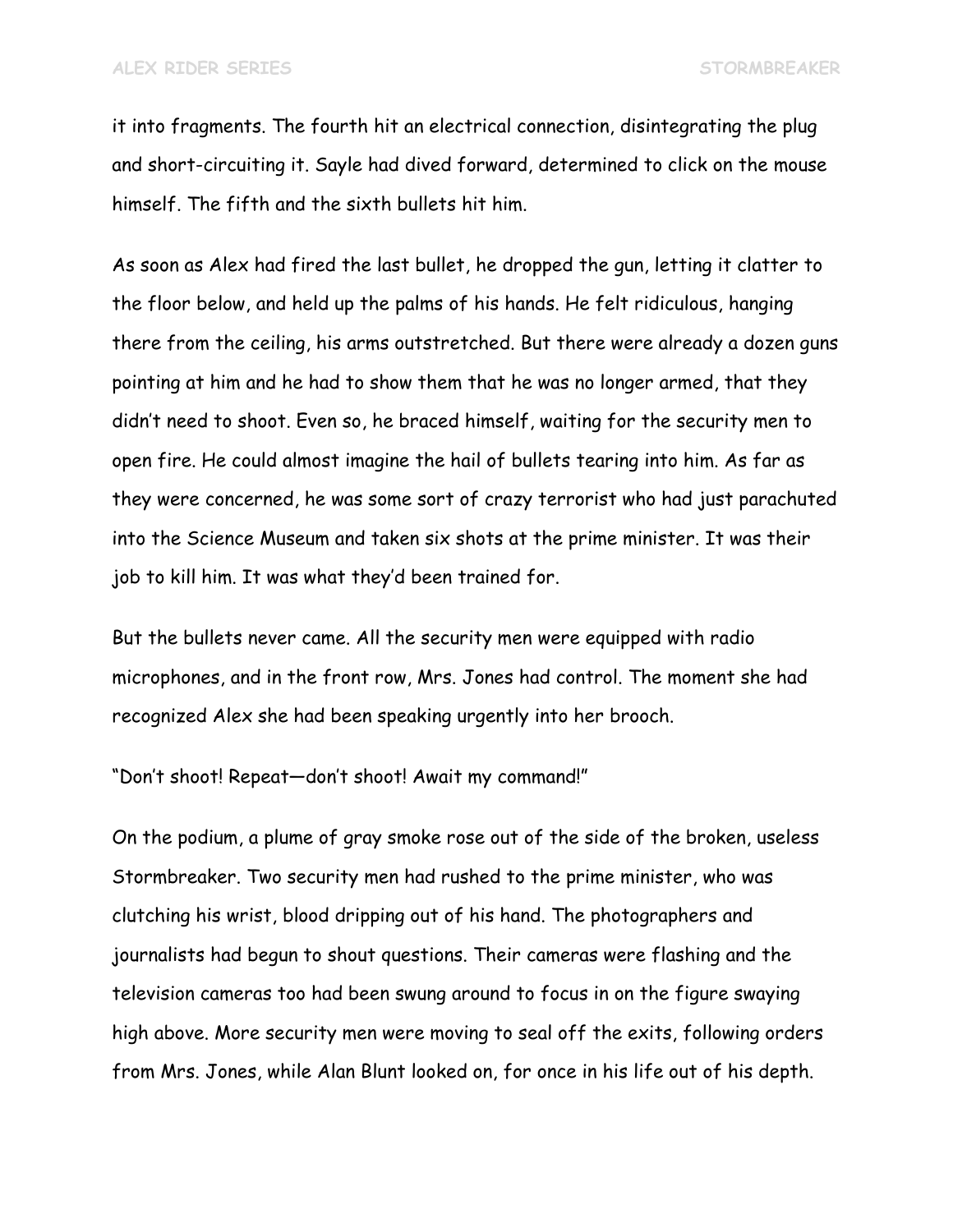But there was no sign of Herod Sayle. The head of Sayle Enterprises had been shot twice, but somehow he had disappeared.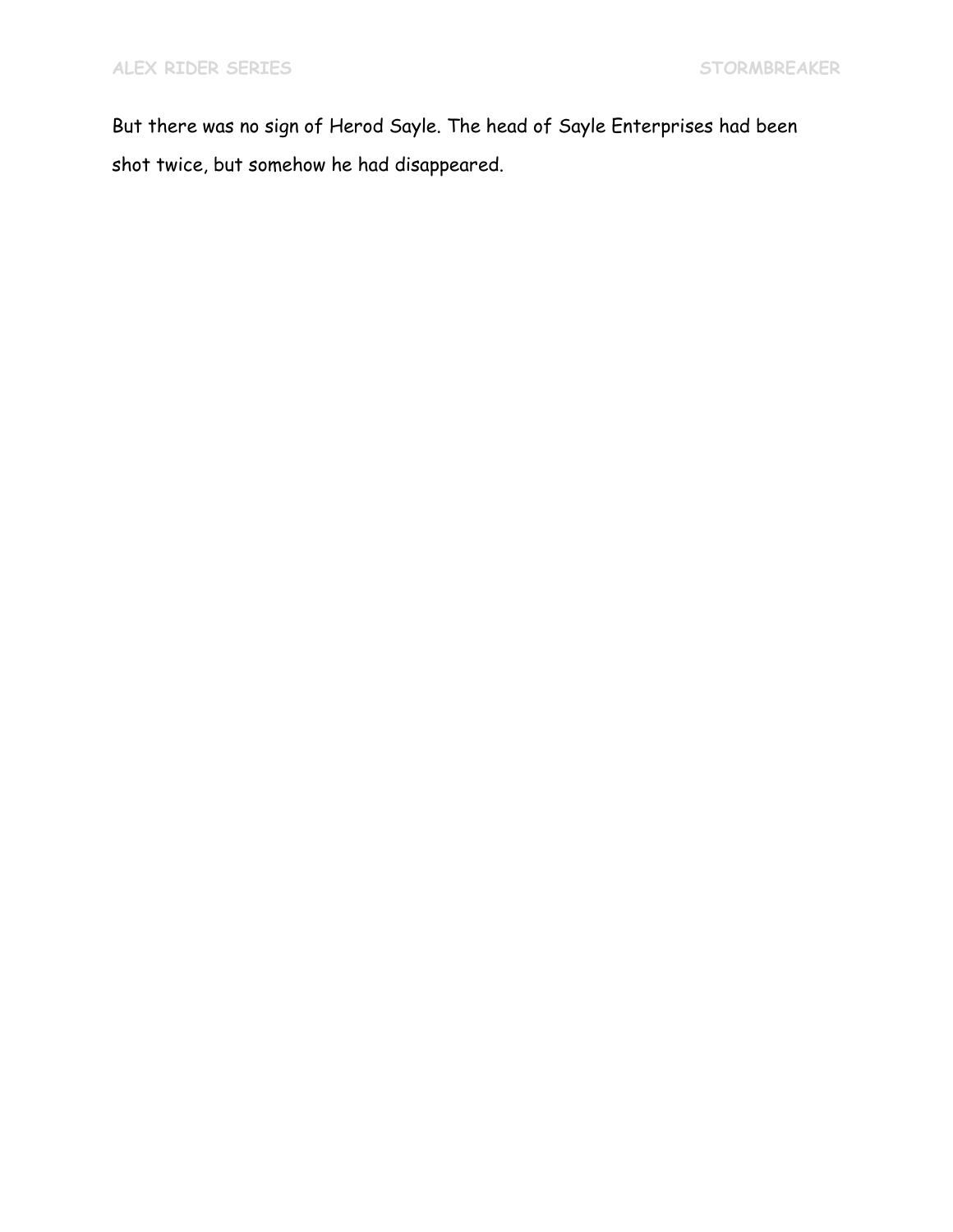# **YASSEN**

YOU SLIGHTLY SPOILED things by shooting the prime minister," Alan Blunt said. "But all in all you"re to be congratulated, Alex. You not only lived up to our expectations. You way exceeded them."

It was late afternoon the following day, and Alex was sitting in Blunt"s office at the Royal & General building on Liverpool Street wondering just why, after everything he had done for them, the head of M16 had to sound quite so much like the principal of a second-rate private school giving him a good report. Mrs. Jones was sitting next to him. Alex had refused her offer of a peppermint, although he was beginning to realize it was all the reward he was going to get.

She spoke now for the first time since he had come into the room. "You might like to know about the clearing-up operation."

"Sure…"

She glanced at Blunt, who nodded. "First of all, don"t expect to read the truth about any of this in the newspapers," she began. "We put a D-notice on it, which means nobody is allowed to print anything. Of course, the ceremony at the Science Museum was being televised live, but fortunately we were able to cut the transmission before the cameras could focus on you. In fact, nobody knows that it was a fourteen-year-old boy who caused all the chaos."

"And we plan to keep it that way," Blunt muttered.

"Why?" Alex didn"t like the sound of that.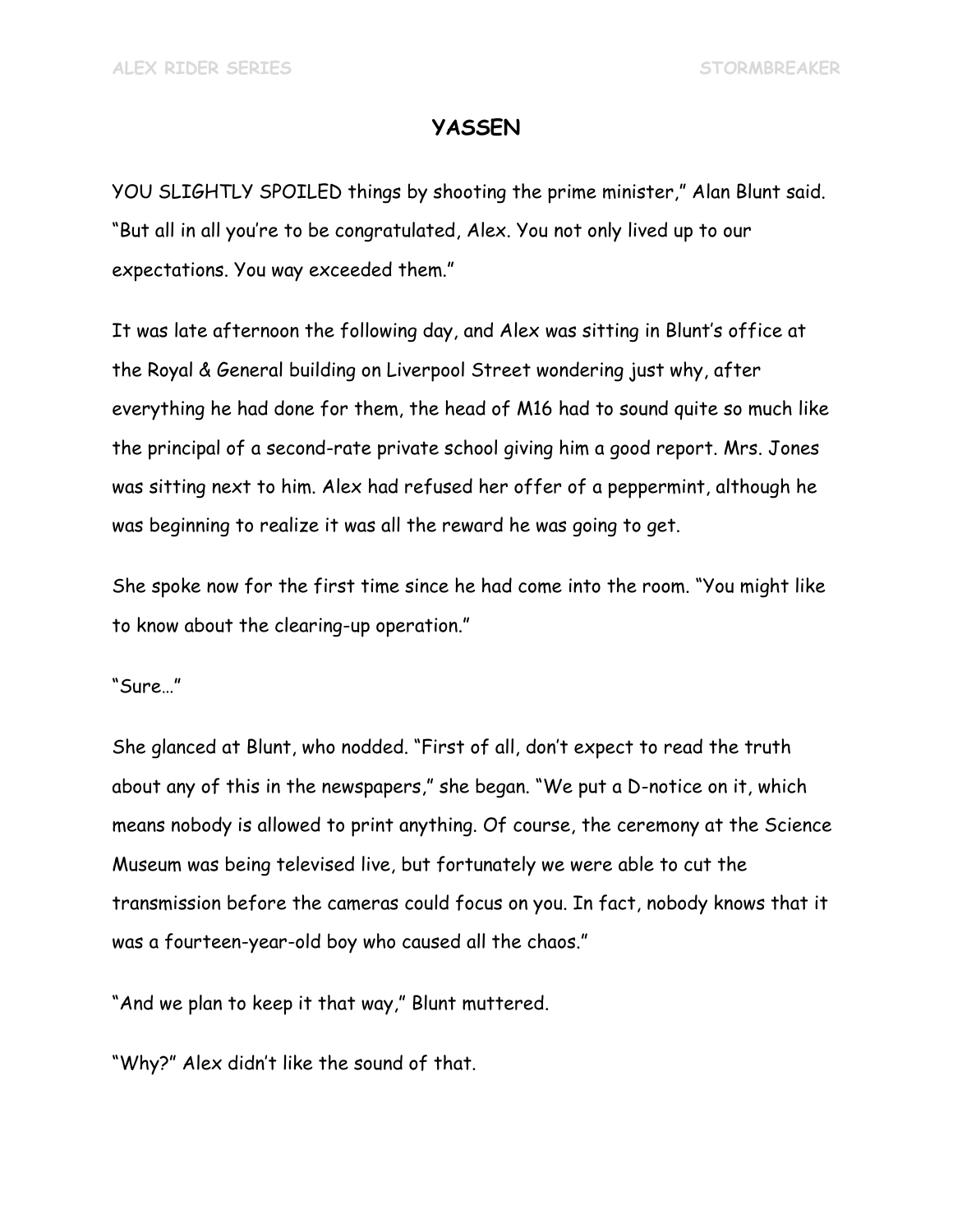Mrs. Jones dismissed the question. "The newspapers had to print something, of course," she went on. "The story we"ve put out is that Sayle was attacked by a hitherto unknown terrorist organization and that he"s gone into hiding…"

"Where is Sayle?" Alex asked.

"We don"t know. But we"ll find him. There"s nowhere on earth he can hide from us."

"Okay." Alex sounded doubtful.

"As for the Stormbreakers, we've already announced that there's a dangerous product fault and that anyone turning them on could get electrocuted. It"s embarrassing for the government, of course, but they"ve all been recalled and we"re bringing them in now. Fortunately, Sayle was so fanatical that he programmed them so that the smallpox virus could only be released by the prime minister at the Science Museum. You managed to destroy the trigger, so even the few schools that have tried to start up their computers haven't been affected."

"It was very close," Blunt said. "We"ve analyzed a couple of samples. It"s lethal. Worse even than the stuff Iraq was brewing up in the Gulf War."

"Do you know who supplied it?" Alex asked.

Blunt coughed. "No."

"How about the submarine that I saw?"

"Forget about the submarine." It was obvious that Blunt didn"t want to talk about it. "You can just be sure that we"ll make all the necessary inquiries…"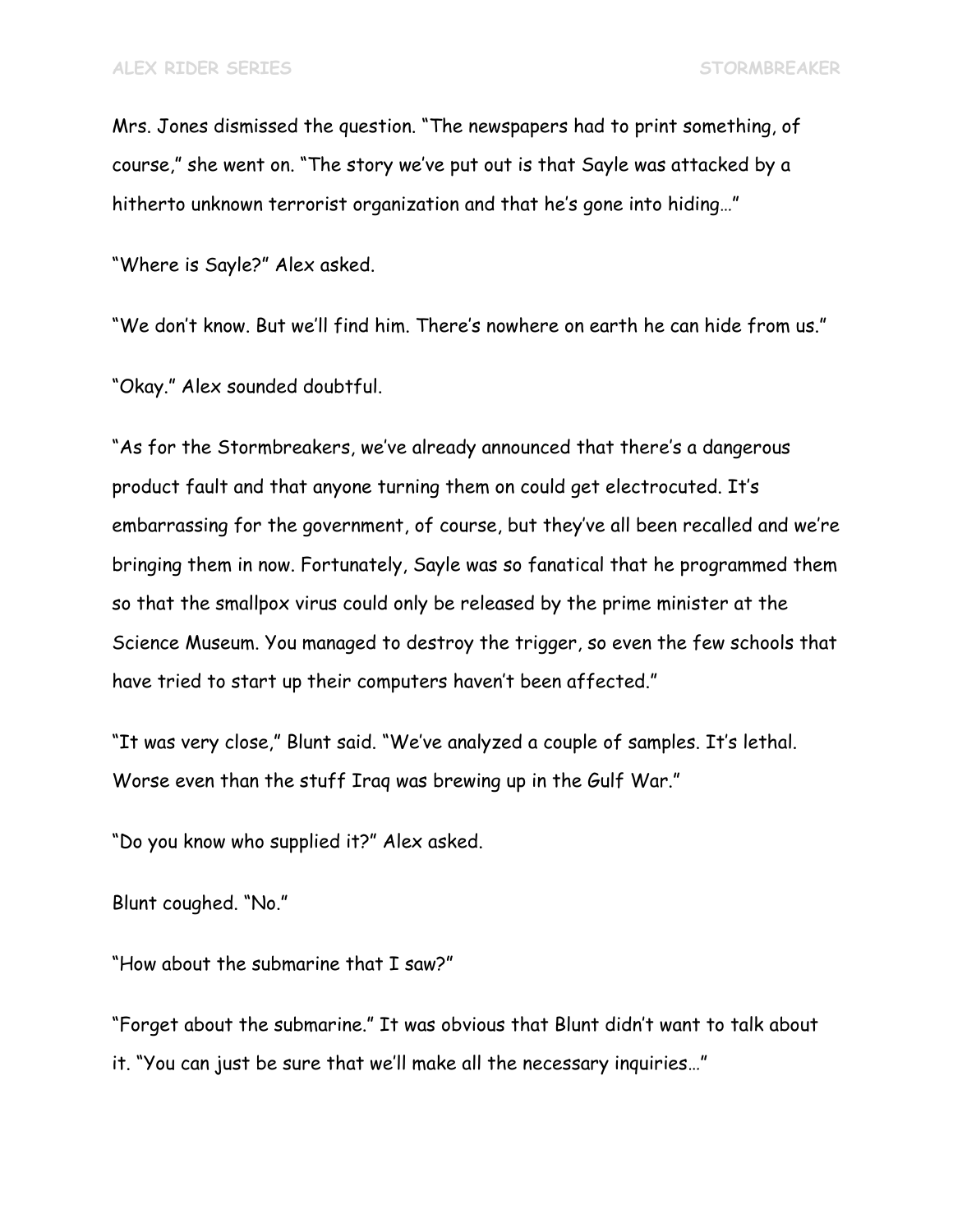"What about Yassen Gregorovich?" Alex asked.

Mrs. Jones took over. "We"ve closed down the plant at Port Tallon," she said. "We already have most of the personnel under arrest. It"s unfortunate though that we weren"t able to talk to either Nadia Vole or the man you knew as Mr. Grin."

"He never talked much, anyway," Alex said.

"It was lucky that his plane crashed into a building site," Mrs. Jones went on. "Nobody else was killed. As for Yassen, I imagine he"ll disappear. From what you"ve told us, it"s clear that he wasn"t actually working for Sayle. He was working for the people who were sponsoring Sayle … and I doubt they"ll be very pleased with him. Yassen is probably on the other side of the world already. But one day, perhaps, we"ll find him. We"ll never stop looking."

There was a long silence. It seemed that the two spymasters had said all they wanted. But there was one question that nobody had tackled.

"What happens to me?" Alex asked.

"You go back to school," Blunt replied.

Mrs. Jones took out an envelope and handed it to Alex.

"A check?" Alex asked.

"It"s a letter from a doctor, explaining that you"ve been away for three weeks with the flu. Very bad flu. And if anyone asks, he"s a real doctor. You shouldn"t have any trouble."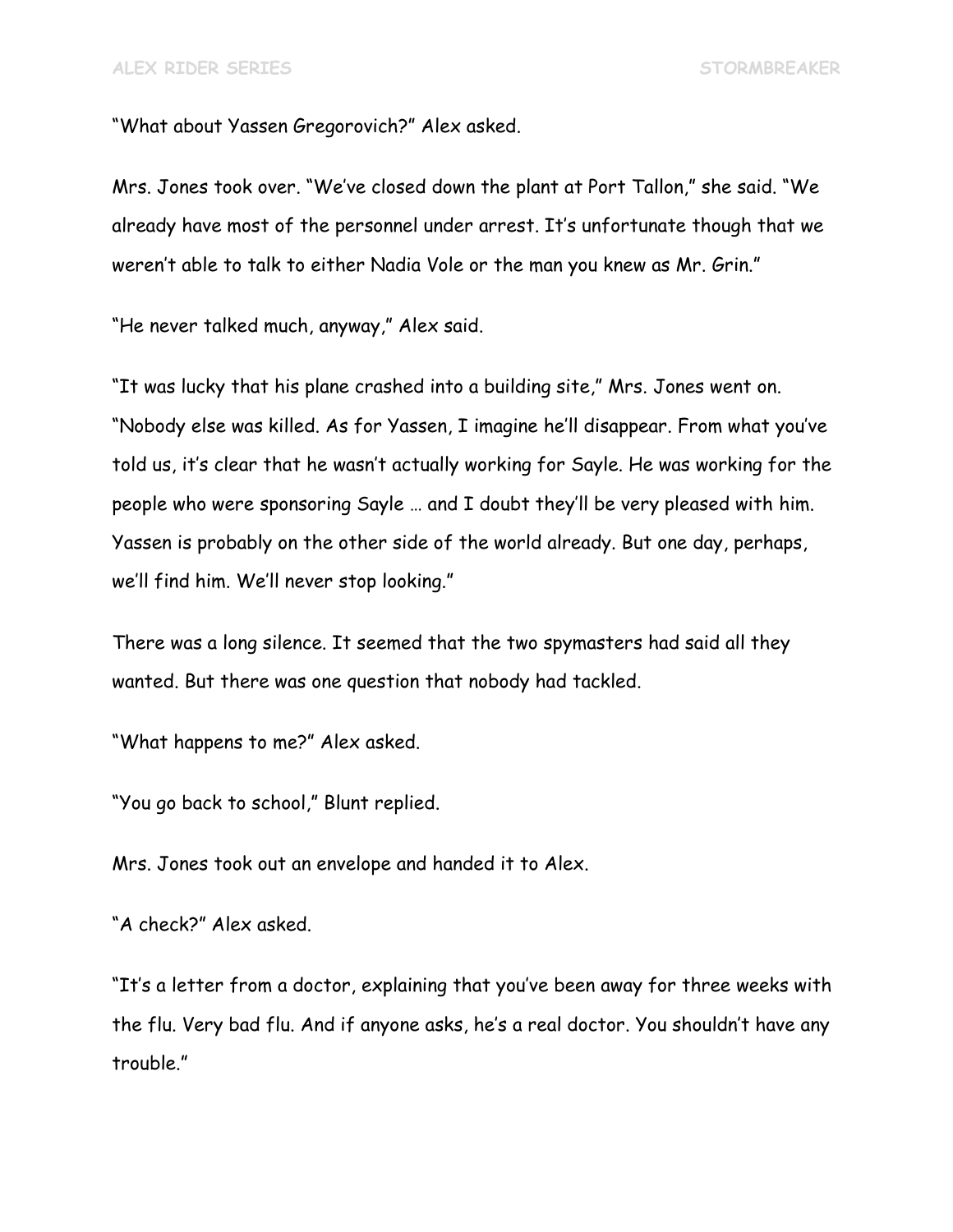"You"ll continue to live in your uncle"s house," Blunt said. "That housekeeper of yours, Jack Whatever. We"ll get her visa renewed and she"ll continue to look after you. And that way we"ll know where you are if we need you again."

Need you again. The words chilled Alex more than anything that had happened to him in the past three weeks. "You"ve got to be kidding," he said.

"No." Blunt gazed at him quite coolly. "It"s not my habit to make jokes."

"You"ve done very well, Alex," Mrs. Jones said, trying to sound more conciliatory. "The prime minister himself asked us to pass on his thanks to you. And the fact of the matter is that it could be wonderfully useful to have someone as young as you— "

"As talented as you—" Blunt cut in.

"—available to us from time to time." She held up a hand to ward off any argument. "Let's not talk about it now," she said. "But if ever another situation arises, maybe we can talk about it then."

"Yeah. Sure." Alex looked from one to the other. These weren"t people who were going to take no for an answer. In their own way, they were both as charming as Mr. Grin. "Can I go?" he asked.

"Of course you can," Mrs. Jones said. "Would you like someone to drive you home?"

"No, thanks." Alex got up. "I"ll find my own way."

He should have been feeling better. As he took the elevator down to the ground floor, he reflected that he"d saved thousands of schoolchildren, he"d beaten Herod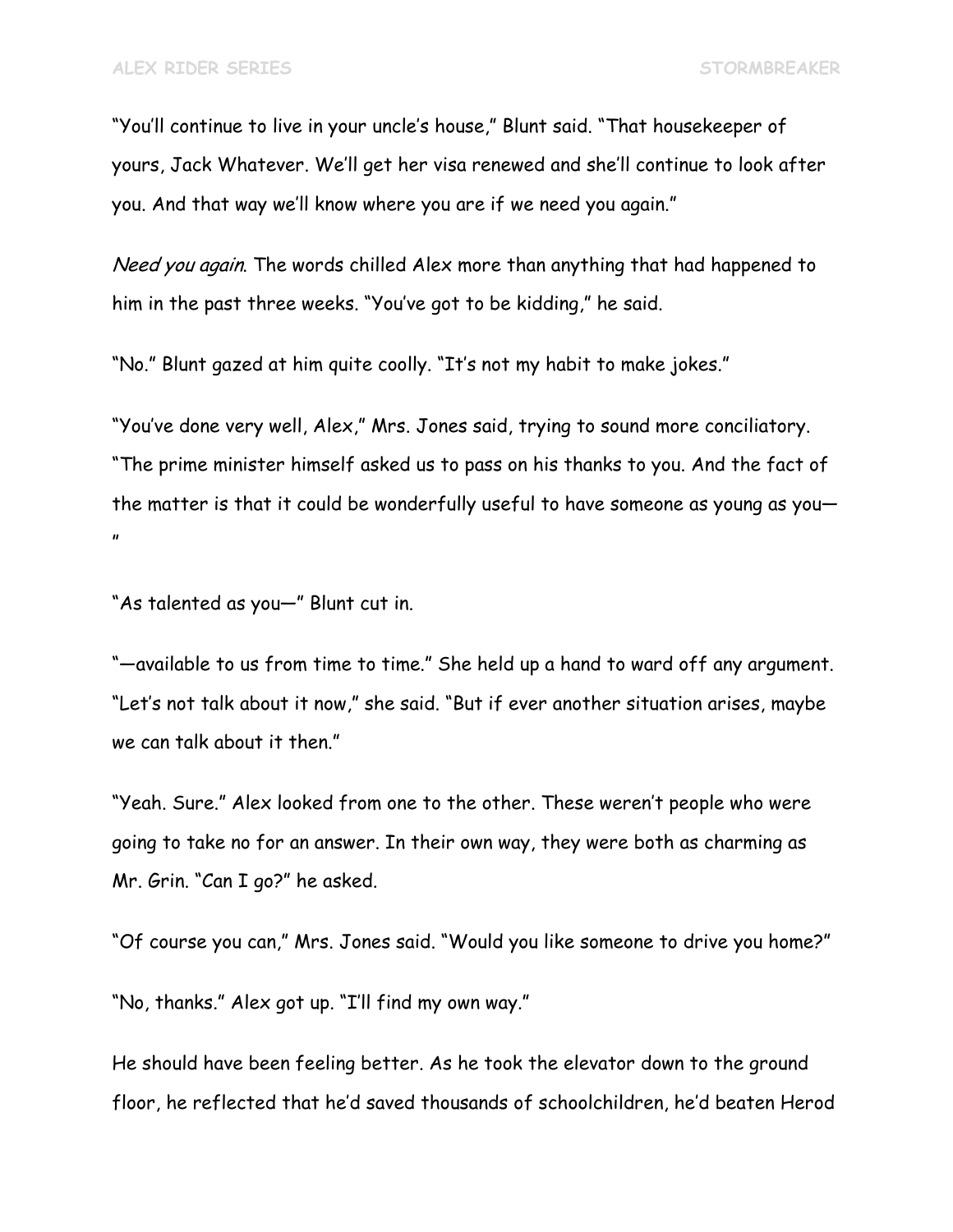Sayle, and he hadn"t been killed or even badly hurt. So what was there to be unhappy about? The answer was simple. Blunt had forced him into this. In the end, the big difference between him and James Bond wasn"t a question of age. It was a question of loyalty. In the old days, spies had done what they"d done because they loved their country, because they believed in what they were doing. But he"d never been given a choice. Nowadays, spies weren"t employed. They were used.

He came out of the building, meaning to walk up to the tube station, but just then a cab drove along and he flagged it down. He was too tired for public transport. He glanced at the driver, huddled over the wheel in a horribly knitted, homemade cardigan, and slumped onto the backseat.

"Cheyne Walk, Chelsea," Alex said.

The driver turned around. He was holding a gun. His face was paler than it had been the last time Alex saw it, and the pain of two bullet wounds was drawn all over it, but—impossibly—it was Herod Sayle.

"If you move, you *bliddy* child, I will shoot you," Sayle said. His voice was pure venom. "If you try anything, I will shoot you. Sit still. You"re coming with me."

The doors clicked shut, locking automatically. Herod Sayle turned around and drove off, down Liverpool Street, heading for the City.

Alex didn"t know what to do. He was certain that Sayle planned to shoot him, anyway. Why else would he have taken the huge chance of driving up to the very door of M16 headquarters in London? He thought about trying the window, perhaps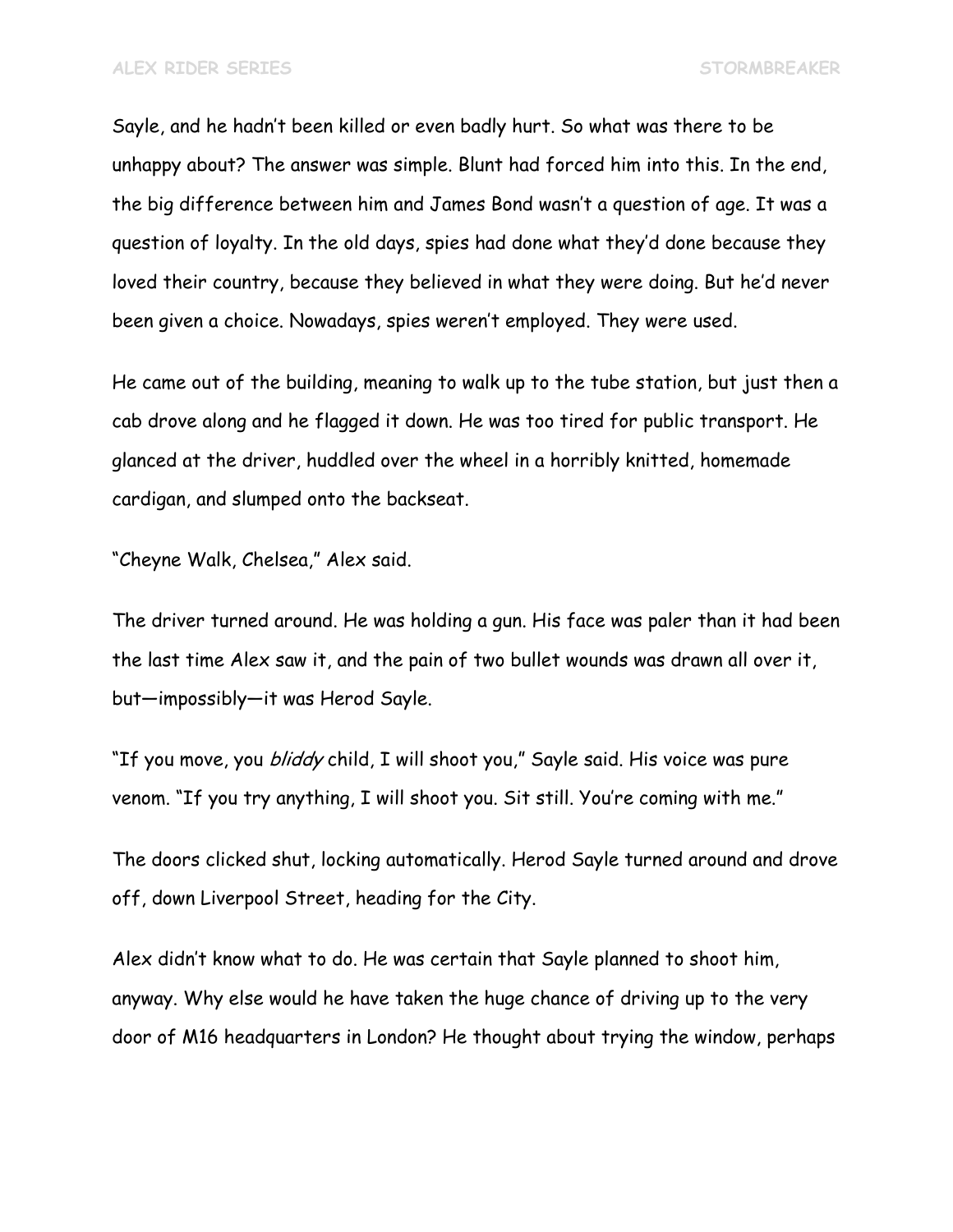trying to get the attention of another car at a traffic light. But it wouldn"t work. Sayle would turn around and kill him. The man had nothing left to lose.

They drove for ten minutes. It was a Saturday and the City was closed. The traffic was light. Then Sayle pulled up in front of a modern, glass-fronted skyscraper with an abstract statue—two oversized bronze walnuts on a slab of concrete—outside the front door.

"You will get out of the car with me," Sayle commanded. "You and I will walk into the building. If you think about running, remember that this gun is pointing at your spine."

Sayle got out of the car first. His eyes never left Alex. Alex guessed that the two bullets must have hit him in the left arm and shoulder. His left hand was hanging limp. But the gun was in his right hand. It was perfectly steady, aimed at Alex"s lower back.

# "In…"

The building had swing doors and they were open. Alex found himself in a marbleclad hall with leather sofas and a curving reception desk. There was nobody here either. Sayle gestured with the gun and he walked over to a bank of elevators. One of them was waiting. He got in.

"The twenty-ninth floor," Sayle said.

Alex pressed the button. "Are we going up for the view?" he asked.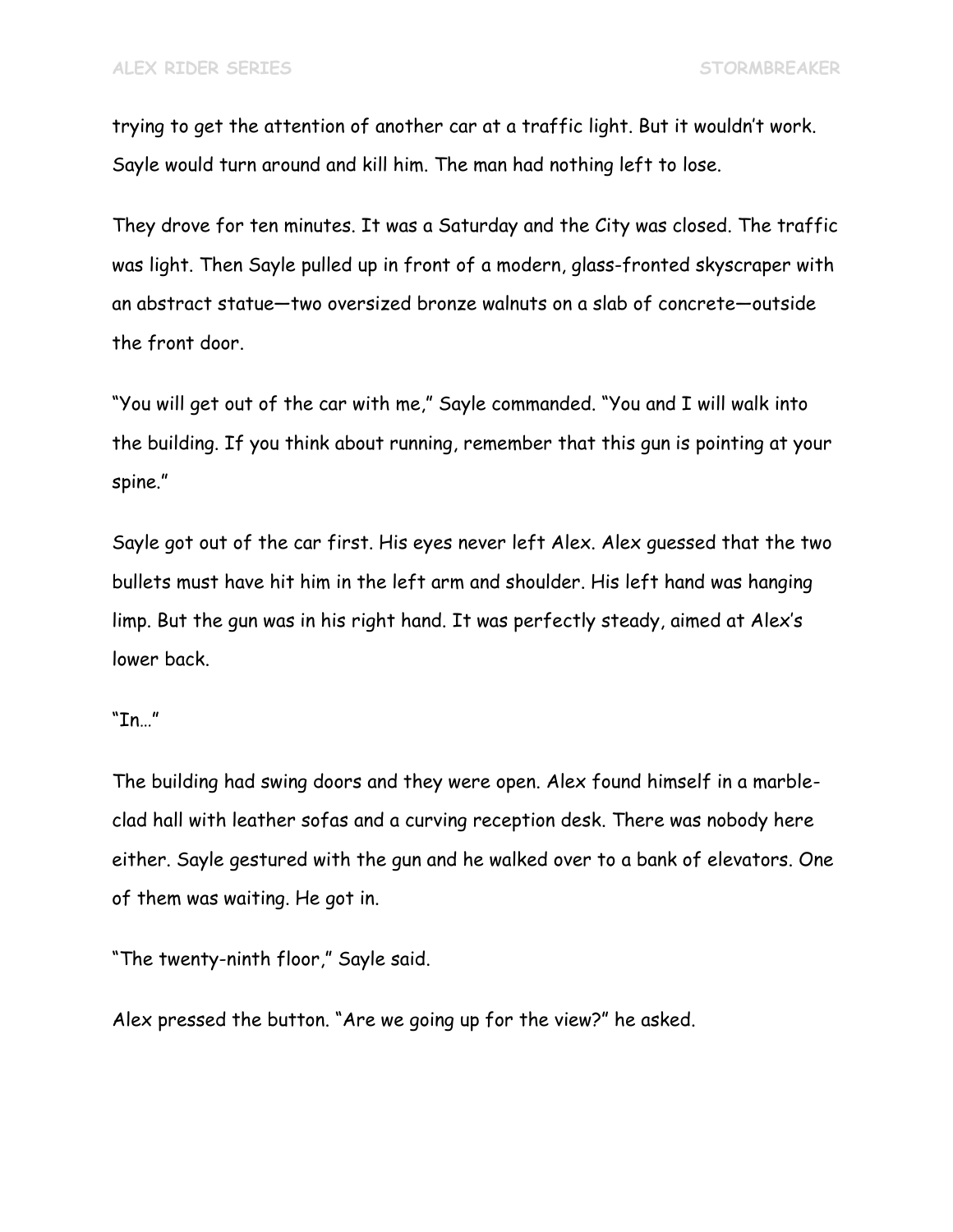Sayle nodded. "You make all the *bliddy* jokes you want," he said. "But I'm going to have the last laugh."

They stood in silence. Alex could feel the pressure in his ears as the elevator rose higher and higher. Sayle was staring at him, his damaged arm tucked into his side, supporting himself against one wall. Alex thought about attacking him. If he could just get the element of surprise. But, no … they were too close. And Sayle was coiled up like a spring.

The elevator slowed down and the doors opened. Sayle waved with the gun. "Turn left. You"ll come to a door. Open it."

Alex did as he was told. The door was marked HELIPAD. A flight of concrete steps led up. Alex glanced at Sayle. Sayle nodded. "Up."

They climbed the steps and reached another door with a push bar. Alex pressed it and went through. He was back outside, thirty floors up on a flat roof with a radio mast and a tall metal fence running around the perimeter. He and Sayle were standing on the edge of a huge cross, painted in red paint. Looking around, he could see right across the city to Canary Wharf and beyond. It had seemed a quiet spring day when Alex left the Royal & General offices. But up here the wind streaked past and the clouds boiled.

"You ruined everything!" Sayle howled. "How did you do it? How did you trick me? I'd have beaten you if you'd been a man! But they had to send a boy! A *bliddy* schoolboy! Well, it isn't over yet! I'm leaving England. That's why I brought you here. I wanted you to see!"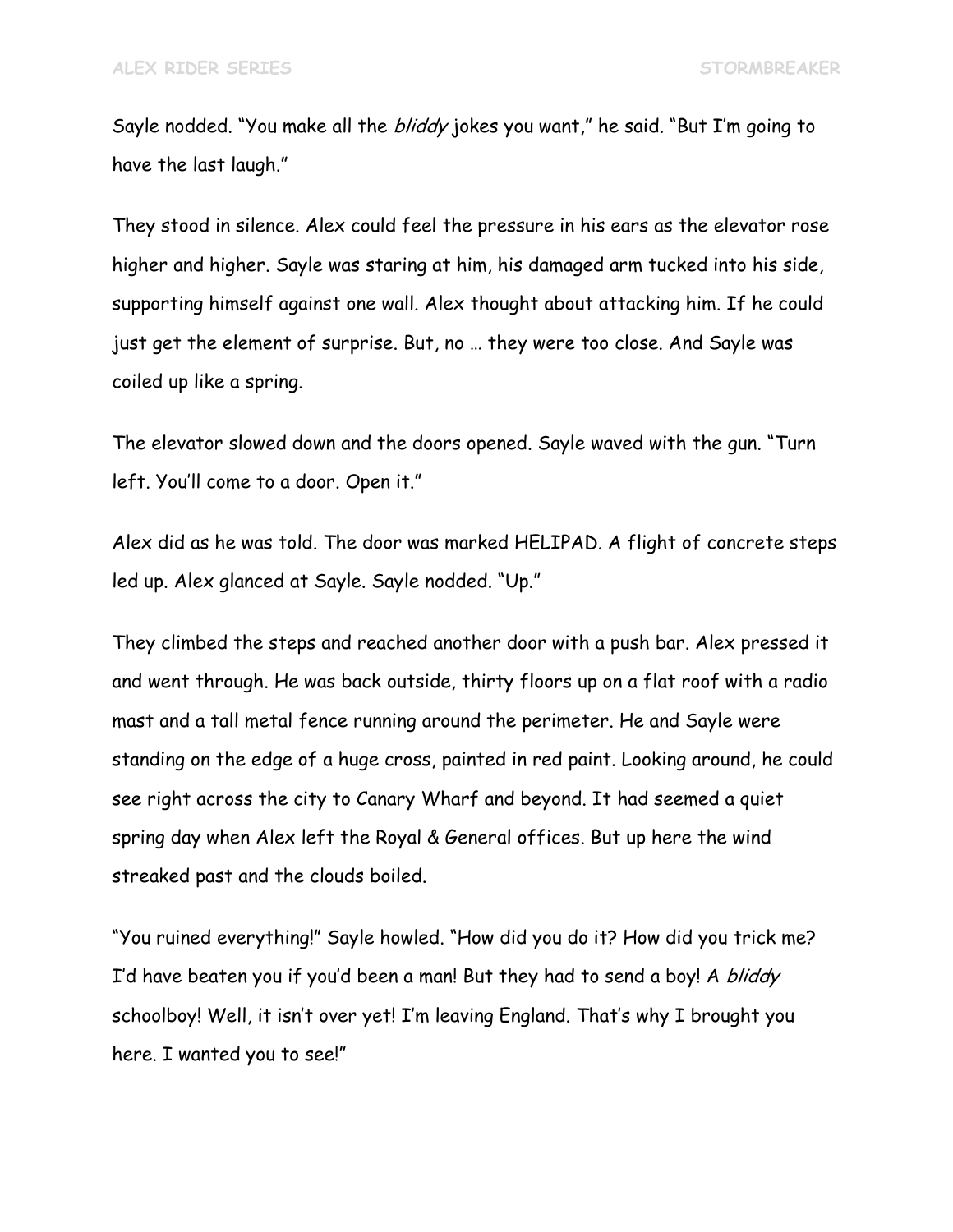Sayle nodded and Alex turned around to see that there was a helicopter hovering in the air behind him. Where had it come from? It was painted red and yellow, a light, single-engine aircraft with a figure in dark glasses and helmet hunched over the controls. The helicopter was a Colibri EC 1 20B, one of the quietest in the world. It swung around over him, its blades beating at the air.

"That"s my ticket out of here!" Sayle continued. "They"ll never find me! And one day I"ll be back. Next time, nothing will go wrong. And you won"t be here to stop me. This is the end for you! This is where you die!"

There was nothing Alex could do. Sayle raised the gun and took aim, his eyes wide, the pupils blacker than they had ever been, mere pinpricks in the bulging white.

There were two small explosive cracks.

Alex looked down, expecting to see blood. There was nothing. He couldn"t feel anything. Then Sayle staggered and fell onto his back. There were two gaping holes in his chest.

The helicopter landed in the center of the cross. The pilot got out.

Still holding the gun that had killed Herod Sayle, he walked over and examined the body, prodding it with his shoe. Satisfied, he nodded to himself, tucking the gun away. He had switched off the engine of the helicopter and behind him the blades slowed down and stopped. Alex stepped forward. The man seemed to notice him for the first time.

"You"re Yassen Gregorovich," Alex said.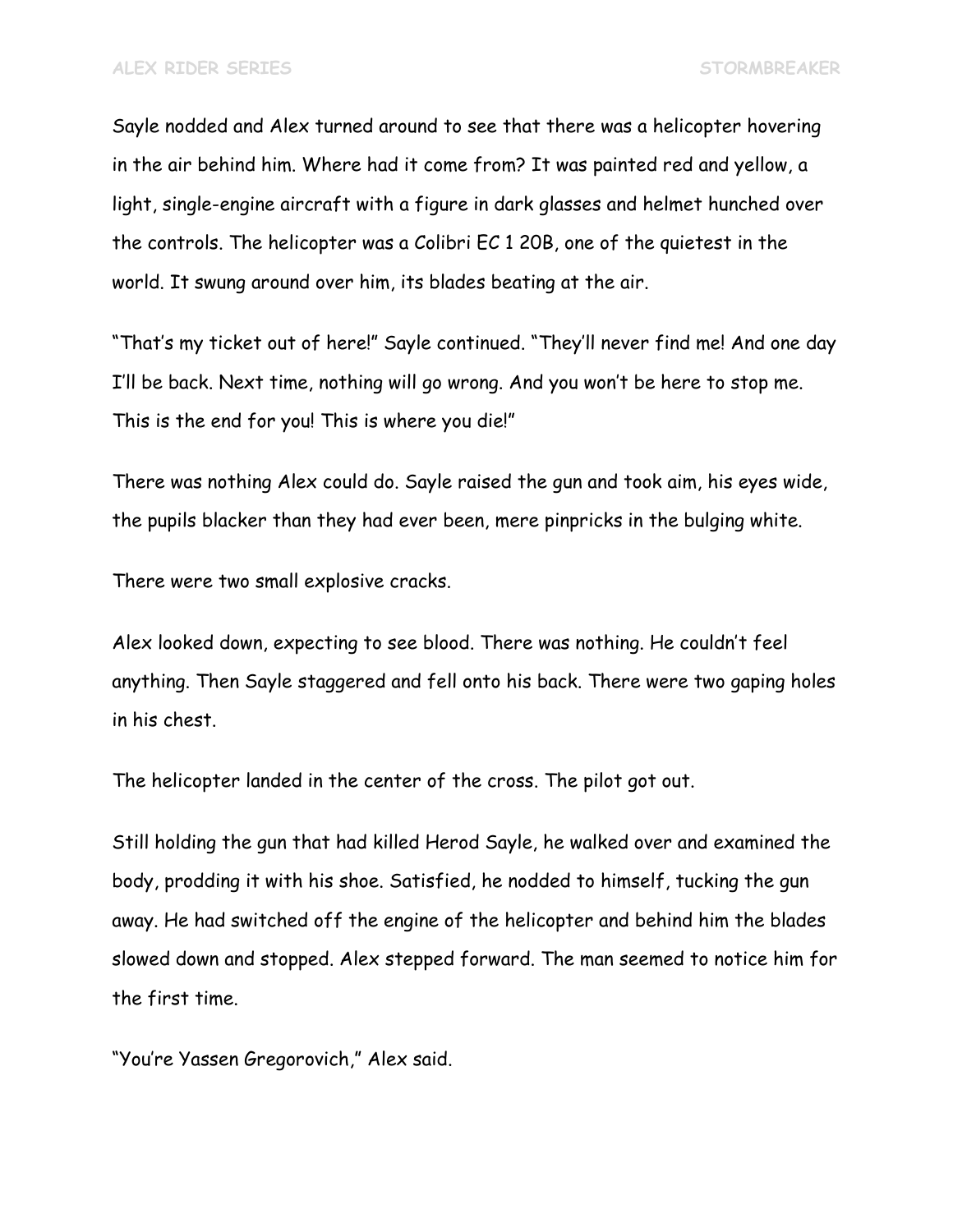The Russian nodded. It was impossible to tell what was going on in his head. His clear blue eyes gave nothing away.

"Why did you kill him?" Alex asked.

"Those were my instructions." There was no trace of an accent in his voice. He spoke softly, reasonably. "He had become an embarrassment. It was better this way."

"Not better for him."

Yassen shrugged.

"What about me?" Alex asked.

The Russian ran his eyes over Alex, as if weighing him up. "I have no instructions concerning you," he said.

"You"re not going to shoot me too?"

"Do I have any need to?"

There was a pause. The two of them gazed at each other over the corpse of Herod Sayle.

"You killed Ian Rider," Alex said. "He was my uncle."

Yassen shrugged. "I kill a lot of people."

"One day I"ll kill you."